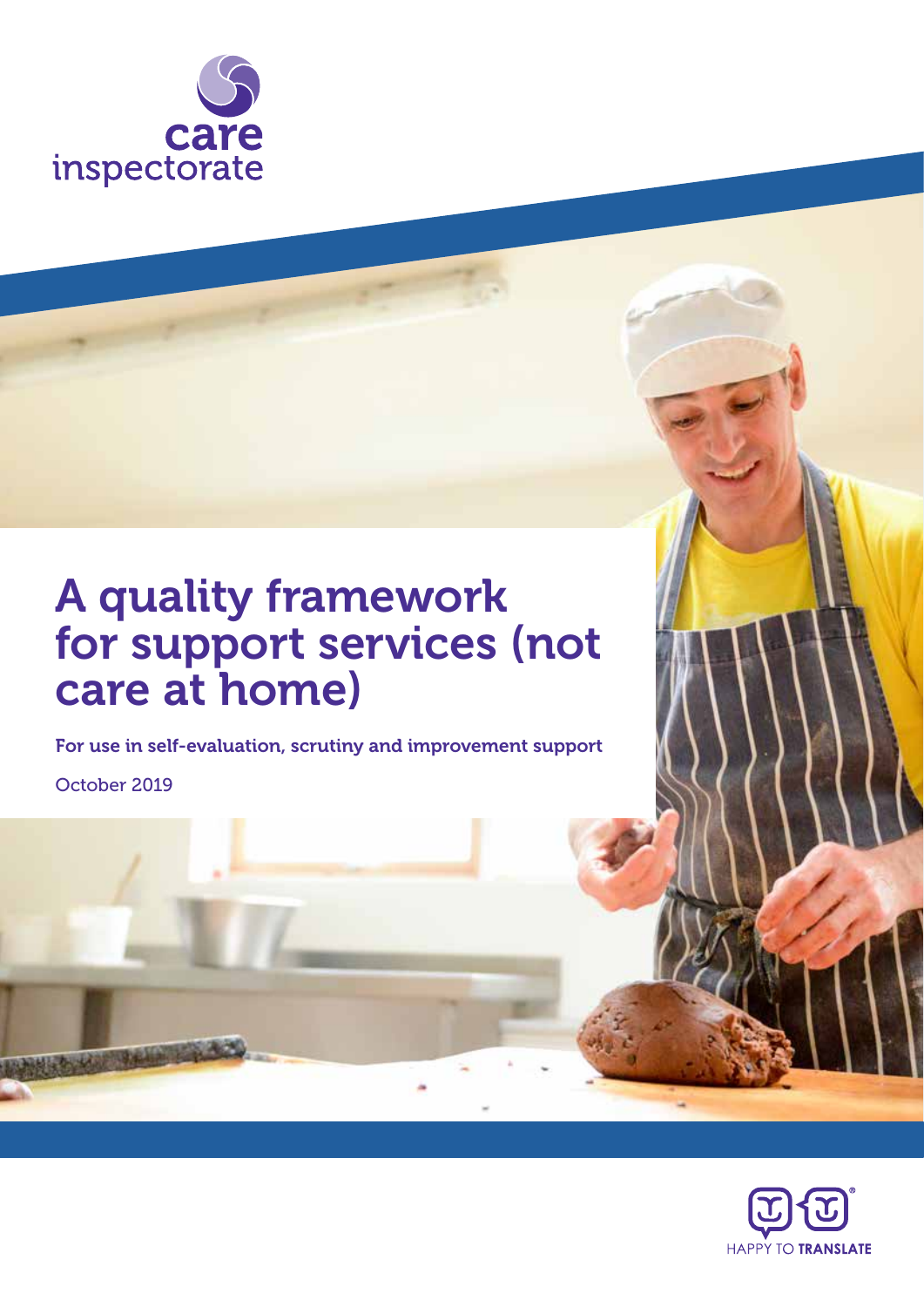### Changes to our inspection

We are developing new approaches to scrutiny. We want to make sure that inspections and our other scrutiny work are strongly focused on assessing the extent to which people experience wellbeing, and on understanding the difference care and support makes to their lives. Since 1 April 2018, the Health and Social Care Standards have been used across Scotland. They have been developed by Scottish Government to describe what people should experience from a wide range of care and support services. They are relevant not just for individual care services, but across local partnerships. The Care Inspectorate's expectation is that they will be used in planning, commissioning, assessment and in delivering care and support. We will use them to inform the decisions we make about care quality. This means that we are changing how we inspect care and support. From 2018, on an incremental basis, we have been rolling out a revised methodology for inspecting care and support services.

 The changes build on approaches we have introduced in the past three years: an emphasis on experiences and outcomes; proportionate approaches in services that perform well; shorter inspection reports; and a focus on supporting improvement in quality. The core of the new approach is a quality framework that sets out the elements that will help us answer key questions about the difference care is making to people and the quality and effectiveness of the things that contribute to those differences. The primary purpose of a quality framework is to support services to evaluate their own performance. The same framework is then used by inspectors to provide independent assurance about the quality of care and support. By setting out what we expect to see in high-quality care and support provision, we can also help support improvement. Using a framework in this way develops a shared understanding of what constitutes good care and support.

It also supports openness and transparency in the inspection process. In developing this framework, we have involved both people who experience or have experienced care and those who provide care and support. It is based on the approach used by the European Foundation for Quality Management, specifically the EFQM Excellence Model, which is a quality tool widely used across sectors and countries. We have adapted the model for use in care settings and have used the new Health and Social Care Standards to illustrate the quality we expect to see. Our frameworks are tested and evaluated to hear the views of people experiencing care, their carers and care providers. This helps us refine the framework and the way we will use it.

### How is the framework structured?

The quality framework is framed around six key questions (see the table on page 8 of this document). The first of these is:

• How well do we support people's wellbeing?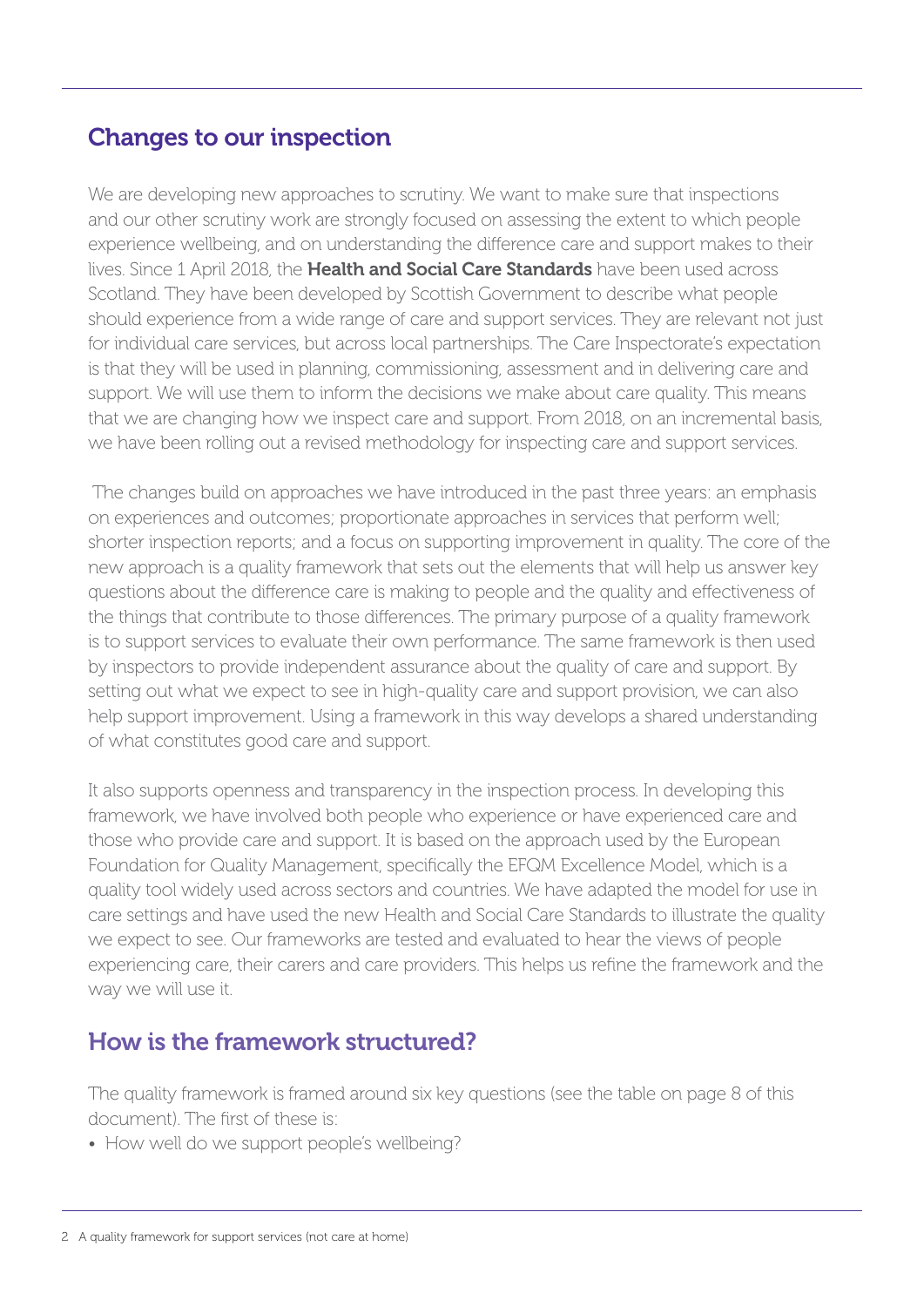To try and understand what contributes to wellbeing, there are four further key questions:

- How good is our leadership?
- How good is our staff team?
- How good is our setting?
- How well is care and support planned?

Under each key question, there is a small number of quality indicators. These have been developed to help answer the key questions. Each quality indicator has a small number of key areas, short bullet points that make clear the areas of practice covered.

Under each quality indicator, we have provided quality illustrations of these key areas at two levels on the six-point scale used in inspections. The illustrations are the link to the Health and Social Care Standards and are drawn from the expectations set out in the Standards. They describe what we might expect to see in a care service that is operating at a 'very good' level of quality, and what we might see in a service that is operating at a 'weak' level of quality. These illustrations are not a definitive description of care and support provision but are designed to help care services and inspectors evaluate the quality indicators, using the framework.

The final key question is:

• What is our overall capacity for improvement?

This requires a global judgement based on evidence and evaluations from all other key areas. The judgement is a forward-looking assessment, but also takes account of contextual factors that might influence an organisation's capacity to improve the quality of the service in the future. Such factors might include changes of senior staff, plans to restructure, or significant changes in funding. We think this is an important question to ask as part of self-evaluation.

In each quality indicator, we have included a scrutiny and improvement toolbox. This includes examples of the scrutiny actions that we may use in evaluating the quality of provision. It also contains links to key practice documents that we think will help care services in their own improvement journey.

## How will this quality framework be used on inspections?

The quality framework will be used by inspectors in place of the older approach of 'inspecting against themes and statements'. Inspectors will look at a selection of the quality indicators. Which and how many quality indicators will depend on the type of inspection, the quality of the service, the intelligence we hold about the service, and risk factors that we may identify, but it is likely that we will always inspect Quality Indicators 1.1, 1.2, 1.3 as well as 5.1. We will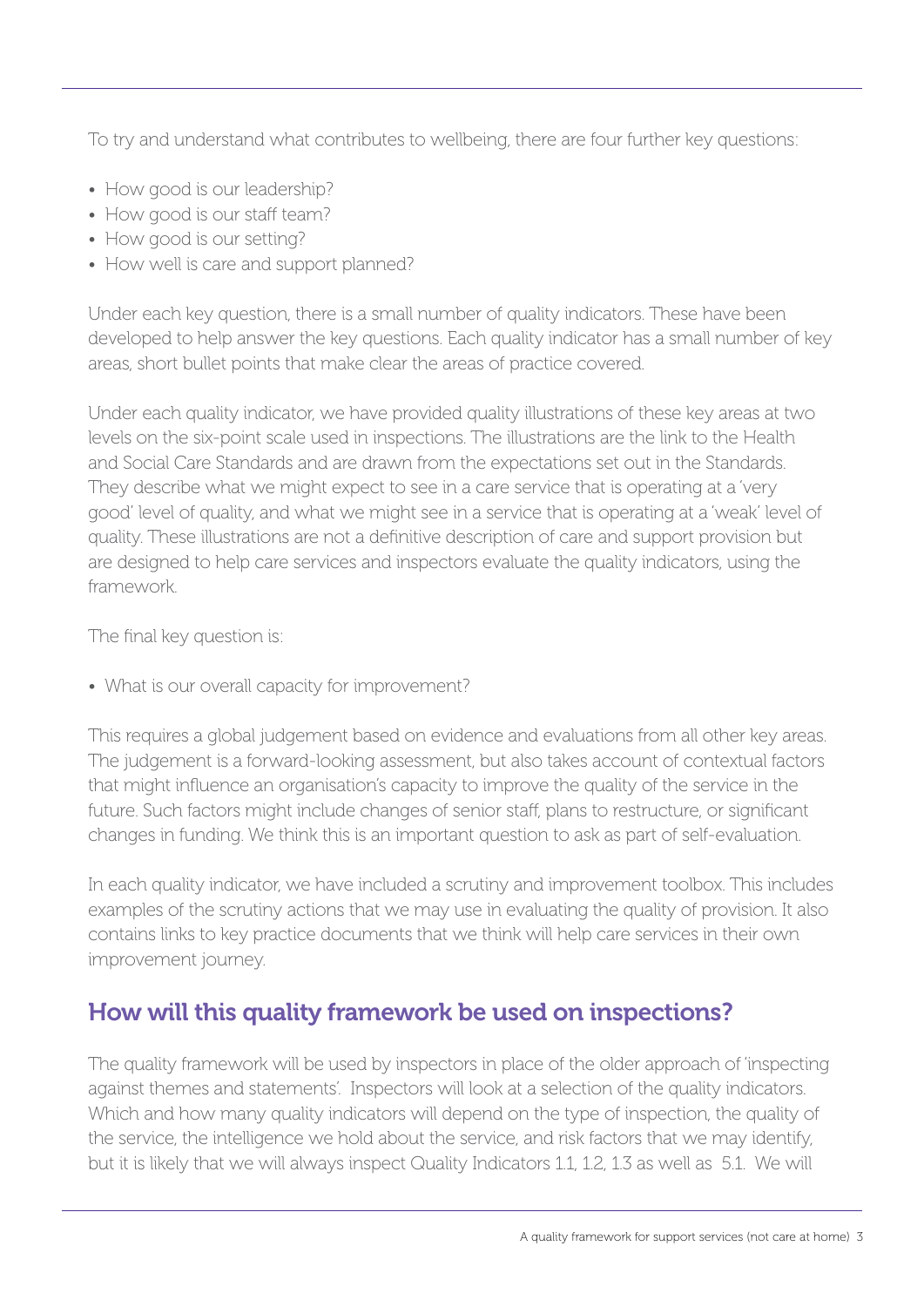use the quality illustrations, which are based on the Health and Social Care Standards, in our professional evaluations about the care and support we see.

One of the quality indicators, 1.4, looks beyond the practice of an individual care service and introduces elements about the impact of planning, assessment and commissioning on people experiencing care. This is important because these practices impact on people's experiences and the extent to which they experience wellbeing. This quality indicator may help us during an inspection to find information or intelligence that is relevant to practices in commissioning partnerships, but our overall inspection evaluations (grades) will reflect the impact and practice of the care service itself.

We will provide an overall evaluation for each of the key questions we inspect, using the six point scale from unsatisfactory (1) to excellent (6). This will be derived from the specific quality indicators that we inspect. Where we inspect one quality indicator per key question, the evaluation for that quality indicator will be the evaluation for the key question. Where we inspect more than one quality indicator per key question, the overall evaluation for the key question will be the lower of the quality indicators for that specific key question, recognising that there is a key element of practice that makes the overall key question no better than this evaluation.

### How will we use the six-point scale?

The six-point scale is used when evaluating the quality of performance across quality indicators.

| 6              | Excellent        | Outstanding or sector leading                        |
|----------------|------------------|------------------------------------------------------|
| 5              | Very Good        | Major strengths                                      |
| $\overline{4}$ | Good             | Important strengths, with some areas for improvement |
| 3              | Adequate         | Strengths just outweigh weaknesses                   |
| $\overline{2}$ | Weak             | Important weaknesses - priority action required      |
|                | 1 Unsatisfactory | Major weaknesses - urgent remedial action required   |

An evaluation of **excellent** describes performance which is sector leading and supports experiences and outcomes for people which are of outstandingly high quality. There is a demonstrable track record of innovative, effective practice and/or very high quality performance across a wide range of its activities and from which others could learn. We can be confident that excellent performance is sustainable and that it will be maintained.

An evaluation of **very good** will apply to performance that demonstrates major strengths in supporting positive outcomes for people. There are very few areas for improvement. Those that do exist will have minimal adverse impact on people's experiences and outcomes. While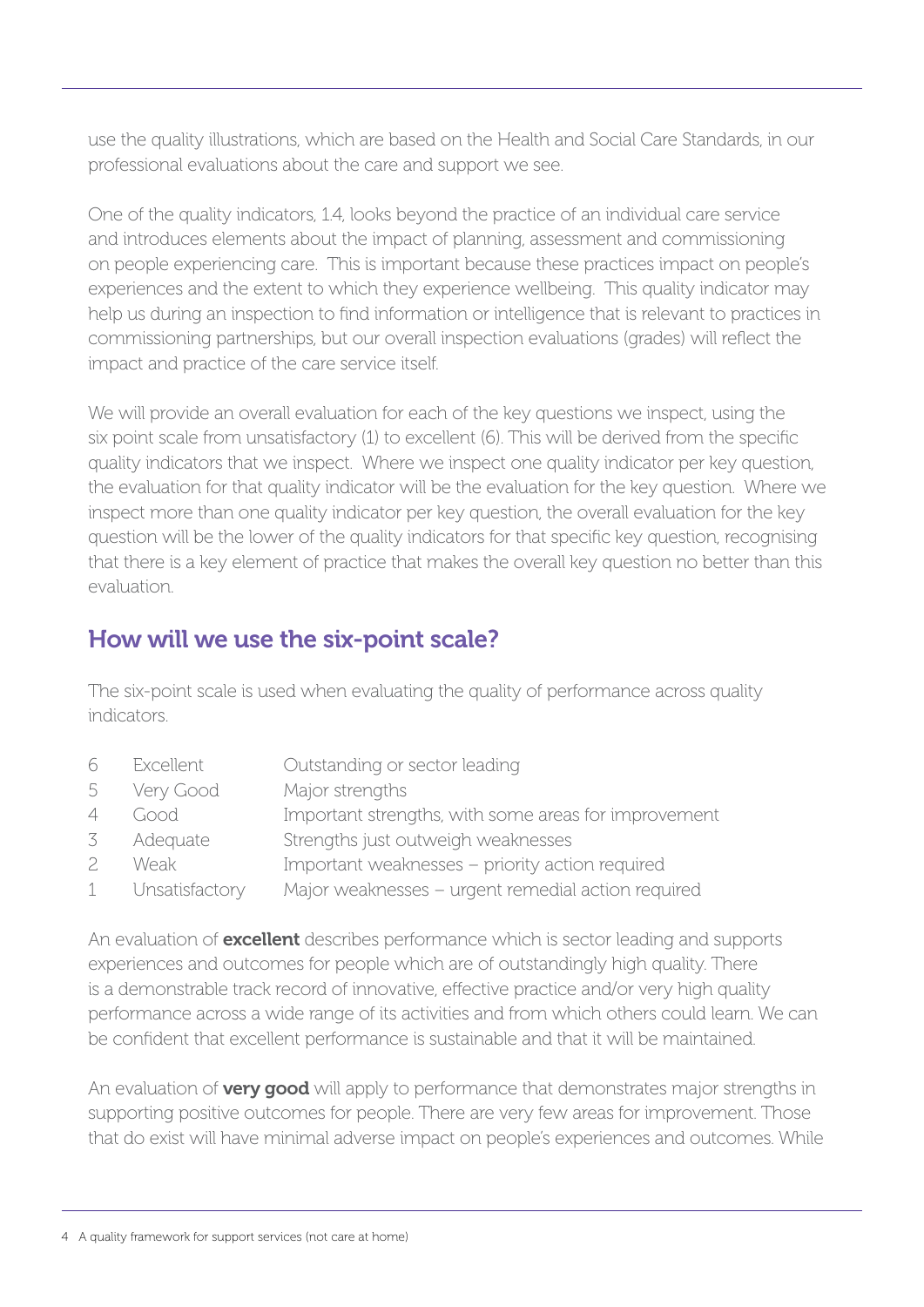opportunities are taken to strive for excellence within a culture of continuous improvement, performance evaluated as very good does not require significant adjustment.

An evaluation of good applies to performance where there is a number of important strengths which, taken together, clearly outweigh areas for improvement. The strengths will have a significant positive impact on people's experiences and outcomes. However improvements are required to maximise wellbeing and ensure that people consistently have experiences and outcomes which are as positive as possible.

An evaluation of **adequate** applies where there are some strengths but these just outweigh weaknesses. Strengths may still have a positive impact but the likelihood of achieving positive experiences and outcomes for people is reduced significantly because key areas of performance need to improve. Performance which is evaluated as adequate may be tolerable in particular circumstances, such as where a service or partnership is not yet fully established, or in the midst of major transition. However, continued performance at adequate level is not acceptable. Improvements must be made by building on strengths while addressing those elements that are not contributing to positive experiences and outcomes for people.

An evaluation of weak will apply to performance in which strengths can be identified but these are outweighed or compromised by significant weaknesses. The weaknesses, either individually or when added together, substantially affect peoples' experiences or outcomes. Without improvement as a matter of priority, the welfare or safety of people may be compromised, or their critical needs not met. Weak performance requires action in the form of structured and planned improvement by the provider or partnership with a mechanism to demonstrate clearly that sustainable improvements have been made.

An evaluation of **unsatisfactory** will apply when there are major weaknesses in critical aspects of performance which require immediate remedial action to improve experiences and outcomes for people. It is likely that people's welfare or safety will be compromised by risks which cannot be tolerated. Those accountable for carrying out the necessary actions for improvement must do so as a matter of urgency, to ensure that people are protected and their wellbeing improves without delay.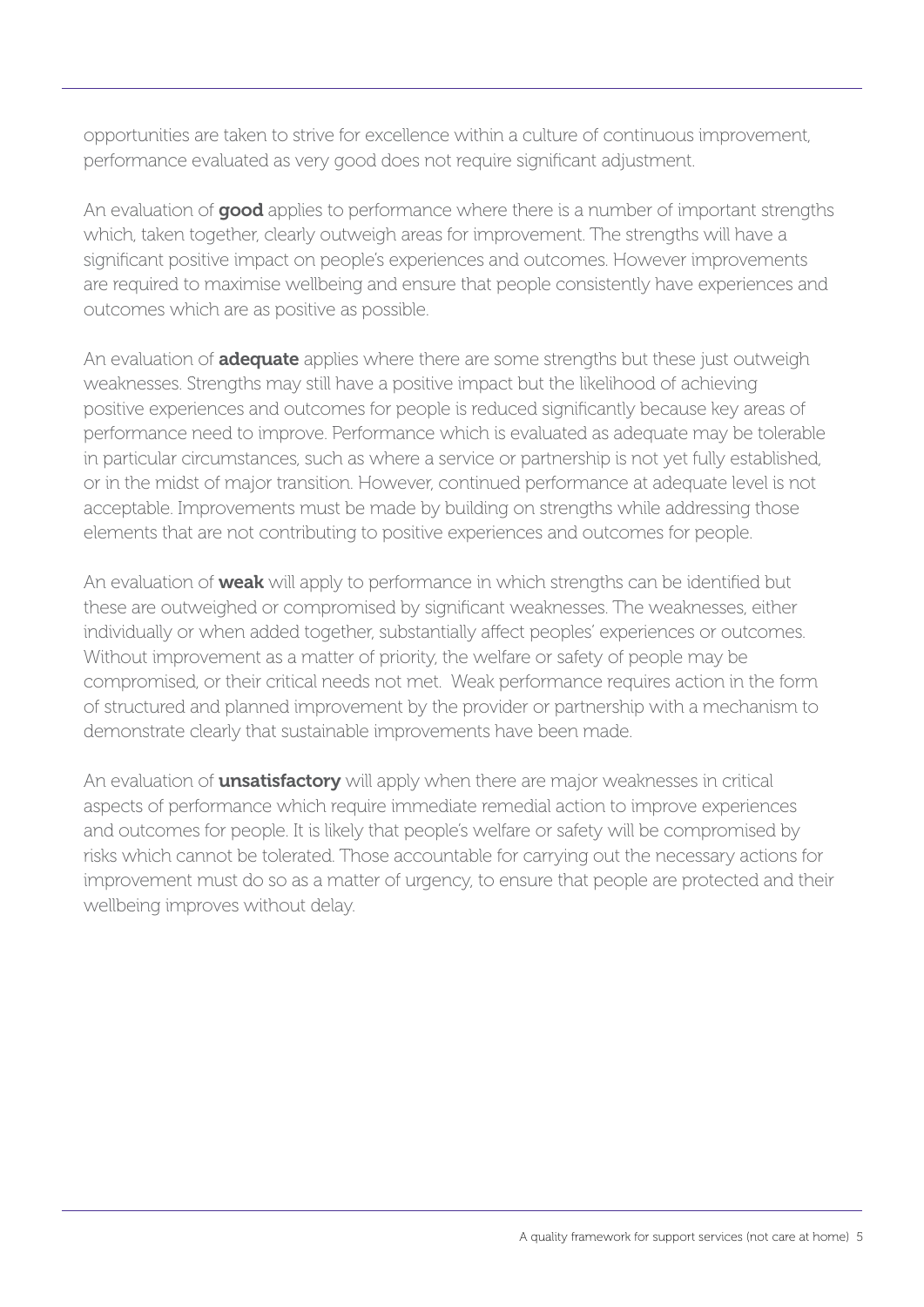### How can this quality framework be used by care services?

The framework is primarily designed to support care services in self-evaluation. We are working with care services and sector-wide bodies to build the capacity for self-evaluation, based on this framework. We have published "Self-evaluation for improvement – your guide". The guide is available **here.** 

Self-evaluation is a core part of assuring quality and supporting improvement. The process of self-evaluation, as part of a wider quality assurance approach, requires a cycle of activity based round answering three questions:

#### • How are we doing?

This is the key to knowing whether you are doing the right things and that, as a result, people are experiencing high quality, safe and compassionate care and support that meets their needs, rights and choices.

#### • How do we know?

Answering the question 'how we are doing' must be done based on robust evidence. The quality indicators in this document, along with the views of people experiencing care and support and their carers, can help you to evaluate how you are doing. You should also take into account performance data collected nationally or by your service.

#### • What are we going to do now?

Understanding how well your service is performing should help you see what is working well and what needs to be improved. From that, you should be able to develop and prioritise plans for improvement based on effective practice, guidance, research, testing, and available improvement support. You can find out more about the Model for Improvement and tools to support your improvements on the Care Inspectorate's Hub.

Using this quality framework can help provide an effective structure around self-evaluation.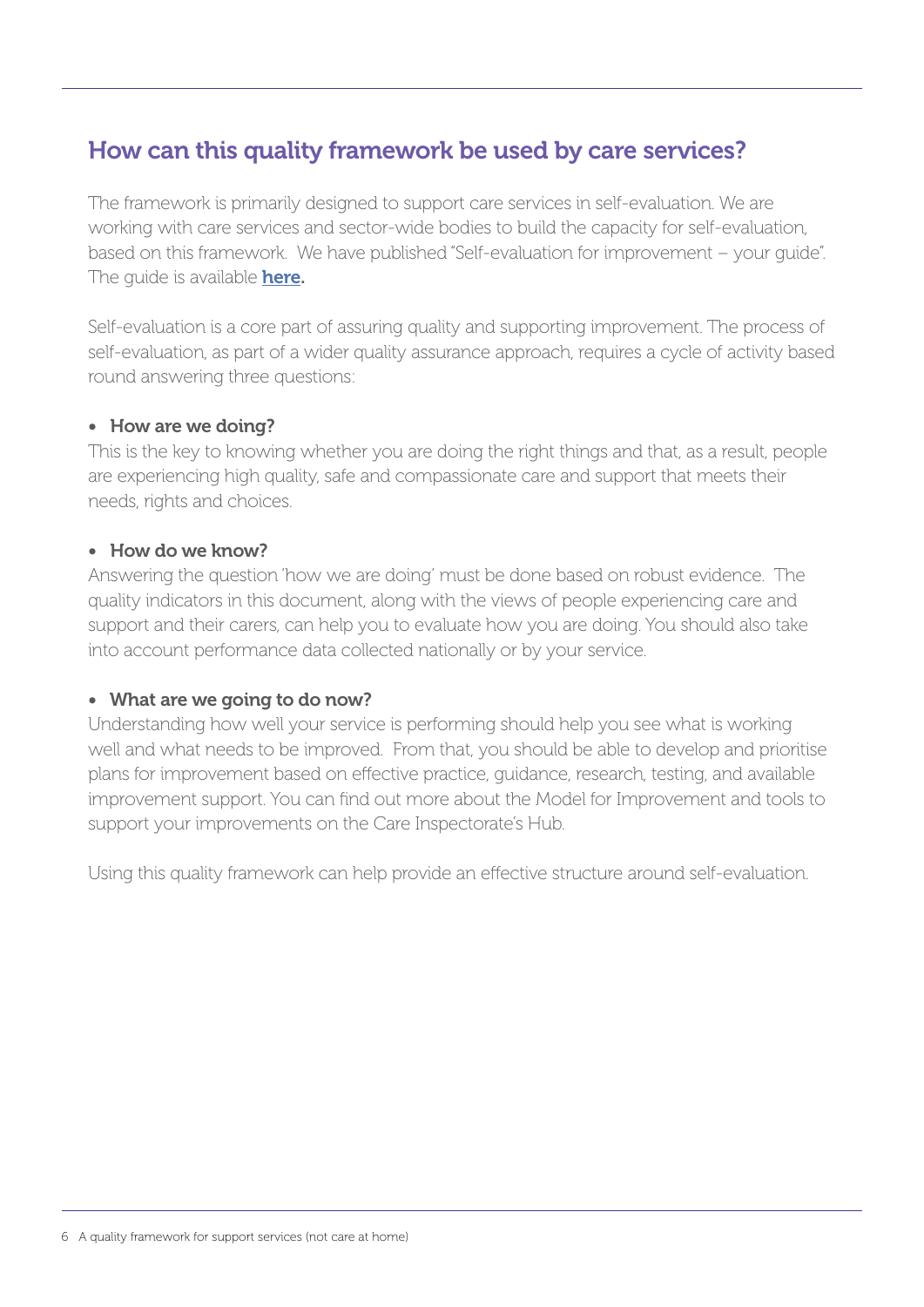The diagram below summarises the approach:



Irrespective of our role as the national scrutiny and improvement body, care providers will want to satisfy themselves, their stakeholders, funders, boards and committees that they are providing high quality services. We believe this quality framework is a helpful way of supporting care and support services to assess their performance against our expectations of outcomes for people, outwith an inspection and as part your own quality assurance. We are promoting this approach as we believe it adds value and we consider it important that care and support providers do not take actions merely to satisfy the inspection process.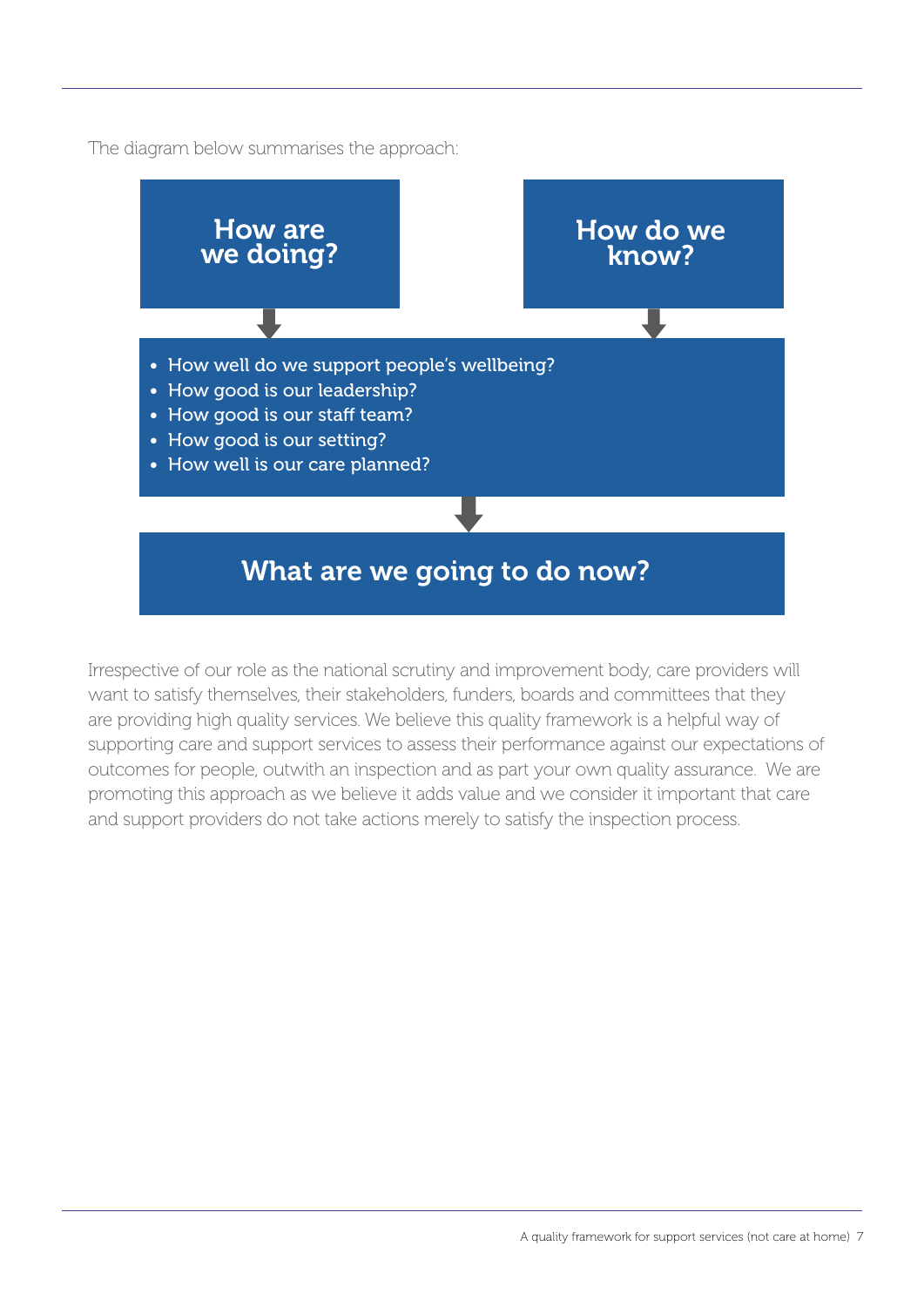## The quality indicator framework

| <b>Key question 1:</b><br>How well do we<br>support people's<br>wellbeing? | <b>Key question 2:</b><br>How good is our<br>leadership?    | <b>Key question 3:</b><br>How good is our<br>staff team?                                                      | <b>Key question 4: How</b><br>good is our setting?                | <b>Key question 5:</b><br>How well is our<br>care planned?                                 |
|----------------------------------------------------------------------------|-------------------------------------------------------------|---------------------------------------------------------------------------------------------------------------|-------------------------------------------------------------------|--------------------------------------------------------------------------------------------|
| 1.1. People<br>experience<br>compassion, dignity<br>and respect            | 2.1. Vision and<br>values positively<br>inform practice     | 3.1. Staff have been<br>recruited well                                                                        | 4.1. People benefit from<br>high quality facilities               | <b>5.1.</b> Assessment<br>and care planning<br>reflects people's<br>outcomes and<br>wishes |
| 1.2. People get the<br>most out of life.                                   | 2.2. Quality<br>assurance and<br>improvement is led<br>well | 3.2. Staff have the<br>right knowledge,<br>competence and<br>development to<br>care for and support<br>people | 4.2. The setting<br>promotes and enables<br>people's independence | 5.2. Carers, friends<br>and family members<br>are encouraged to<br>be involved             |
| 1.3. People's health<br>benefits from their<br>care and support            | $2.3$ . Leaders<br>collaborate to<br>support people         | 3.3. Staffing levels<br>are right and staff<br>work well together                                             |                                                                   |                                                                                            |
| 1.4. People are<br>getting the right<br>service for them                   | 2.4. Staff are led well                                     |                                                                                                               |                                                                   |                                                                                            |
|                                                                            | <b>CONSTRUCTION</b>                                         |                                                                                                               |                                                                   |                                                                                            |

Key question 6: What is the overall capacity for improvement?

This registration category covers a wide variety of service types providing a range of different supports, including support provided to children and young people. This framework covers outcomes for people across the whole range of registered support services that are not care at home. Care at home and housing support services will be covered by their own quality framework.

In order to identify outcomes that are relevant to the service, you should consider the aims and objectives of the service when looking at the quality illustrations and evaluating it using the quality indicators and key questions.

The term 'people' has been used throughout this document to include children and young people as well as adults.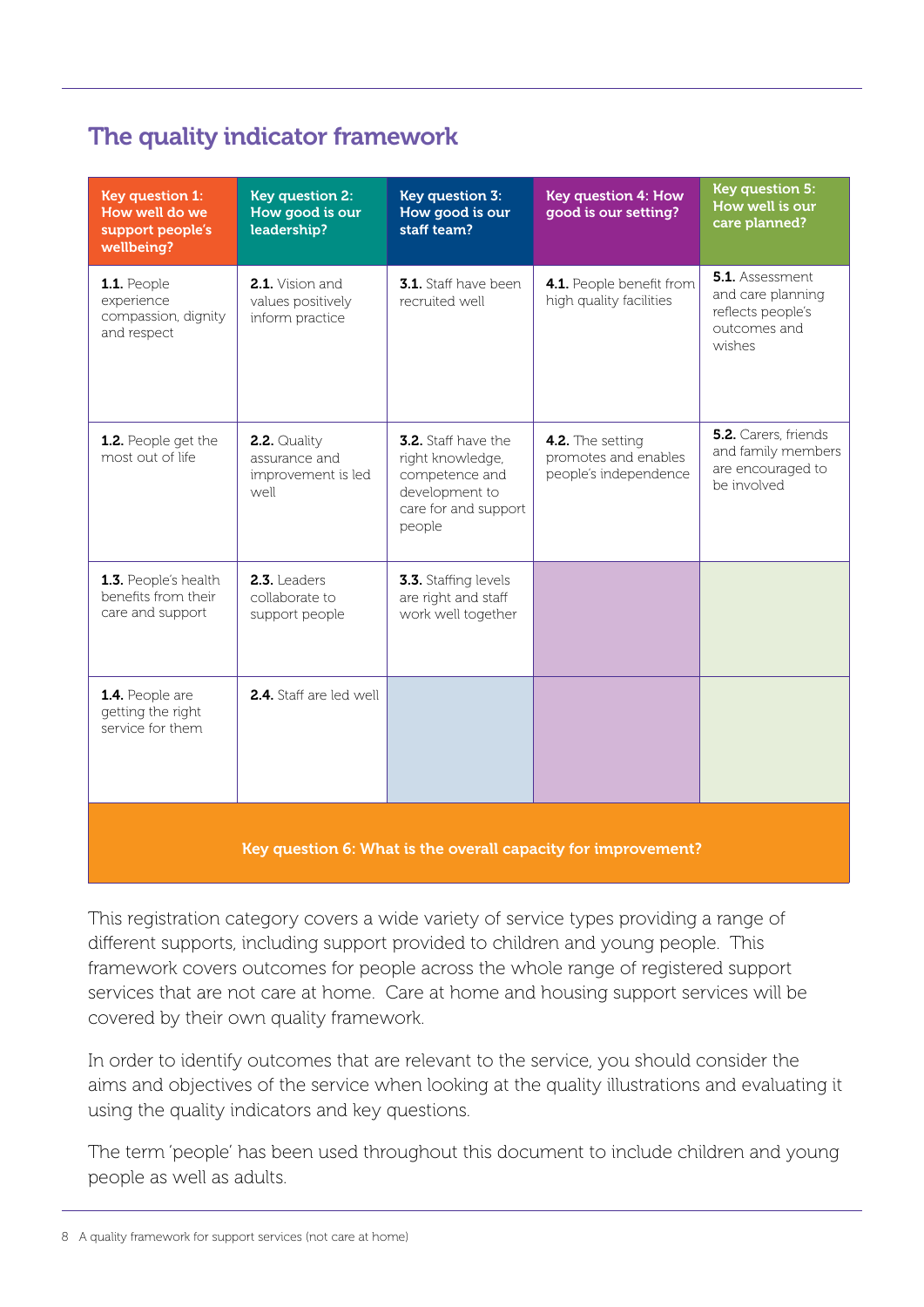# Key question 1: How well do we support people's wellbeing?

This key question has four quality indicators associated with it.

They are:

- 1.1. People experience compassion, dignity and respect
- 1.2. People get the most out of life
- 1.3. People's health benefits from their care and support
- 1.4. People are getting the right service for them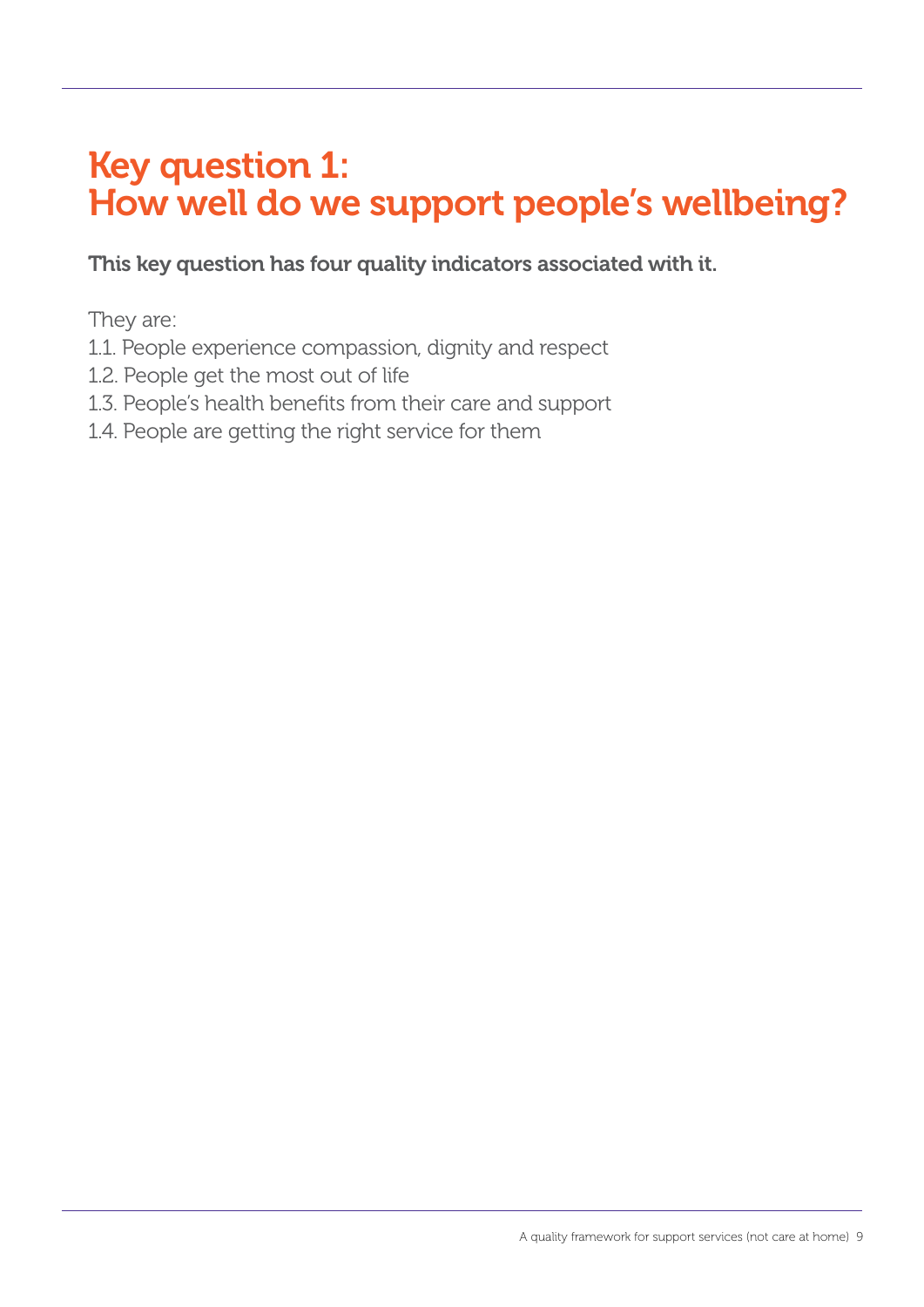# Quality indicator 1.1: People experience compassion, dignity and respect

#### Key areas include the extent to which people experience:

- compassion
- dignity and respect for their rights as an individual
- help to uphold their rights as a citizen free from discrimination.

| <b>Quality illustrations</b>                |                                              |  |  |
|---------------------------------------------|----------------------------------------------|--|--|
| Very good                                   | <b>Weak</b>                                  |  |  |
| People experience care and support with     | People's views and preferences are not       |  |  |
| compassion because there are warm,          | actively sought when planning and            |  |  |
| encouraging, positive relationships         | delivering care and support. People's views  |  |  |
| between staff and people making use of      | and preferences are not reflected in daily   |  |  |
| the service, which helps people to achieve  | practice. Care and support is delivered      |  |  |
| their individual outcomes.                  | around routines and tasks with little regard |  |  |
|                                             | for individual needs and wishes.             |  |  |
| People feel respected and listened to       |                                              |  |  |
| because their wishes and preferences are    | The rights of people in making choices       |  |  |
| used to shape how they are supported,       | and maintaining their independence, for      |  |  |
| including if they wish to decline an aspect | example, freedom of movement, are not        |  |  |
| of their support. People experience         | promoted and a risk averse approach is       |  |  |
| support that promotes their identity,       | prevalent.                                   |  |  |
| independence, dignity, privacy and choice.  |                                              |  |  |
| They feel connected within communities.     | Staff interact with people in ways that are  |  |  |
| They are enabled to maintain and develop    | impersonal or abrupt. People feel isolated   |  |  |
| relationships with the people around them,  | or excluded from their communities and       |  |  |
| which gives them a sense of belonging.      | others.                                      |  |  |
|                                             |                                              |  |  |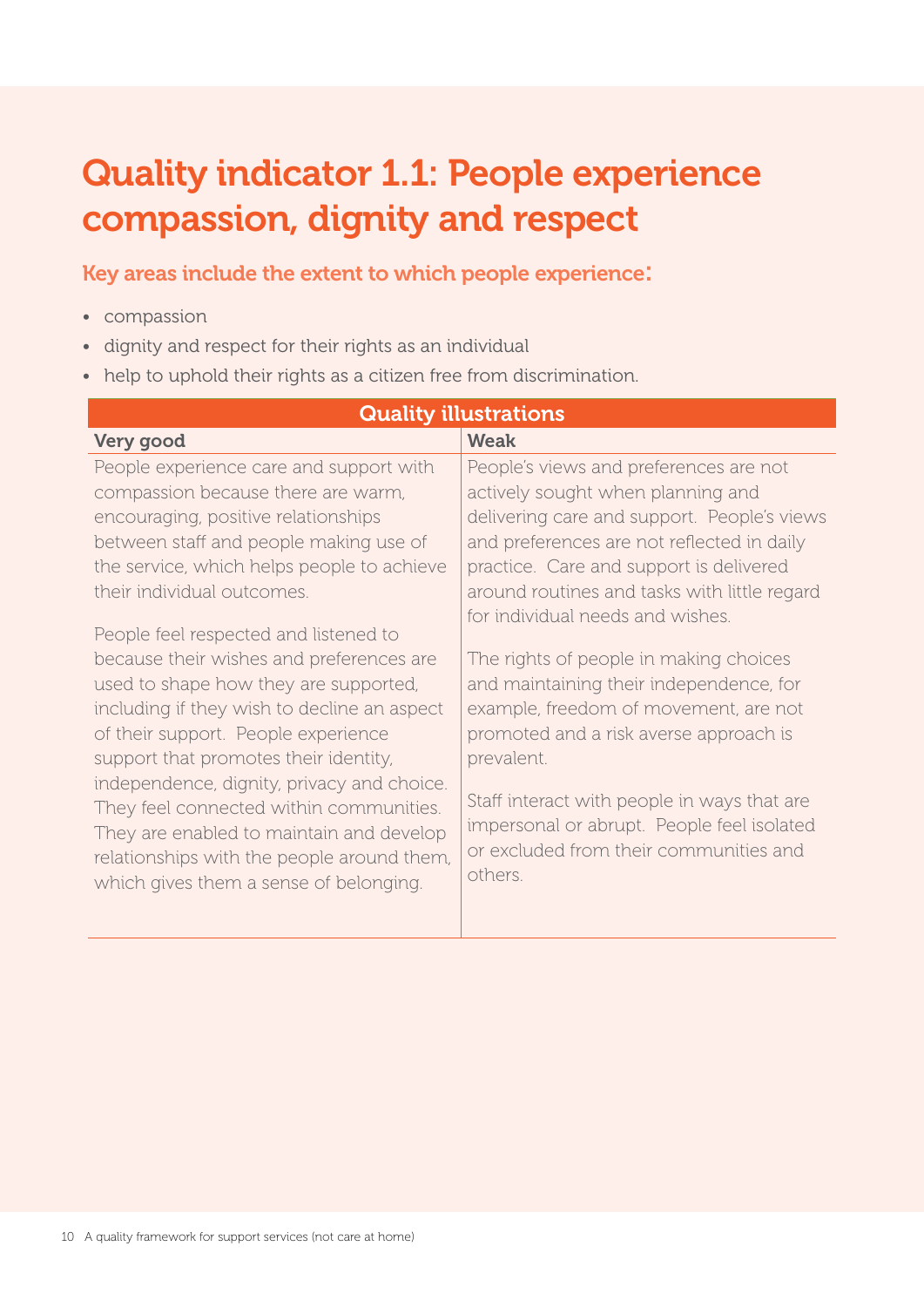| People's rights are respected. They are<br>treated fairly and staff actively challenge<br>any form of discrimination. Where<br>people's independence, choice and control<br>are restricted, they are well informed<br>about this and legal arrangements<br>and appropriate supports are in place.<br>Restrictions are kept to a minimum and<br>carried out sensitively.<br>Where some people's behaviour is seen as<br>disruptive to others as a result of cognitive<br>impairment or other condition, staff<br>provide sensitive support to reduce the<br>impact on other people.<br>People's wellbeing and sense of worth is<br>enhanced by staff who are knowledgeable<br>about and value diversity | There is a limited range of opportunities for<br>everyone to be involved in decisions about<br>the service. Where views are gathered,<br>people still feel they are not listened to and<br>there is little evidence to show how their<br>views have been taken into account.<br>Restrictions placed on people's choice or<br>independence are not designed to benefit<br>the individual, or are not linked to risk.    |
|--------------------------------------------------------------------------------------------------------------------------------------------------------------------------------------------------------------------------------------------------------------------------------------------------------------------------------------------------------------------------------------------------------------------------------------------------------------------------------------------------------------------------------------------------------------------------------------------------------------------------------------------------------------------------------------------------------|------------------------------------------------------------------------------------------------------------------------------------------------------------------------------------------------------------------------------------------------------------------------------------------------------------------------------------------------------------------------------------------------------------------------|
| People are well informed about their<br>citizenship rights, including voting. They<br>are actively supported to understand and<br>exercise these rights. Staff demonstrate the<br>principles of the Health and Social Care<br>Standards in their day-to-day practice.<br>People are involved in decisions about<br>the service in ways that are meaningful to<br>them.<br>People feel empowered because their<br>voice is heard, including opportunities to<br>use independent advocacy.                                                                                                                                                                                                               | Staff are unclear about the purpose of<br>obtaining consent, or do not actively<br>seek consent from people or their<br>representatives.<br>Staff do not know about the Health and<br>Social Care Standards, or they are not clear<br>about how the principles should inform<br>their practice.<br>People may experience stigma, or feel<br>as though they are judged or not valued<br>because of their circumstances. |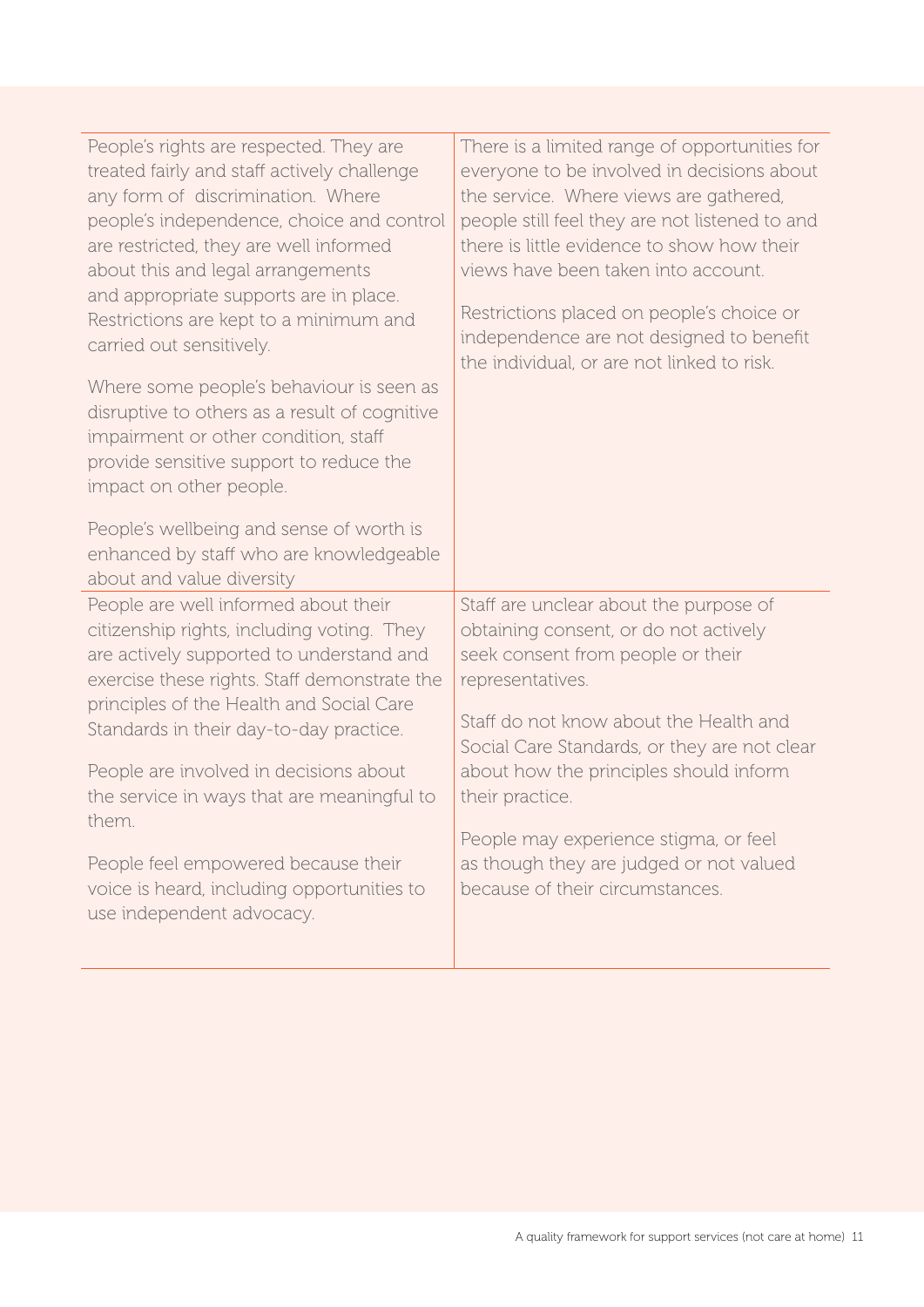| <b>Scrutiny and improvement toolbox</b>                                                                                                                                                                                                                                                                                                                                                                                                                                                                                                                                                                                                                                                                                                                                                                                                                                                                                                                                                                                                                                                                                         |  |  |  |
|---------------------------------------------------------------------------------------------------------------------------------------------------------------------------------------------------------------------------------------------------------------------------------------------------------------------------------------------------------------------------------------------------------------------------------------------------------------------------------------------------------------------------------------------------------------------------------------------------------------------------------------------------------------------------------------------------------------------------------------------------------------------------------------------------------------------------------------------------------------------------------------------------------------------------------------------------------------------------------------------------------------------------------------------------------------------------------------------------------------------------------|--|--|--|
| <b>Key improvement resources</b>                                                                                                                                                                                                                                                                                                                                                                                                                                                                                                                                                                                                                                                                                                                                                                                                                                                                                                                                                                                                                                                                                                |  |  |  |
| The Health and Social Care Standards:<br>www.newcarestandards.scot<br>Rights, Risks and Limits to Freedom, and<br>Human Rights in Mental Health Services,<br>Covert Medication, Working with the AWI<br>Act, Decisions about Technology. All from<br>the Mental Welfare Commission:<br>www.mwcscot.org.uk/publications/<br>good-practice-guides<br>Information from the Scottish Human<br>Rights Commission:<br>www.scottishhumanrights.com<br>World Health Organisation - Quality Rights:<br>Human Rights and Recovery in mental<br>health:<br>https://www.who.int/mental_health/<br>policy/quality_rights/guidance_<br>training_tools/en/<br>SCLD - Using scrutiny to drive outcomes<br>and associated resources:<br>https://www.scld.org.uk/what-we-<br>do/policy-issues/health-social-care-<br>scrutiny/using-scrutiny-to-drive-<br>outcomes/<br>Scottish Recovery Consortium: https://<br>www.scottishrecoveryconsortium.org/<br>Guidance for care providers in Scotland<br>using CCTV<br>https://hub.careinspectorate.com/<br>media/1515/guidance-for-care-<br>providers-in-scotland-using-cctv-in-<br>their-services.pdf |  |  |  |
|                                                                                                                                                                                                                                                                                                                                                                                                                                                                                                                                                                                                                                                                                                                                                                                                                                                                                                                                                                                                                                                                                                                                 |  |  |  |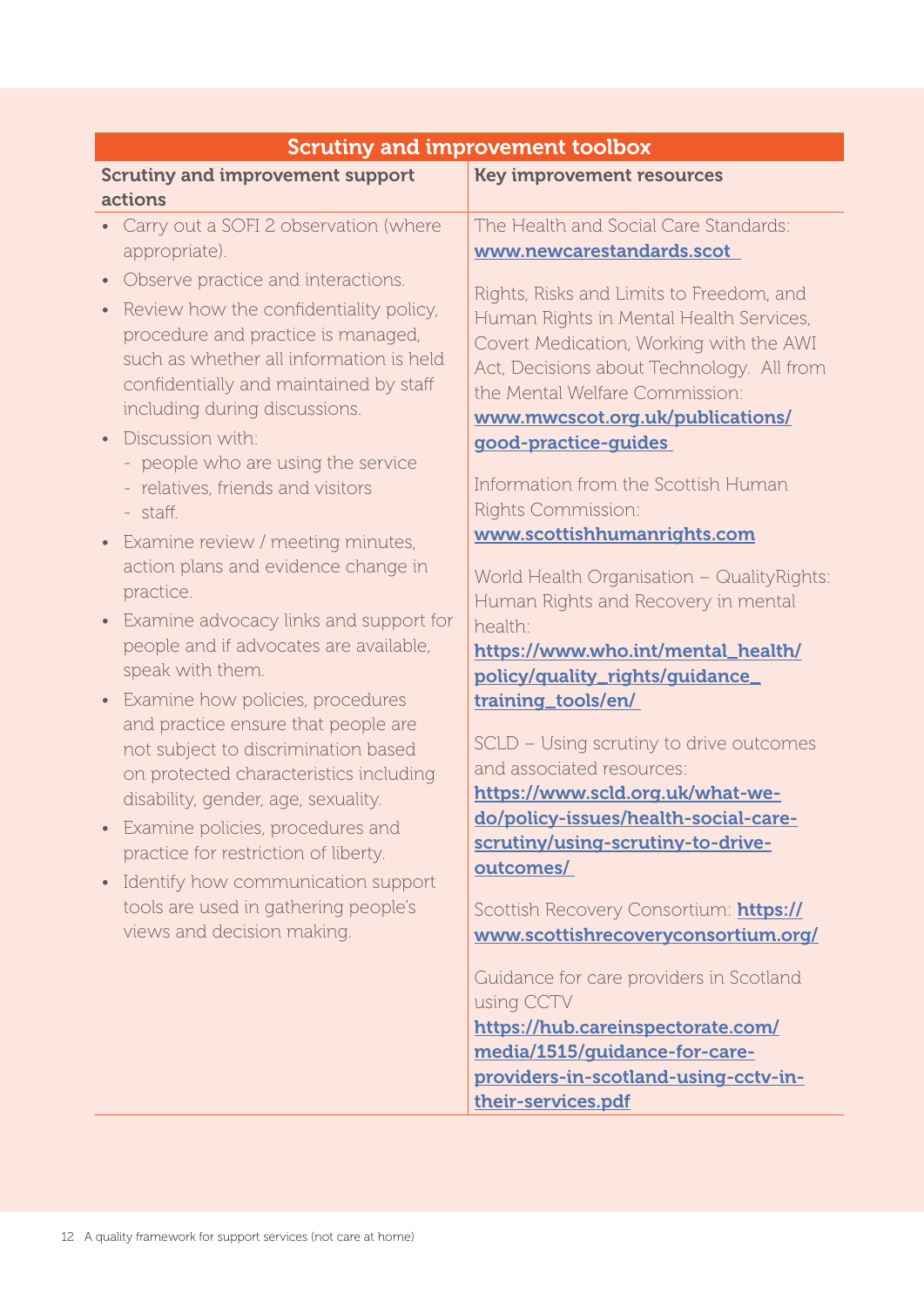| <b>Scrutiny and improvement toolbox</b> |                                                                     |  |
|-----------------------------------------|---------------------------------------------------------------------|--|
| <b>Scrutiny and improvement support</b> | <b>Key improvement resources</b>                                    |  |
| actions                                 |                                                                     |  |
|                                         | Charter for Involvement:                                            |  |
|                                         | https://arcscotland.org.uk/involvement/<br>charter-for-involvement/ |  |
|                                         |                                                                     |  |
|                                         | 7 Golden Rules for Participation and other                          |  |
|                                         | rights information (Children and Young                              |  |
|                                         | People's Commissioner Scotland):                                    |  |
|                                         | https://www.cypcs.org.uk/rights                                     |  |
|                                         |                                                                     |  |
|                                         |                                                                     |  |
|                                         |                                                                     |  |
|                                         |                                                                     |  |
|                                         |                                                                     |  |
|                                         |                                                                     |  |
|                                         |                                                                     |  |
|                                         |                                                                     |  |
|                                         |                                                                     |  |
|                                         |                                                                     |  |
|                                         |                                                                     |  |
|                                         |                                                                     |  |
|                                         |                                                                     |  |
|                                         |                                                                     |  |
|                                         |                                                                     |  |
|                                         |                                                                     |  |
|                                         |                                                                     |  |
|                                         |                                                                     |  |
|                                         |                                                                     |  |
|                                         |                                                                     |  |
|                                         |                                                                     |  |
|                                         |                                                                     |  |
|                                         |                                                                     |  |
|                                         |                                                                     |  |
|                                         |                                                                     |  |
|                                         |                                                                     |  |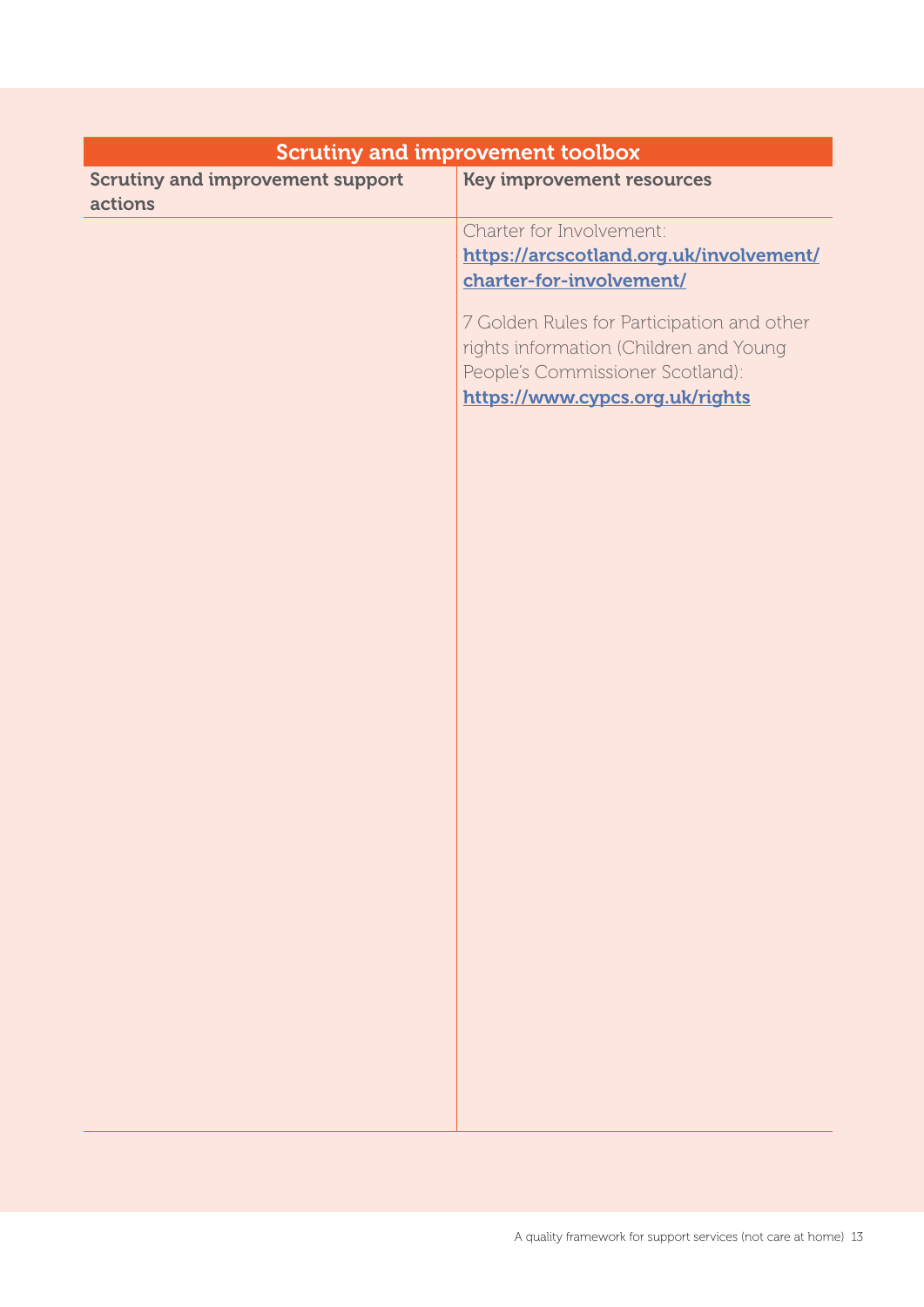How are we doing?

### How do we know that?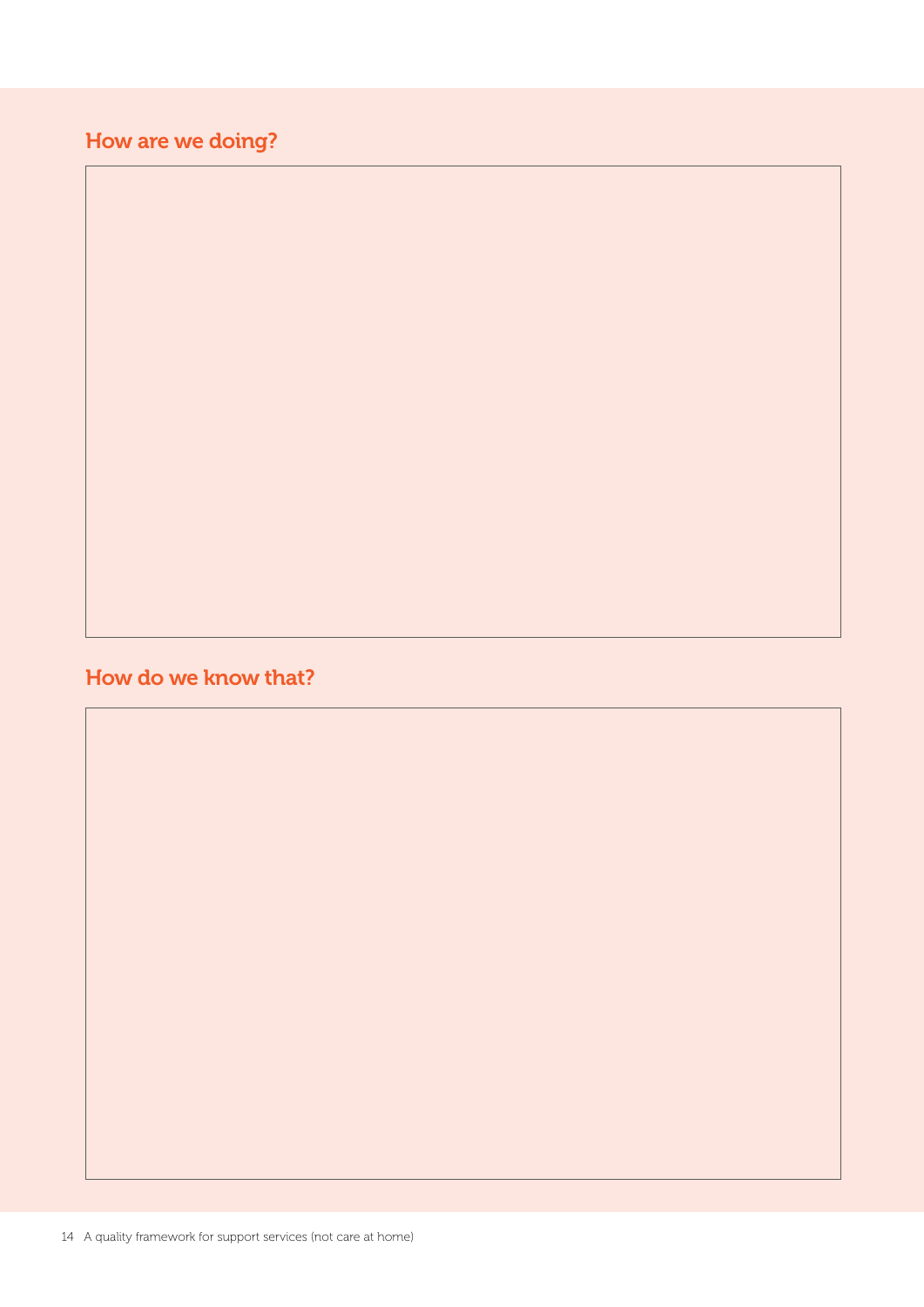## What do we plan to do next?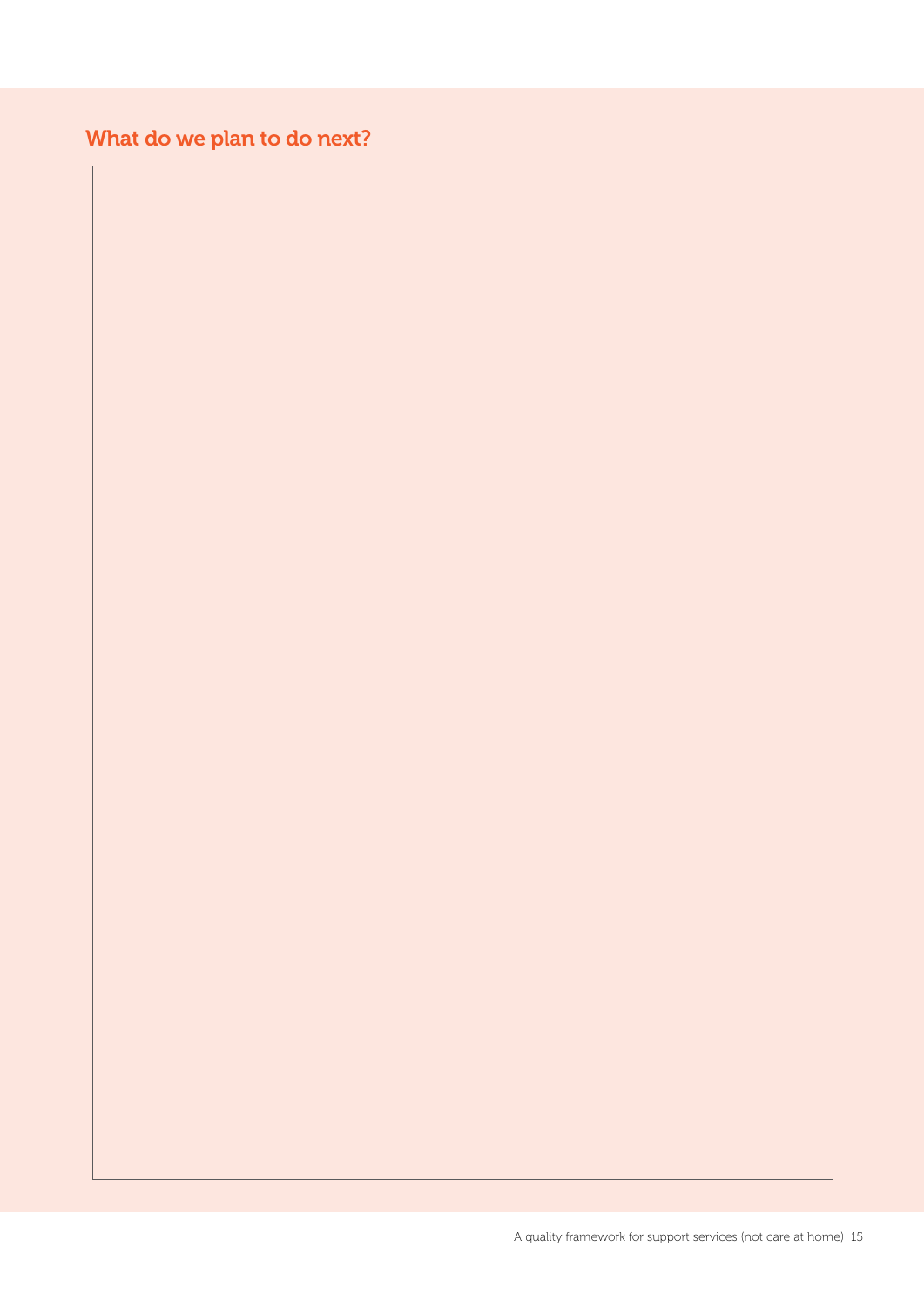# Quality indicator 1.2: People get the most out of life

#### Key areas include the extent to which people:

- make decisions and choices about how they spend their time
- are supported to achieve their wishes and aspirations
- feel safe and are protected but have the opportunity to take informed risks.

| <b>Quality illustrations</b>                                                                                                                                                                                                                                                                                                            |                                                                                                                                                                                                                                                                                                                                                                                 |  |  |
|-----------------------------------------------------------------------------------------------------------------------------------------------------------------------------------------------------------------------------------------------------------------------------------------------------------------------------------------|---------------------------------------------------------------------------------------------------------------------------------------------------------------------------------------------------------------------------------------------------------------------------------------------------------------------------------------------------------------------------------|--|--|
| <b>Very good</b>                                                                                                                                                                                                                                                                                                                        | <b>Weak</b>                                                                                                                                                                                                                                                                                                                                                                     |  |  |
| People are recognised as experts on their<br>own experiences, needs and wishes. This<br>means they are fully involved in decisions<br>about their care and support that affect<br>them. People can choose how they spend<br>their time and benefit from maintaining<br>and developing their interests and what<br>matters to them.      | People experience care and support at a<br>basic level, focused on tasks and routines,<br>that does not treat people as individuals<br>entitled to personalised care. The quality of<br>people's experience is negatively affected<br>because staff do not know the person<br>or use their personal plan to enhance<br>both the care provided and their social<br>interactions. |  |  |
| People are supported to build their<br>aspirations and confidence to have a<br>strong sense of their own identity and<br>wellbeing. Staff use their knowledge of<br>the impact of people's health condition or<br>diagnosis when supporting people with<br>this.                                                                        | There is a lack of recognition of people's<br>interests, culture or past life, including<br>sexuality, spirituality or important<br>relationships, with little acknowledgement<br>of the importance of this for each person.<br>Where specific programmes are offered                                                                                                           |  |  |
| In a group setting, staff are proactive and<br>use their skills to sustain the involvement<br>of everyone, ensuring both individual and<br>group outcomes are met.                                                                                                                                                                      | as part of people's support, sessions are<br>regularly cancelled due to poor planning or<br>because the necessary trained staff are not<br>available.                                                                                                                                                                                                                           |  |  |
| People are enabled to get the most out of<br>life with options to maintain, develop and<br>explore their interests and skills, which may<br>include education and accredited learning,<br>employment and leisure. People are<br>able to explore opportunities to connect<br>with their communities in creative and<br>imaginative ways. | The service does not provide appropriate<br>structure or stimulation to enable people<br>to have a sense of purpose and direction.<br>Opportunities for meaningful activity are<br>sparse. Choices are limited and people's<br>aspirations are restricted by assumptions of<br>what is safe or possible.                                                                        |  |  |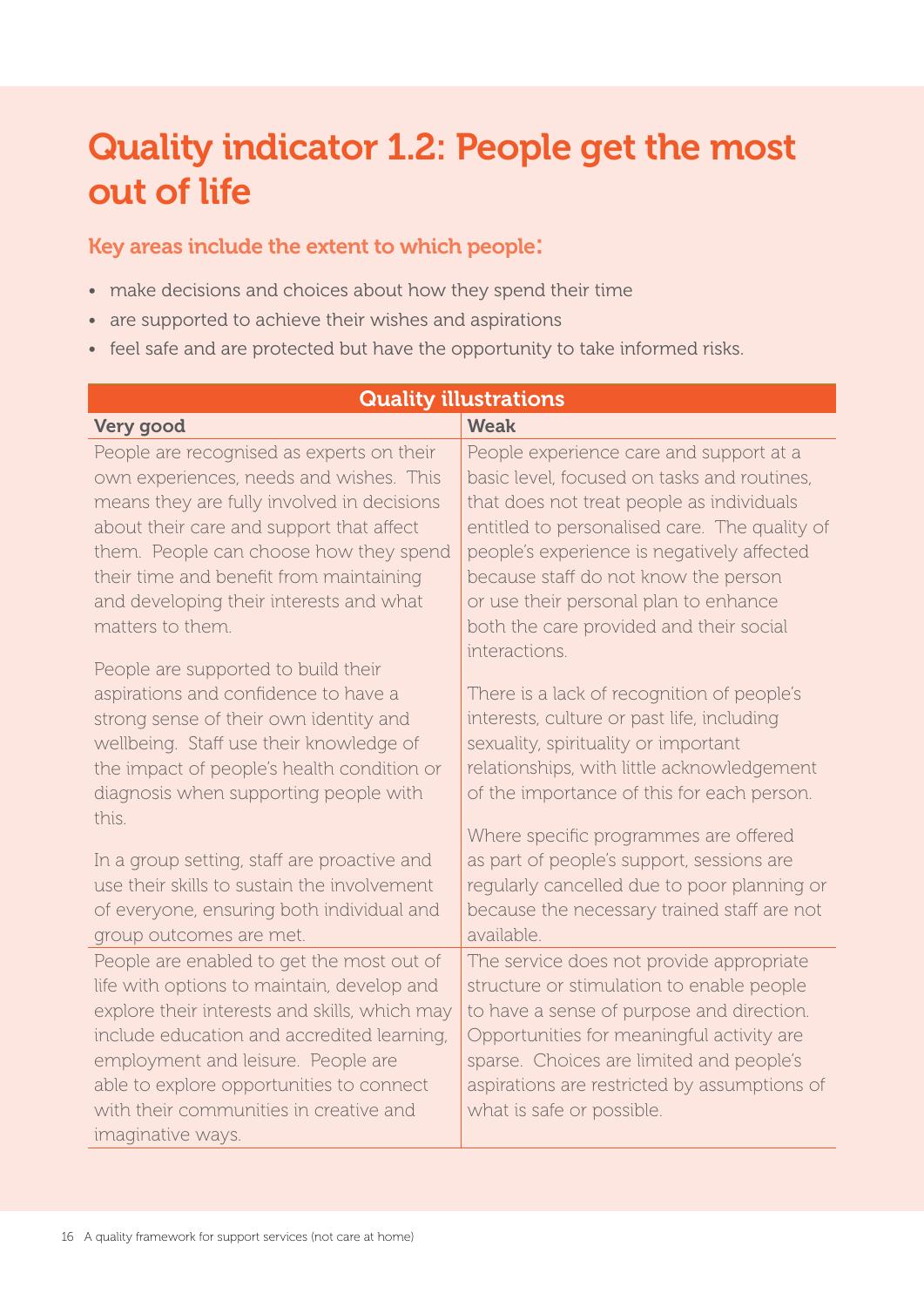| Social bonds are strengthened because                                                                                                                                                                                                                                                      | Staff show an ambivalent attitude to                                                                                                                                                                                                                           |
|--------------------------------------------------------------------------------------------------------------------------------------------------------------------------------------------------------------------------------------------------------------------------------------------|----------------------------------------------------------------------------------------------------------------------------------------------------------------------------------------------------------------------------------------------------------------|
| people are supported to build and maintain                                                                                                                                                                                                                                                 | supporting people to become involved in                                                                                                                                                                                                                        |
| meaningful relationships with others.                                                                                                                                                                                                                                                      | their community.                                                                                                                                                                                                                                               |
| Contributions and achievements are                                                                                                                                                                                                                                                         | People who communicate in different                                                                                                                                                                                                                            |
| recognised by others, which has a positive                                                                                                                                                                                                                                                 | ways are disadvantaged because staff                                                                                                                                                                                                                           |
| impact on people's confidence and self-                                                                                                                                                                                                                                                    | lack the skills and/or resources to respond                                                                                                                                                                                                                    |
| esteem.                                                                                                                                                                                                                                                                                    | appropriately.                                                                                                                                                                                                                                                 |
|                                                                                                                                                                                                                                                                                            | People's confidence suffers because they<br>have limited chances to be socially active<br>or are not given the support they need to<br>participate. They have low expectations<br>for themselves and their aspirations and<br>achievements are not encouraged. |
| People feel safe and staff demonstrate a                                                                                                                                                                                                                                                   | People may not be safe, or may not feel                                                                                                                                                                                                                        |
| clear understanding of their responsibilities                                                                                                                                                                                                                                              | safe and staff are unclear of their role in                                                                                                                                                                                                                    |
| to protect people from harm, neglect,                                                                                                                                                                                                                                                      | identifying and reporting concerns about                                                                                                                                                                                                                       |
| abuse, bullying and exploitation. Measures                                                                                                                                                                                                                                                 | the safety and wellbeing of people.                                                                                                                                                                                                                            |
| are in place to prevent this happening and<br>people are confident that if they identify<br>concerns, the open and supportive culture<br>within the service ensures that they are                                                                                                          | Appropriate assessments, supports and<br>referrals may not be made. Harm may be<br>ignored or not identified.                                                                                                                                                  |
| responded to appropriately.                                                                                                                                                                                                                                                                | Staff may participate in or accept poor                                                                                                                                                                                                                        |
| People are enabled to develop an                                                                                                                                                                                                                                                           | practice without considering the impact on                                                                                                                                                                                                                     |
| understanding of risk. Their right to make                                                                                                                                                                                                                                                 | people's emotional wellbeing and dignity.                                                                                                                                                                                                                      |
| choices and take informed personal risk<br>is part of the language and culture of the<br>service. People have confidence that<br>staff have the skills and understanding<br>to support them to exercise these rights<br>where appropriate, enabling ambitious and<br>aspirational choices. | The culture makes it hard to report poor<br>practice, which may lead to people being<br>at risk of unsafe care and support.                                                                                                                                    |
| People regularly have fun and are able                                                                                                                                                                                                                                                     | People have limited opportunity to get                                                                                                                                                                                                                         |
| to get involved in a wide range of                                                                                                                                                                                                                                                         | involved in activities and lack purpose and                                                                                                                                                                                                                    |
| activities and interests. They have regular                                                                                                                                                                                                                                                | direction as a result.                                                                                                                                                                                                                                         |
| opportunities that promote their creativity,<br>including through the arts.<br>People are enabled to develop a sense of<br>fairness and learn to cooperate with others.                                                                                                                    | New experiences are rare, and people don't<br>get the encouragement and support they<br>need to be active.                                                                                                                                                     |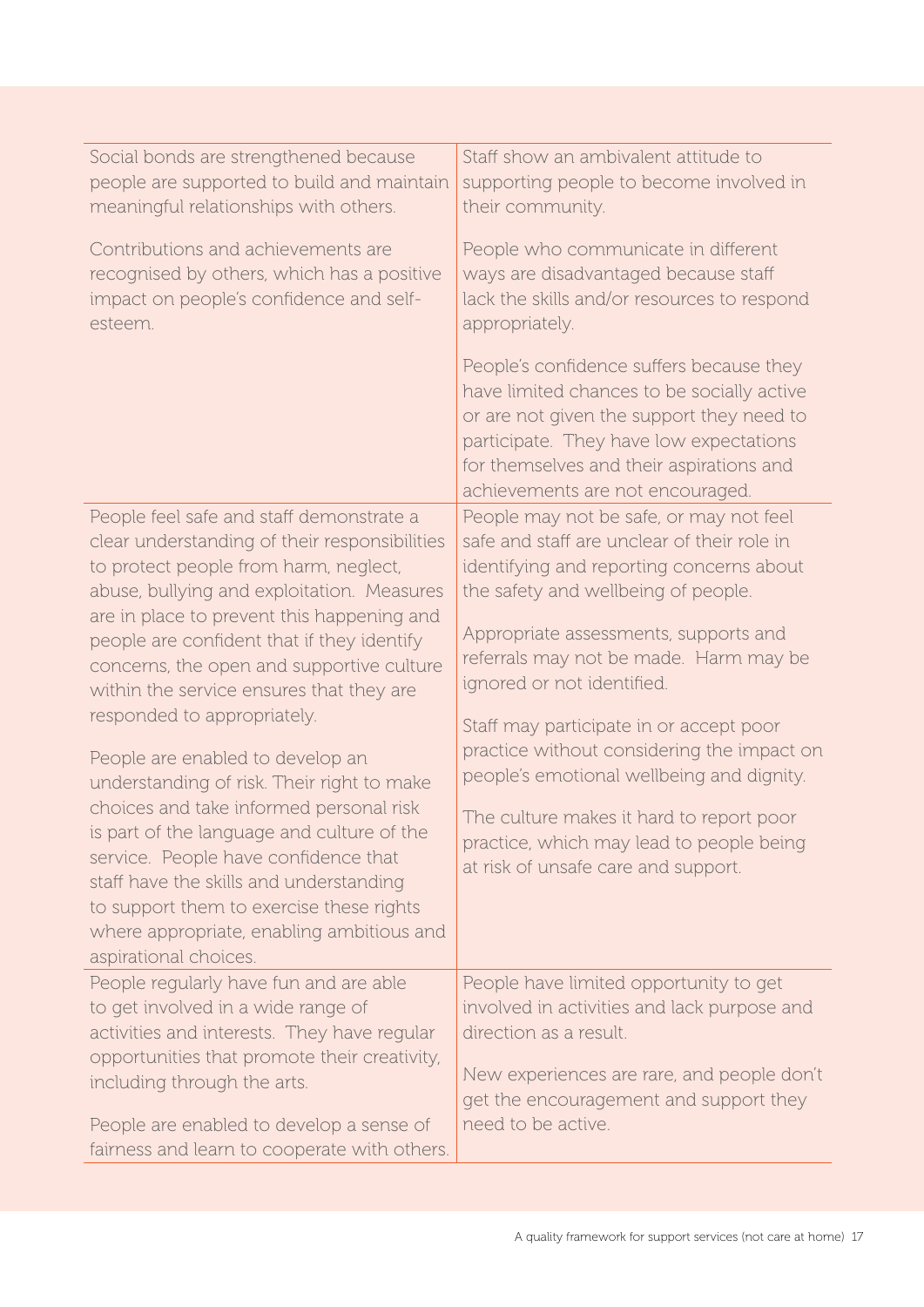| <b>Scrutiny and improvement toolbox</b>                                                                                                                                                                                                                                                                                                                                                                                                                                                                                                                                                                                                                                                                                                                                                                                                                                      |                                                                                                                                                                                                                                                                                                                                                                                                                                                                                                                                                                                                                                                                                                                                                                                                                                                                                                                                                                                                                                                                               |  |
|------------------------------------------------------------------------------------------------------------------------------------------------------------------------------------------------------------------------------------------------------------------------------------------------------------------------------------------------------------------------------------------------------------------------------------------------------------------------------------------------------------------------------------------------------------------------------------------------------------------------------------------------------------------------------------------------------------------------------------------------------------------------------------------------------------------------------------------------------------------------------|-------------------------------------------------------------------------------------------------------------------------------------------------------------------------------------------------------------------------------------------------------------------------------------------------------------------------------------------------------------------------------------------------------------------------------------------------------------------------------------------------------------------------------------------------------------------------------------------------------------------------------------------------------------------------------------------------------------------------------------------------------------------------------------------------------------------------------------------------------------------------------------------------------------------------------------------------------------------------------------------------------------------------------------------------------------------------------|--|
| Scrutiny and improvement support Key improvement resources                                                                                                                                                                                                                                                                                                                                                                                                                                                                                                                                                                                                                                                                                                                                                                                                                   |                                                                                                                                                                                                                                                                                                                                                                                                                                                                                                                                                                                                                                                                                                                                                                                                                                                                                                                                                                                                                                                                               |  |
| actions<br>Carry out a SOFI 2 (where<br>appropriate).<br>Observe staff practice and<br>$\bullet$<br>interactions.<br>Discussion with:<br>- people who are using the<br>service<br>- relatives, friends and visitors if<br>available<br>- staff.<br>Review meeting minutes and<br>$\bullet$<br>action plans for people, relatives<br>and staff.<br>Review how personal plans are<br>$\bullet$<br>informing care and evidencing<br>change through daily recording<br>and reviews.<br>Look at how people spend their<br>$\bullet$<br>time, how this relates to their<br>identified outcomes and any<br>policies that relate to this.<br>Review adult and child protection<br>procedures, training, knowledge<br>and referrals made.<br>Look at how the service<br>implements national quidance and<br>best practice in child protection,<br>including child sexual exploitation | The Keys to Life:<br>https://keystolife.info<br>Autism Strategy for Scotland:<br>http://www.autismstrategyscotland.org.uk/<br><b>Good Communication Standards</b><br>https://www.rcslt.org/speech-and-language-<br>therapy/inclusive-communication-overview<br>Scottish Recovery Network - Peer Support:<br>https://scottishrecovery.net/wp-content/<br>uploads/2011/09/srn_exe_form.pdf<br>Wellness Recovery Action Plan:<br>http://mentalhealthrecovery.com/<br>Information on supporting people with complex<br>needs and sight loss:<br>https://www.rnib.org.uk/professionals-social-<br>care-professionals/complex-needs-social-care<br>Information resources on person-centred practice:<br>http://helensandersonassociates.co.uk/person-<br>centred-practice/<br>Disability Rights UK - doing sports differently:<br>https://www.disabilityrightsuk.org/doing-sport-<br>differently<br>Jenny's Diary - supporting conversations about<br>dementia with people who have a learning<br>disability:<br>http://www.learningdisabilityanddementia.org/<br>jennys-diary.html |  |
|                                                                                                                                                                                                                                                                                                                                                                                                                                                                                                                                                                                                                                                                                                                                                                                                                                                                              |                                                                                                                                                                                                                                                                                                                                                                                                                                                                                                                                                                                                                                                                                                                                                                                                                                                                                                                                                                                                                                                                               |  |
|                                                                                                                                                                                                                                                                                                                                                                                                                                                                                                                                                                                                                                                                                                                                                                                                                                                                              |                                                                                                                                                                                                                                                                                                                                                                                                                                                                                                                                                                                                                                                                                                                                                                                                                                                                                                                                                                                                                                                                               |  |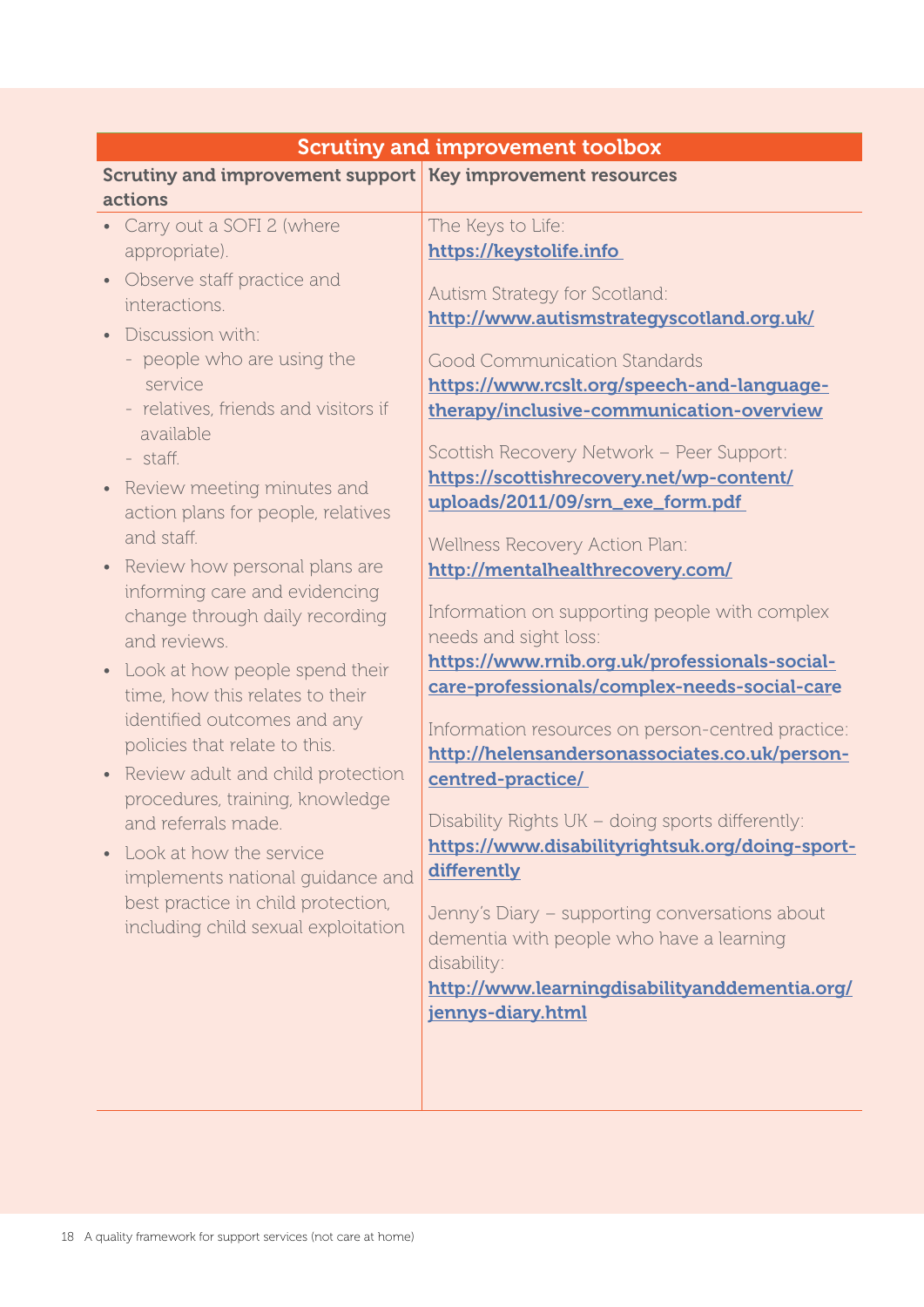| <b>Scrutiny and improvement toolbox</b>                               |                                                                                                                                                                                     |
|-----------------------------------------------------------------------|-------------------------------------------------------------------------------------------------------------------------------------------------------------------------------------|
| Scrutiny and improvement support Key improvement resources<br>actions |                                                                                                                                                                                     |
|                                                                       | Promoting excellence in dementia care (includes<br>people with a learning disability and dementia):<br>http://www.sssc.uk.com/workforce-                                            |
|                                                                       | development/supporting-your-development/<br>promoting-excellence-in-dementia-care                                                                                                   |
|                                                                       | See Hear – framework for meeting the needs of<br>people with a sensory impairment:<br>https://www.gov.scot/publications/see-hear/                                                   |
|                                                                       | Care about physical activity:<br>https://hub.careinspectorate.com/how-we-<br>support-improvement/care-inspectorate-<br>programmes-and-publications/careabout-<br>physical-activity/ |
|                                                                       | Arts in Care:<br>https://hub.careinspectorate.com/how-we-<br>support-improvement/care-inspectorate-<br>programmes-and-publications/arts-in-care/                                    |
|                                                                       | National Guidance for Child Protection in Scotland<br>(Scottish Government):<br>https://www.gov.scot/publications/national-<br>guidance-child-protection-scotland/                  |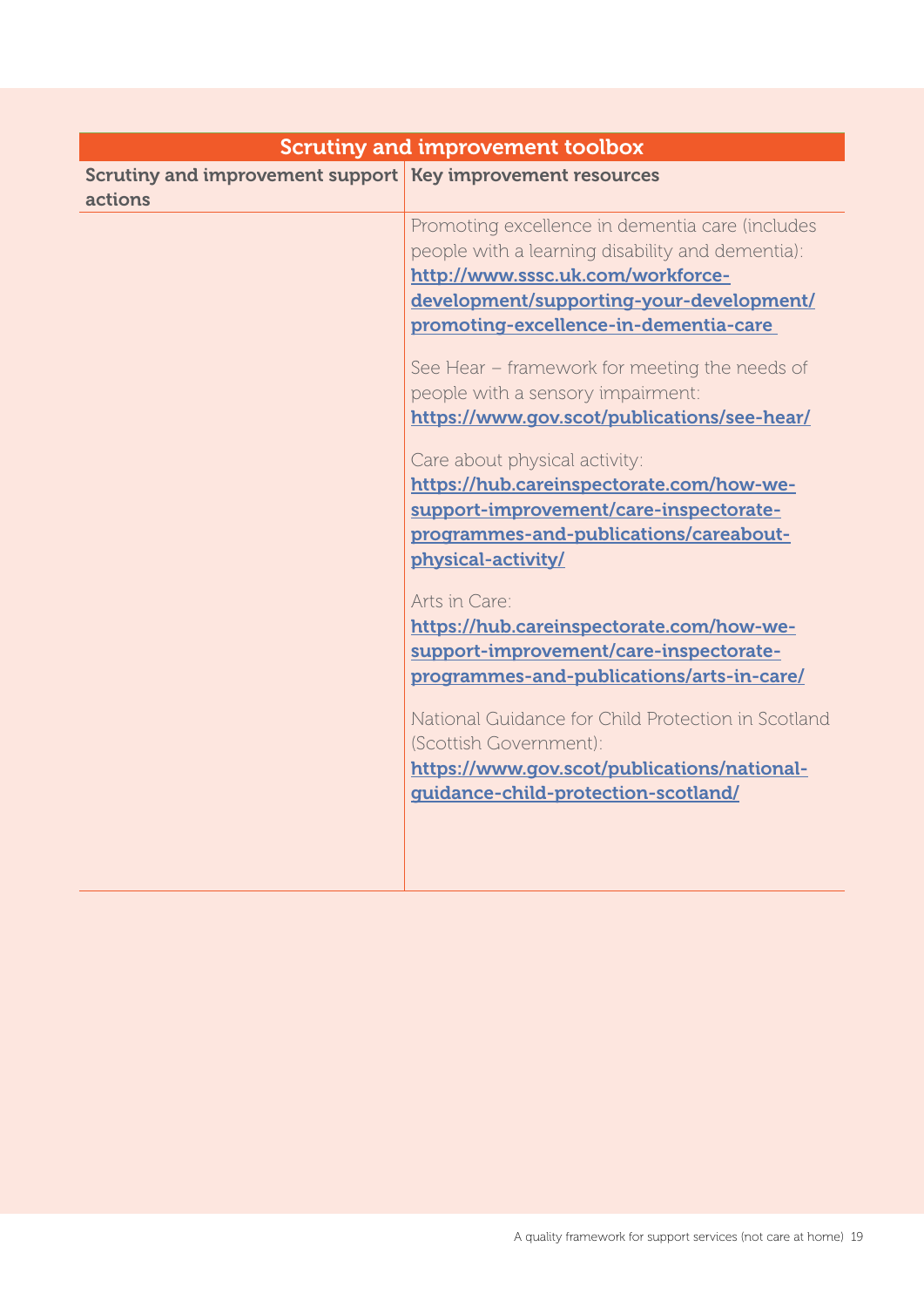| <b>Scrutiny and improvement toolbox</b>                    |                                                      |  |
|------------------------------------------------------------|------------------------------------------------------|--|
| Scrutiny and improvement support Key improvement resources |                                                      |  |
| actions                                                    |                                                      |  |
|                                                            | Child Sexual Exploitation: Definition and            |  |
|                                                            | Practitioner Briefing Paper (Scottish Government):   |  |
|                                                            | https://www.gov.scot/publications/child-             |  |
|                                                            | sexual-exploitation-definition-practitioner-         |  |
|                                                            | briefing-paper/                                      |  |
|                                                            | Practice Guide: supporting professionals to meet     |  |
|                                                            | the needs of young people with learning disabilities |  |
|                                                            | who experience, or are at risk of, child sexual      |  |
|                                                            | exploitation                                         |  |
|                                                            | https://www.childrenssociety.org.uk/what-we-         |  |
|                                                            | do/resources-and-publications/unprotected-           |  |
|                                                            | overprotected-meeting-the-needs-of-young-            |  |
|                                                            | people                                               |  |
|                                                            | National Guidance for Child Protection in Scotland:  |  |
|                                                            | additional notes for practitioners: protecting       |  |
|                                                            | disabled children from abuse and neglect (Scottish   |  |
|                                                            | Government):                                         |  |
|                                                            | https://www.gov.scot/publications/national-          |  |
|                                                            | guidance-child-protection-scotland-2014-             |  |
|                                                            | additional-notes-practitioners-protecting-           |  |
|                                                            | disabled-children-abuse-neglect/                     |  |
|                                                            | General standards for neurological care and          |  |
|                                                            | support 2019                                         |  |
|                                                            | http://www.healthcareimprovementscotland.            |  |
|                                                            | org/our_work/standards_and_guidelines/stnds/         |  |
|                                                            | neurological_care_standards.aspx                     |  |
|                                                            |                                                      |  |
|                                                            |                                                      |  |
|                                                            |                                                      |  |
|                                                            |                                                      |  |
|                                                            |                                                      |  |
|                                                            |                                                      |  |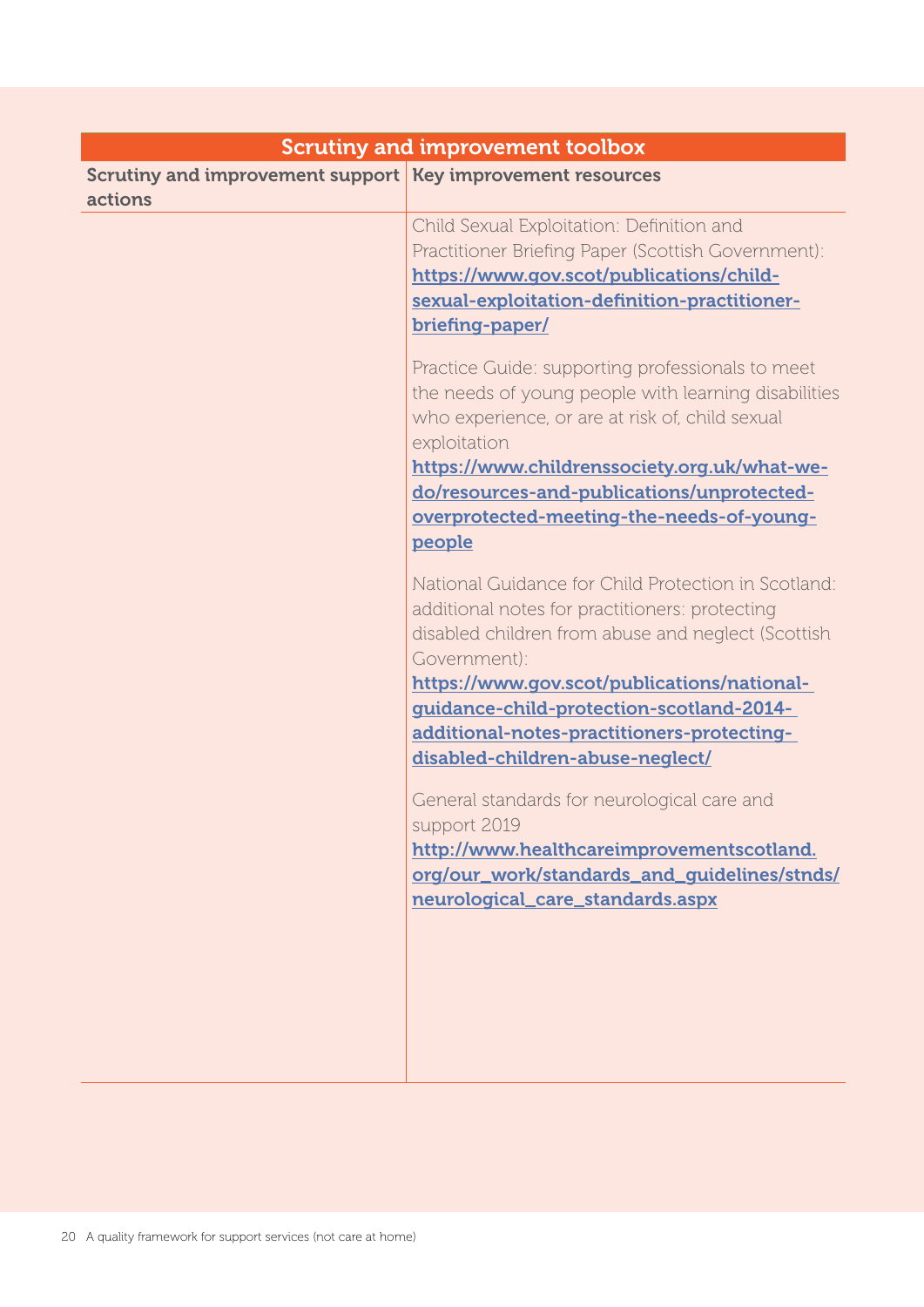## How are we doing?

### How do we know that?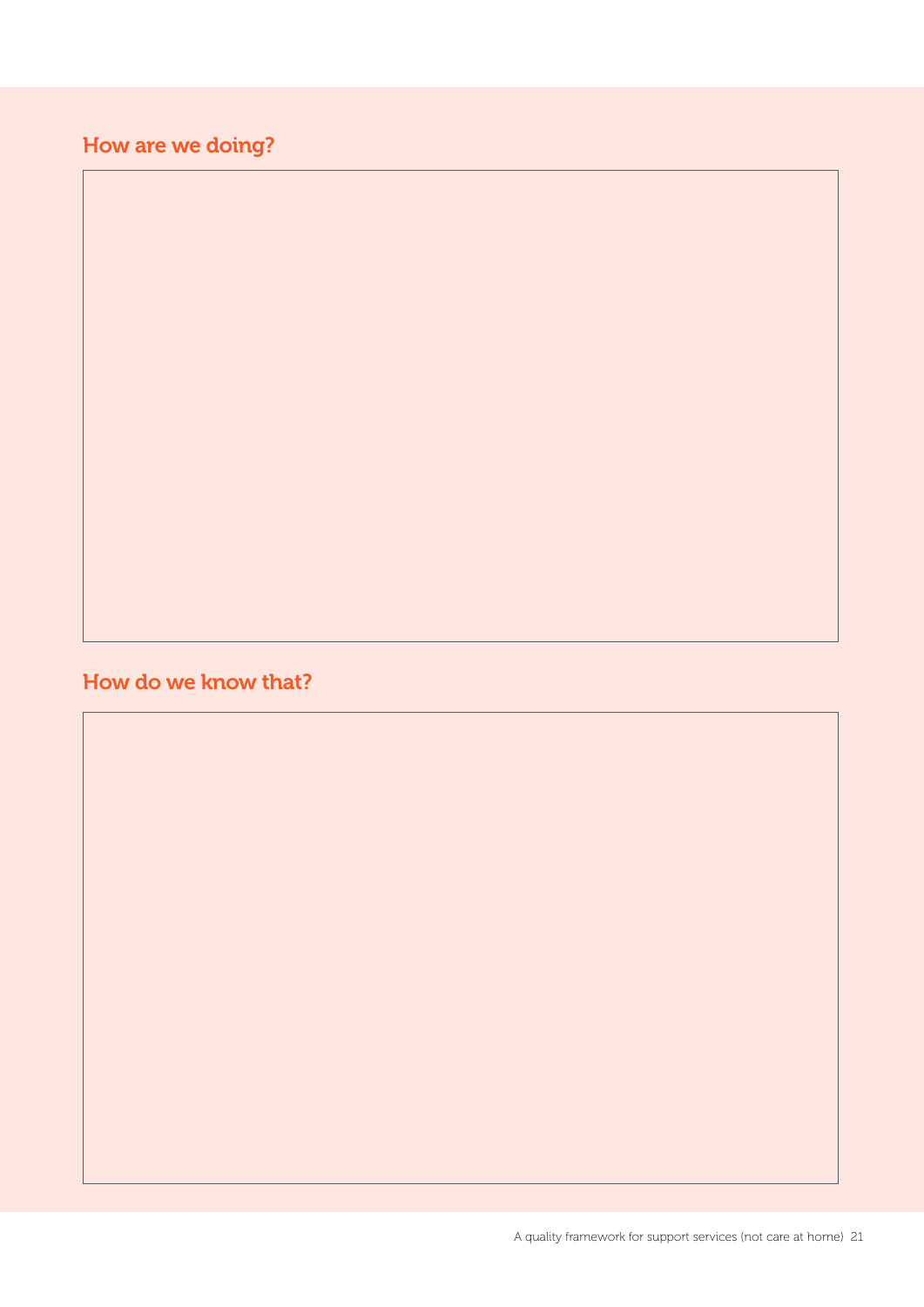## What do we plan to do next?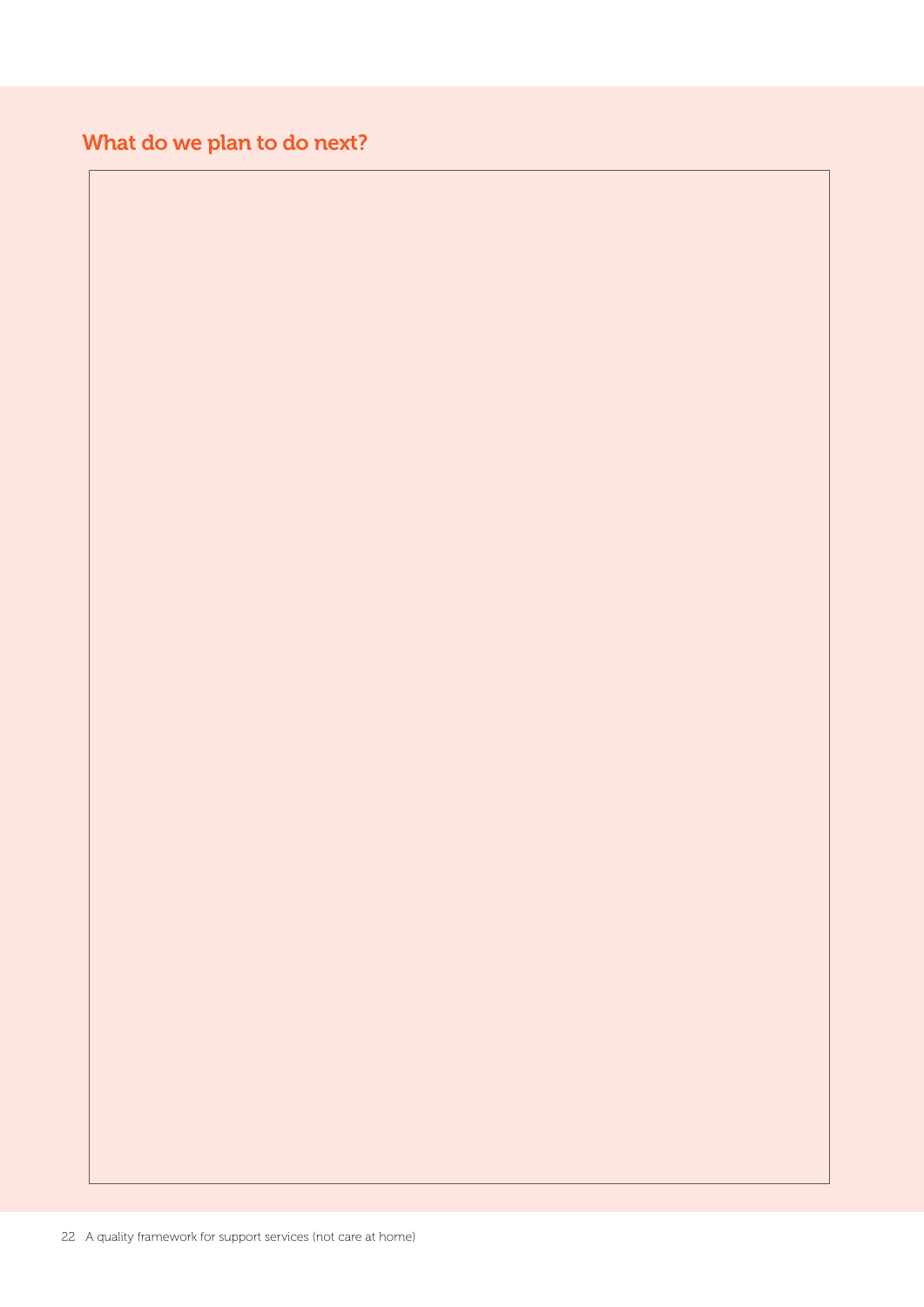# Quality indicator 1.3: People's health benefits from their care and support

Key areas include the extent to which people experience:

- care and support based on relevant evidence, guidance, best practice and standards
- the right healthcare from the right person at the right time
- food and drink that meets their needs and wishes.

| <b>Weak</b><br>Staff in the service understand their role in<br>Staff working in the service may lack<br>understanding about supporting people's<br>supporting people's access to healthcare<br>and addressing health inequalities, even<br>physical and emotional wellbeing, so<br>opportunities to intervene and improve<br>minor. This includes ensuring that relevant<br>people's health are missed. People's<br>information is shared with the right people.<br>wellbeing may be compromised because<br>they are not supported to obtain<br>People are fully involved in making<br>appropriate health assessments.<br>decisions about their physical and<br>emotional wellbeing through their personal<br>The support that people receive, and how<br>they spend their time has limited links to<br>plans, including long-term and life-<br>health promotion, recovery and/or harm<br>limiting conditions. Staff employ creative<br>approaches to promoting and supporting<br>reduction.<br>people's choices.<br>There is limited access to equipment and<br>People have control of their own health<br>technology and its use is often focused<br>and wellbeing by using any necessary<br>on assisting staff rather than on enabling | <b>Quality illustrations</b>               |                                              |  |  |
|--------------------------------------------------------------------------------------------------------------------------------------------------------------------------------------------------------------------------------------------------------------------------------------------------------------------------------------------------------------------------------------------------------------------------------------------------------------------------------------------------------------------------------------------------------------------------------------------------------------------------------------------------------------------------------------------------------------------------------------------------------------------------------------------------------------------------------------------------------------------------------------------------------------------------------------------------------------------------------------------------------------------------------------------------------------------------------------------------------------------------------------------------------------------------------------------------------------------------------------------|--------------------------------------------|----------------------------------------------|--|--|
|                                                                                                                                                                                                                                                                                                                                                                                                                                                                                                                                                                                                                                                                                                                                                                                                                                                                                                                                                                                                                                                                                                                                                                                                                                            | Very good                                  |                                              |  |  |
|                                                                                                                                                                                                                                                                                                                                                                                                                                                                                                                                                                                                                                                                                                                                                                                                                                                                                                                                                                                                                                                                                                                                                                                                                                            |                                            |                                              |  |  |
|                                                                                                                                                                                                                                                                                                                                                                                                                                                                                                                                                                                                                                                                                                                                                                                                                                                                                                                                                                                                                                                                                                                                                                                                                                            |                                            |                                              |  |  |
|                                                                                                                                                                                                                                                                                                                                                                                                                                                                                                                                                                                                                                                                                                                                                                                                                                                                                                                                                                                                                                                                                                                                                                                                                                            |                                            |                                              |  |  |
|                                                                                                                                                                                                                                                                                                                                                                                                                                                                                                                                                                                                                                                                                                                                                                                                                                                                                                                                                                                                                                                                                                                                                                                                                                            | where the role of the service in this is   |                                              |  |  |
|                                                                                                                                                                                                                                                                                                                                                                                                                                                                                                                                                                                                                                                                                                                                                                                                                                                                                                                                                                                                                                                                                                                                                                                                                                            |                                            |                                              |  |  |
|                                                                                                                                                                                                                                                                                                                                                                                                                                                                                                                                                                                                                                                                                                                                                                                                                                                                                                                                                                                                                                                                                                                                                                                                                                            |                                            |                                              |  |  |
|                                                                                                                                                                                                                                                                                                                                                                                                                                                                                                                                                                                                                                                                                                                                                                                                                                                                                                                                                                                                                                                                                                                                                                                                                                            |                                            |                                              |  |  |
|                                                                                                                                                                                                                                                                                                                                                                                                                                                                                                                                                                                                                                                                                                                                                                                                                                                                                                                                                                                                                                                                                                                                                                                                                                            |                                            |                                              |  |  |
|                                                                                                                                                                                                                                                                                                                                                                                                                                                                                                                                                                                                                                                                                                                                                                                                                                                                                                                                                                                                                                                                                                                                                                                                                                            |                                            |                                              |  |  |
|                                                                                                                                                                                                                                                                                                                                                                                                                                                                                                                                                                                                                                                                                                                                                                                                                                                                                                                                                                                                                                                                                                                                                                                                                                            |                                            |                                              |  |  |
|                                                                                                                                                                                                                                                                                                                                                                                                                                                                                                                                                                                                                                                                                                                                                                                                                                                                                                                                                                                                                                                                                                                                                                                                                                            |                                            |                                              |  |  |
|                                                                                                                                                                                                                                                                                                                                                                                                                                                                                                                                                                                                                                                                                                                                                                                                                                                                                                                                                                                                                                                                                                                                                                                                                                            |                                            |                                              |  |  |
|                                                                                                                                                                                                                                                                                                                                                                                                                                                                                                                                                                                                                                                                                                                                                                                                                                                                                                                                                                                                                                                                                                                                                                                                                                            |                                            |                                              |  |  |
|                                                                                                                                                                                                                                                                                                                                                                                                                                                                                                                                                                                                                                                                                                                                                                                                                                                                                                                                                                                                                                                                                                                                                                                                                                            |                                            |                                              |  |  |
|                                                                                                                                                                                                                                                                                                                                                                                                                                                                                                                                                                                                                                                                                                                                                                                                                                                                                                                                                                                                                                                                                                                                                                                                                                            |                                            |                                              |  |  |
|                                                                                                                                                                                                                                                                                                                                                                                                                                                                                                                                                                                                                                                                                                                                                                                                                                                                                                                                                                                                                                                                                                                                                                                                                                            |                                            |                                              |  |  |
|                                                                                                                                                                                                                                                                                                                                                                                                                                                                                                                                                                                                                                                                                                                                                                                                                                                                                                                                                                                                                                                                                                                                                                                                                                            | technology and other specialist equipment. | people to have more control over their life. |  |  |
| Staff in the service do not fully understand<br>People are enabled to make informed                                                                                                                                                                                                                                                                                                                                                                                                                                                                                                                                                                                                                                                                                                                                                                                                                                                                                                                                                                                                                                                                                                                                                        |                                            |                                              |  |  |
| health and lifestyle choices that contribute<br>their contribution to helping reduce health                                                                                                                                                                                                                                                                                                                                                                                                                                                                                                                                                                                                                                                                                                                                                                                                                                                                                                                                                                                                                                                                                                                                                |                                            |                                              |  |  |
| to positive physical and mental health.<br>inequality.                                                                                                                                                                                                                                                                                                                                                                                                                                                                                                                                                                                                                                                                                                                                                                                                                                                                                                                                                                                                                                                                                                                                                                                     |                                            |                                              |  |  |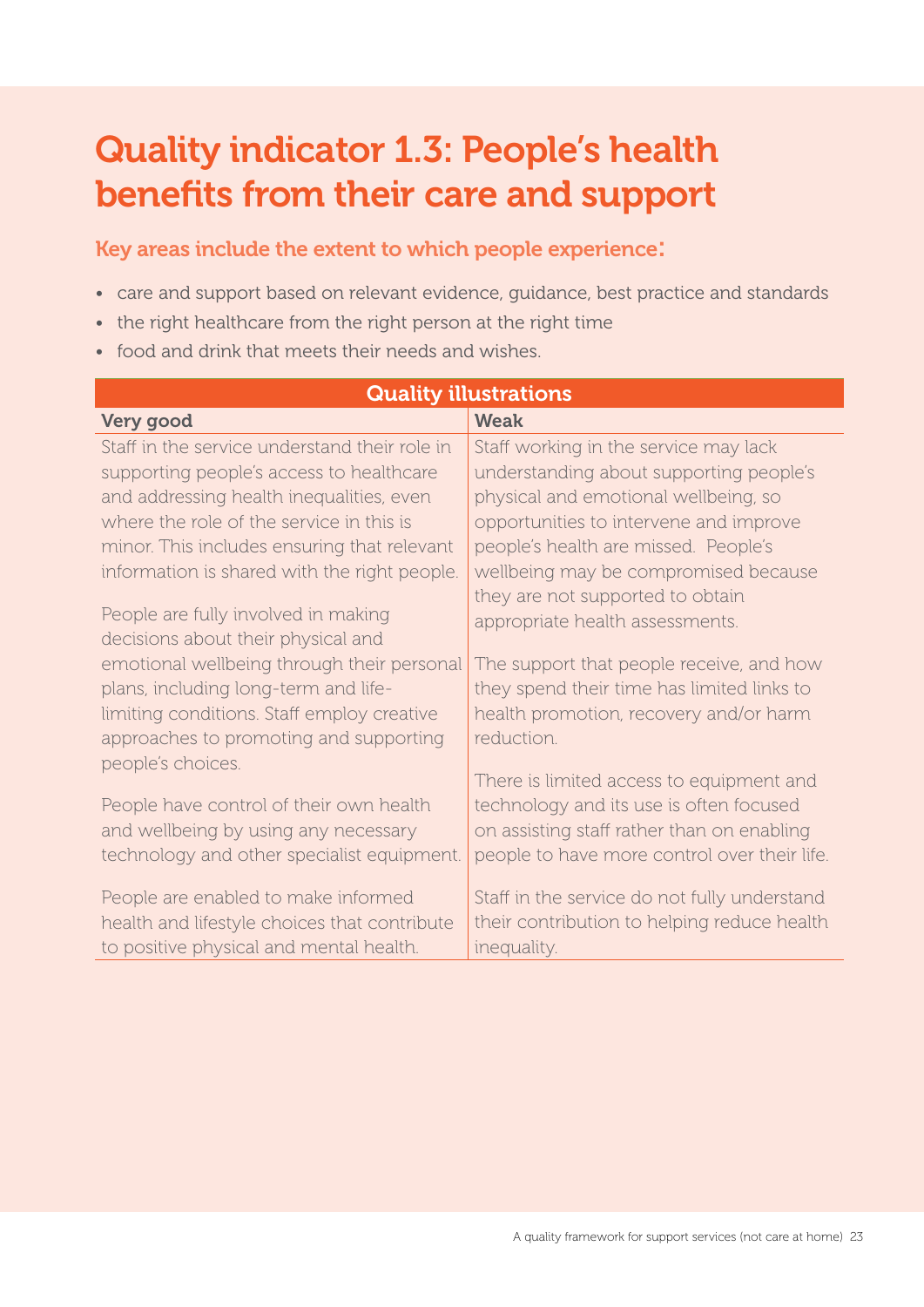| People have as much control as possible  |
|------------------------------------------|
| over their medication and benefit from a |
| robust medication management system      |
| that adheres to good practice quidance.  |

People benefit from support to access community healthcare and treatment from competent trained practitioners, including prevention and early detection interventions. People are well informed about their treatment or intervention because information about treatment options, rehabilitation programmes or interventions is available in a format that is right for them. This helps to ensure that people experience treatments or interventions that are safe and effective.

People experience a range of opportunities that contribute to health education, including sexual wellbeing and sleep health.

People's wellbeing is supported because the service promotes a healthy attitude to food and drink. If meals are provided as part of the service, people are able to enjoy healthy meals or snacks and drinks that reflect their cultural and dietary needs and preferences, including fresh fruit and vegetables.

People can enjoy their food in an unhurried, relaxed atmosphere. People benefit from a wide range of aids and have the required support to enjoy their meals.

People may not always receive the right medication or treatment at the right time, with the potential to affect their physical and emotional wellbeing. The use of 'as required' medication may not be clearly laid out or in line with good practice guidance.

Where people's medication needs to be given covertly, or the person does not have capacity to consent, the relevant legal powers, consent and processes are not in place.

Support to enable people to access appropriate healthcare in their community may be limited. Even where there is access to healthcare professionals, people's healthcare needs are not consistently followed through. This may result in people experiencing reactive or disjointed care and support, which could impact on their physical and emotional health.

People only access physical, mental or sexual health education in response to specific issues, rather than as part of the service's ethos of health promotion.

Options for meals, snacks and drinks do not always reflect people's cultural and dietary needs. People often do not enjoy their meals and do not always receive the right support to help them eat the best diet for them.

There are limited methods used to help people make choices at mealtimes resulting in others often making the choices for them. Staff may control access to food and drink without professional rationale, and as a result people may not be able to eat or drink when they want or need to.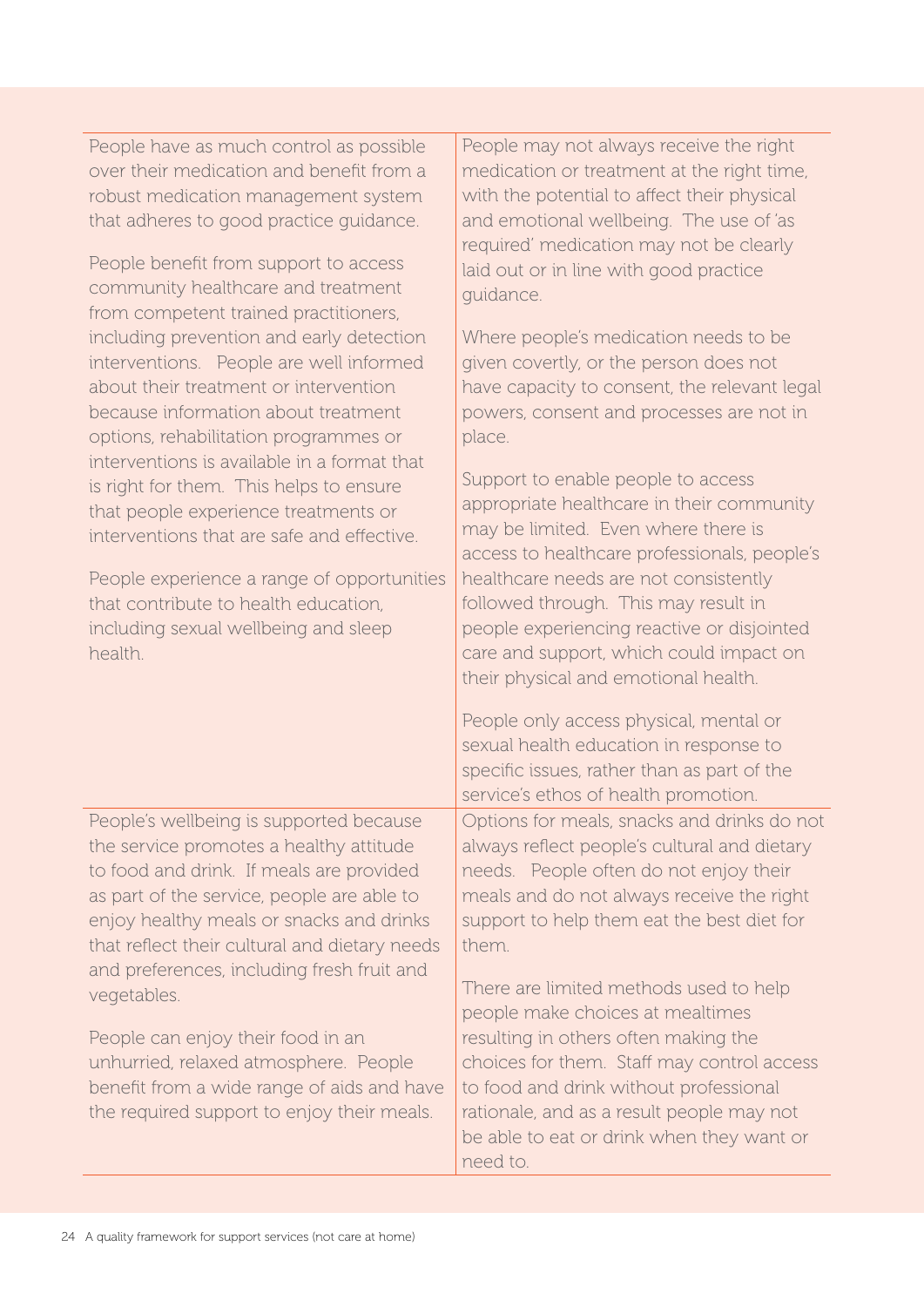| <b>Scrutiny and improvement toolbox</b> |                                                                 |  |
|-----------------------------------------|-----------------------------------------------------------------|--|
| <b>Scrutiny and improvement</b>         | <b>Key improvement resources</b>                                |  |
| support actions                         |                                                                 |  |
| • Carry out a SOFI 2                    | Safe Administration of Medication: Modules 1-3 (Scottish Social |  |
| observation (where                      | Services Council):                                              |  |
| appropriate).                           | http://learn.sssc.uk.com/sam/                                   |  |
| • Observe care and support              | Safe and Secure handling of medicines:                          |  |
| at mealtimes if relevant.               | https://www.rpharms.com/recognition/setting-                    |  |
| • Examine how people are                | professional-standards/safe-and-secure-handling-of-             |  |
| supported to identify and               | medicines                                                       |  |
| monitor their health needs.             |                                                                 |  |
| • Review how personal                   | Notifications about controlled drugs: guidance for providers,   |  |
| plans are used to promote               | 2015:                                                           |  |
| people's health, including              | https://www.careinspectorate.com/images/                        |  |
| specific plans to support               | documents/2611/Records%20that%20all%20registered%20             |  |
| people with for example,                | care%20services%20(except%20childminding)%20must%20             |  |
| epilepsy or behaviour                   | keep%20and%20guidance%20on%20notification%20                    |  |
| support plans.                          | reporting%20(V6).pdf                                            |  |
| • Examine daily recordings              |                                                                 |  |
| to see how people's goals               | SCLD Healthy Eating Healthy Living Pack:                        |  |
| are set and reviewed and                | https://www.scld.org.uk/healthy-eating-healthy-living-          |  |
| progress is measured.                   | pack/                                                           |  |
| • Discussions with people,              | Supporting psychological wellbeing in adults with learning      |  |
| staff, and relatives and                | disabilities - an educational framework on psychological        |  |
| carers.                                 | interventions                                                   |  |
| • Key areas for adults                  | https://www.nes.scot.nhs.uk/media/4148312/                      |  |
| experiencing life-limiting              | <b>LDFramworkPDF.pdf</b>                                        |  |
| conditions that must be                 |                                                                 |  |
| looked at are skin care,                | Autism Hospital Passport:                                       |  |
| nutrition (including special            | https://www.autism.org.uk/about/health/hospital-passport.       |  |
| diets, weight loss, fluid               | aspx                                                            |  |
| intake), medication, where              | BBV Sexual Health Framework 2015-2020:                          |  |
| people are fed using PEG.               | https://www.gov.scot/publications/sexual-health-blood-          |  |
| • Speak with other                      | borne-virus-framework-2015-2020-update/#res484414               |  |
| professionals who provide               |                                                                 |  |
| support to the service                  | 'Transforming Psychological Trauma: A Knowledge and Skills      |  |
| or individual. Contact                  | Framework for the Scottish Workforce':                          |  |
| and seek views of other                 | https://www.nes.scot.nhs.uk/media/3971582/                      |  |
| professionals as appropriate.           | nationaltraumatrainingframework.pdf                             |  |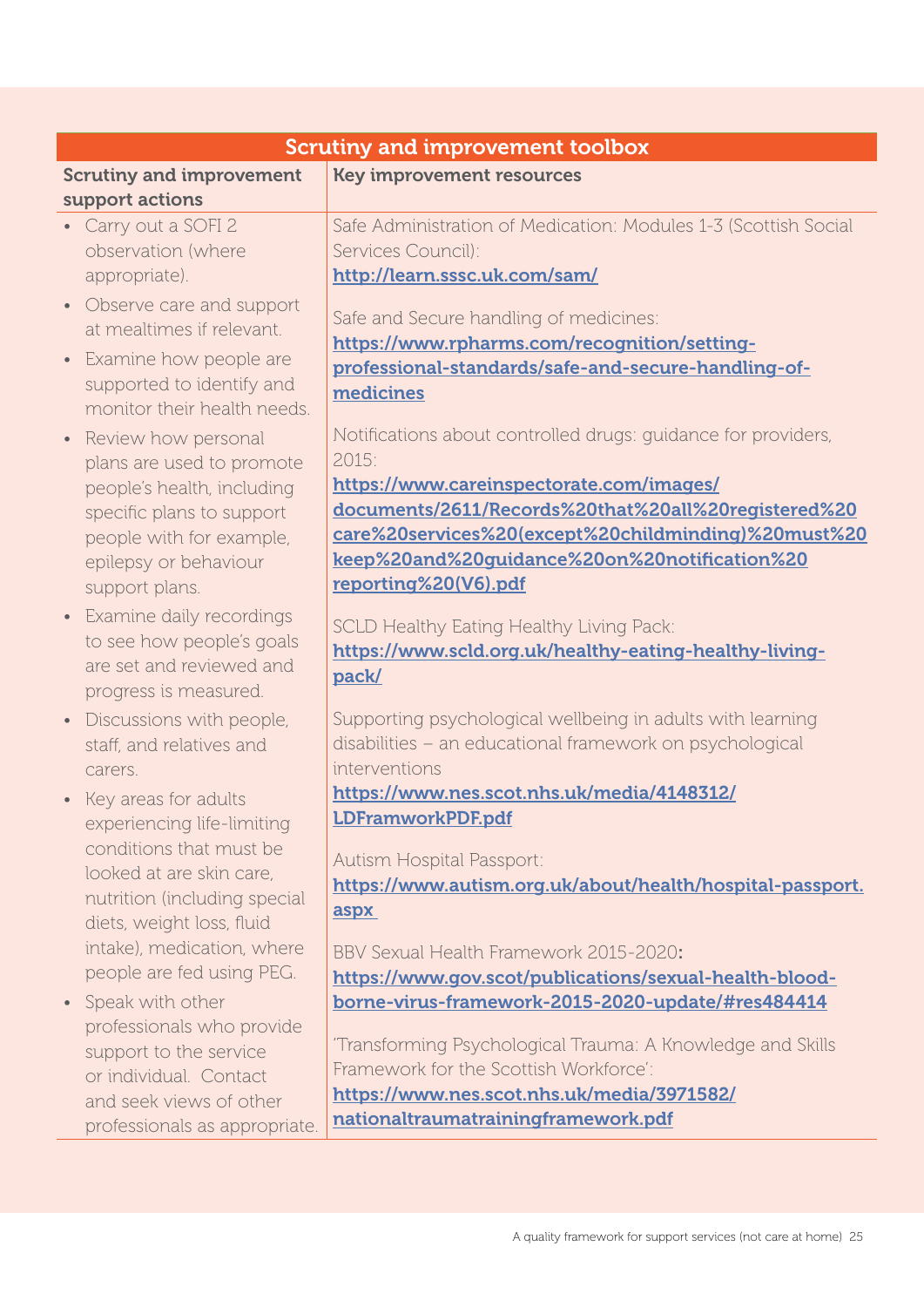| <b>Scrutiny and improvement toolbox</b>            |                                                                           |  |
|----------------------------------------------------|---------------------------------------------------------------------------|--|
| <b>Scrutiny and improvement</b><br>support actions | <b>Key improvement resources</b>                                          |  |
|                                                    | Rights, respect and recovery: alcohol and drug                            |  |
|                                                    | treatment strategy:<br>https://www.gov.scot/publications/rights-respect-  |  |
|                                                    | <u>recovery/</u>                                                          |  |
|                                                    | Quality Principles - Standard Expectations of care and                    |  |
|                                                    | support in drug and alcohol services:                                     |  |
|                                                    | https://www.gov.scot/publications/quality-                                |  |
|                                                    | principles-standard-expectations-care-support-                            |  |
|                                                    | drug-alcohol-services/                                                    |  |
|                                                    | Alcohol Related Brain Damage:                                             |  |
|                                                    | https://www.mwcscot.org.uk/sites/default/                                 |  |
|                                                    | files/2019-06/arbd_gpg.pdf                                                |  |
|                                                    | Mental Health Strategy for Scotland:                                      |  |
|                                                    | https://www.gov.scot/publications/mental-health-                          |  |
|                                                    | strategy-2017-2027/                                                       |  |
|                                                    | Holding Safely: A Guide for Residential Child Care                        |  |
|                                                    | Practitioners and Managers about Restraining Children                     |  |
|                                                    | and Young People (SIRCC):<br>https://www.celcis.org/files/7914/3878/4811/ |  |
|                                                    | holding-safely-2005.pdf                                                   |  |
|                                                    |                                                                           |  |
|                                                    |                                                                           |  |
|                                                    |                                                                           |  |
|                                                    |                                                                           |  |
|                                                    |                                                                           |  |
|                                                    |                                                                           |  |
|                                                    |                                                                           |  |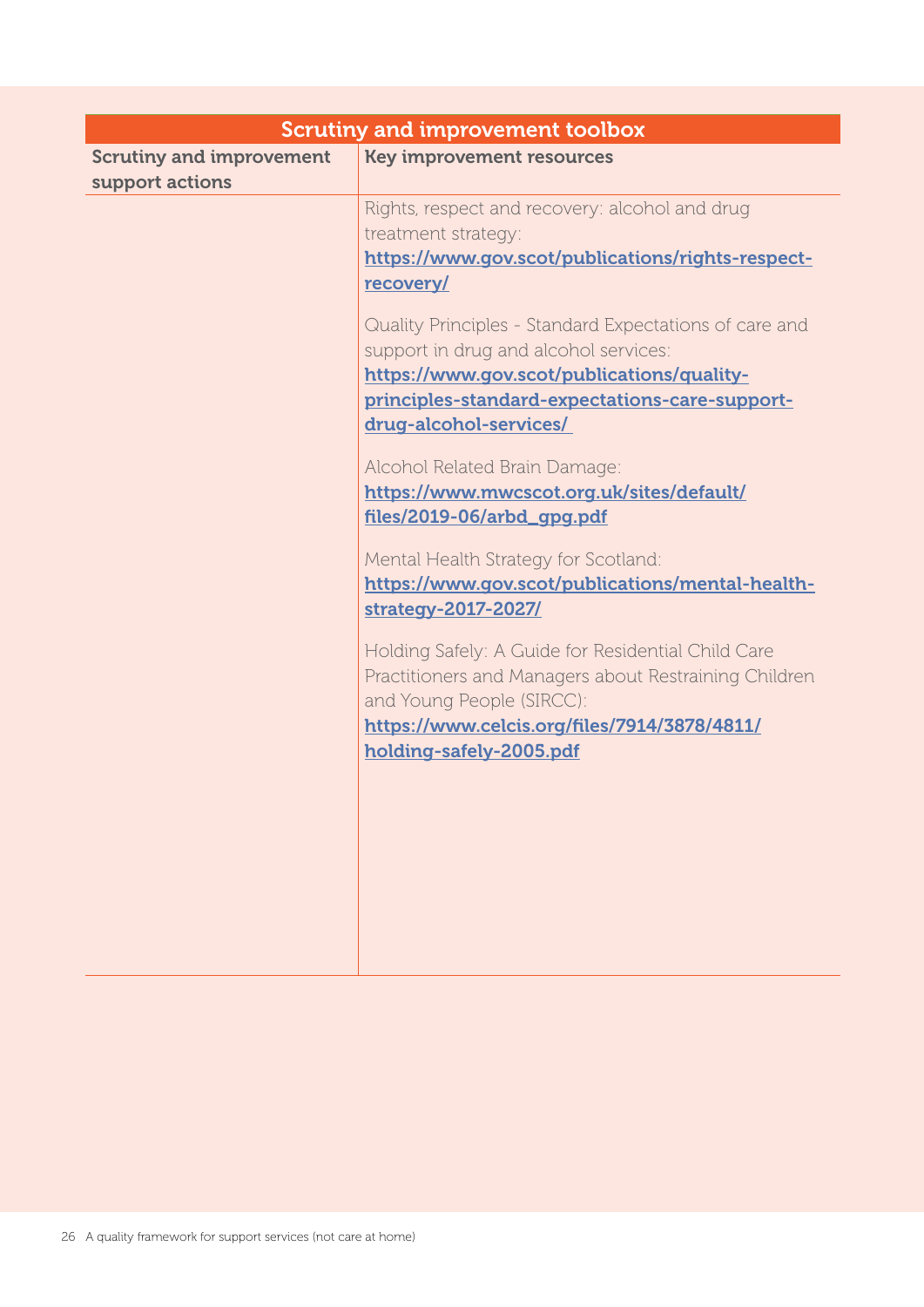## How are we doing?

#### How do we know that?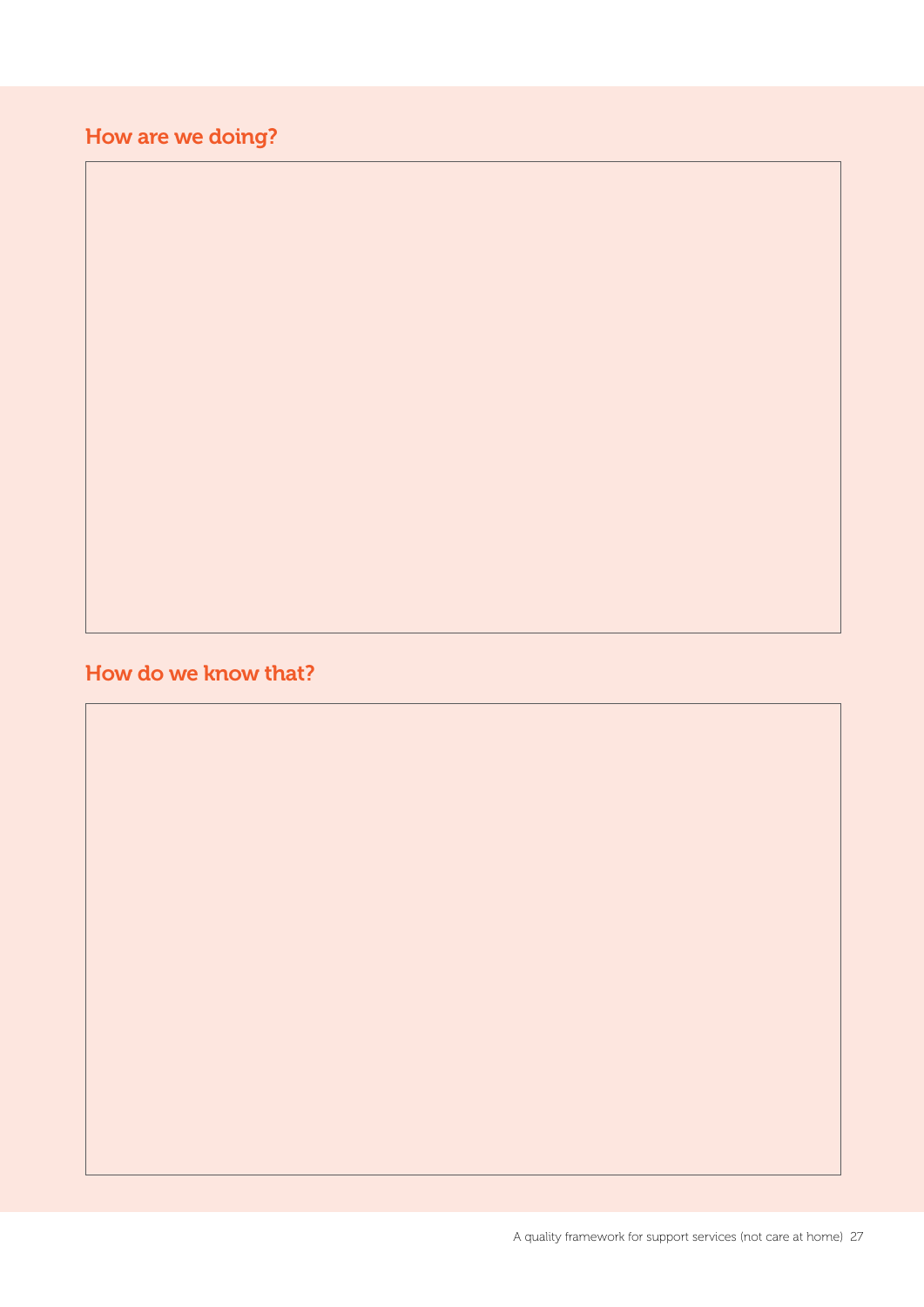## What do we plan to do next?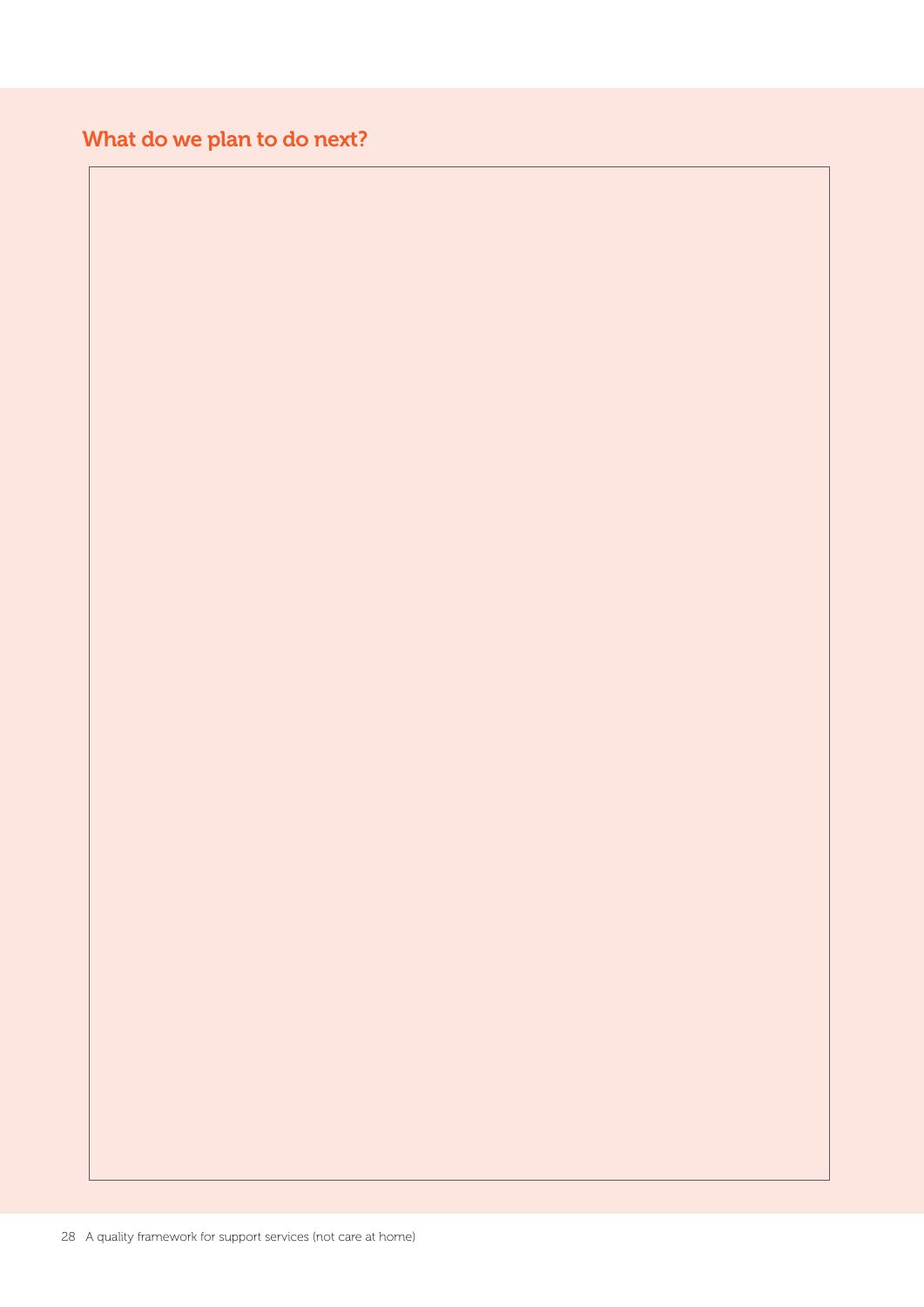# Quality indicator 1.4: People are getting the right service for them

Key areas include the extent to which people:

- are fully involved in the professional assessment of their holistic needs
- can choose the care and support they need and want
- experience high quality care and support as result of planning, commissioning and contracting arrangements that work well.

| <b>Quality illustrations</b>                                                                                                                                                                                                                                                                                                                                                                                                                                                                                                                                                                                                                                                                      |                                                                                                                                                                                                                                                                                                                                                                                               |  |  |
|---------------------------------------------------------------------------------------------------------------------------------------------------------------------------------------------------------------------------------------------------------------------------------------------------------------------------------------------------------------------------------------------------------------------------------------------------------------------------------------------------------------------------------------------------------------------------------------------------------------------------------------------------------------------------------------------------|-----------------------------------------------------------------------------------------------------------------------------------------------------------------------------------------------------------------------------------------------------------------------------------------------------------------------------------------------------------------------------------------------|--|--|
| Very good                                                                                                                                                                                                                                                                                                                                                                                                                                                                                                                                                                                                                                                                                         | <b>Weak</b>                                                                                                                                                                                                                                                                                                                                                                                   |  |  |
| The care and support that people are<br>experiencing is right for them and based<br>on their outcomes, rights and choices.<br>People are involved in a comprehensive<br>assessment of their needs in a meaningful<br>way and this has informed the care and<br>support they experience. Where relevant,<br>the assessment involves other people,<br>families, friends and professionals to help<br>shape the decision about the suitability<br>of the service. People and professionals<br>are involved in reviewing the assessment.<br>Staff working in the service understand<br>their role and contribution to ensuring the<br>assessment is comprehensive, even where<br>their role is minor. | People have limited or no involvement in<br>their assessment and review processes.<br>There may be limited involvement of other<br>relevant people, including professionals<br>to help shape the decision about the<br>suitability of the service.<br>The assessment process does not fully<br>capture people's current outcomes or<br>take account of their future needs and<br>preferences. |  |  |
| People have been able to choose the care<br>and support they want, based on their<br>assessed needs and outcomes.                                                                                                                                                                                                                                                                                                                                                                                                                                                                                                                                                                                 | The commissioned service that people are<br>experiencing does not meet their needs,<br>rights or choices.                                                                                                                                                                                                                                                                                     |  |  |
| People are involved in planned reviews of<br>their support to determine whether the<br>care and support meets their outcomes.<br>Where there are identified changes to their<br>support needs, appropriate measures are<br>taken to address these.                                                                                                                                                                                                                                                                                                                                                                                                                                                | People's choices about their care and<br>support are limited or undermined by<br>pressure on resources.<br>Decisions about their care and support<br>arrangements are made for people without<br>appropriate legal powers or without taking<br>into account the principles of relevant<br>legislation.                                                                                        |  |  |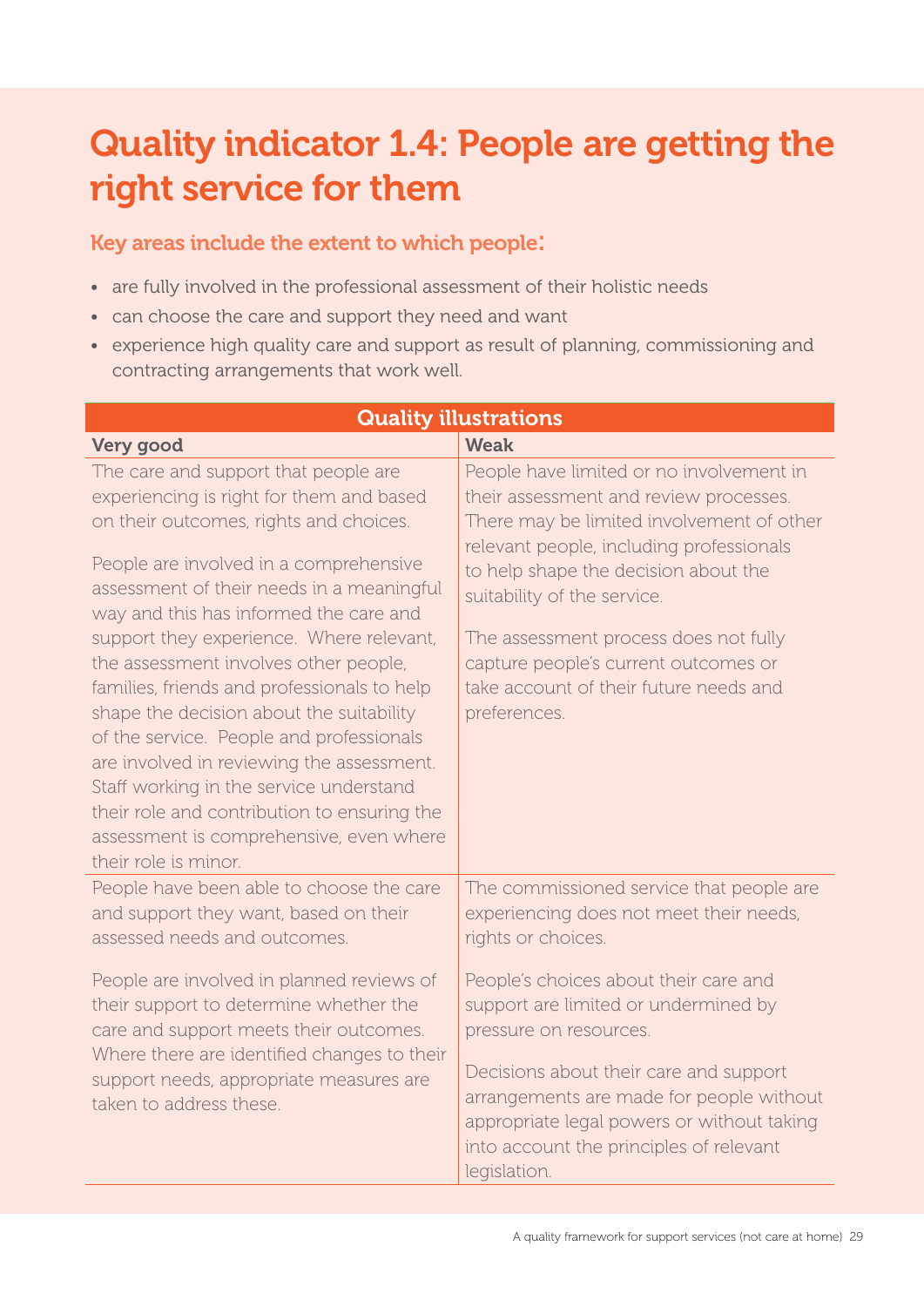| People benefit from strong links between                                                                                                                                                                                                                   | Planned reviews may not involve the right                                                                                                                                                                                        |
|------------------------------------------------------------------------------------------------------------------------------------------------------------------------------------------------------------------------------------------------------------|----------------------------------------------------------------------------------------------------------------------------------------------------------------------------------------------------------------------------------|
| the provider and the health and social care                                                                                                                                                                                                                | individuals and as a result people's support                                                                                                                                                                                     |
| partnership to ensure that current and                                                                                                                                                                                                                     | needs are not fully met. There may be                                                                                                                                                                                            |
| future care and support needs are met and                                                                                                                                                                                                                  | significant delays in responding to people's                                                                                                                                                                                     |
| planned for.                                                                                                                                                                                                                                               | changing needs.                                                                                                                                                                                                                  |
| If the person's support needs change so<br>that the current support service is no<br>longer appropriate, there is a co-ordinated<br>and planned approach to look at suitable<br>alternative support that takes account of<br>their wishes and preferences. | If someone is using a service that doesn't<br>fully meet their needs, there may be a lack<br>of a coordinated and planned approach to<br>look at alternative care and support taking<br>account of their wishes and preferences. |

| <b>Scrutiny and improvement toolbox</b>      |  |  |
|----------------------------------------------|--|--|
| <b>Key improvement resources</b>             |  |  |
|                                              |  |  |
| Understanding Personal Outcomes, from the    |  |  |
| Scottish Social Services Council:            |  |  |
| https://www.sssc.uk.com/supporting-          |  |  |
| the-workforce/self-directed-support-and-     |  |  |
| integration/personal-outcomes/               |  |  |
| Supported Decision Making, from the Mental   |  |  |
| <b>Welfare Commission</b>                    |  |  |
| https://www.mwcscot.org.uk/publications/     |  |  |
| good-practice-guides/                        |  |  |
|                                              |  |  |
| Principles of Good Transitions 3 (Scottish   |  |  |
| Transitions Forum), including the autism and |  |  |
| life shortening conditions supplements, can  |  |  |
| be found at:                                 |  |  |
| https://scottishtransitions.org.uk/          |  |  |
| summary-download/                            |  |  |
|                                              |  |  |
|                                              |  |  |
|                                              |  |  |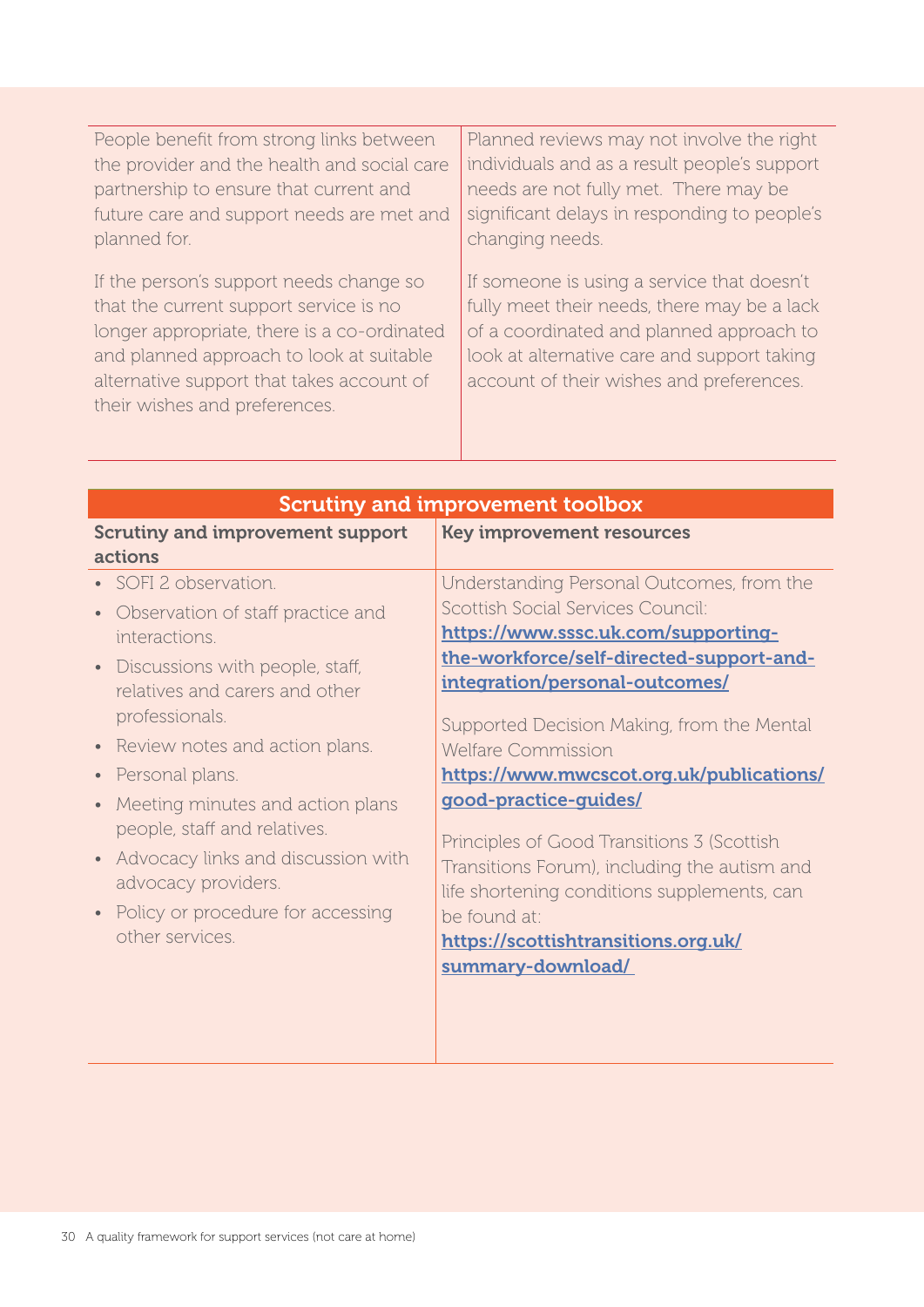## How are we doing?

### How do we know that?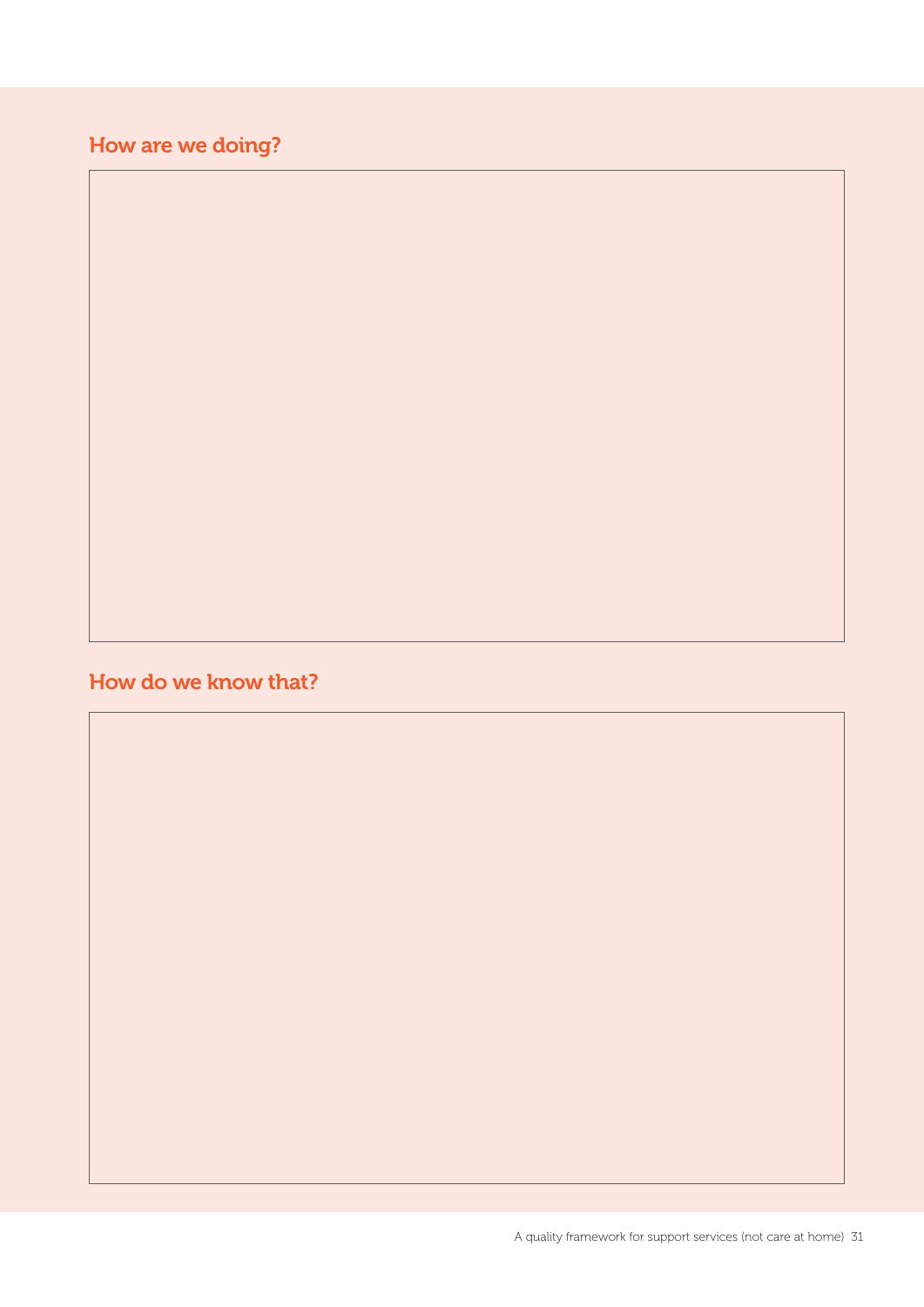### What do we plan to do next?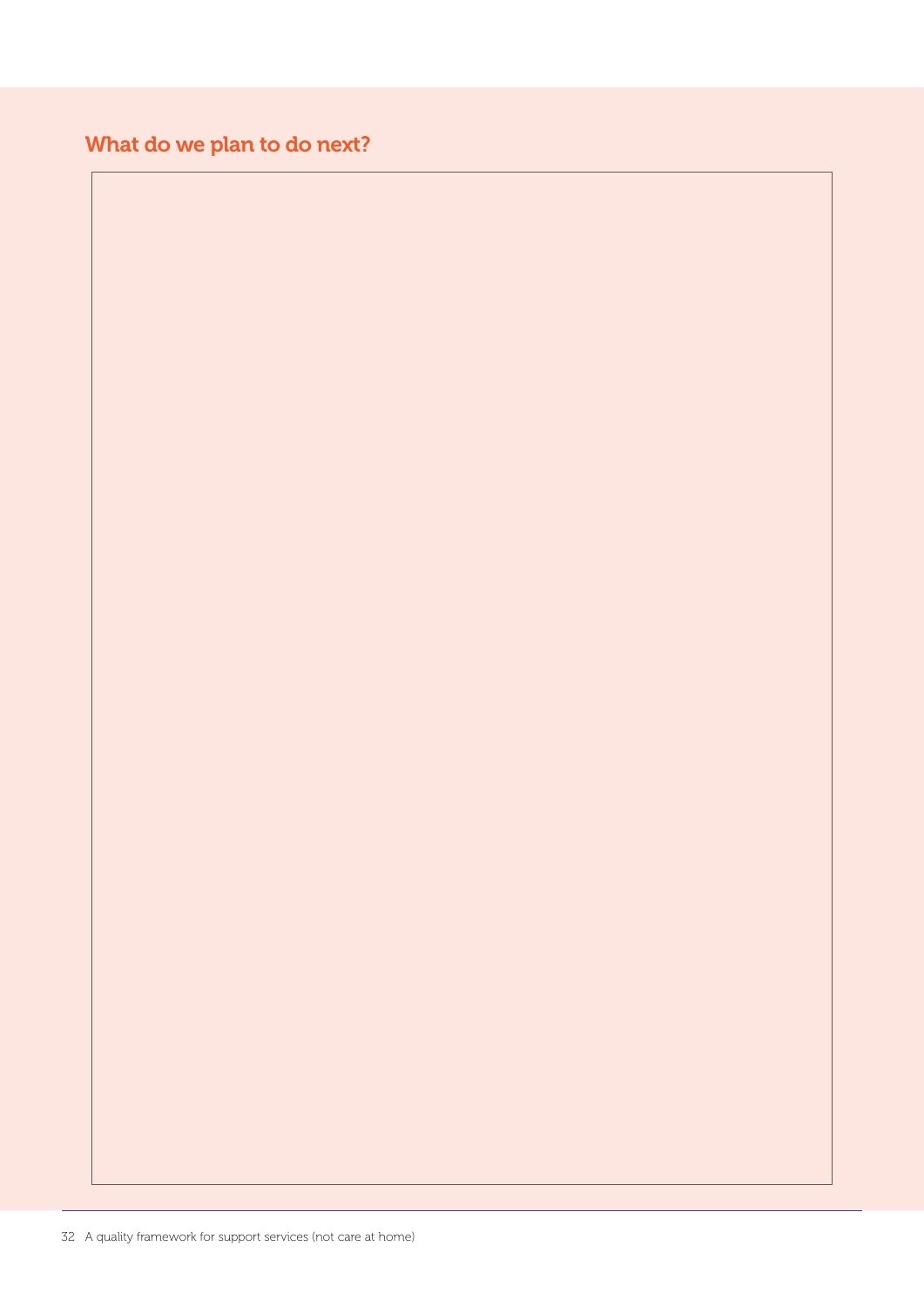## How well do we support people's wellbeing?

## Quality indicator 1.1

Action

Responsibility

Achieved by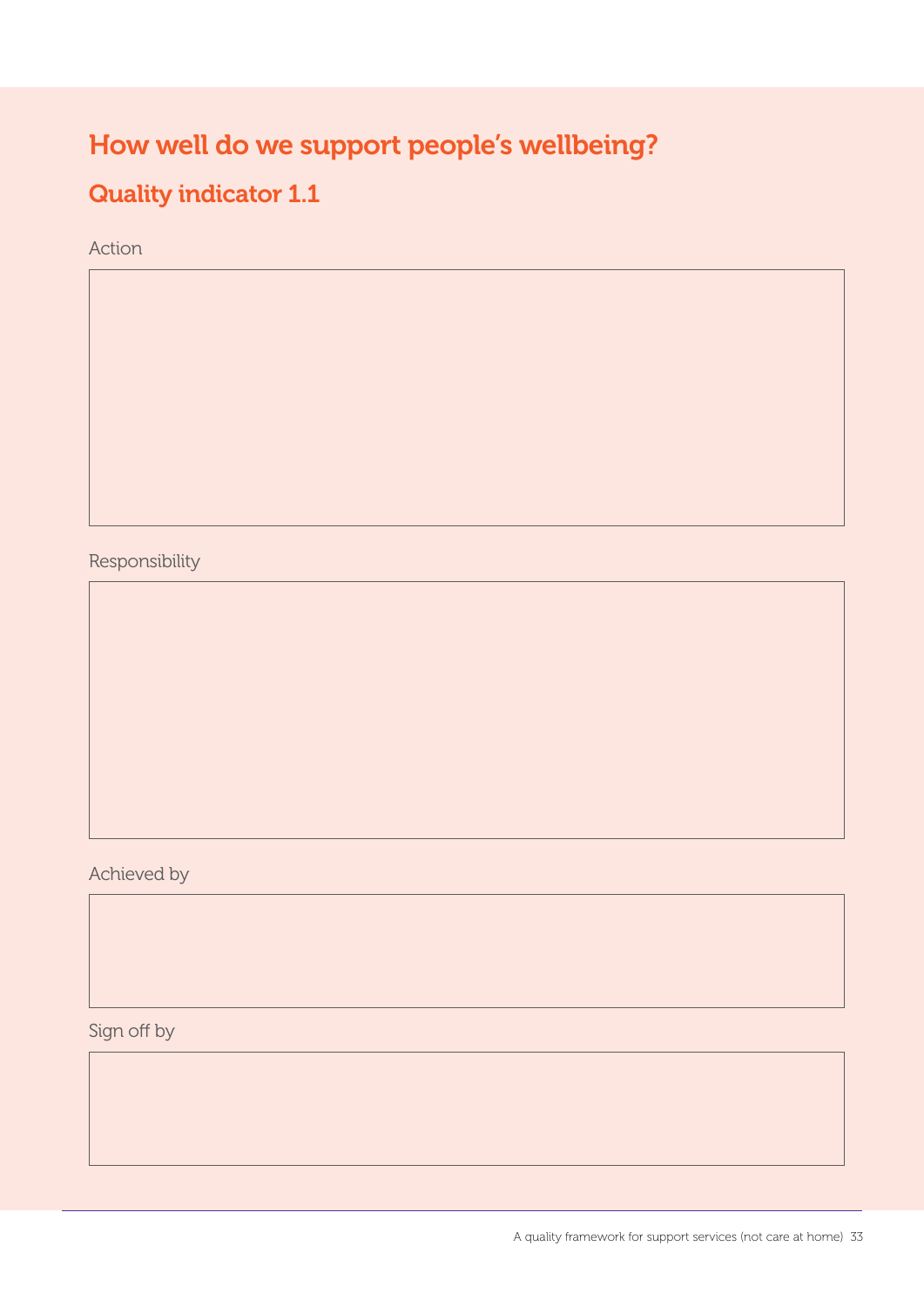## Quality indicator 1.2

Action

Responsibility

Achieved by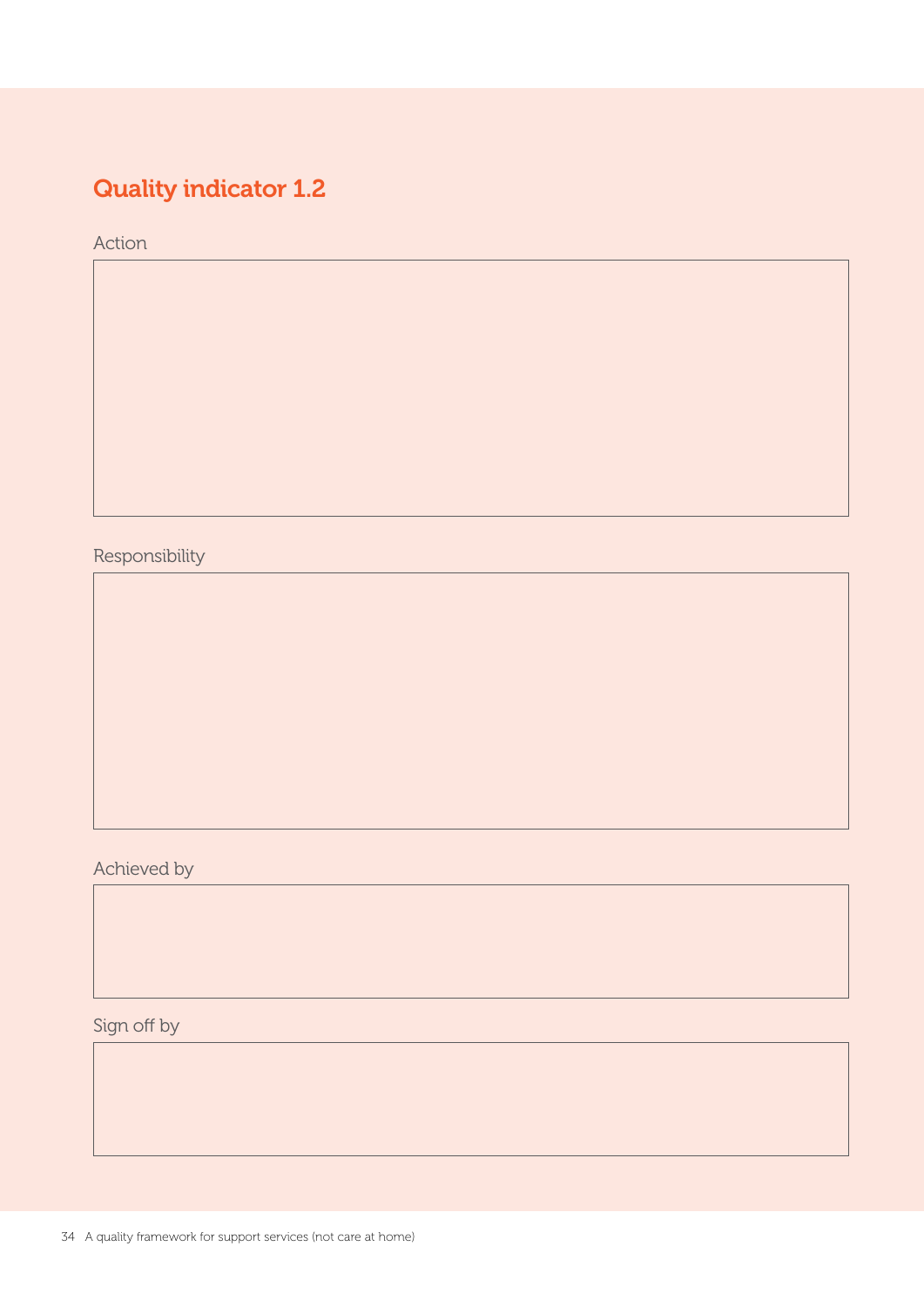## Quality indicator 1.3

Action

Responsibility

Achieved by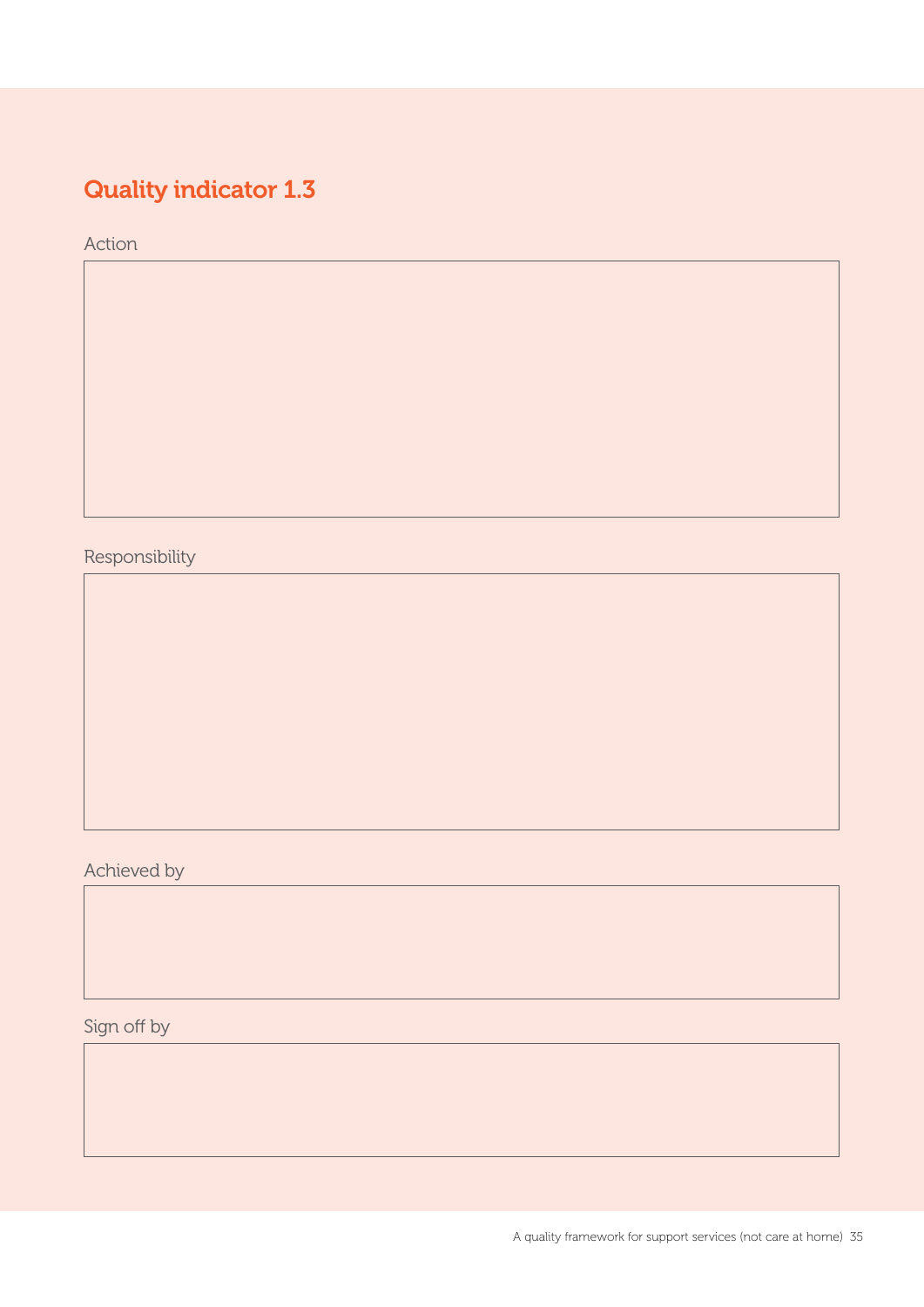## Quality indicator 1.4

Action

Responsibility

Achieved by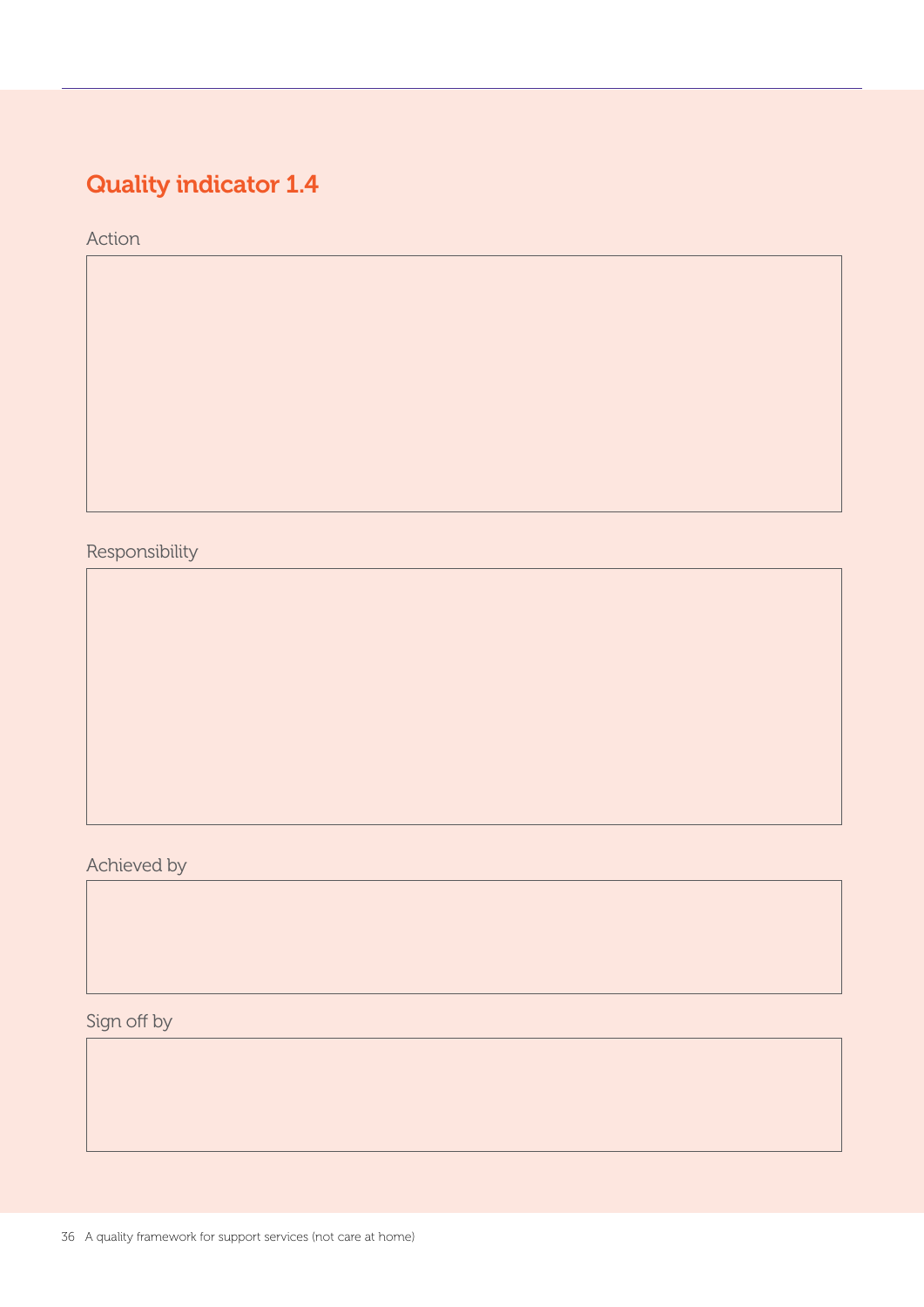# Key question 2: How good is our leadership?

This key question has four quality indicators associated with it.

They are:

- 2.1. Vision and values positively inform practice
- 2.2. Quality assurance and improvement is led well
- 2.3. Leaders collaborate to support people
- 2.4. Staff are led well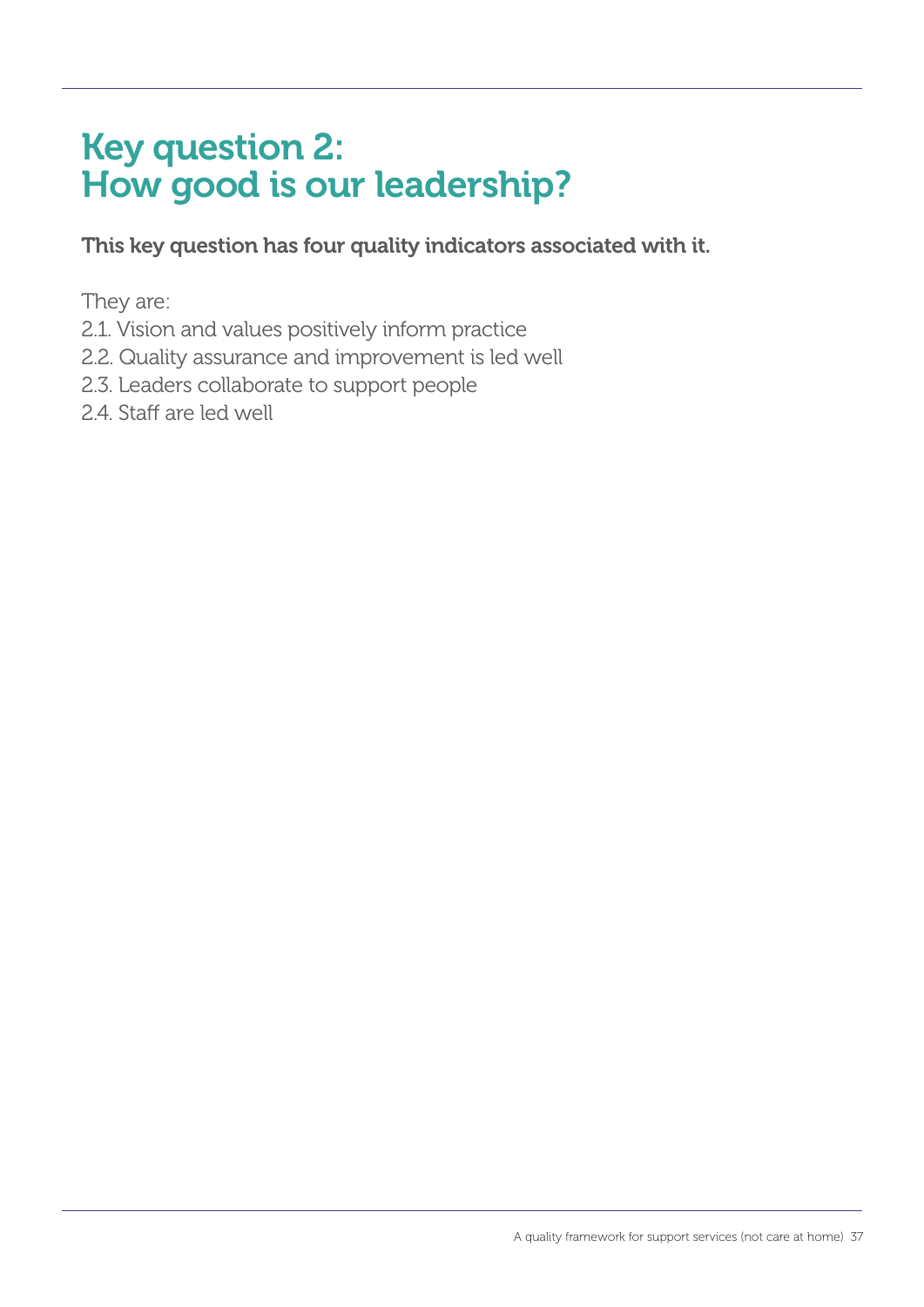# Quality indicator 2.1: Vision and values inform practice

- vision, values, aims and objectives are clear and inform practice
- innovation is supported
- leaders lead by example and role model positive behaviour.

| <b>Quality illustrations</b>                                                                                                                                                                                                                                                                                                                                                                                                                                                                                                                                                                                 |                                                                                                                                                                                                                                                                                                                                                                                                              |  |
|--------------------------------------------------------------------------------------------------------------------------------------------------------------------------------------------------------------------------------------------------------------------------------------------------------------------------------------------------------------------------------------------------------------------------------------------------------------------------------------------------------------------------------------------------------------------------------------------------------------|--------------------------------------------------------------------------------------------------------------------------------------------------------------------------------------------------------------------------------------------------------------------------------------------------------------------------------------------------------------------------------------------------------------|--|
| Very good                                                                                                                                                                                                                                                                                                                                                                                                                                                                                                                                                                                                    | <b>Weak</b>                                                                                                                                                                                                                                                                                                                                                                                                  |  |
| There is a clear vision that is inspiring and<br>promotes equality and inclusion for all.<br>Leaders are aspirational, actively seeking<br>to achieve the best possible outcome for<br>people and this is shaped by people's views<br>and needs. The aims and objectives of the<br>service inform the care and support and<br>how people experience this.                                                                                                                                                                                                                                                    | The vision is unclear; it lacks clarity,<br>collective ownership and does not focus<br>sufficiently on improving outcomes. There<br>is no, or limited, evidence that equality<br>and inclusion are embedded either within<br>policies, procedures and plans or from<br>observing staff practice. Staff's awareness<br>or knowledge of the vision, values and aims<br>are minimal and do not inform practice. |  |
| The culture encourages creative<br>contributions from staff and people using<br>the service. Staff are empowered to<br>innovate and provide person-led care and<br>support, fostering a culture of positive<br>risk-taking. Learning from this is shared,<br>including when things go wrong. In the<br>spirit of genuine partnership, all relevant<br>plans, policies and procedures reflect<br>a supportive and inclusive approach.<br>Leaders and staff recognise the importance<br>of an individual's human rights and<br>choices, and embrace the vision, values<br>and aims to support these being met. | Where improvements are needed, there<br>is limited innovative thinking and staff do<br>not feel confident in contributing to or<br>implementing improvement. Staff may<br>not think creatively about how to change<br>practice in order to support people to meet<br>their outcomes and they may be unable<br>or unwilling to tailor care and support for<br>individuals.                                    |  |
| Collective leadership is evident, with<br>capacity for leadership being built at all<br>levels. Leaders ensure that the culture is<br>supportive, inclusive and respectful and<br>they confidently steer the service through<br>challenges where necessary. Leaders<br>are visible role models as they guide the<br>strategic direction and the pace of change.                                                                                                                                                                                                                                              | People using the service, their relatives and<br>staff do not have confidence in leaders.<br>Leaders are not visible role models, and not<br>well known to staff or people who use the<br>service and their relatives. Their leadership<br>may lack energy, visibility and effectiveness.                                                                                                                    |  |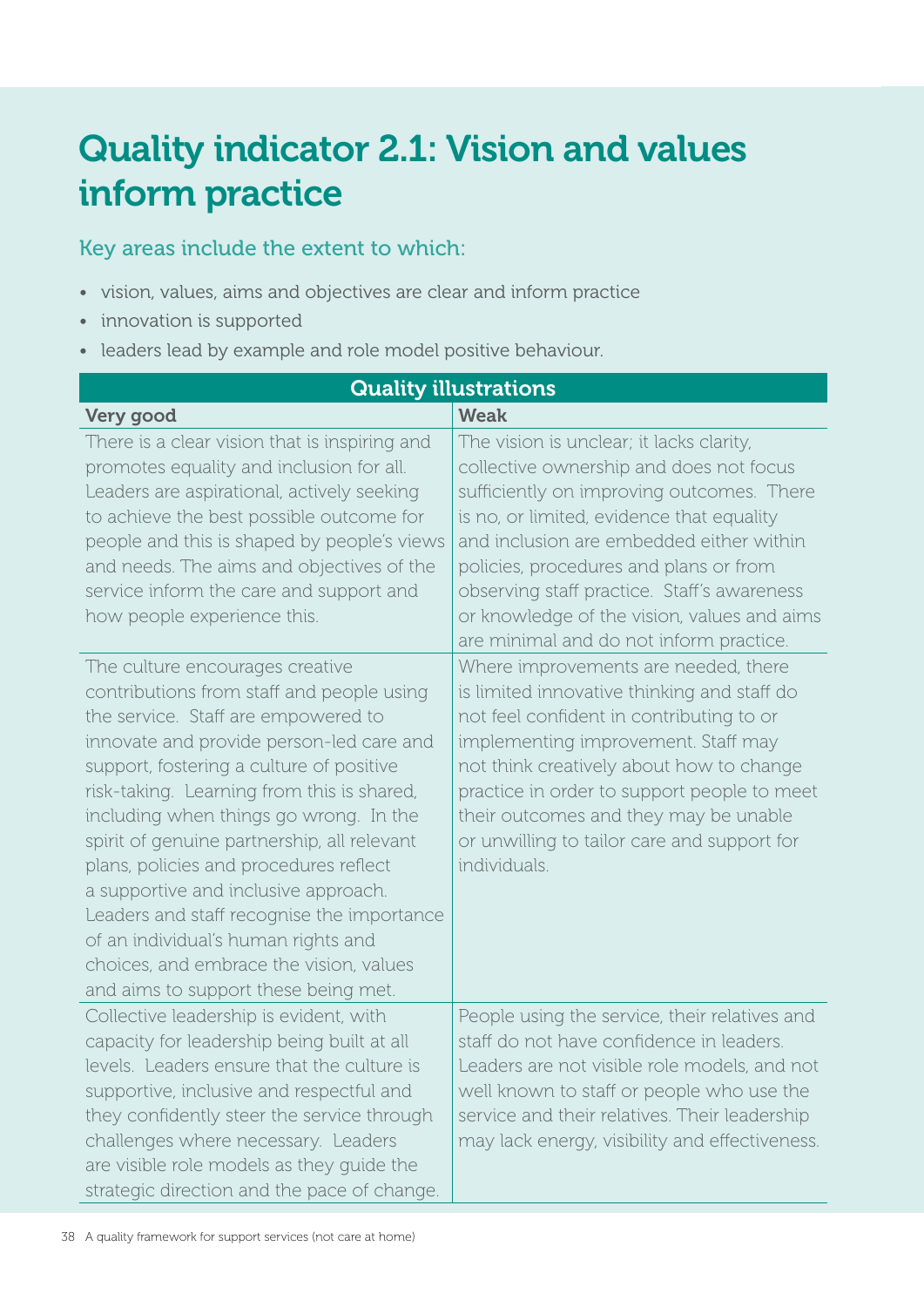| <b>Scrutiny and improvement toolbox</b>    |                                                  |
|--------------------------------------------|--------------------------------------------------|
| <b>Scrutiny and improvement support</b>    | <b>Key improvement resources</b>                 |
| actions                                    |                                                  |
| Observation of practice and<br>$\bullet$ . | Supervision quidance - Scottish Social           |
| interactions.                              | Services Council:                                |
| • Quality assurance of relevant policies,  | www.stepintoleadership.info/supervision.         |
| procedures, records and outcomes.          | html                                             |
| • Discussion with people, staff, relatives | Steps into leadership - Scottish Social Services |
| and other professionals.                   | Council:                                         |
| • Meeting minutes and action plans.        | www.stepintoleadership.info/                     |
| • Examining how people quality assure      |                                                  |
| what they do.                              |                                                  |
| • Looking at improvement plans.            |                                                  |
|                                            |                                                  |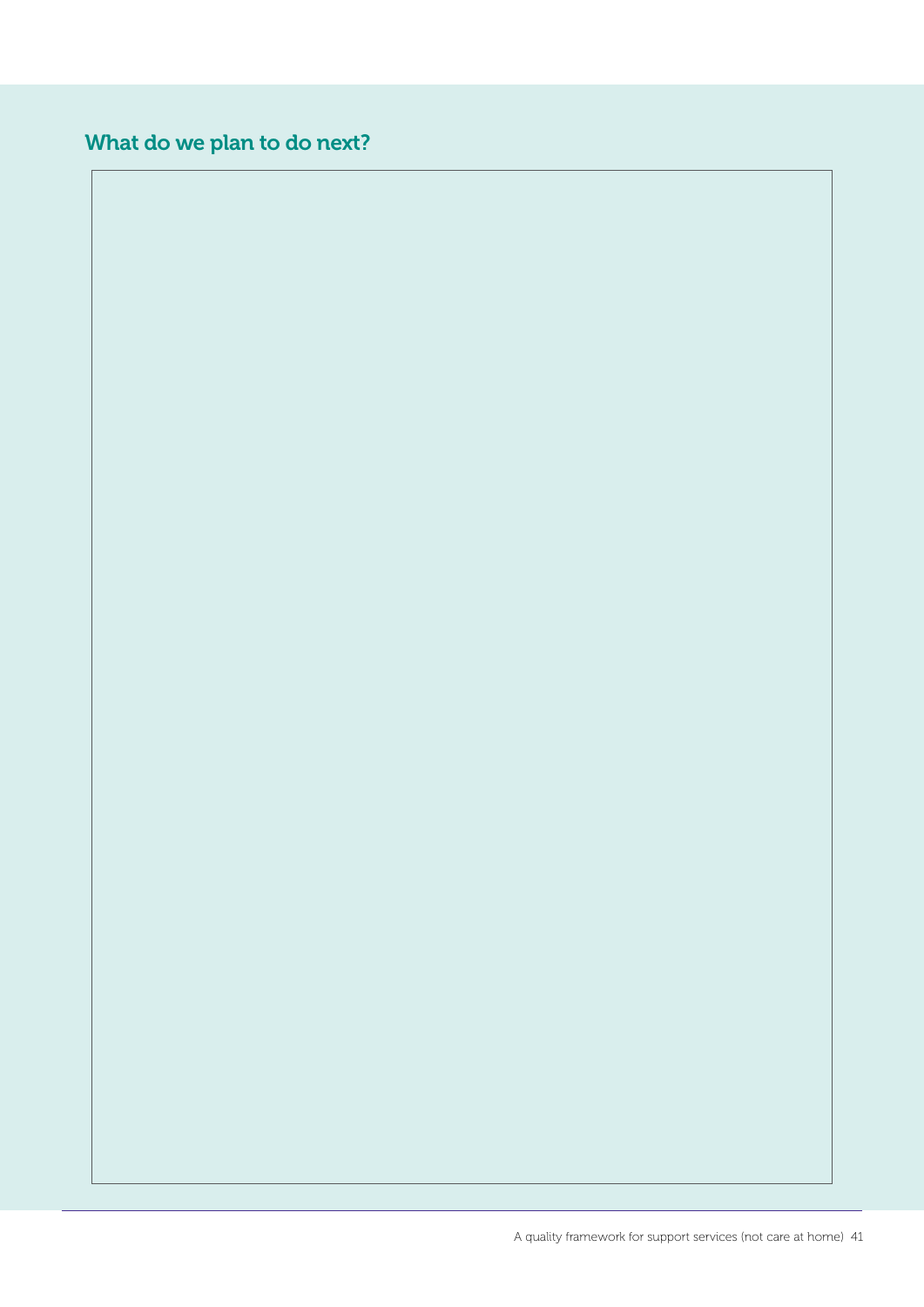# Quality indicator 2.2: Quality assurance and improvement is led well

#### Key areas include the extent to which:

• quality assurance, including self evaluation and improvement plans, drive change and improvement where necessary

Quality illustrations

- leaders are responsive to feedback and use learning to improve
- leaders have the skills and capacity to oversee improvement.

| <b>WUALLY ILLUSTATIONS</b>                                                                                                                                                                                                                                                                                                                                                                                                             |                                                                                                                                                                                                                                                                                                                                                |  |
|----------------------------------------------------------------------------------------------------------------------------------------------------------------------------------------------------------------------------------------------------------------------------------------------------------------------------------------------------------------------------------------------------------------------------------------|------------------------------------------------------------------------------------------------------------------------------------------------------------------------------------------------------------------------------------------------------------------------------------------------------------------------------------------------|--|
| Very good                                                                                                                                                                                                                                                                                                                                                                                                                              | <b>Weak</b>                                                                                                                                                                                                                                                                                                                                    |  |
| Staff continually evaluate people's                                                                                                                                                                                                                                                                                                                                                                                                    | There are some systems in place to                                                                                                                                                                                                                                                                                                             |  |
| experiences to ensure that, as far as                                                                                                                                                                                                                                                                                                                                                                                                  | monitor aspects of service delivery                                                                                                                                                                                                                                                                                                            |  |
| possible, people who are using the service                                                                                                                                                                                                                                                                                                                                                                                             | however, there is confusion and a lack of                                                                                                                                                                                                                                                                                                      |  |
| are provided with the right care and                                                                                                                                                                                                                                                                                                                                                                                                   | clarity regarding roles and responsibilities.                                                                                                                                                                                                                                                                                                  |  |
| support in the right place to meet their                                                                                                                                                                                                                                                                                                                                                                                               | Quality assurance processes, including                                                                                                                                                                                                                                                                                                         |  |
| outcomes. People are well informed about                                                                                                                                                                                                                                                                                                                                                                                               | self-evaluation and improvement plans, are                                                                                                                                                                                                                                                                                                     |  |
| any changes implemented, and their views                                                                                                                                                                                                                                                                                                                                                                                               | largely ineffective. The approaches taken                                                                                                                                                                                                                                                                                                      |  |
| have been heard and taken into account.                                                                                                                                                                                                                                                                                                                                                                                                | are not sufficiently detailed to demonstrate                                                                                                                                                                                                                                                                                                   |  |
| Leaders empower others to become<br>involved in comprehensive quality<br>assurance systems and activities, including<br>self-evaluation, promoting responsibility<br>and accountability. This leads to the<br>development of an ongoing improvement<br>plan that details the future direction of<br>the service. This is well managed, with<br>research and good practice documents<br>being used to benchmark measurable<br>outcomes. | the impact of any planned improvement.<br>There is little effective evaluation of<br>people's experiences to ensure that they<br>are supported to meet their outcomes. The<br>lack of individualised support and limited<br>aspirations to help people get the most out<br>of life have a detrimental effect on people's<br>overall wellbeing. |  |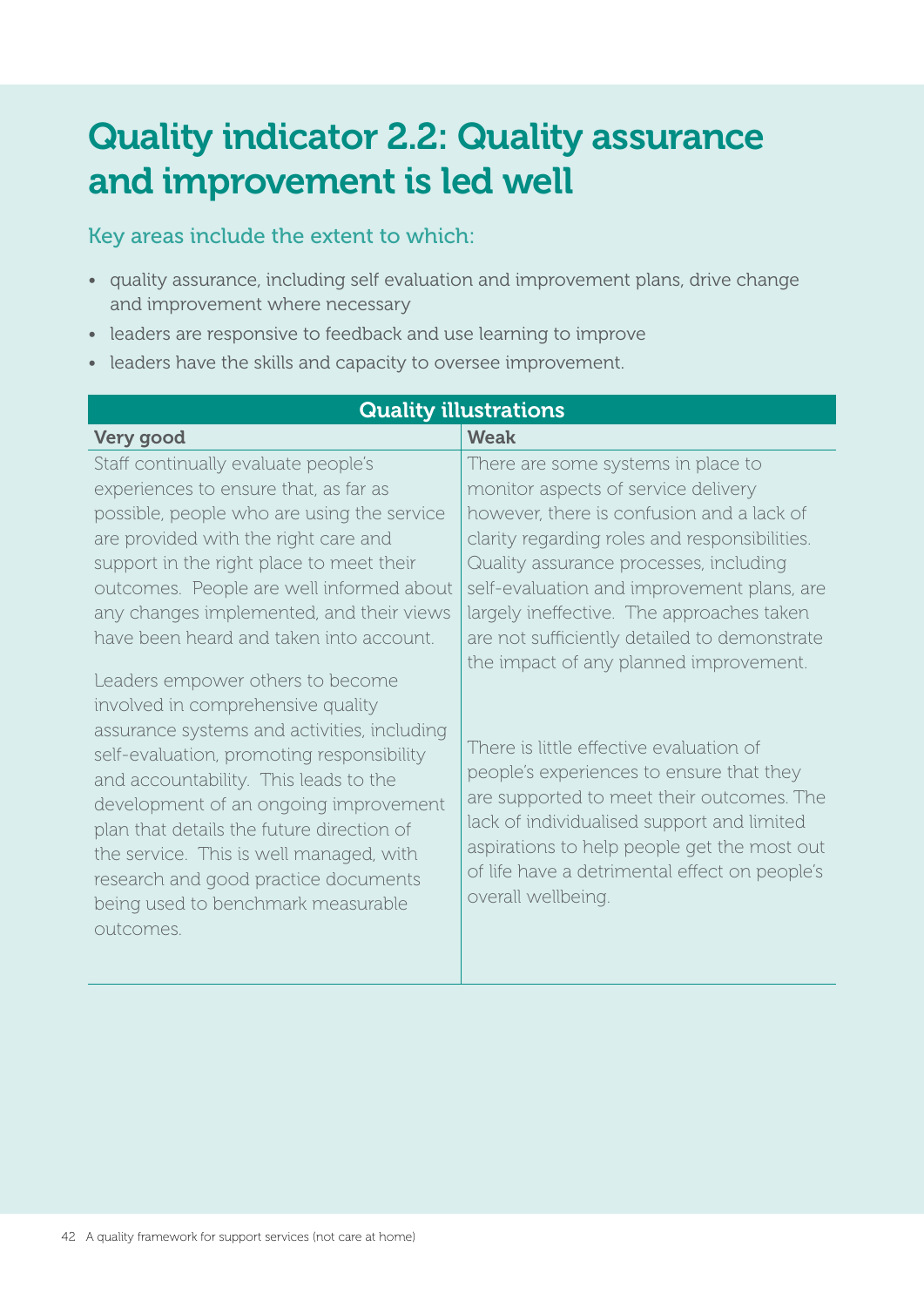| People are confident giving feedback<br>and raising any concerns because they<br>know leaders will act quickly and use the<br>information to help improve the service.<br>Where things go wrong with a person's<br>care or support or their human rights are<br>not respected, leaders offer a meaningful<br>apology and learn from mistakes. Leaders<br>understand how the Duty of Candour will<br>impact on their care and support.<br>Leaders use learning from complaints to<br>improve the quality of care and support.<br>People are supported to understand the<br>standards they should expect from their | Leaders do not use success as a catalyst<br>to implement further improvements. They<br>may fail to motivate staff and others to<br>participate in robust quality assurance<br>processes and systems. The lack of<br>information regarding the rationale and<br>need for improvement may inhibit change.<br>Changes may happen as the result of crisis<br>management rather than through effective<br>quality assurance and self-evaluation.<br>People are either unclear how to raise<br>concerns or make a complaint, or do<br>not feel supported to do so. Complaints<br>and concerns may not drive meaningful<br>change when they could or should. |
|-------------------------------------------------------------------------------------------------------------------------------------------------------------------------------------------------------------------------------------------------------------------------------------------------------------------------------------------------------------------------------------------------------------------------------------------------------------------------------------------------------------------------------------------------------------------------------------------------------------------|-------------------------------------------------------------------------------------------------------------------------------------------------------------------------------------------------------------------------------------------------------------------------------------------------------------------------------------------------------------------------------------------------------------------------------------------------------------------------------------------------------------------------------------------------------------------------------------------------------------------------------------------------------|
| care and support and are encouraged to<br>be involved in evaluating the quality of the<br>service provided.                                                                                                                                                                                                                                                                                                                                                                                                                                                                                                       | Where things do go wrong, leaders may<br>be defensive and unwilling to learn from<br>mistakes.                                                                                                                                                                                                                                                                                                                                                                                                                                                                                                                                                        |
| Leaders demonstrate a clear understanding<br>about what needs to improve and what<br>should remain, and they ensure that the<br>outcomes and wishes of people who are<br>using the service are the primary drivers for<br>change. Leaders at all levels have a clear<br>understanding of their role in directing and<br>supporting improvement activities, and<br>where to obtain support and guidance. The<br>pace of change reflects the improvements<br>needed.                                                                                                                                                | There is insufficient capacity and skill to<br>support improvement activities effectively<br>and to embed changes in practice. The<br>pace of change may be too slow because<br>leaders focus on responding to day-to-day<br>issues.                                                                                                                                                                                                                                                                                                                                                                                                                  |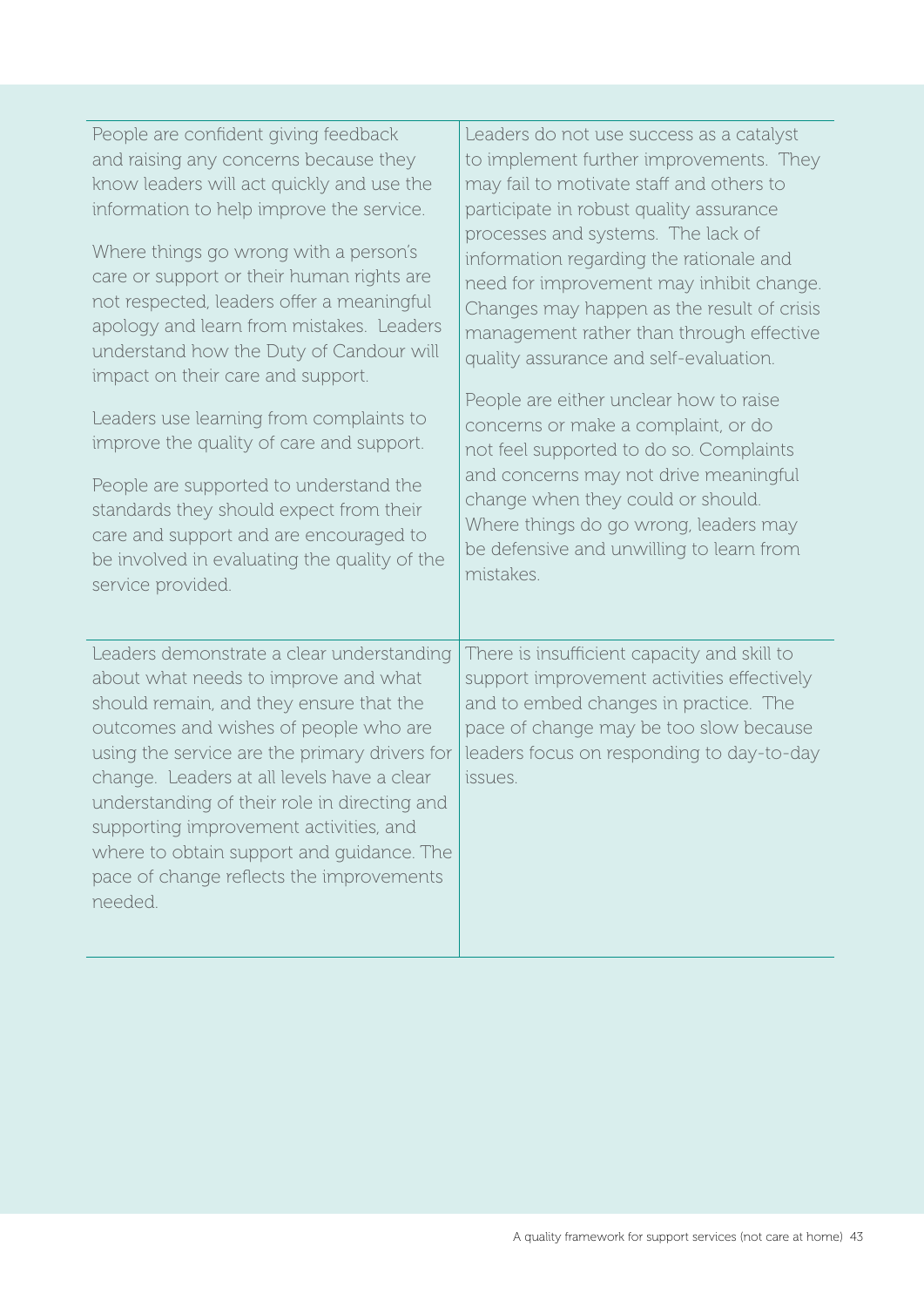| <b>Scrutiny and improvement toolbox</b>                                                                                                                                                                                                                                                                                                                                                                                                                                                                                                                                                                                   |                                                                                                                                                                                                                                                                                                                                                                                                                                                                                                                                                              |
|---------------------------------------------------------------------------------------------------------------------------------------------------------------------------------------------------------------------------------------------------------------------------------------------------------------------------------------------------------------------------------------------------------------------------------------------------------------------------------------------------------------------------------------------------------------------------------------------------------------------------|--------------------------------------------------------------------------------------------------------------------------------------------------------------------------------------------------------------------------------------------------------------------------------------------------------------------------------------------------------------------------------------------------------------------------------------------------------------------------------------------------------------------------------------------------------------|
| <b>Scrutiny and improvement support</b><br>actions                                                                                                                                                                                                                                                                                                                                                                                                                                                                                                                                                                        | <b>Key improvement resources</b>                                                                                                                                                                                                                                                                                                                                                                                                                                                                                                                             |
| Discussion with people, staff and<br>relatives.<br>Review minutes of meetings and<br>action plans for people, staff and<br>relatives.<br>Quality assurance of relevant<br>policies, procedures, records and<br>outcomes.<br>Look at the improvement plan.<br>Review accident and incident<br>records, audits and outcomes.<br>Look at complaint and concerns<br>records, audits and outcome.<br>Understand how the service gathers<br>feedback and takes action, including<br>how this is built into induction and<br>supervision.<br>Analysis and evaluations from<br>$\bullet$<br>participation methods and activities. | The Model for Improvement and associated<br>resources:<br>http://hub.careinspectorate.com/<br>improvement/<br>Duty of Candour guidance:<br>https://www.careinspectorate.com/index.<br>php/duty-of-candour<br>National Occupational Standards (NOS)<br>http://learn.sssc.uk.com/nos/about.html<br>Learning from adverse events through reporting<br>and review: A national framework for Scotland<br>2015:<br>http://www.healthcareimprovementscotland.<br>org/our_work/governance_and_assurance/<br>management_of_adverse_events/national_<br>framework.aspx |
|                                                                                                                                                                                                                                                                                                                                                                                                                                                                                                                                                                                                                           |                                                                                                                                                                                                                                                                                                                                                                                                                                                                                                                                                              |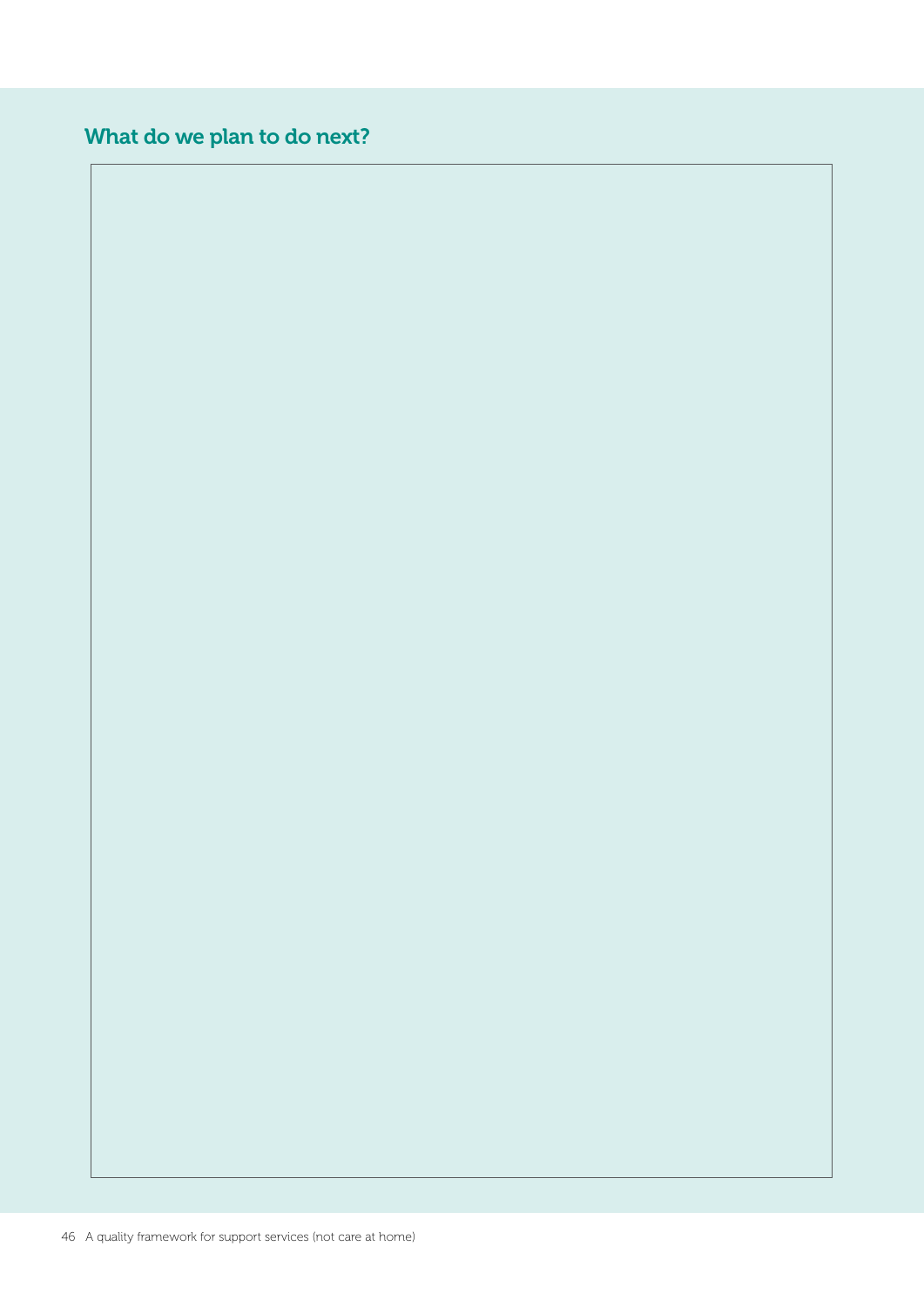# Quality indicator 2.3: Leaders collaborate to support people

- leaders understand the key roles of other partners and their responsibilities
- services work in partnership with others to secure the best outcomes for people
- leaders oversee effective transitions for people.

| <b>Quality illustrations</b>                                                                                                                                                                                                                                                                                                                                                                                                                                                                                                                                                                                                                                                                                                                                                                                                                                                                                                                                          |                                                                                                                                                                                                                                                                                                                                                                                                                                                                                                                                                                                                                          |  |
|-----------------------------------------------------------------------------------------------------------------------------------------------------------------------------------------------------------------------------------------------------------------------------------------------------------------------------------------------------------------------------------------------------------------------------------------------------------------------------------------------------------------------------------------------------------------------------------------------------------------------------------------------------------------------------------------------------------------------------------------------------------------------------------------------------------------------------------------------------------------------------------------------------------------------------------------------------------------------|--------------------------------------------------------------------------------------------------------------------------------------------------------------------------------------------------------------------------------------------------------------------------------------------------------------------------------------------------------------------------------------------------------------------------------------------------------------------------------------------------------------------------------------------------------------------------------------------------------------------------|--|
| Very good                                                                                                                                                                                                                                                                                                                                                                                                                                                                                                                                                                                                                                                                                                                                                                                                                                                                                                                                                             | <b>Weak</b>                                                                                                                                                                                                                                                                                                                                                                                                                                                                                                                                                                                                              |  |
| Leaders overcome barriers to enable<br>people to gain real control over their<br>care and support. A culture of joint<br>responsibility and decision-making helps<br>to create a positive climate. This takes into<br>account each person's whole life including<br>their physical, mental, cultural, emotional<br>and spiritual needs.<br>Because leaders have a sound knowledge<br>of the key roles and responsibilities of<br>partner agencies, they quickly identify<br>when to involve them. Partner or multi-<br>agency working is supported by a clear<br>strategy to facilitate working together so<br>that people get the right support from the<br>right organisation when they need it.<br>Leaders are confident in working across<br>boundaries to support people and ensure<br>they experience high quality care and<br>support. Leaders recognise the benefits of<br>sharing ideas and practice, not just within<br>the service, but further afield to. | Leaders do not ensure that care and<br>support is provided in collaboration<br>with people, their families and the wider<br>community.<br>There is a lack of understanding of the roles<br>that others from external organisations<br>have that may benefit or provide additional<br>support for people. There is a lack of a<br>clear strategy and guidance to inform<br>a collaborative approach. Leaders are<br>not able, knowledgeable or confident<br>at accessing local pathways for people.<br>They may not work effectively with other<br>organisations or know how to obtain<br>specialist support when needed. |  |
|                                                                                                                                                                                                                                                                                                                                                                                                                                                                                                                                                                                                                                                                                                                                                                                                                                                                                                                                                                       |                                                                                                                                                                                                                                                                                                                                                                                                                                                                                                                                                                                                                          |  |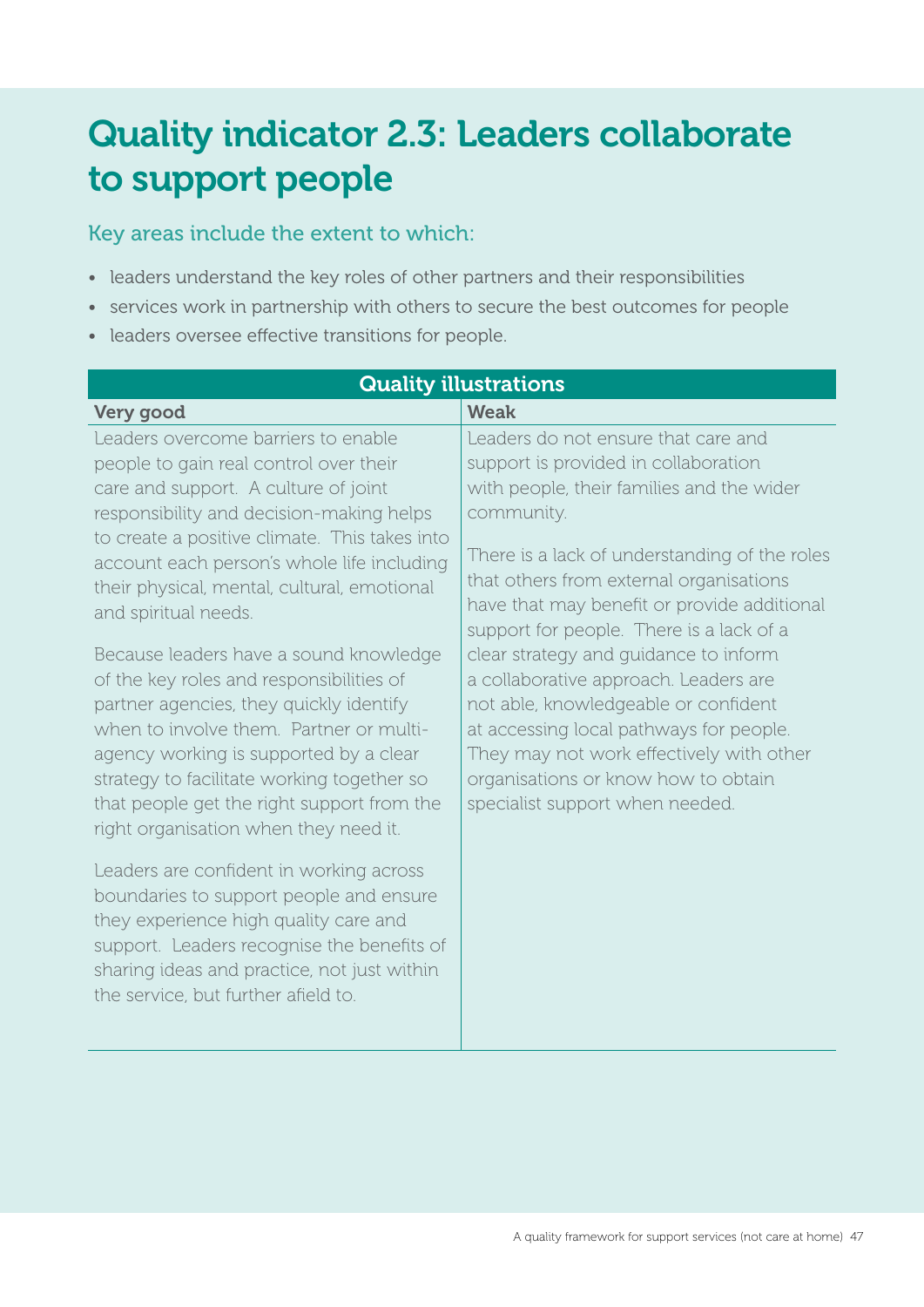| Where people are supported by more<br>than one organisation, they benefit from<br>organisations working together, sharing<br>information promptly and appropriately,<br>and working to coordinate care and<br>support so that people experience<br>consistency and continuity. Where<br>information is being shared between<br>agencies for specific purposes, consent is<br>sought first (except where there is a serious<br>risk of harm). | Leaders may not be confident at learning<br>from other organisations to improve the<br>services they provide, or be willing to work<br>with them.<br>There is a lack of clarity about when to<br>contact other organisations to help support<br>outcomes for people. Information about<br>people is not shared when it is appropriate<br>to do so and will lead to improvements<br>in people's care and support. Where<br>information is shared, consent may not<br>have been obtained from the person or<br>their representative. |
|----------------------------------------------------------------------------------------------------------------------------------------------------------------------------------------------------------------------------------------------------------------------------------------------------------------------------------------------------------------------------------------------------------------------------------------------|------------------------------------------------------------------------------------------------------------------------------------------------------------------------------------------------------------------------------------------------------------------------------------------------------------------------------------------------------------------------------------------------------------------------------------------------------------------------------------------------------------------------------------|
| Leaders ensure that the processes<br>for starting to use the service are<br>person-centred. Leaders ensure that<br>commissioned services are delivered<br>efficiently and effectively. They will<br>monitor the success and effectiveness of<br>working with partner providers and other<br>agencies.<br>When people are moving on from the<br>service, leaders contribute to the clear<br>processes that support the person with<br>this.   | Silo working may impact negatively on<br>people's experiences of health and social<br>care in the service.<br>Leaders have not put in place clear systems<br>or processes that support people to start<br>using the service or to move on to make<br>use of other care and support.                                                                                                                                                                                                                                                |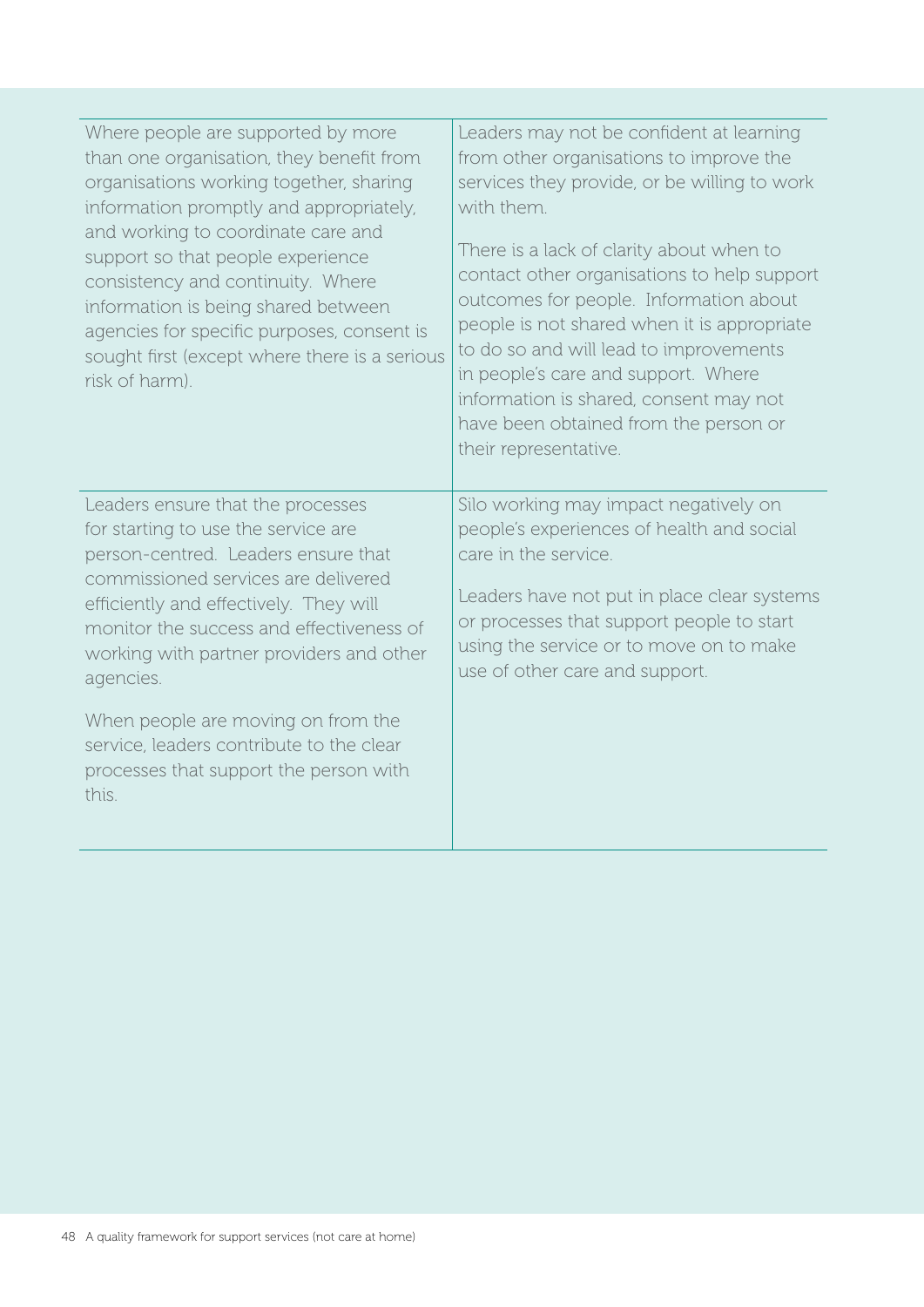| <b>Scrutiny and improvement toolbox</b>                                                                                                                                             |                                                                                                                                                             |
|-------------------------------------------------------------------------------------------------------------------------------------------------------------------------------------|-------------------------------------------------------------------------------------------------------------------------------------------------------------|
| <b>Scrutiny and improvement support</b>                                                                                                                                             | <b>Key improvement resources</b>                                                                                                                            |
| actions                                                                                                                                                                             |                                                                                                                                                             |
| Look at the procedures, practice and<br>experience of people who are using<br>the service for the first time.<br>Discussion with people, staff and<br>relatives.                    | Steps into leadership - Scottish Social Services<br>Council<br>http://www.stepintoleadership.info<br>General Data Protection Regulation (GDPR)<br>quidance: |
| Observe practice and interactions.<br>Look at the information sharing<br>policy and practice.<br>Look at arrangements for multi-<br>agency working and how these<br>benefit people. | https://www.gov.uk/government/<br>publications/guide-to-the-general-data-<br>protection-regulation                                                          |
| Examine links the service has to local<br>resources and how these are used<br>and accessed.                                                                                         |                                                                                                                                                             |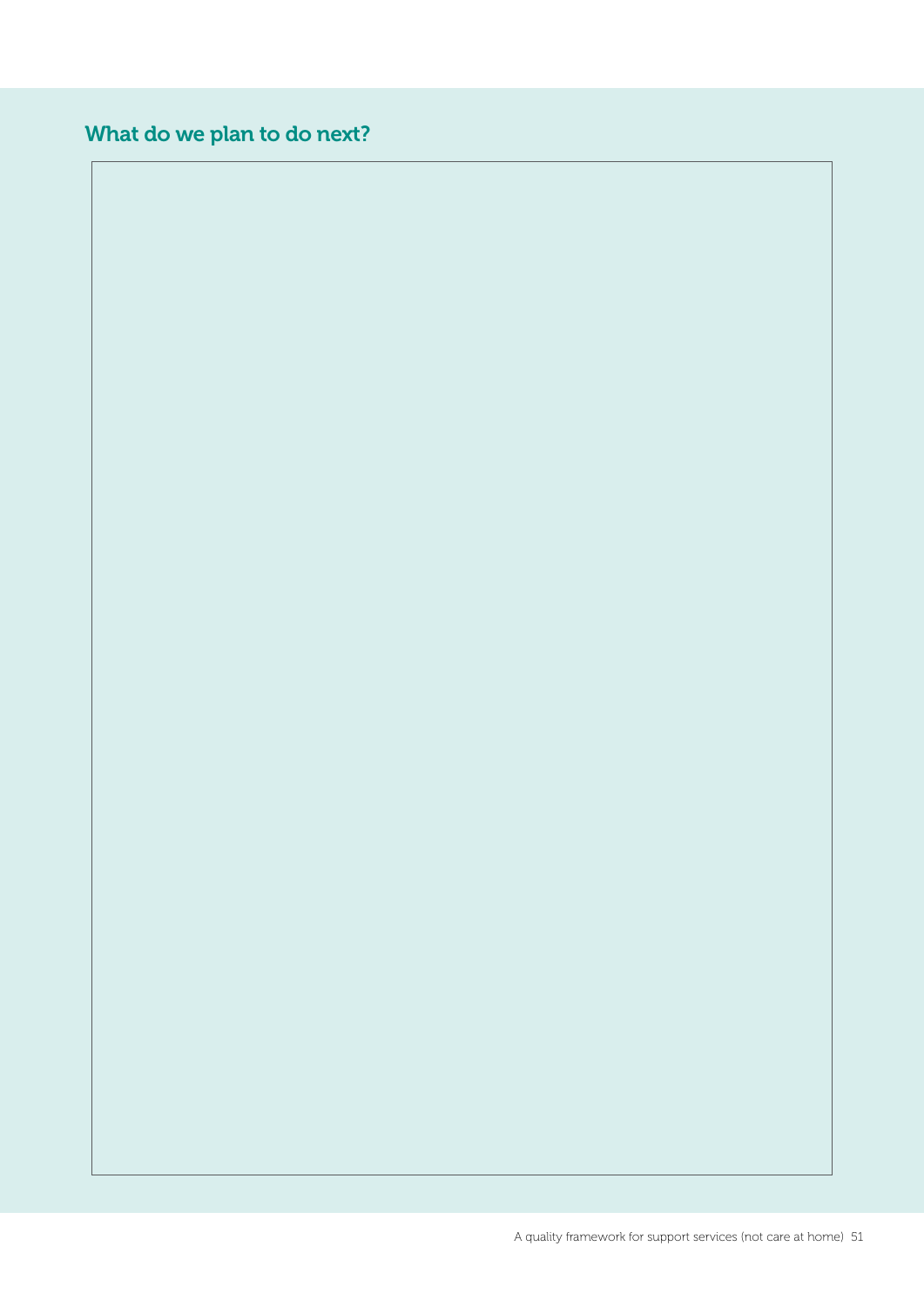# Quality indicator 2.4: Staff are led well

- leaders at all levels make effective decisions about staff and resources
- leaders at all levels empower staff to support people
- leadership is having a positive impact on staff.

| <b>Quality illustrations</b>                                                                                                                                                                                                                                                                                                                                                                                                                                                                                                                                                                                                                                                                                                                                                                                                                                                             |                                                                                                                                                                                                                                                                                                                                                                                                                                                                                                                                                                       |  |
|------------------------------------------------------------------------------------------------------------------------------------------------------------------------------------------------------------------------------------------------------------------------------------------------------------------------------------------------------------------------------------------------------------------------------------------------------------------------------------------------------------------------------------------------------------------------------------------------------------------------------------------------------------------------------------------------------------------------------------------------------------------------------------------------------------------------------------------------------------------------------------------|-----------------------------------------------------------------------------------------------------------------------------------------------------------------------------------------------------------------------------------------------------------------------------------------------------------------------------------------------------------------------------------------------------------------------------------------------------------------------------------------------------------------------------------------------------------------------|--|
| Very good                                                                                                                                                                                                                                                                                                                                                                                                                                                                                                                                                                                                                                                                                                                                                                                                                                                                                | <b>Weak</b>                                                                                                                                                                                                                                                                                                                                                                                                                                                                                                                                                           |  |
| Leaders engage meaningfully with staff,<br>people who are using the service, their<br>families and the wider community, taking<br>a collaborative approach to planning and<br>delivering care and support. This means<br>leaders are skilled at identifying and<br>delivering the appropriate type and level of<br>resources needed to provide high-quality<br>care and support now and in the future.<br>They intervene at the earliest opportunity<br>to ensure that people experience high-<br>quality care and support.<br>Where relevant, registered nurses are<br>empowered to play a key role in leading<br>nursing care, including working with<br>other staff and supporting all staff in<br>delivering high-quality care. This results<br>in robust systems of care with clear<br>lines of responsibility and professional<br>accountability including clinical<br>governance. | Leaders lack the skills and knowledge to<br>anticipate the type and level of resources<br>needed for people. This has a detrimental<br>impact and fails to prevent difficulties<br>arising and escalating.<br>Leaders do not identify potential barriers<br>that impact on people, which may mean<br>that adults who are using the service have<br>little influence on decisions that relate to<br>their care and support.<br>There is a lack of vision and creativity<br>in identifying services that may support<br>meeting the unique outcomes for each<br>person. |  |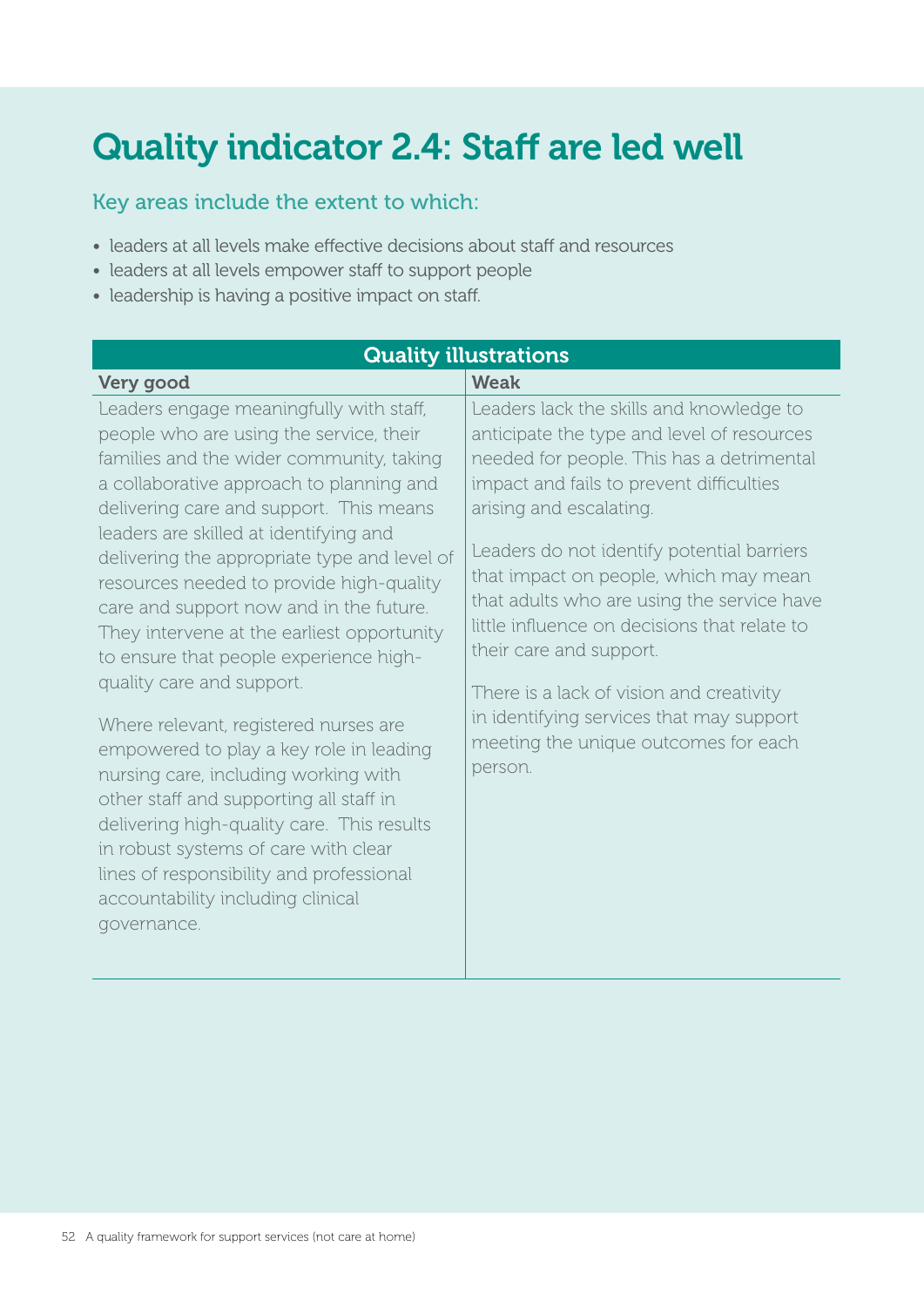| Leaders model a team approach by<br>acknowledging, encouraging and<br>appreciating efforts, contributions and<br>expertise, while instilling a 'safe-to-<br>challenge' culture. They listen to others<br>and respect different perspectives. They<br>recognise that people are often best<br>placed to identify their own outcomes and<br>encourage staff to support this approach.<br>Leaders recognise the importance of<br>sharing ideas in a relaxed and supportive<br>environment and work hard to tackle<br>inequalities, encouraging equality of<br>opportunity both among the staff and<br>people living in the service. They use<br>successes to act as a catalyst to implement<br>further improvements in the quality and<br>outcomes for individuals. | Staff are not empowered to help identify<br>solutions for the benefit of people who are<br>using the service.<br>Communication and direction is lacking<br>and the approach to improvement is<br>not sufficiently detailed. The rationale<br>for change is not always clear to staff,<br>impacting negatively on people's<br>experiences. Leaders may fail to engage or<br>energise staff leading to confusion and a<br>lack of clarity of roles and responsibilities.<br>Equality and inclusion are not embedded<br>within policies, procedures and plans.<br>There is a lack of understanding that staff at<br>all levels have an important role to play in<br>delivering high-quality care and support. |
|------------------------------------------------------------------------------------------------------------------------------------------------------------------------------------------------------------------------------------------------------------------------------------------------------------------------------------------------------------------------------------------------------------------------------------------------------------------------------------------------------------------------------------------------------------------------------------------------------------------------------------------------------------------------------------------------------------------------------------------------------------------|------------------------------------------------------------------------------------------------------------------------------------------------------------------------------------------------------------------------------------------------------------------------------------------------------------------------------------------------------------------------------------------------------------------------------------------------------------------------------------------------------------------------------------------------------------------------------------------------------------------------------------------------------------------------------------------------------------|
| Leaders adapt their leadership style to help<br>motivate staff to deliver high-quality care<br>and support. A good work-life balance is<br>encouraged at all times, which impacts<br>positively on staff and people who are<br>using the service.                                                                                                                                                                                                                                                                                                                                                                                                                                                                                                                | Opportunities to use initiative, take<br>responsibility and influence change are<br>limited. Staff seldom adopt leadership<br>roles. There is no, or limited, evidence<br>that professional learning is linked to<br>organisational priorities. Silo working exists<br>and little attempt is made to address this.                                                                                                                                                                                                                                                                                                                                                                                         |

| <b>Scrutiny and improvement toolbox</b>                                           |                                                 |
|-----------------------------------------------------------------------------------|-------------------------------------------------|
| <b>Scrutiny and improvement support</b>                                           | <b>Key improvement resources</b>                |
| actions                                                                           |                                                 |
| Observe practice and interactions.                                                | Step into leadership - Scottish Social Services |
| Discussion with people, staff and                                                 | Council:                                        |
| relatives.                                                                        | www.stepintoleadership.info                     |
| Interview manager.                                                                |                                                 |
| • Look at the quality assurance policy,                                           |                                                 |
| procedure, practice and outcomes.                                                 |                                                 |
| Look at how staff training records,<br>appraisals, supervision and<br>deployment. |                                                 |
| Review the improvement plan.                                                      |                                                 |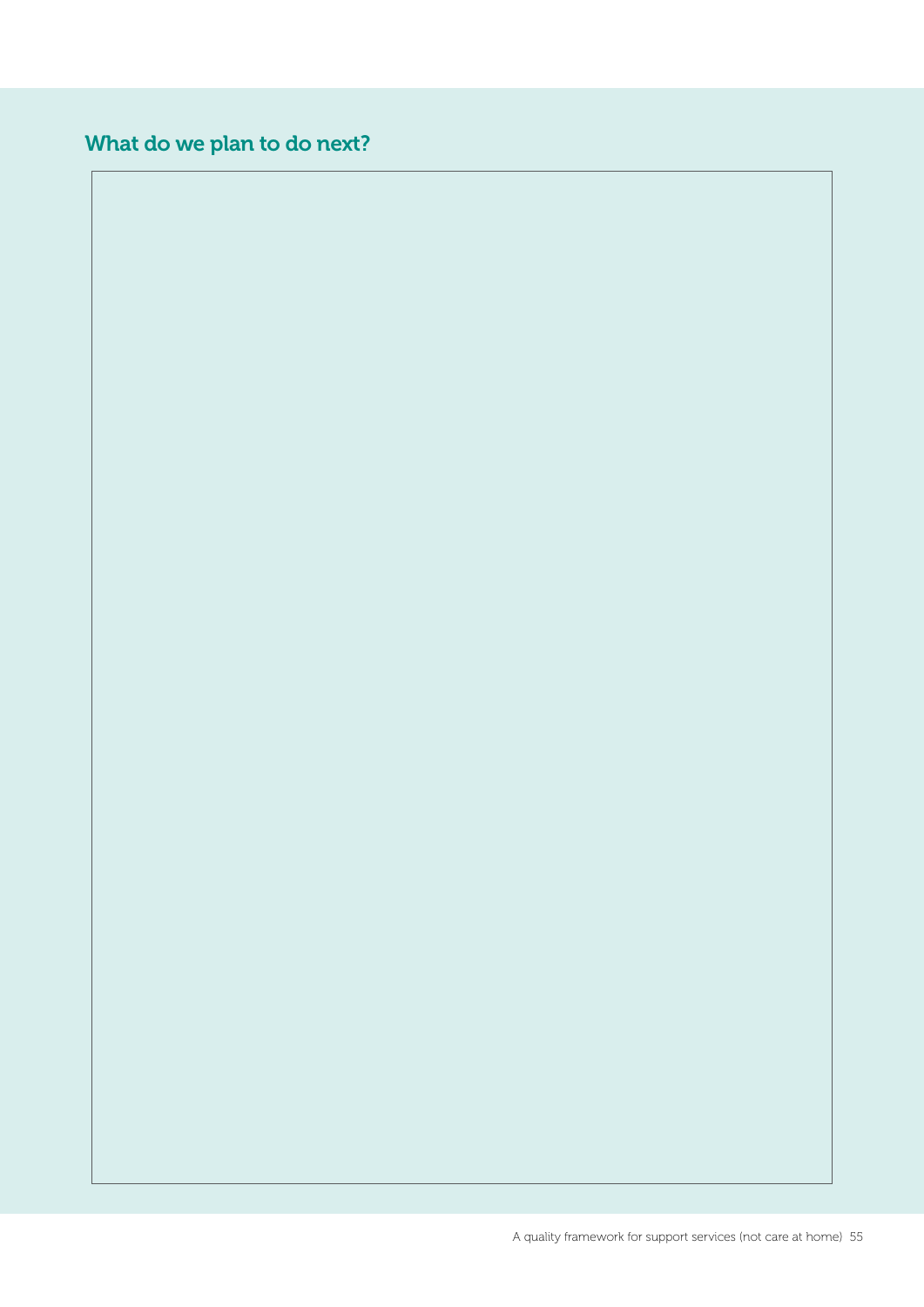## How good is our leadership?

### Quality indicator 2.1

Action

Responsibility

Achieved by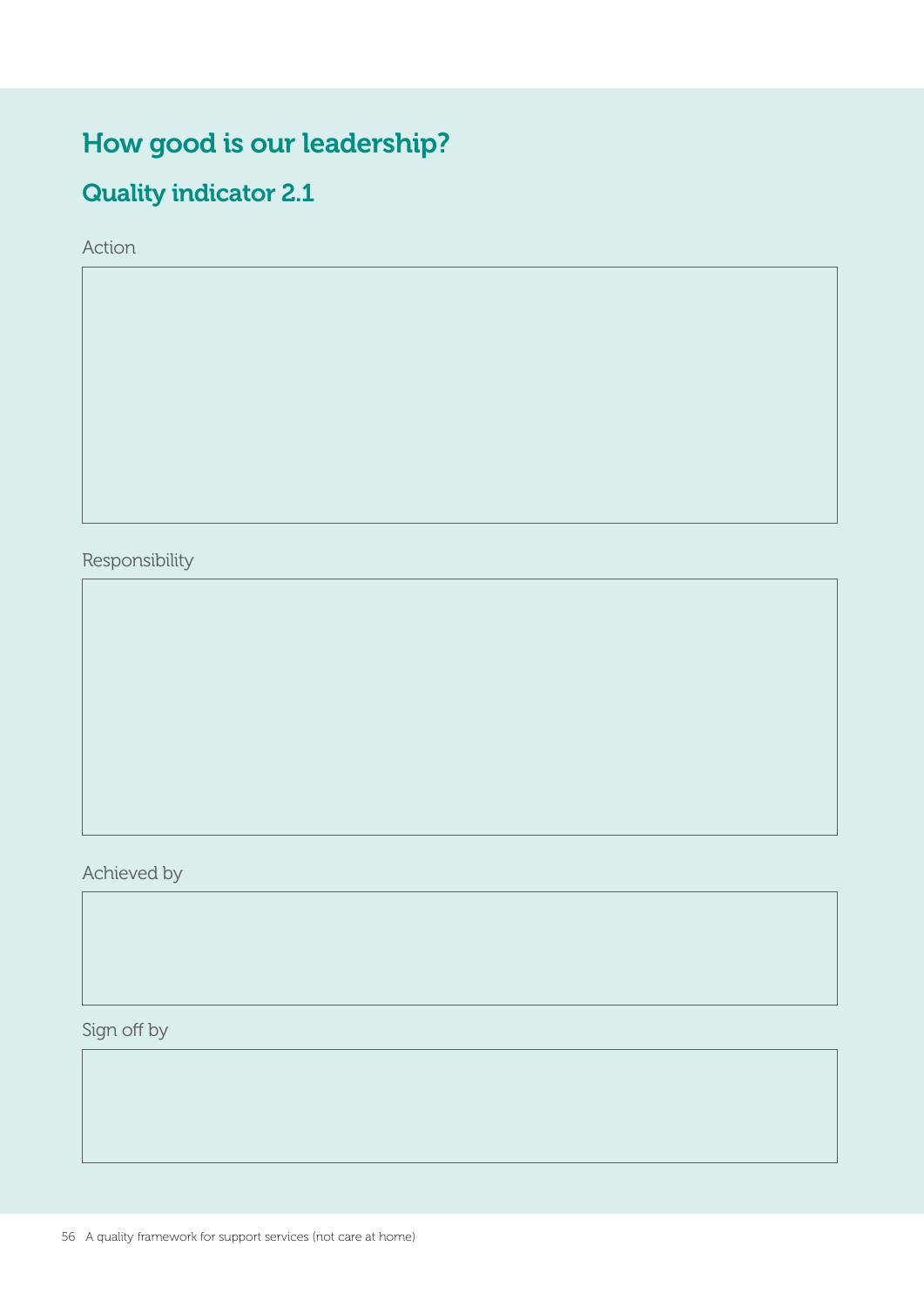### Quality indicator 2.2

Action

Responsibility

Achieved by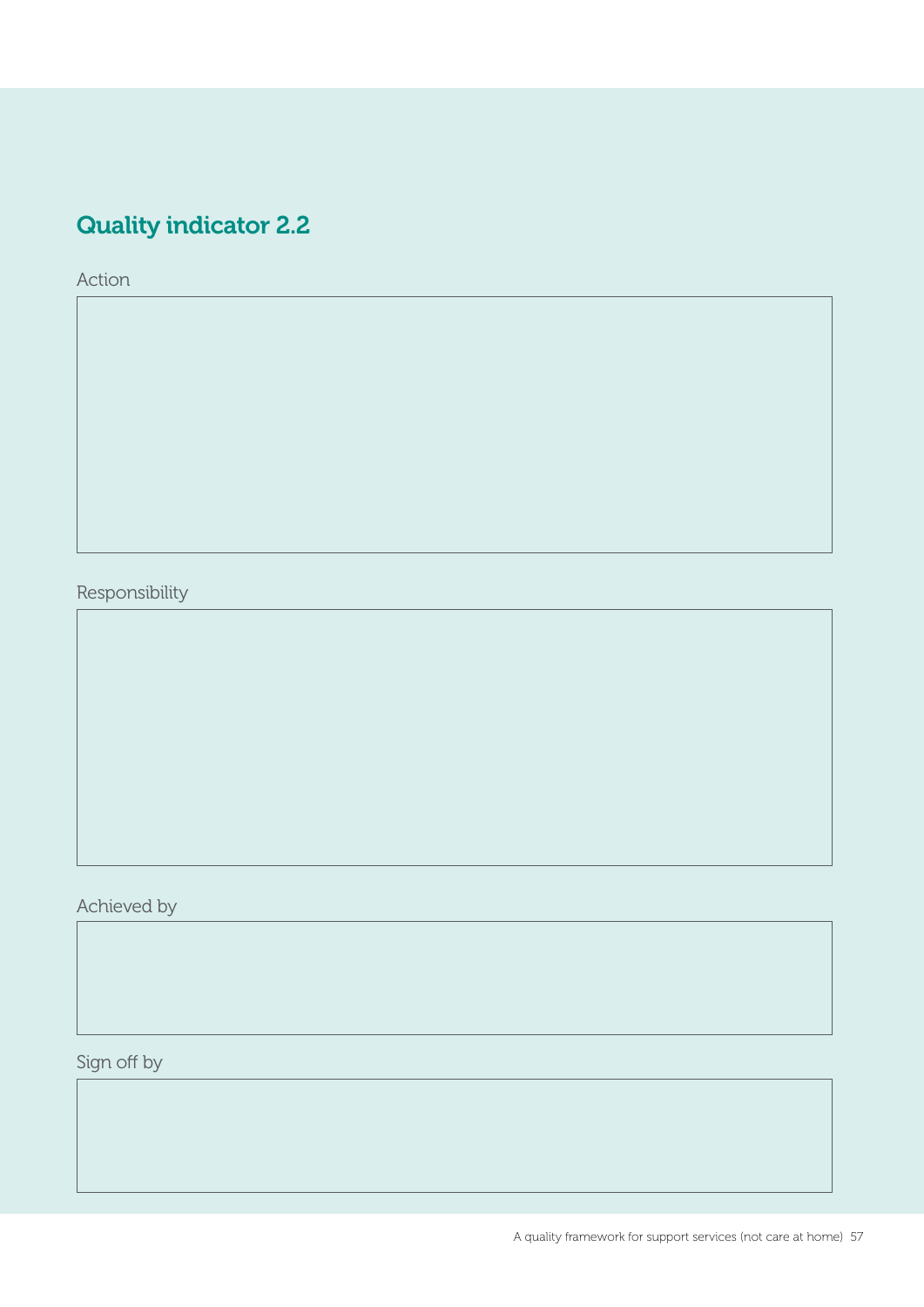## Quality indicator 2.3

Action

Responsibility

Achieved by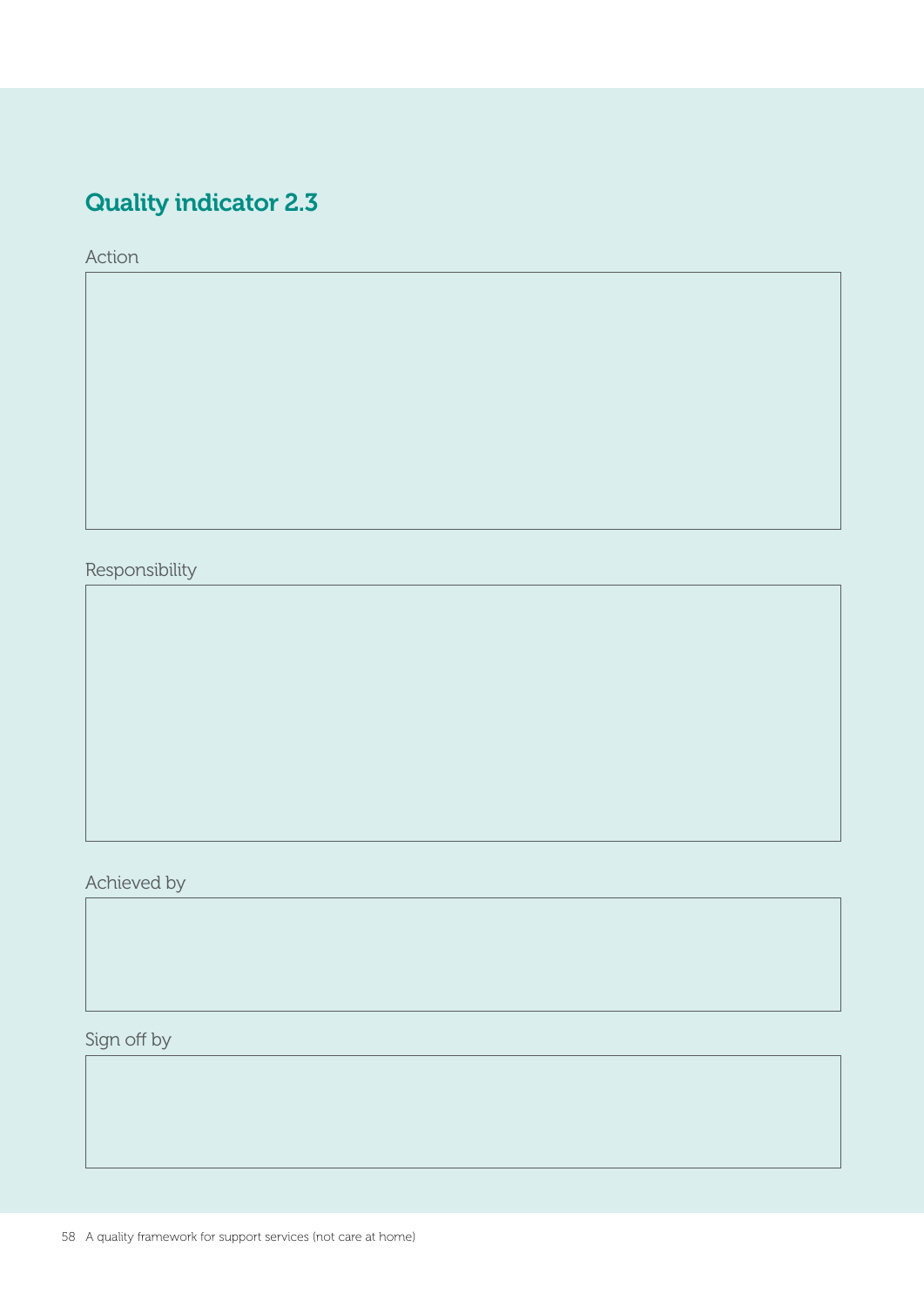## Quality indicator 2.4

Action

Responsibility

Achieved by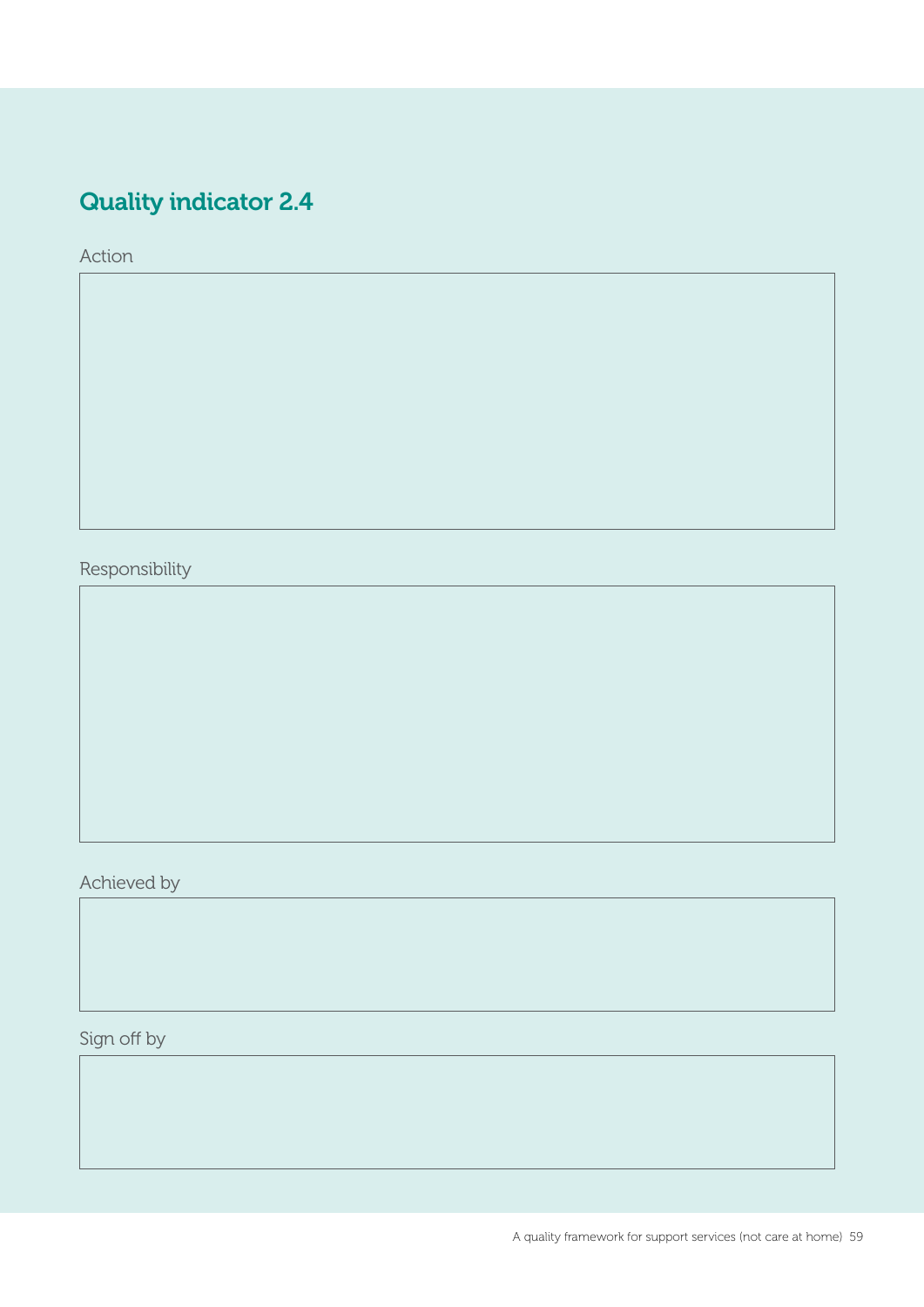# Key question 3: How good is our staff team?

This key question has three quality indicators associated with it.

They are:

3.1. Staff have been recruited well

3.2. Staff have the right knowledge, competence and development to care for and support people

3.3. Staffing levels and mix meet people's needs, with staff working well together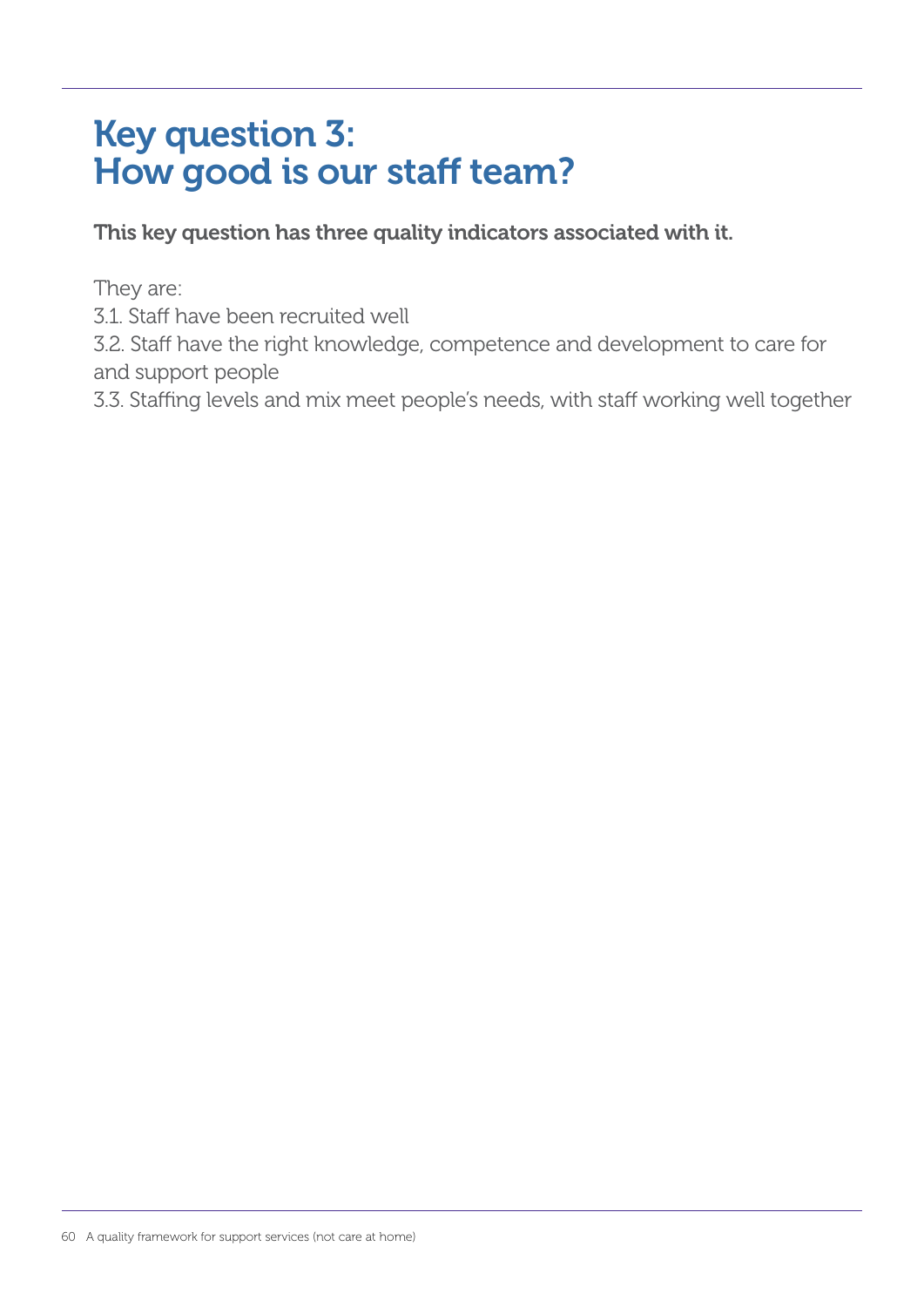# Quality indicator 3.1: Staff have been recruited well

- people benefit from safer recruitment principles being used
- recruitment and induction reflects outcomes for people experiencing care
- induction is tailored to the training needs of the individual staff member and role.

| <b>Quality illustrations</b>                                                                                                                                                                                                                                                                                                                                                                                                                                                                                                                                                                                                                                                                                                                                                                                                                     |                                                                                                                                                                                                                                                                                                                                                                                                                                                                                                                                                                                                                                                                                                                                         |  |
|--------------------------------------------------------------------------------------------------------------------------------------------------------------------------------------------------------------------------------------------------------------------------------------------------------------------------------------------------------------------------------------------------------------------------------------------------------------------------------------------------------------------------------------------------------------------------------------------------------------------------------------------------------------------------------------------------------------------------------------------------------------------------------------------------------------------------------------------------|-----------------------------------------------------------------------------------------------------------------------------------------------------------------------------------------------------------------------------------------------------------------------------------------------------------------------------------------------------------------------------------------------------------------------------------------------------------------------------------------------------------------------------------------------------------------------------------------------------------------------------------------------------------------------------------------------------------------------------------------|--|
| Very good                                                                                                                                                                                                                                                                                                                                                                                                                                                                                                                                                                                                                                                                                                                                                                                                                                        | <b>Weak</b>                                                                                                                                                                                                                                                                                                                                                                                                                                                                                                                                                                                                                                                                                                                             |  |
| Staff are recruited in a way that has been<br>informed by all aspects of safer recruitment<br>guidance, including a strong emphasis on<br>values-based recruitment. The process<br>is well organised and documented so<br>that core elements of the procedure<br>are followed consistently. People using<br>the service have opportunities and the<br>necessary support to be involved in the<br>process in a meaningful way that takes<br>their views into account, including in<br>recruitment decisions.<br>Staff do not start work until all pre-<br>employment checks have been concluded<br>and relevant mandatory training has been<br>completed. There is a clear link between<br>the needs of people and the skills and<br>experience of the staff being recruited. A<br>range of supports is in place to encourage<br>staff retention. | There is insufficient attention paid to<br>understanding why safer recruitment is<br>important. Key elements of processes may<br>be ignored, for example exploring gaps<br>in employment records or checking that<br>references come from a previous employer.<br>Even where good recruitment policies<br>are written, they may not be thoroughly<br>implemented consistently, for example only<br>one reference is obtained and staff start to<br>work alone before their membership of the<br>Protection of Vulnerable Groups scheme<br>has been confirmed.<br>The service may not fully understand the<br>skill set and experience it needs to provide<br>high-quality care and support for the<br>people who are using the service. |  |
|                                                                                                                                                                                                                                                                                                                                                                                                                                                                                                                                                                                                                                                                                                                                                                                                                                                  |                                                                                                                                                                                                                                                                                                                                                                                                                                                                                                                                                                                                                                                                                                                                         |  |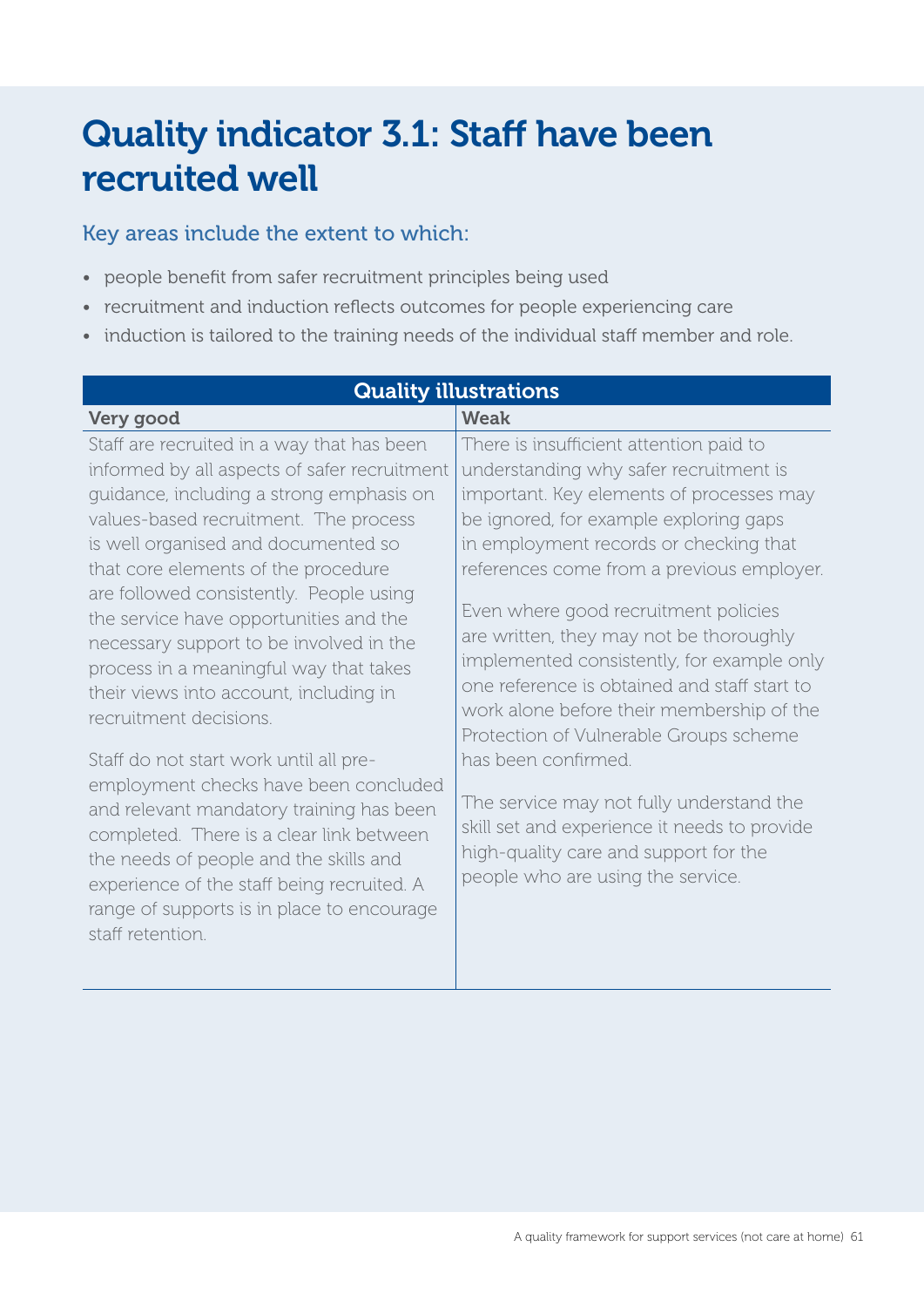| The induction is thorough and has been<br>developed to enable staff to support the<br>outcomes of people in the particular<br>setting. This includes an emphasis on<br>implementing the Health and Social Care<br>Standards as underpinning values for all<br>care and support. There is a clear plan as<br>to what is included and how this will be<br>delivered with sufficient time to ensure that<br>staff can understand all the information<br>and what is expected of them.<br>During the induction period, feedback<br>is sought from people using the service<br>to help evaluate staff members' values,<br>communication and development needs. | The values and motivation of potential staff<br>may not have been explored as part of the<br>recruitment process, and may not inform<br>recruitment decisions.<br>Staff start work before they have sufficient<br>knowledge and skills. They may receive<br>no induction, it may be brief and patchy<br>or there may be too much covered too<br>quickly for it to be effective. New staff may<br>only have the opportunity for a minimum<br>period of shadowing and there is limited<br>structure for additional discussions about<br>their learning needs, either through<br>supervision or a mentor. |
|-----------------------------------------------------------------------------------------------------------------------------------------------------------------------------------------------------------------------------------------------------------------------------------------------------------------------------------------------------------------------------------------------------------------------------------------------------------------------------------------------------------------------------------------------------------------------------------------------------------------------------------------------------------|--------------------------------------------------------------------------------------------------------------------------------------------------------------------------------------------------------------------------------------------------------------------------------------------------------------------------------------------------------------------------------------------------------------------------------------------------------------------------------------------------------------------------------------------------------------------------------------------------------|
| Throughout the recruitment process,<br>individual learning needs and styles are<br>taken into account. There is likely to be a<br>range of learning styles, for example the<br>opportunity for face-to-face discussion and<br>shadowing of more experienced staff.                                                                                                                                                                                                                                                                                                                                                                                        | The induction may be generic, have not<br>been reviewed recently, or may not include<br>effective input about the Health and Social<br>Care Standards.                                                                                                                                                                                                                                                                                                                                                                                                                                                 |
| Staff are clear about their roles and<br>responsibilities, with written information<br>they can refer to and a named member<br>of staff for support. Staff are clear about<br>their conditions of employment and the<br>arrangements for ongoing supervision and<br>appraisal. There is additional supervision<br>in the first few months to discuss any<br>learning needs or issues.                                                                                                                                                                                                                                                                     |                                                                                                                                                                                                                                                                                                                                                                                                                                                                                                                                                                                                        |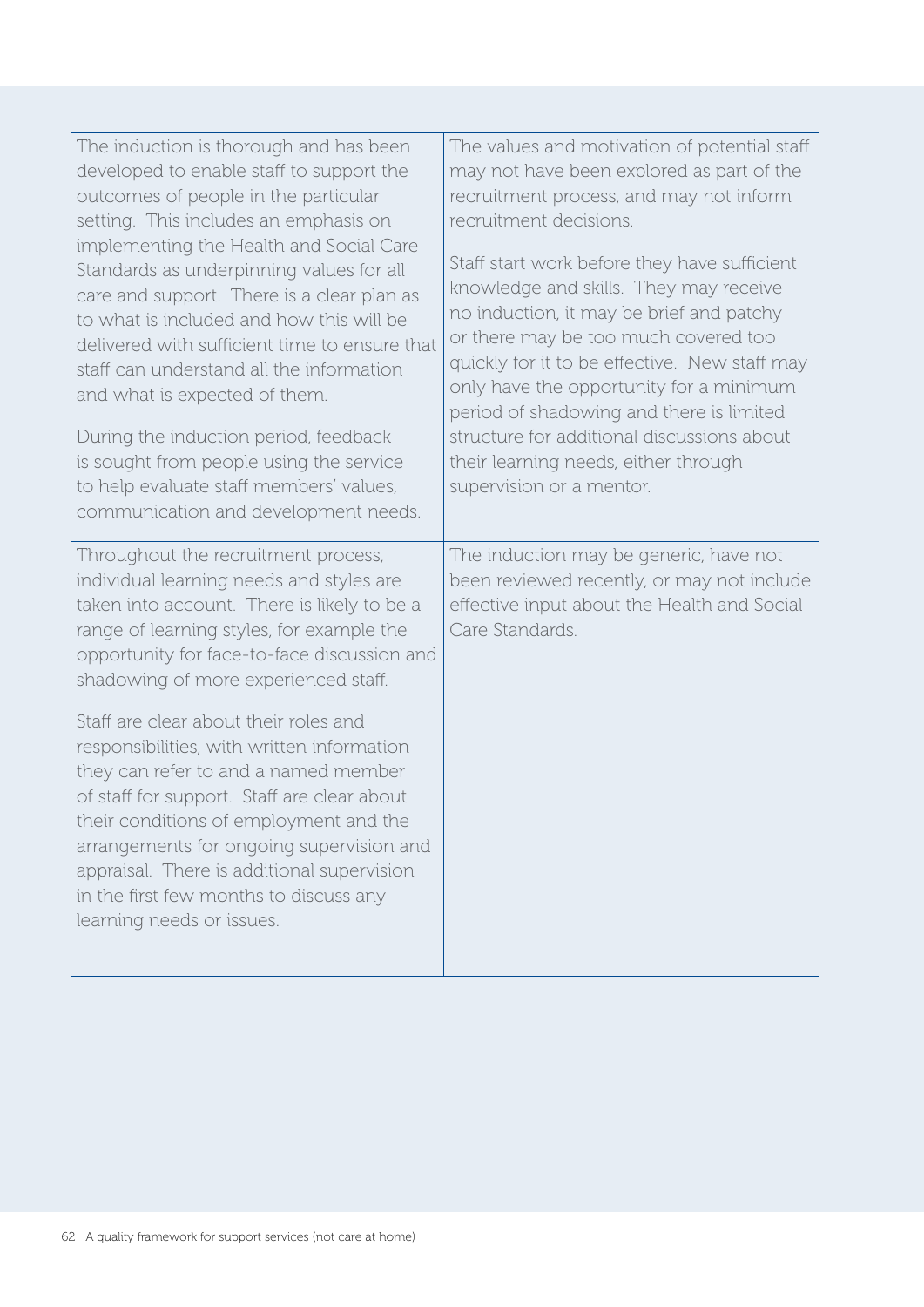| <b>Scrutiny and improvement toolbox</b>                                                                                                                                                                                                                                                                                                                                                                                     |                                                                                                                                                                                                                                                                                                                                                                                                                        |
|-----------------------------------------------------------------------------------------------------------------------------------------------------------------------------------------------------------------------------------------------------------------------------------------------------------------------------------------------------------------------------------------------------------------------------|------------------------------------------------------------------------------------------------------------------------------------------------------------------------------------------------------------------------------------------------------------------------------------------------------------------------------------------------------------------------------------------------------------------------|
| <b>Scrutiny and improvement support</b><br>actions                                                                                                                                                                                                                                                                                                                                                                          | <b>Key improvement resources</b>                                                                                                                                                                                                                                                                                                                                                                                       |
| • Look at the recruitment policy and<br>procedure.<br>Review the analysis of staff skills<br>$\bullet$<br>required.<br>• Look at interview records.<br>Examine how fitness checks are<br>undertaken.<br>Review relevant HR or personnel files.<br>$\bullet$<br>• Look at the induction policy, procedure<br>and practice.<br>• Look at staff job descriptions and roles.<br>Discussion with people, staff and<br>relatives. | Scottish Social Services Council and the<br>Care Inspectorate, Safer Recruitment<br>Through Better Recruitment:<br>http://hub.careinspectorate.com/<br>knowledge/safer-recruitment<br>The national health and social care<br>workforce plan: part two<br>https://www.nes.scot.nhs.uk/<br>media/4076403/Item%2010b%20<br>National%20Health%20and%20<br>Social%20Care%20Workforce%20<br>Plan%20Part%202%202018-01-24.pdf |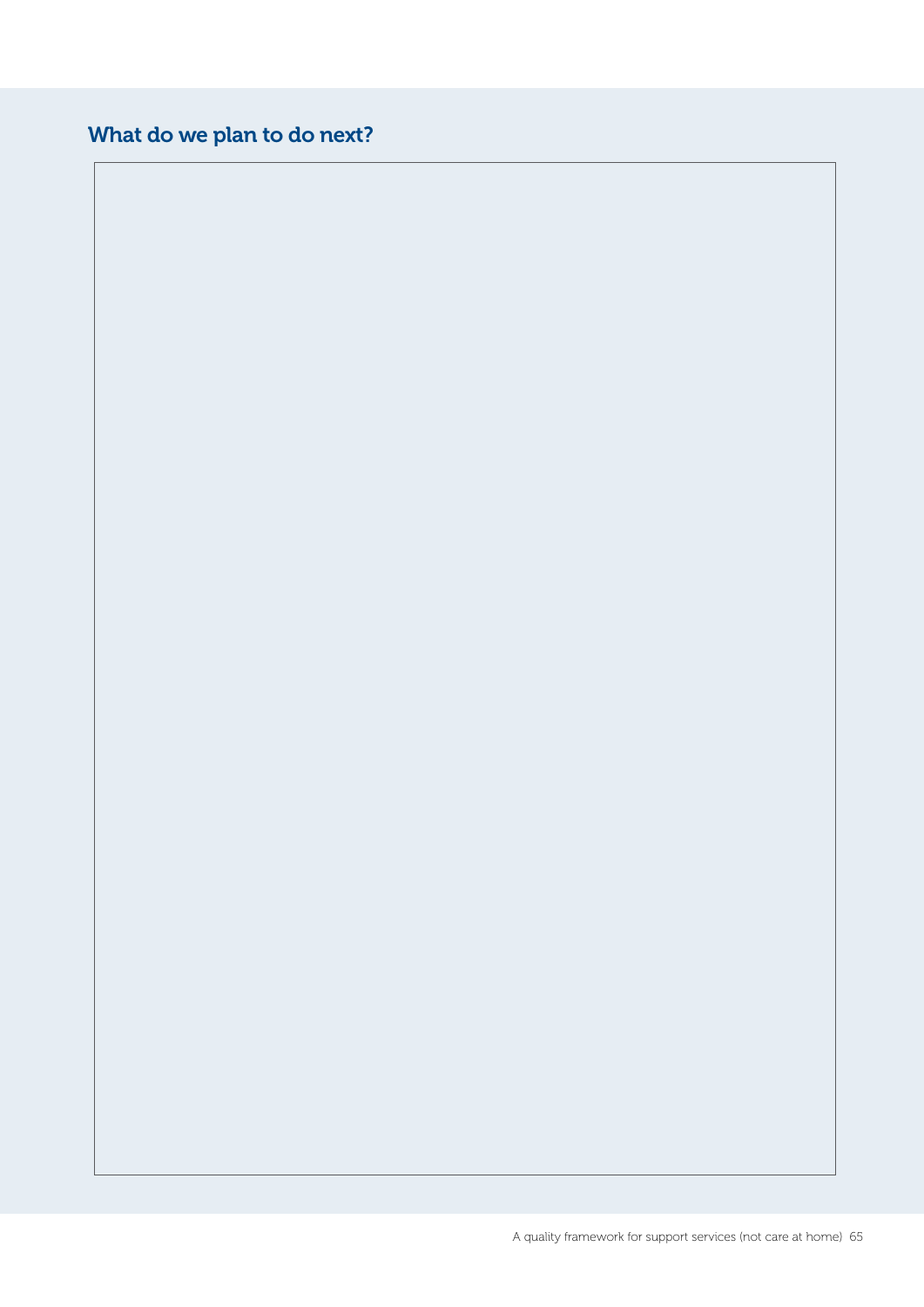# Quality indicator 3.2: Staff have the right competence and development to support people

- staff competence and practice supports improving outcomes for people
- staff development supports improving outcomes for people
- staff practice is supported and improved through effective supervision and appraisal.

| <b>Quality illustrations</b>                |                                           |
|---------------------------------------------|-------------------------------------------|
| Very good                                   | <b>Weak</b>                               |
| Staff competence is regularly assessed      | Arrangements for assessing ongoing        |
| to ensure that learning and development     | competence are sporadic, with little      |
| supports better outcomes for people. This   | encouragement for reflection on how       |
| means that people are being supported by    | learning needs will be met or how this    |
| staff who understand and are sensitive to   | might improve practice and outcomes for   |
| their needs and wishes because a range of   | people.                                   |
| learning and support measures is in place.  | Staff may be registered with relevant     |
| There is a clear structure of learning      | professional bodies but do not fully      |
| for each role within the service. This      | understand their responsibilities for     |
| includes values, the Health and Social Care | continuous professional development       |
| Standards and any applicable codes of       | or how they can fulfil this. They may     |
| practice and conduct, as well as specific   | lack confidence or support in taking      |
| areas of practice.                          | responsibility for their own learning and |
|                                             | development.                              |
|                                             |                                           |
|                                             |                                           |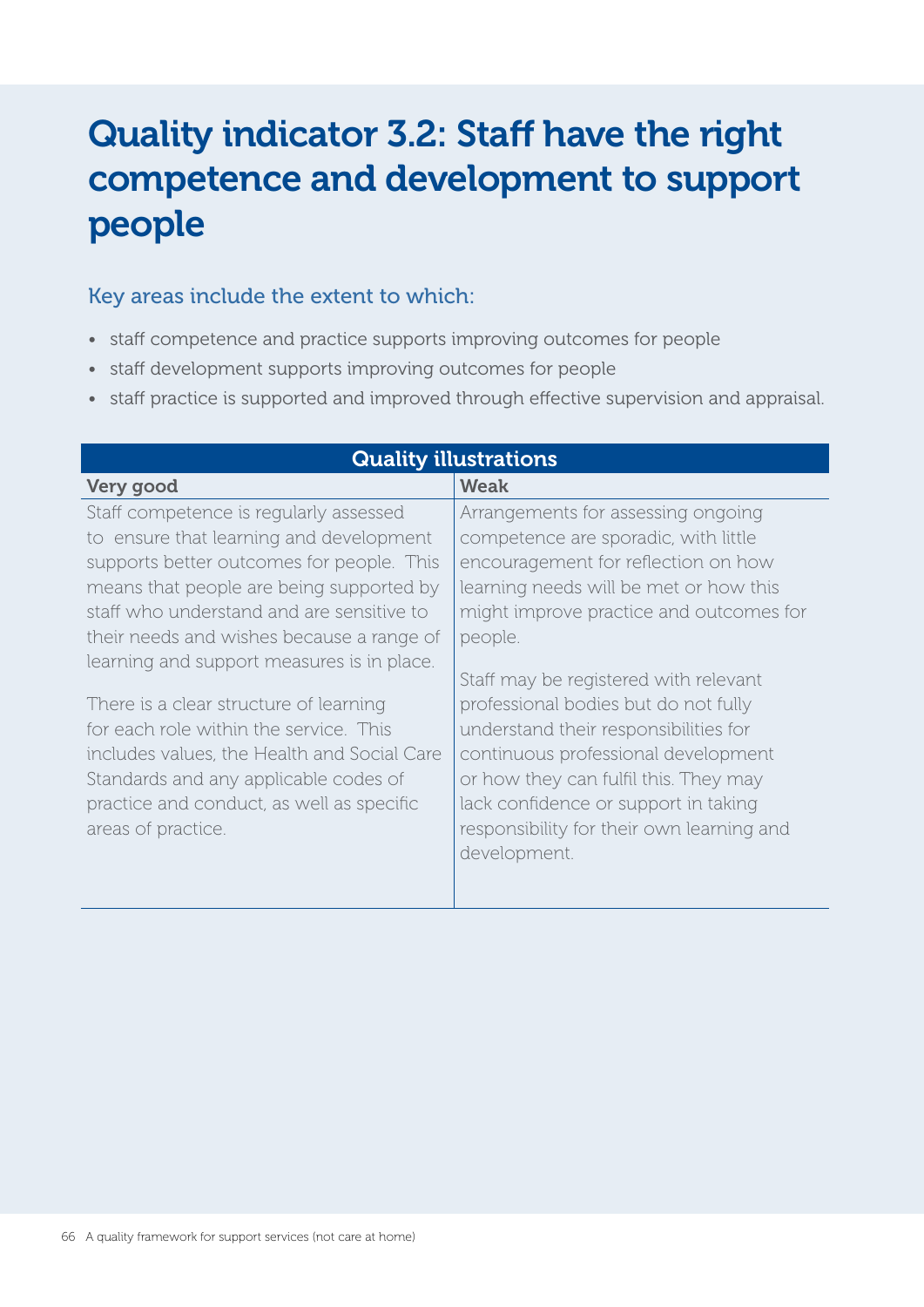| Learning opportunities are developed to<br>support meeting outcomes for people<br>who are using the service based on<br>evidence and best practice guidance. This<br>is regularly analysed, with new training<br>planned as people's needs change. People<br>who use the service are involved in staff<br>development and learning, if this is what<br>they want.<br>There is a range of approaches to suit<br>different learning styles and it is evident<br>that all staff have access to training and<br>have their own learning plan that identifies<br>development needs and how these will be<br>met. Staff are confident about where to<br>find best practice guidance and advice on<br>how they can support people. | Training is basic and restricted to set topics,<br>often with little mention of values and<br>codes and their importance to inform good<br>care and support. The plan for training<br>is static and may not reflect the needs of<br>people who are using the service.<br>Training is regarded as an event rather than<br>ongoing learning. There is little access to<br>best practice guidance or opportunity for<br>further discussions to ensure knowledge is<br>consolidated and embedded into practice.<br>There is no effective training analysis<br>for the service or individual staff. The<br>training plan and records are incomplete<br>or held in a format that does not allow the<br>identification of priorities. |
|-----------------------------------------------------------------------------------------------------------------------------------------------------------------------------------------------------------------------------------------------------------------------------------------------------------------------------------------------------------------------------------------------------------------------------------------------------------------------------------------------------------------------------------------------------------------------------------------------------------------------------------------------------------------------------------------------------------------------------|--------------------------------------------------------------------------------------------------------------------------------------------------------------------------------------------------------------------------------------------------------------------------------------------------------------------------------------------------------------------------------------------------------------------------------------------------------------------------------------------------------------------------------------------------------------------------------------------------------------------------------------------------------------------------------------------------------------------------------|
| There is a learning culture embedded<br>within the service, which includes<br>reflective practice. Staff are comfortable<br>acknowledging their learning needs,<br>challenging poor practice and they are<br>confident these will be addressed.                                                                                                                                                                                                                                                                                                                                                                                                                                                                             |                                                                                                                                                                                                                                                                                                                                                                                                                                                                                                                                                                                                                                                                                                                                |
| Regular supervision and appraisal are<br>used constructively and staff value them.<br>There are clear records of learning being<br>planned and undertaken that inform what<br>is provided for each member of staff.<br>Staff are aware of their responsibilities for<br>continuous professional development to<br>meet any registration requirements, they<br>have support to achieve this and they keep<br>a record.                                                                                                                                                                                                                                                                                                       | Supervision may not take place or is so<br>limited that there is no opportunity to<br>reflect on skills, knowledge and learning.<br>Staff may also consider that if they<br>have completed all the training, they<br>have no other learning needs. Where<br>learning needs are identified, the systems<br>for ensuring that these are met are<br>insufficiently robust, resulting in gaps in<br>knowledge remaining unfilled.                                                                                                                                                                                                                                                                                                  |
| The views of people who are supported by<br>staff are used to give staff feedback and are<br>included in supervision and appraisal.                                                                                                                                                                                                                                                                                                                                                                                                                                                                                                                                                                                         |                                                                                                                                                                                                                                                                                                                                                                                                                                                                                                                                                                                                                                                                                                                                |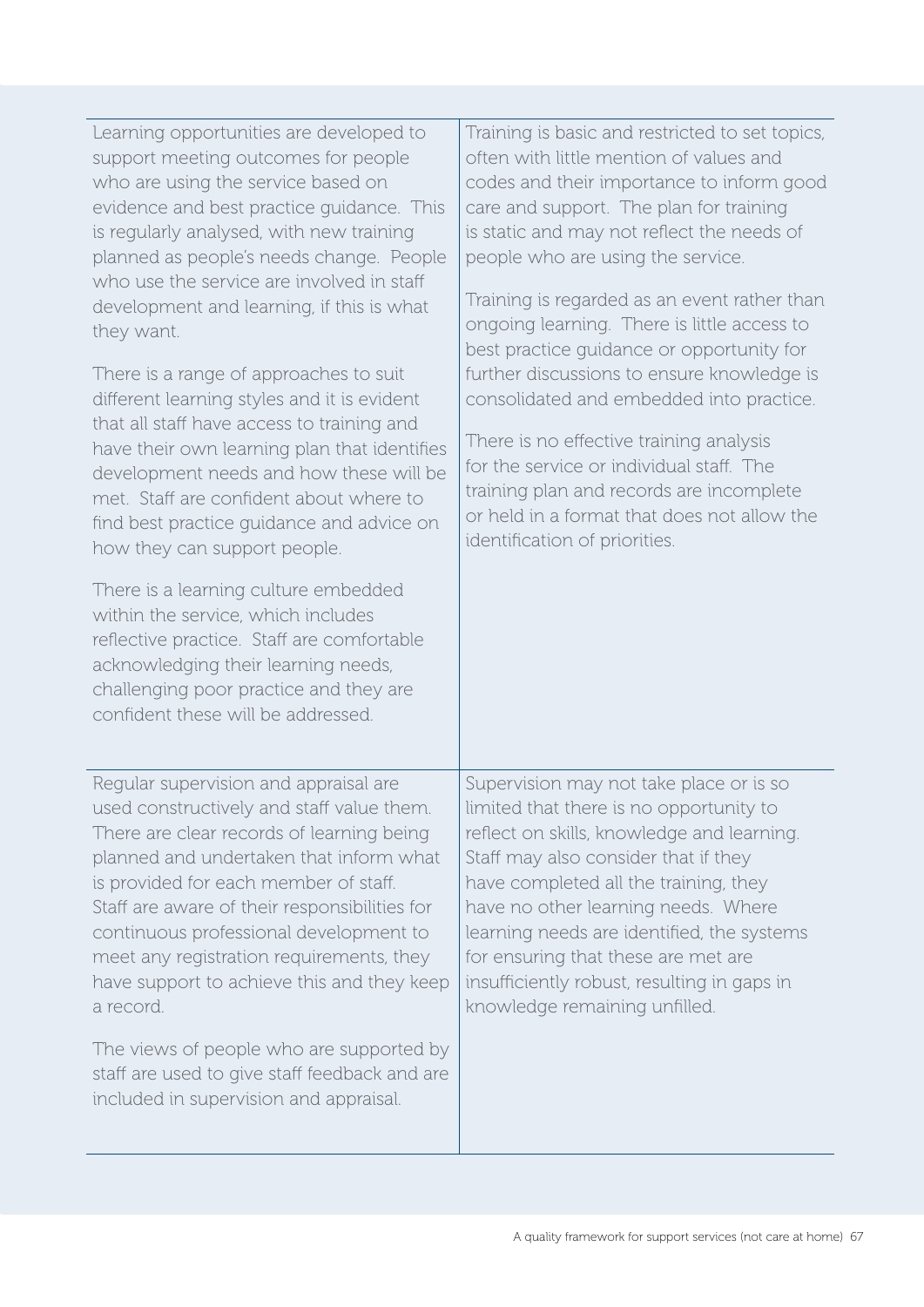| <b>Scrutiny and improvement toolbox</b>       |                                                                  |
|-----------------------------------------------|------------------------------------------------------------------|
| <b>Scrutiny and improvement support</b>       | <b>Key improvement resources</b>                                 |
| actions                                       |                                                                  |
| Observation of staff practice.                | Achieving effective supervision - IRISS insight:                 |
| Discussion with people using the<br>$\bullet$ | https://www.iriss.org.uk/resources/insights/                     |
| service, staff and relatives.                 | achieving-effective-supervision                                  |
| Mandatory training for different              | Frequently asked questions about SSSC                            |
| grades of staff.                              | registration:                                                    |
| Training needs analysis and training          | https://www.sssc.uk.com/knowledgebase/                           |
| plan.                                         | article/KA-01130/en-us                                           |
| Staff development plan and                    |                                                                  |
| outcome.                                      | Employer responsibilities-supporting staff with<br>registration: |
| Staff supervision and appraisal.              | https://www.sssc.uk.com/registration/                            |
|                                               | employer-responsibilities/                                       |
|                                               |                                                                  |
|                                               | Supporting psychological wellbeing in adults                     |
|                                               | with learning disabilities - an educational                      |
|                                               | framework on psychological interventions                         |
|                                               | https://www.nes.scot.nhs.uk/                                     |
|                                               | media/4148312/LDFramworkPDF.pdf                                  |
|                                               | Framework for continuous learning (SSSC)                         |
|                                               | http://www.continuouslearningframework.                          |
|                                               | com/                                                             |
|                                               |                                                                  |
|                                               |                                                                  |
|                                               |                                                                  |
|                                               |                                                                  |
|                                               |                                                                  |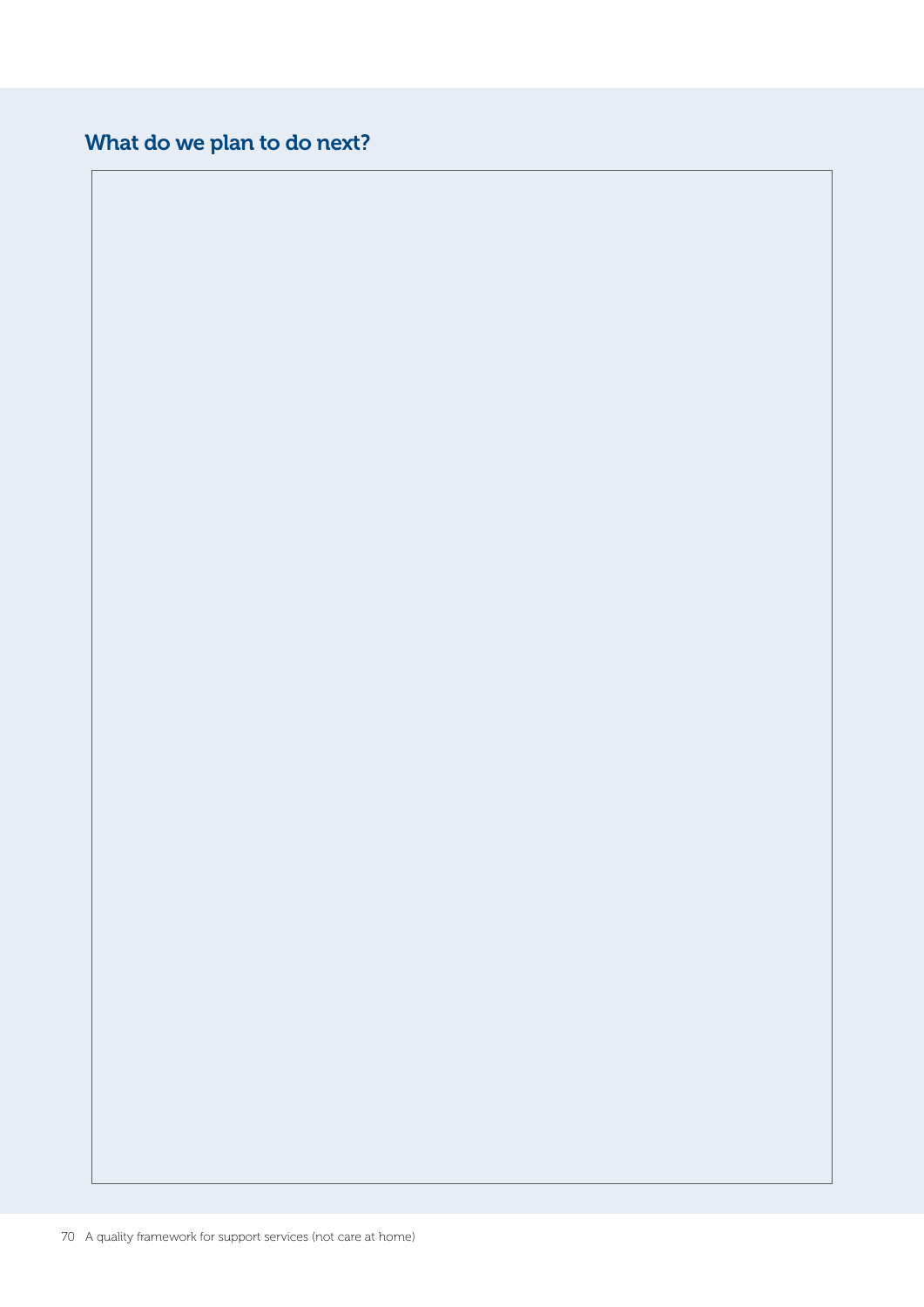# Quality indicator 3.3: Staffing levels are right and staff work well together

- the skill mix, numbers and deployment of staff meet the needs of people
- there is an effective process for assessing how many staff hours are needed
- staff are flexible and support each other to work as a team to benefit people.

| <b>Quality illustrations</b>                                                                                                                                                                                                                                              |                                                                                                                                                                                                                                                               |
|---------------------------------------------------------------------------------------------------------------------------------------------------------------------------------------------------------------------------------------------------------------------------|---------------------------------------------------------------------------------------------------------------------------------------------------------------------------------------------------------------------------------------------------------------|
| Very good                                                                                                                                                                                                                                                                 | <b>Weak</b>                                                                                                                                                                                                                                                   |
| Because the staff in the service understand                                                                                                                                                                                                                               | The numbers of staff are minimal and                                                                                                                                                                                                                          |
| the needs of the people using it, the right                                                                                                                                                                                                                               | sometimes insufficient to meet fully the                                                                                                                                                                                                                      |
| number of staff with the right skills are                                                                                                                                                                                                                                 | needs of people using the service. Staff                                                                                                                                                                                                                      |
| working at all times to support people's                                                                                                                                                                                                                                  | work under pressure and some aspects                                                                                                                                                                                                                          |
| outcomes. Staff have time to provide                                                                                                                                                                                                                                      | of care and support may be skipped or                                                                                                                                                                                                                         |
| care and support with compassion and                                                                                                                                                                                                                                      | missed, affecting outcomes for people.                                                                                                                                                                                                                        |
| engage in meaningful conversations and                                                                                                                                                                                                                                    | People using or visiting the service perceive                                                                                                                                                                                                                 |
| interactions with people.                                                                                                                                                                                                                                                 | staff to be rushed.                                                                                                                                                                                                                                           |
| Staff are clear about their roles and are                                                                                                                                                                                                                                 | When matching staff to work with                                                                                                                                                                                                                              |
| deployed effectively. Staff help each other                                                                                                                                                                                                                               | individuals using the service, limited                                                                                                                                                                                                                        |
| by being flexible in response to changing                                                                                                                                                                                                                                 | importance is placed on staff skills,                                                                                                                                                                                                                         |
| situations to ensure care and support is                                                                                                                                                                                                                                  | experience and personality to help people                                                                                                                                                                                                                     |
| consistent and stable. People can have a                                                                                                                                                                                                                                  | build successful relationships and work well                                                                                                                                                                                                                  |
| say in who provides their care and support.                                                                                                                                                                                                                               | together.                                                                                                                                                                                                                                                     |
| The numbers and skill mix of staff are                                                                                                                                                                                                                                    | The number of staff hours deployed is                                                                                                                                                                                                                         |
| determined by a process of continuous                                                                                                                                                                                                                                     | relatively static, with infrequent reviews                                                                                                                                                                                                                    |
| assessment, featuring a range of measures                                                                                                                                                                                                                                 | and not adjusted to meet changing needs.                                                                                                                                                                                                                      |
| and linked to quality assurance. This                                                                                                                                                                                                                                     | There may be a dependency assessment                                                                                                                                                                                                                          |
| includes taking account of the acuity                                                                                                                                                                                                                                     | but this is not translated into staff hours and                                                                                                                                                                                                               |
| and complexity of people's needs,                                                                                                                                                                                                                                         | no other measures or feedback are used to                                                                                                                                                                                                                     |
| circumstances and outcomes.                                                                                                                                                                                                                                               | determine what staff time is required.                                                                                                                                                                                                                        |
| Feedback from all parties contributes to<br>this and any dependency assessment<br>takes account of the premises layout,<br>where applicable. This includes how best<br>to deploy staff to support keyworking and<br>high-quality support with good continuity<br>of care. | There may be an over-reliance on agency<br>staff, which leads to people experiencing<br>a lack of consistency and stability in<br>how their care and support is provided,<br>and limits their ability to build a trusting<br>relationship with staff members. |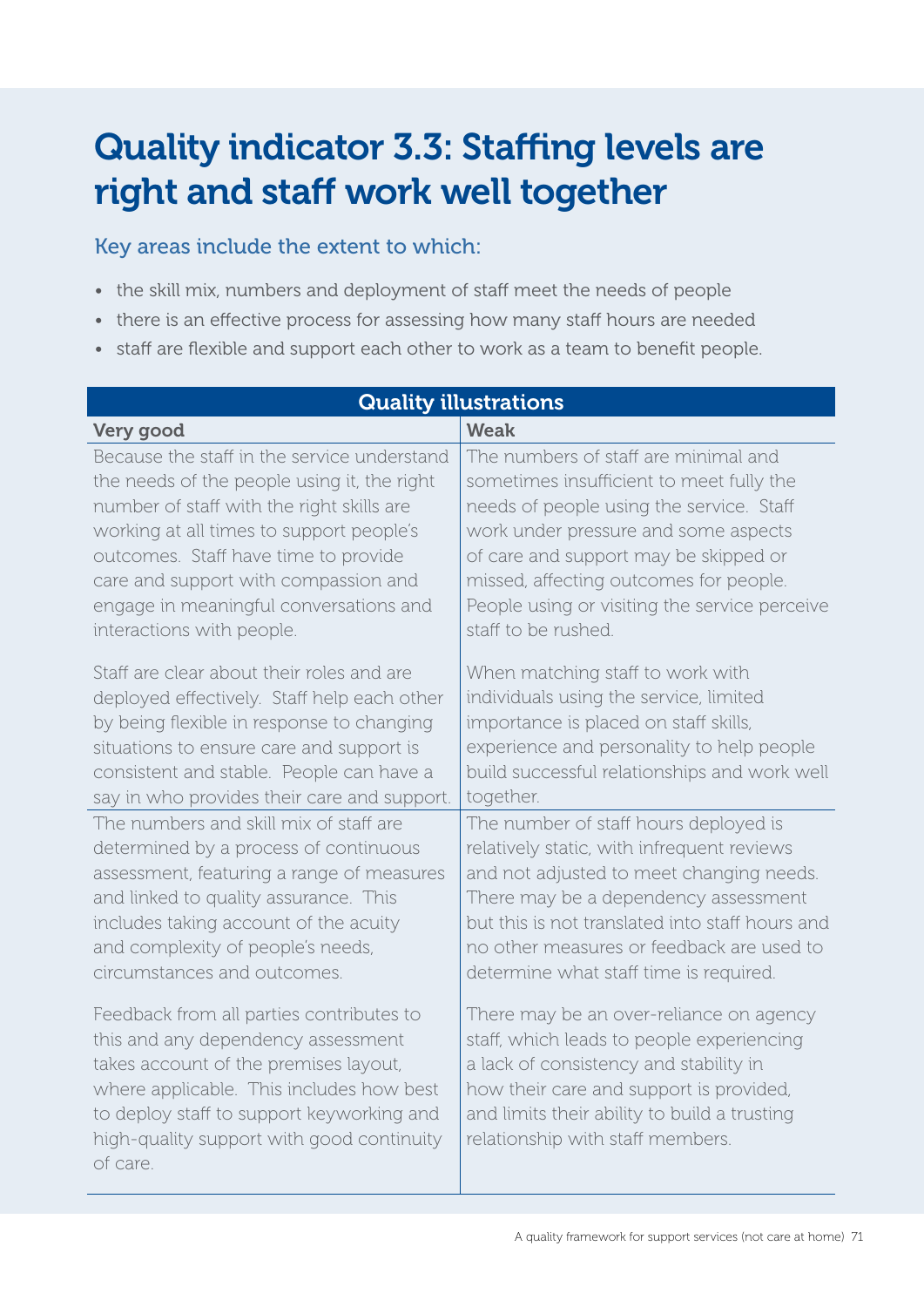| People using the service and staff benefit<br>from a warm atmosphere because there<br>are good working relationships. There is<br>effective communication between staff,<br>with opportunities for discussion about<br>their work and how best to improve<br>outcomes for people.<br>Motivated staff and good team working<br>mean that staff spend as much time as<br>possible with people. Staff are confident<br>in building positive interactions and<br>relationships. | The pressure on staff leads them to stick<br>to their designated tasks because there is<br>no capacity to respond to other demands.<br>Despite staff members' best efforts, care<br>and support is basic with little time for<br>speaking with people or supporting them<br>to maintain interests. Communication and<br>team building may suffer due to lack of<br>time and this affects staff motivation. |
|-----------------------------------------------------------------------------------------------------------------------------------------------------------------------------------------------------------------------------------------------------------------------------------------------------------------------------------------------------------------------------------------------------------------------------------------------------------------------------|------------------------------------------------------------------------------------------------------------------------------------------------------------------------------------------------------------------------------------------------------------------------------------------------------------------------------------------------------------------------------------------------------------|
| Staff who are not involved in providing<br>direct care and support to people<br>understand their contribution to the overall<br>quality of the service and know they play<br>an important role in building a staff team.                                                                                                                                                                                                                                                    |                                                                                                                                                                                                                                                                                                                                                                                                            |

| <b>Scrutiny and improvement toolbox</b>                                                             |                                                                |
|-----------------------------------------------------------------------------------------------------|----------------------------------------------------------------|
| <b>Scrutiny and improvement support</b>                                                             | <b>Key improvement resources</b>                               |
| actions                                                                                             |                                                                |
| Carry out a SOFI 2 observation.                                                                     | Records that all registered care services                      |
| Observe practice and interaction.                                                                   | (except childminding) must keep and                            |
| Look at the staff rota and deployment.                                                              | guidance on notification reporting (Care                       |
| Examine staff roles and duties.                                                                     | Inspectorate):<br>https://www.careinspectorate.com/            |
| • Look at any dependency assessment<br>tools used.                                                  | images/documents/2611/Records%20<br>that%20all%20registered%20 |
| Discussion with people who use the<br>service, staff and relatives.                                 | care%20services%20(except%20<br>childminding)%20must%20keep%20 |
| • Look at the care and support plans and<br>assessments of people and how this<br>informs staffing. | and%20guidance%20on%20<br>notification%20reporting%20(V6).pdf  |
| • Interview other relevant professionals.                                                           |                                                                |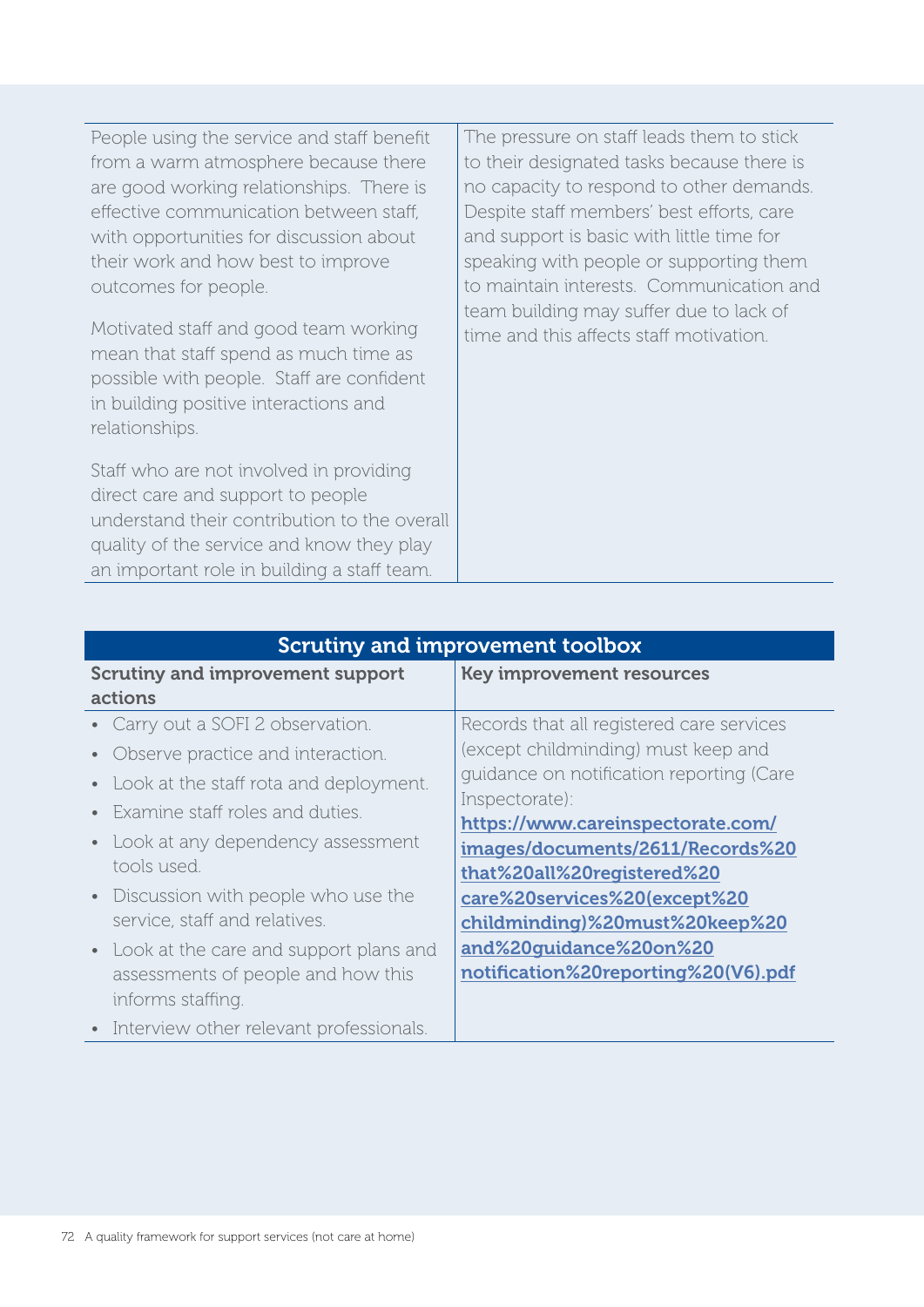## How are we doing?

#### How do we know that?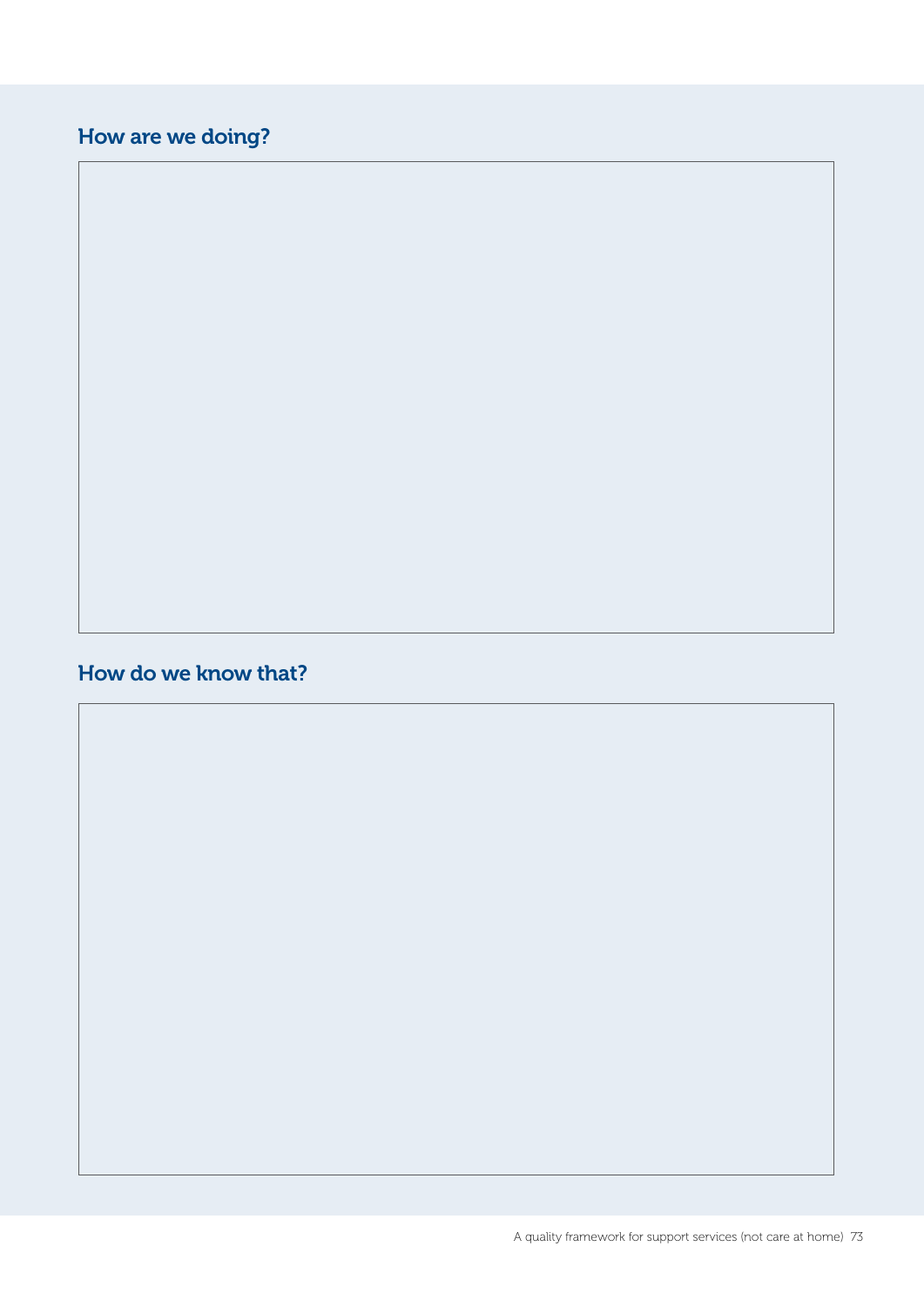### What do we plan to do next?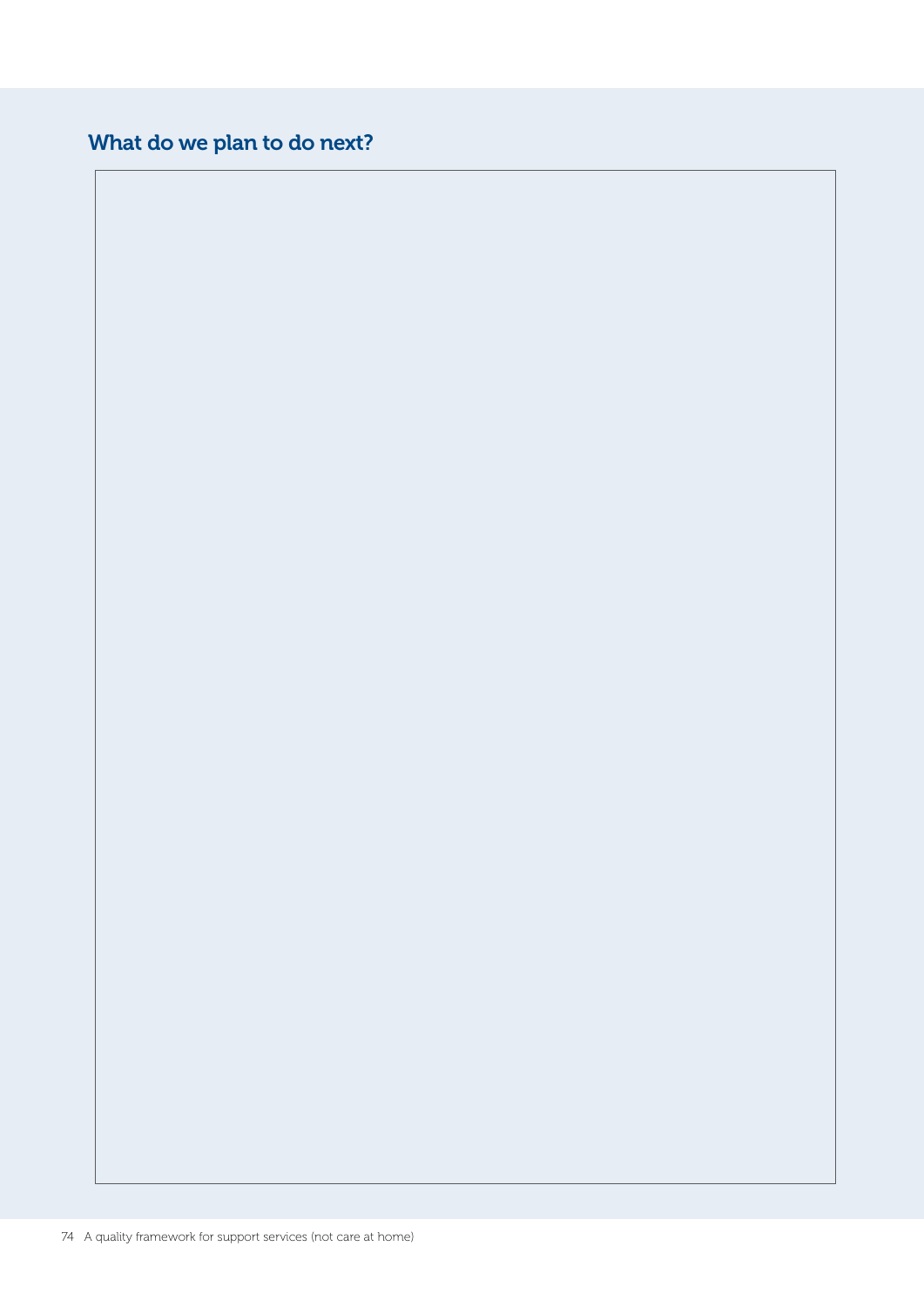## How good is our staff team?

## Quality indicator 3.1

Action

Responsibility

Achieved by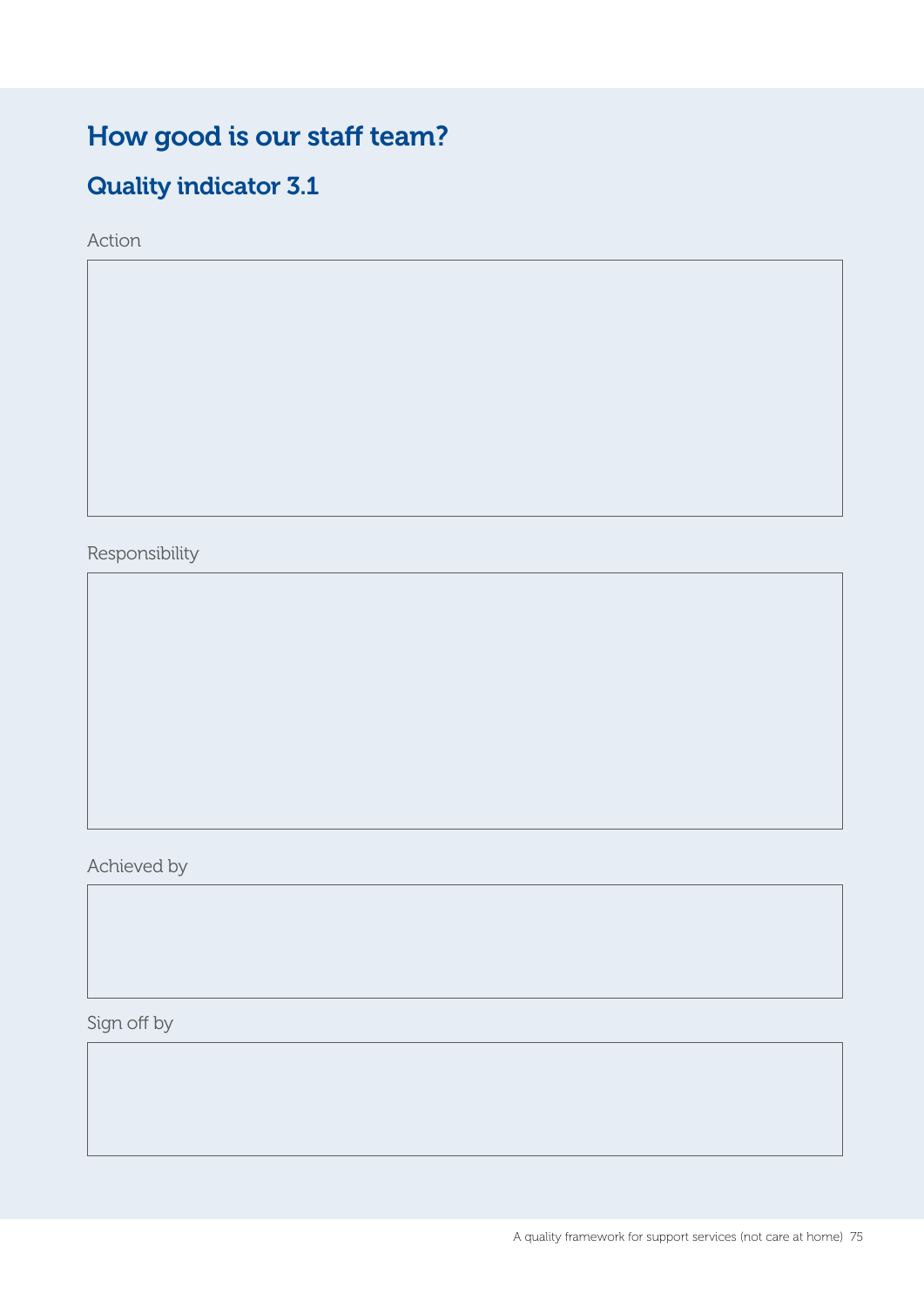## Quality indicator 3.2

Action

Responsibility

Achieved by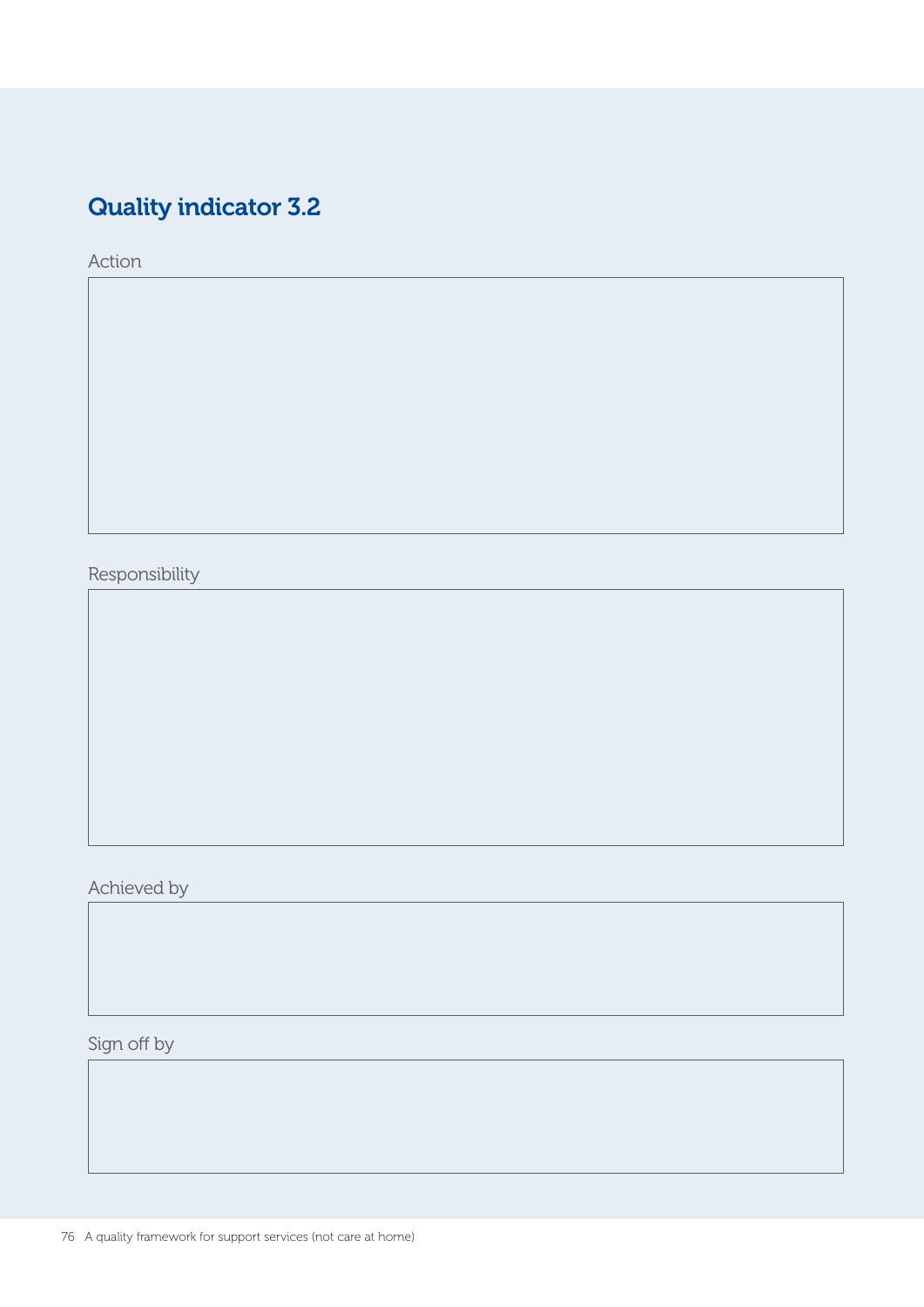## Quality indicator 3.3

Action

Responsibility

Achieved by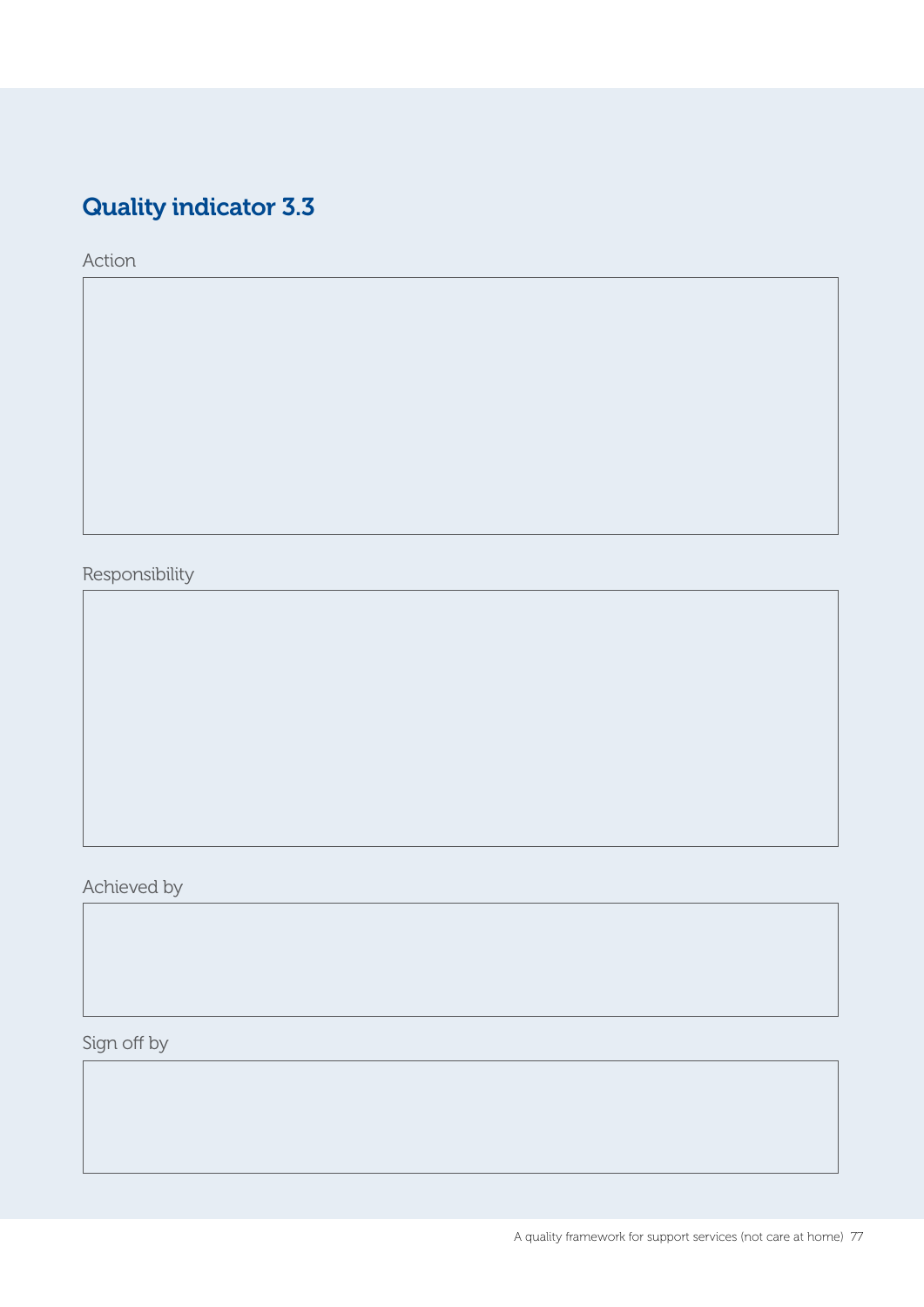# Key question 4: How good is our setting?

This key question has two quality indicators associated with it.

They are:

4.1. People benefit from high-quality facilities [where the service is buildings-based]

4.2. The setting promotes people's independence and inclusion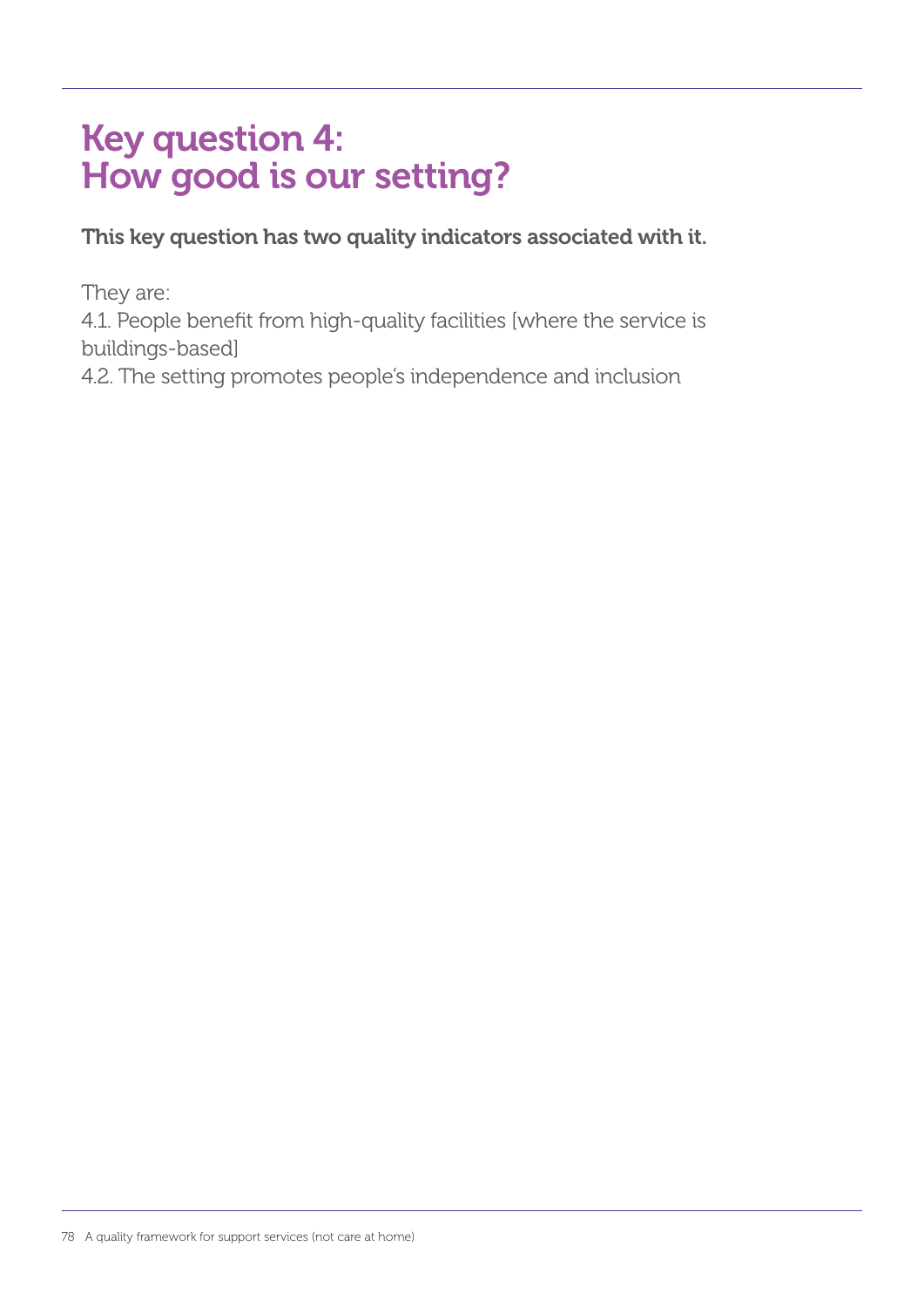# Quality indicator 4.1: People benefit from high quality facilities

#### Key areas include the extent to which:

- the layout of the setting supprts people's outcomes
- people can influence how the setting is used
- the setting is comfortable, safe and well maintained.

| <b>Quality illustrations</b>                             |                                                                                                                                                                                  |
|----------------------------------------------------------|----------------------------------------------------------------------------------------------------------------------------------------------------------------------------------|
| Very good                                                | <b>Weak</b>                                                                                                                                                                      |
| The setting has been designed or adapted                 | The layout or how the setting is organised                                                                                                                                       |
| for high-quality care and support and                    | may compromise people's ability to use                                                                                                                                           |
| reflects the intended function and purpose               | the setting for its intended purpose. The                                                                                                                                        |
| of the service.                                          | setting does not offer enough space or                                                                                                                                           |
| People can choose to use quiet or                        | different places where people can spend                                                                                                                                          |
| communal areas, and have opportunities                   | their time. There may be few opportunities                                                                                                                                       |
| for privacy when they want. The building                 | for people to experience a quiet                                                                                                                                                 |
| is right for the number of people using it.              | environment when they need to.                                                                                                                                                   |
| People benefit from an environment                       | Spaces are not used for their designated                                                                                                                                         |
| with plenty of natural light, fresh air and              | purpose due to poor planning or poor                                                                                                                                             |
| sufficient space to meet their needs and                 | housekeeping.                                                                                                                                                                    |
| wishes. The environment is well suited                   | There is limited flexible space, which                                                                                                                                           |
| to how people will spend their time there                | means that people lack the opportunity to                                                                                                                                        |
| and gives them the message that they are                 | develop friendships.                                                                                                                                                             |
| valued.                                                  | Staff do not identify changing needs for                                                                                                                                         |
| The design of the setting contributes to                 | equipment or facilities. People do not have                                                                                                                                      |
| people developing relationships, with                    | the equipment that best meets their needs                                                                                                                                        |
| space to spend time in small groups as                   | or the equipment is not available when                                                                                                                                           |
| well as larger functions.                                | needed.                                                                                                                                                                          |
| People are involved in decisions about                   | There is a bureaucratic or risk-averse                                                                                                                                           |
| the layout of the setting where possible,                | approach to the way the setting is                                                                                                                                               |
| and can influence how the space is used.                 | designed, managed or furnished, reducing                                                                                                                                         |
| People feel they are listened to and that                | people's ability to contribute to decision-                                                                                                                                      |
| their views count.                                       | making about the setting.                                                                                                                                                        |
| The environment is clean, tidy and well<br>looked after. | The environment may not be clean<br>and there may be a lack of attention to<br>standards of decoration and the quality of<br>furniture, which may be deteriorating or<br>shabby. |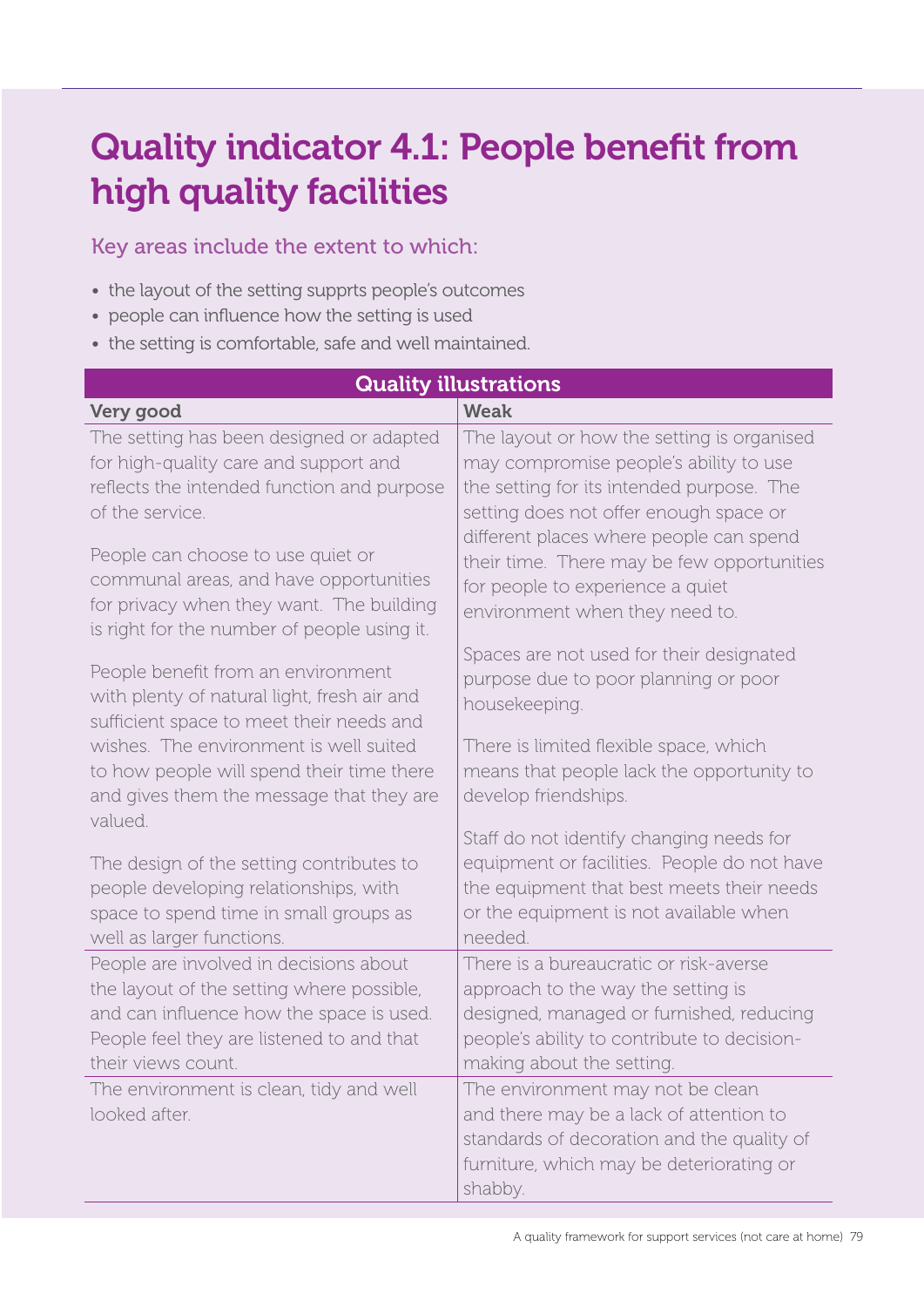| People are confident that risk assessments                                                                                          | Risk-averse practice creates an imbalance                                   |
|-------------------------------------------------------------------------------------------------------------------------------------|-----------------------------------------------------------------------------|
| of community activities reflect their                                                                                               | between maintaining safety and security                                     |
| outcomes and ensure that facilities are safe                                                                                        | and supporting people's freedom and                                         |
| and suitable for them to use.                                                                                                       | independence.                                                               |
| There are arrangements in operation for                                                                                             | Systems for the ongoing maintenance of                                      |
| maintenance of the premises and the                                                                                                 | the environment and equipment are either                                    |
| equipment to ensure people are safe.                                                                                                | not organised or not followed, which may                                    |
| The building promotes people's safety.                                                                                              | place people at risk.                                                       |
| Robust infection control measures are<br>in place and food safety is promoted<br>in settings where food is prepared or<br>provided. | Some equipment may not be fully<br>functioning or may break down regularly. |

| <b>Scrutiny and improvement toolbox</b>                                                                                                                                                                                                                                                                                                                                                                                                                                                                                                                                                                                                                                                                                                                                                                                               |  |
|---------------------------------------------------------------------------------------------------------------------------------------------------------------------------------------------------------------------------------------------------------------------------------------------------------------------------------------------------------------------------------------------------------------------------------------------------------------------------------------------------------------------------------------------------------------------------------------------------------------------------------------------------------------------------------------------------------------------------------------------------------------------------------------------------------------------------------------|--|
| <b>Key improvement resources</b>                                                                                                                                                                                                                                                                                                                                                                                                                                                                                                                                                                                                                                                                                                                                                                                                      |  |
| Living in the Community: Housing design for<br>adults with autism:<br>https://www.rca.ac.uk/research-innovation/<br>helen-hamlyn-centre/research-projects/2010-<br>projects/living-community-housing-design-<br>adults-autism/<br>Care Inspectorate, Building Better Care Homes:<br>http://www.careinspectorate.com/images/<br>documents/4293/Building%20better%20<br>care%20homes%20for%20adults%202017.pdf<br>Preventing infection in care:<br>https://www.nes.scot.nhs.uk/education-and-<br>training/by-theme-initiative/healthcare-<br>associated-infections/training-resources/<br>preventing-infection-in-care.aspx<br>Health and Safety Executive information:<br>http://www.hse.gov.uk/pubns/hsis6.pdf<br>The King's Fund:<br>https://www.kingsfund.org.uk/projects/<br>enhancing-healing-environment/ehe-design-<br>dementia |  |
|                                                                                                                                                                                                                                                                                                                                                                                                                                                                                                                                                                                                                                                                                                                                                                                                                                       |  |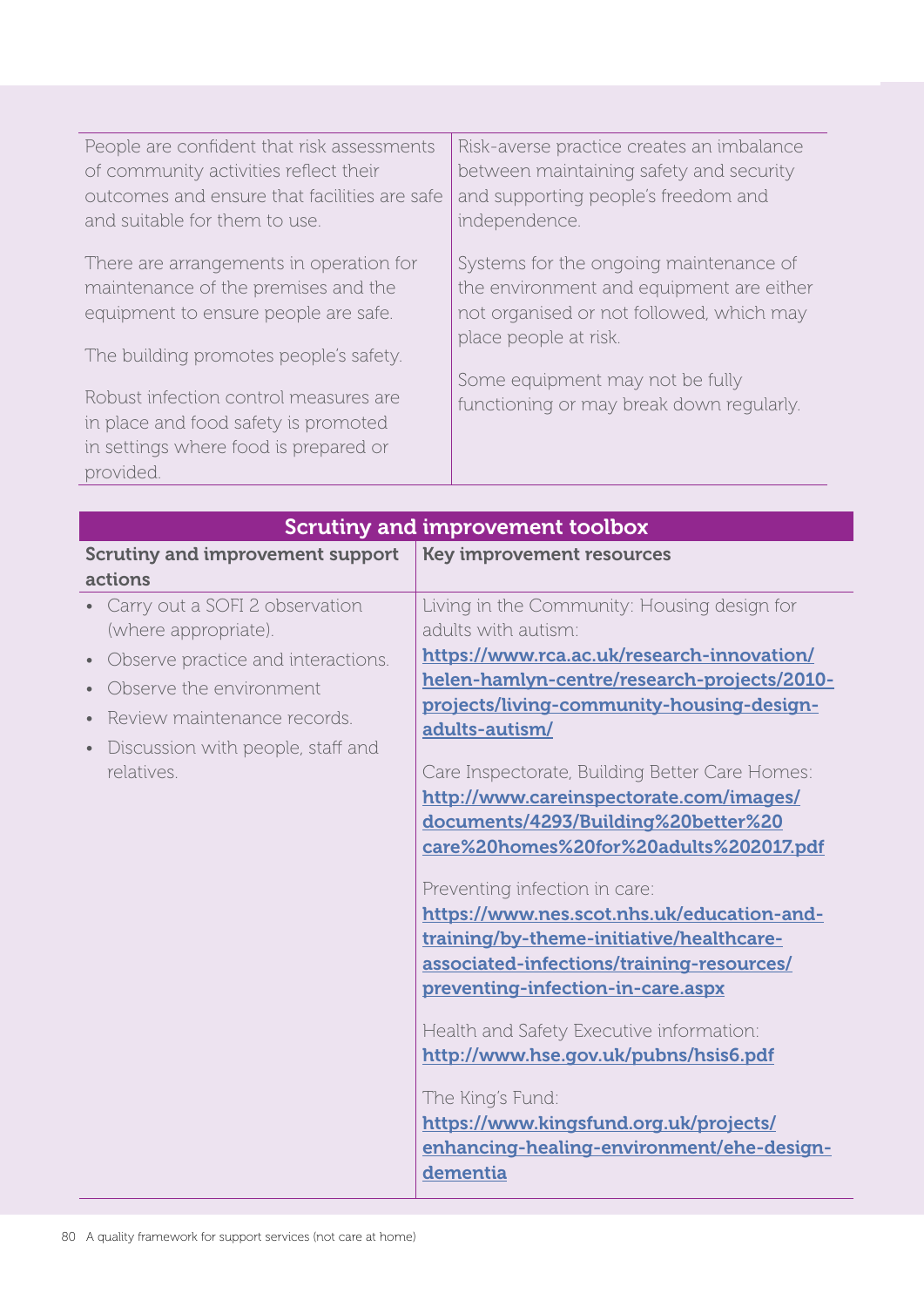### How are we doing?

#### How do we know that?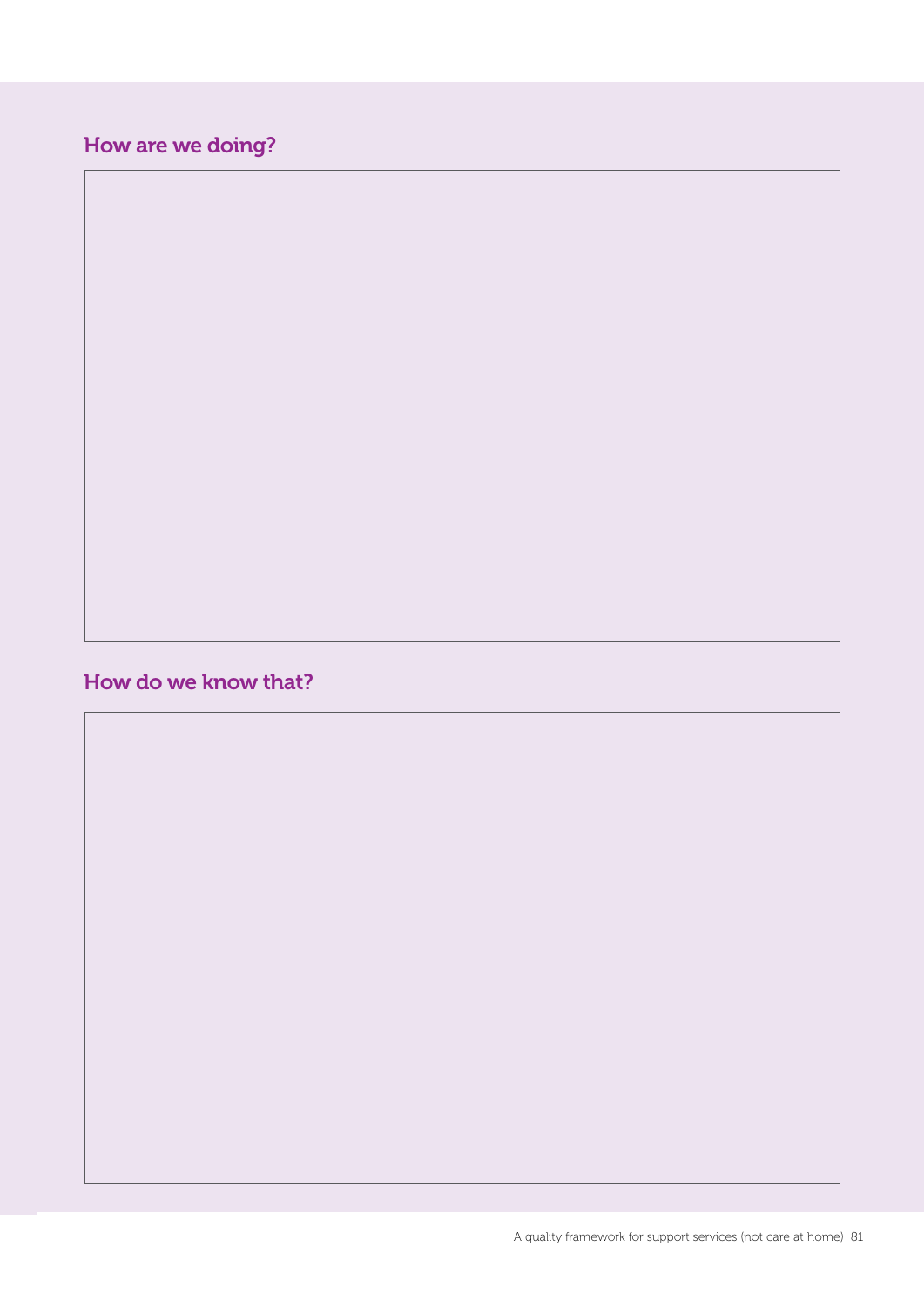### What do we plan to do next?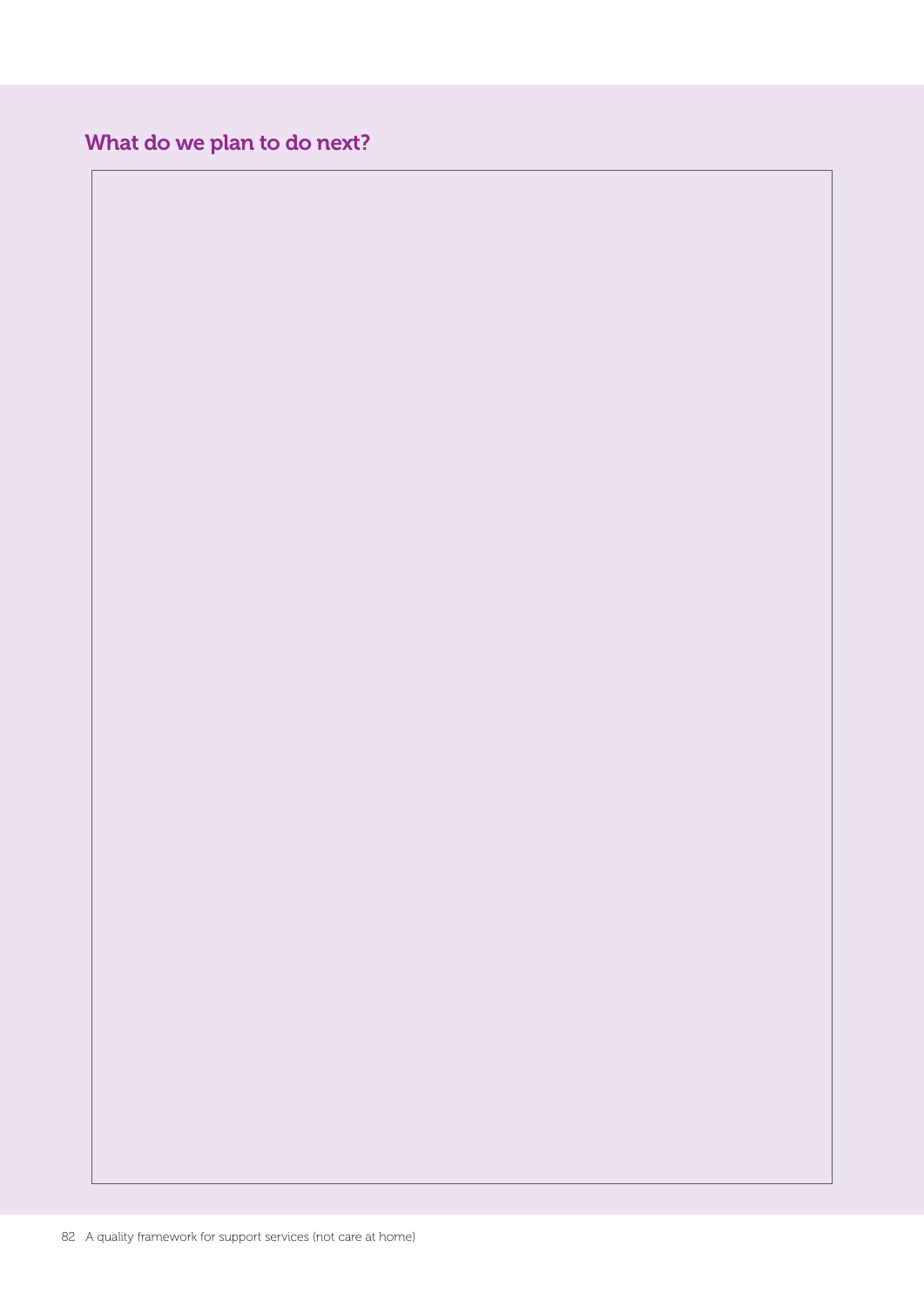# Quality indicator 4.2: The setting promotes people's independence and inclusion

Key areas include the extent to which:

- the setting promotes people's independence
- people are included in their communities
- the setting enables people to thrive and develop.

| <b>Quality illustrations</b>                                                                                                                                                                                                                                                                                                                                                                                                                                                                                                                                                                                                                |                                                                                                                                                                                                                                                                                                                                                                                                                                                                                                                                                                                                                                                           |  |
|---------------------------------------------------------------------------------------------------------------------------------------------------------------------------------------------------------------------------------------------------------------------------------------------------------------------------------------------------------------------------------------------------------------------------------------------------------------------------------------------------------------------------------------------------------------------------------------------------------------------------------------------|-----------------------------------------------------------------------------------------------------------------------------------------------------------------------------------------------------------------------------------------------------------------------------------------------------------------------------------------------------------------------------------------------------------------------------------------------------------------------------------------------------------------------------------------------------------------------------------------------------------------------------------------------------------|--|
| Very good                                                                                                                                                                                                                                                                                                                                                                                                                                                                                                                                                                                                                                   | <b>Weak</b>                                                                                                                                                                                                                                                                                                                                                                                                                                                                                                                                                                                                                                               |  |
| The culture of the service is welcoming to<br>visitors and everyone who uses the service.<br>The setting supports a focus on people's<br>abilities and assets. All aspects of the<br>setting promote independence, with<br>flexible facilities, control of lighting, heating,<br>ventilation and security. This promotes<br>comfort and encourages people to be<br>active and move around as much as<br>possible. They can independently access<br>all parts of the premises they use.<br>People benefit from a setting that is right<br>for them. They have the equipment that<br>best meets their needs and is provided<br>when required. | The service lacks, or has limited ways<br>of supporting, the inclusion of parents,<br>relatives and friends in its development.<br>The setting limits independence and<br>this affects people by restricting their<br>movement or by increasing their<br>dependence on staff. This may also curtail<br>people's choices about where they spend<br>their time.<br>Internal facilities and fittings may also<br>restrict people's choices and comfort<br>in their daily life, such as unsuitable<br>equipment. This may include<br>communication technology, reassessing<br>how space is used or items to help people<br>with new experiences or interests. |  |
| The service's setting and location supports<br>people to be active members of their<br>community, reducing the risk of isolation.<br>People are supported to keep connected<br>to their communities. Staff use their<br>knowledge of the local community<br>landscape to signpost and support people's<br>involvement. People are empowered to<br>make their communities more inclusive.                                                                                                                                                                                                                                                    | The service is isolated, or the culture in<br>the service is insular, with limited links to<br>the local community. Visitors might feel<br>unwelcome.<br>The location of the setting, or transport<br>links, may enable access to the local<br>community and amenities however<br>people are not routinely supported where<br>appropriate to access these.                                                                                                                                                                                                                                                                                                |  |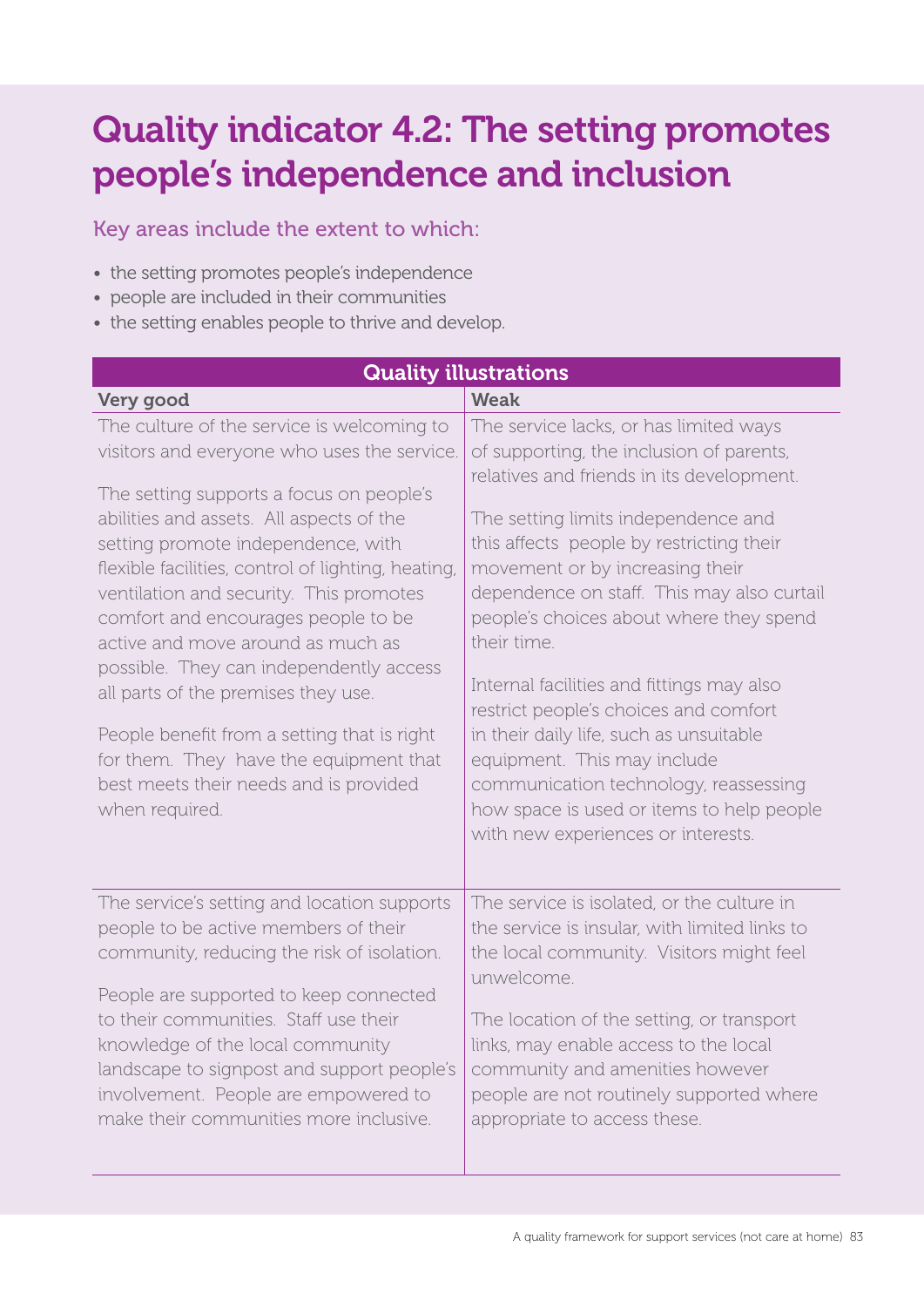| There are strong links with the local<br>community that encourage the growth of<br>informal support networks. People benefit<br>from this in a variety of ways including:<br>meeting new people, cross-generational<br>relationships, links that support individual<br>interests, and introducing different ideas<br>and experiences. | People may be less able to benefit from a<br>wide range of relationships or membership<br>of groups and networks.<br>Barriers to using community resources<br>may not be identified or addressed. The<br>importance of people's visibility in and<br>contribution to their community is not<br>understood. |
|---------------------------------------------------------------------------------------------------------------------------------------------------------------------------------------------------------------------------------------------------------------------------------------------------------------------------------------|------------------------------------------------------------------------------------------------------------------------------------------------------------------------------------------------------------------------------------------------------------------------------------------------------------|
| The setting's design enables people to get<br>the most out of life, including promoting<br>and enhancing positive relationships with<br>their peers.                                                                                                                                                                                  | There is limited flexible space for<br>promoting peer relationships or a sense of<br>community.                                                                                                                                                                                                            |

| <b>Scrutiny and improvement toolbox</b>                                                                                                                                                                                                                                                                                                                                                                                                                                                                                                                   |                                                                                                                                                                                                                                   |
|-----------------------------------------------------------------------------------------------------------------------------------------------------------------------------------------------------------------------------------------------------------------------------------------------------------------------------------------------------------------------------------------------------------------------------------------------------------------------------------------------------------------------------------------------------------|-----------------------------------------------------------------------------------------------------------------------------------------------------------------------------------------------------------------------------------|
| <b>Scrutiny and improvement support</b><br>actions                                                                                                                                                                                                                                                                                                                                                                                                                                                                                                        | <b>Key improvement resources</b>                                                                                                                                                                                                  |
| Carry out a SOFI 2 observation<br>(where appropriate).<br>Observe the environment,<br>looking at movement for people<br>around building, and equipment<br>that enables people to be as<br>independent as they want.<br>Observe people experiencing the<br>environment.<br>Consider the areas for people to<br>prepare drinks and snacks.<br>Look at information on local<br>resources for use by people.<br>Consider the links and access to the<br>community.<br>Consider how staff support people<br>to keep in touch with important<br>people to them. | Learning Disabilities and Behaviour that<br>Challenges: Service Design and Delivery (NICE):<br>https://hub.careinspectorate.com/<br>media/1545/learning-disabilities-and-<br>behaviour-that-challenges-service-design-<br>and.pdf |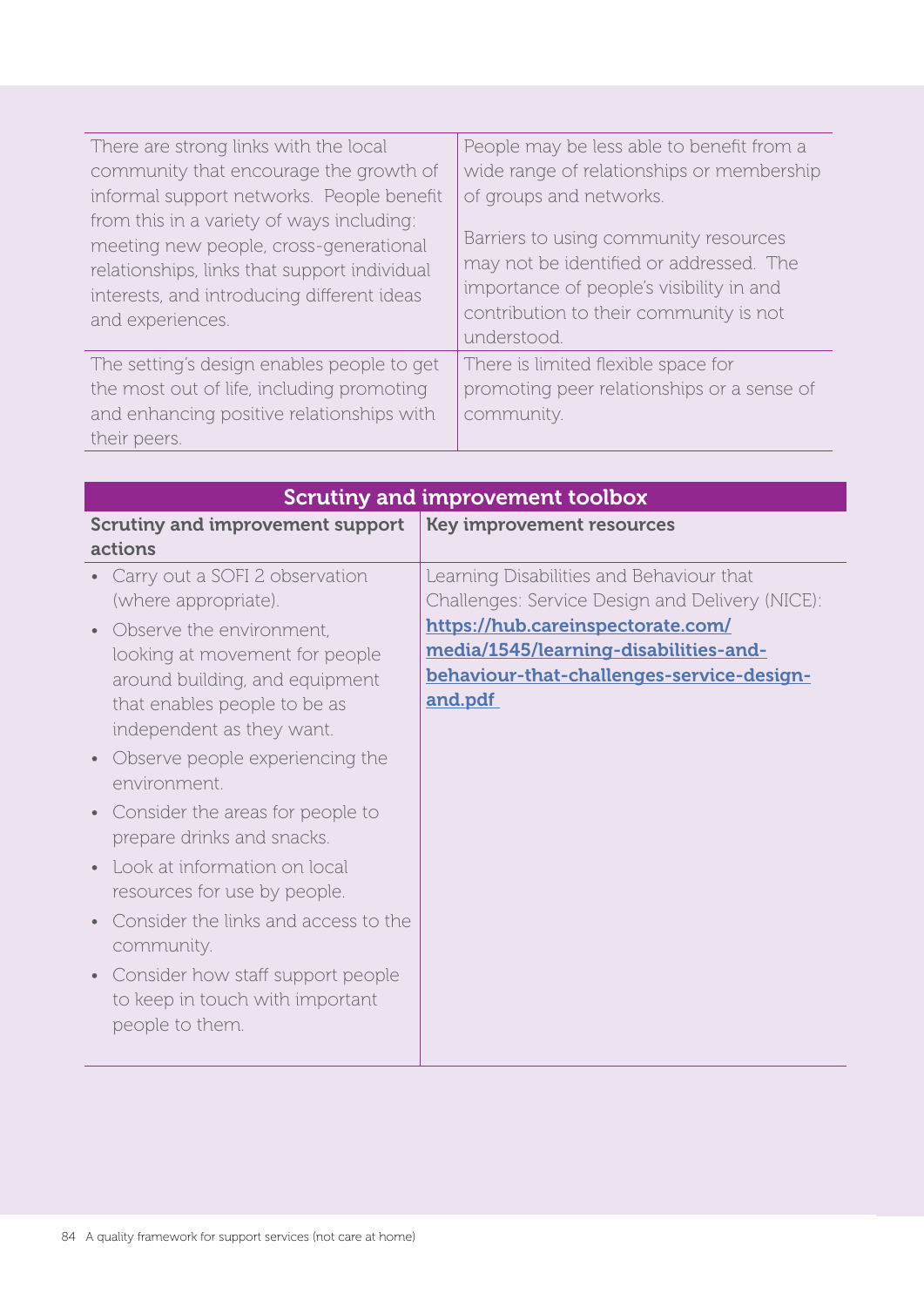### How are we doing?

#### How do we know that?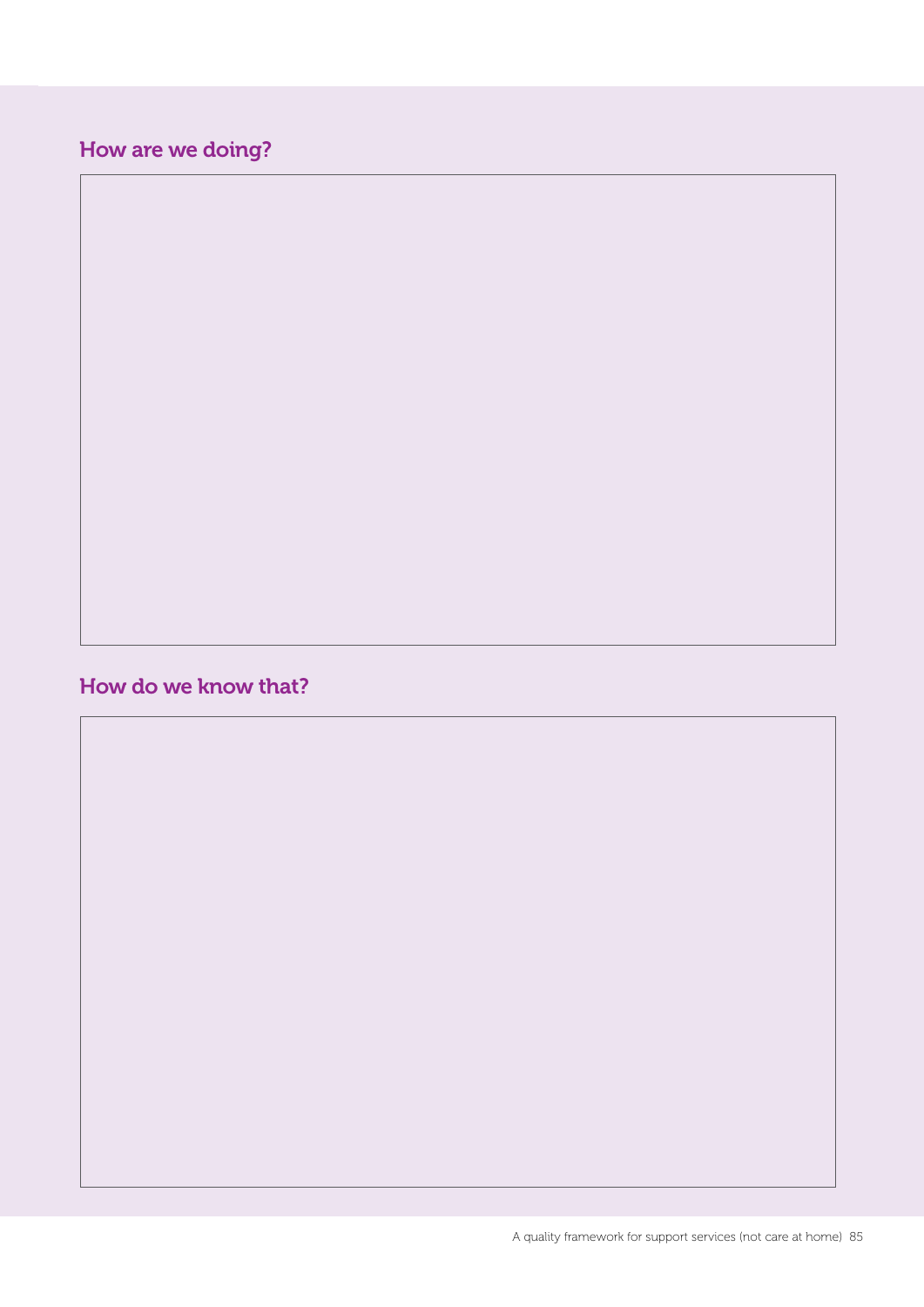### What do we plan to do next?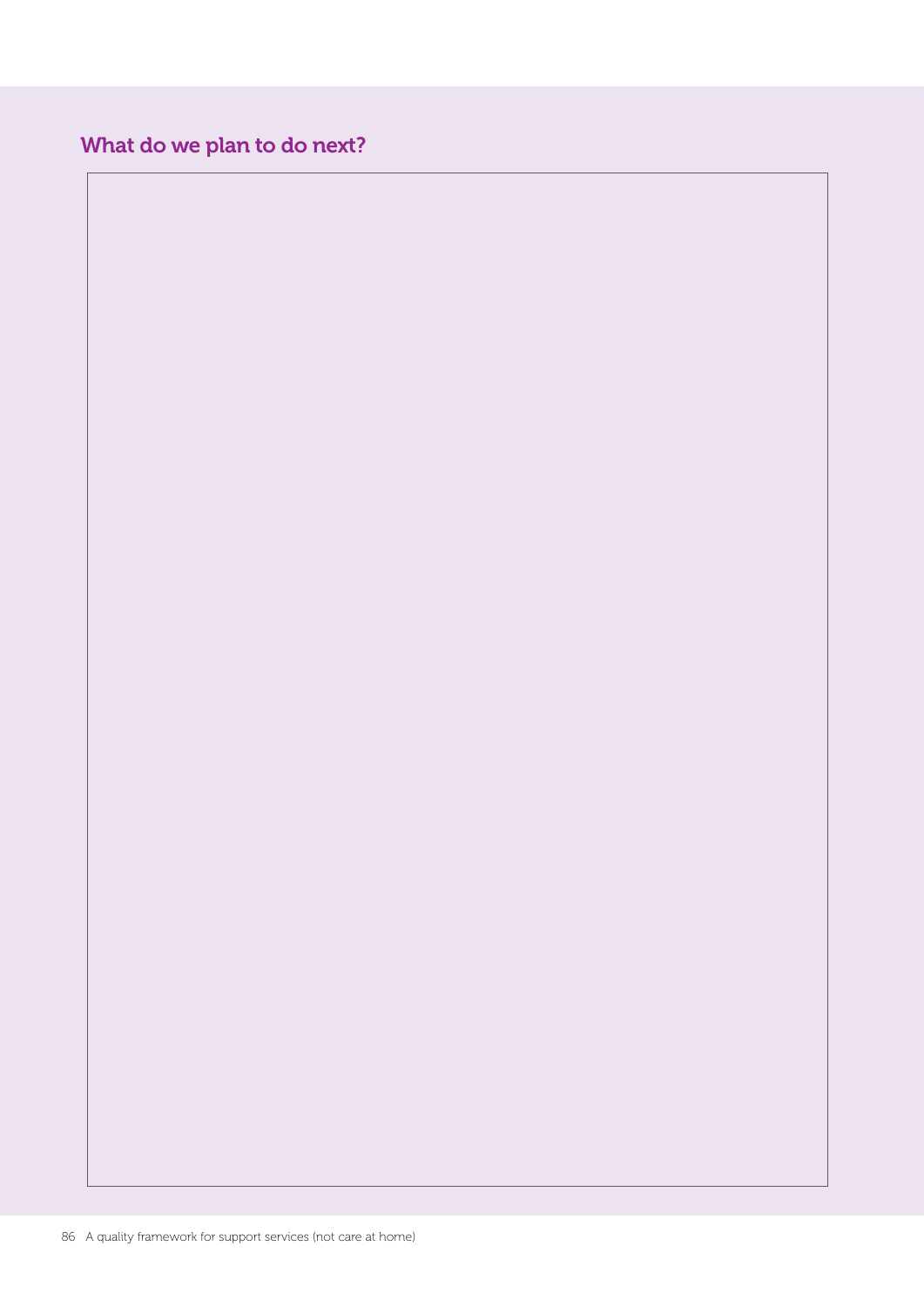# How good is our setting?

## Quality indicator 4.1

Action

Responsibility

Achieved by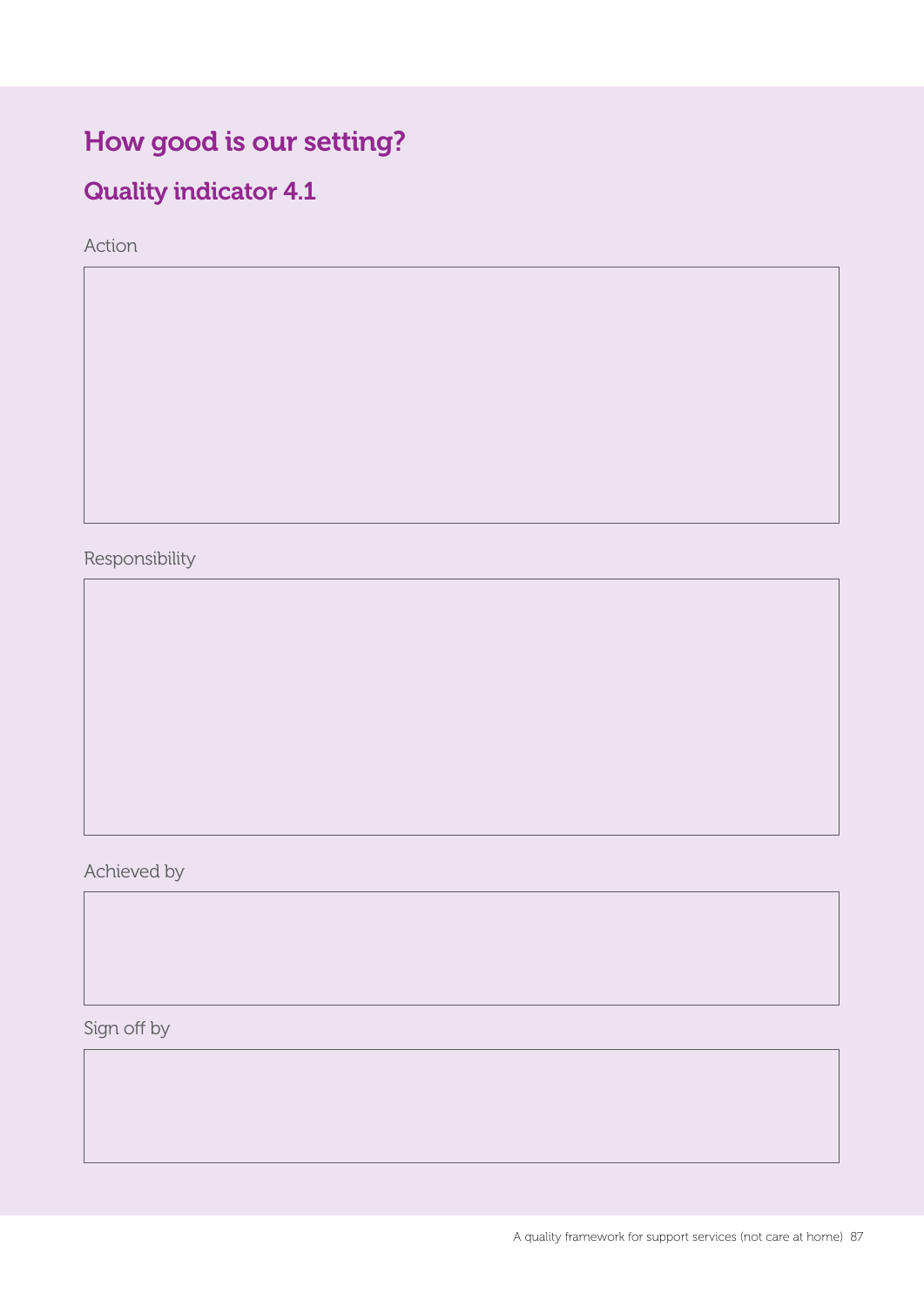## Quality indicator 4.2

Action

Responsibility

Achieved by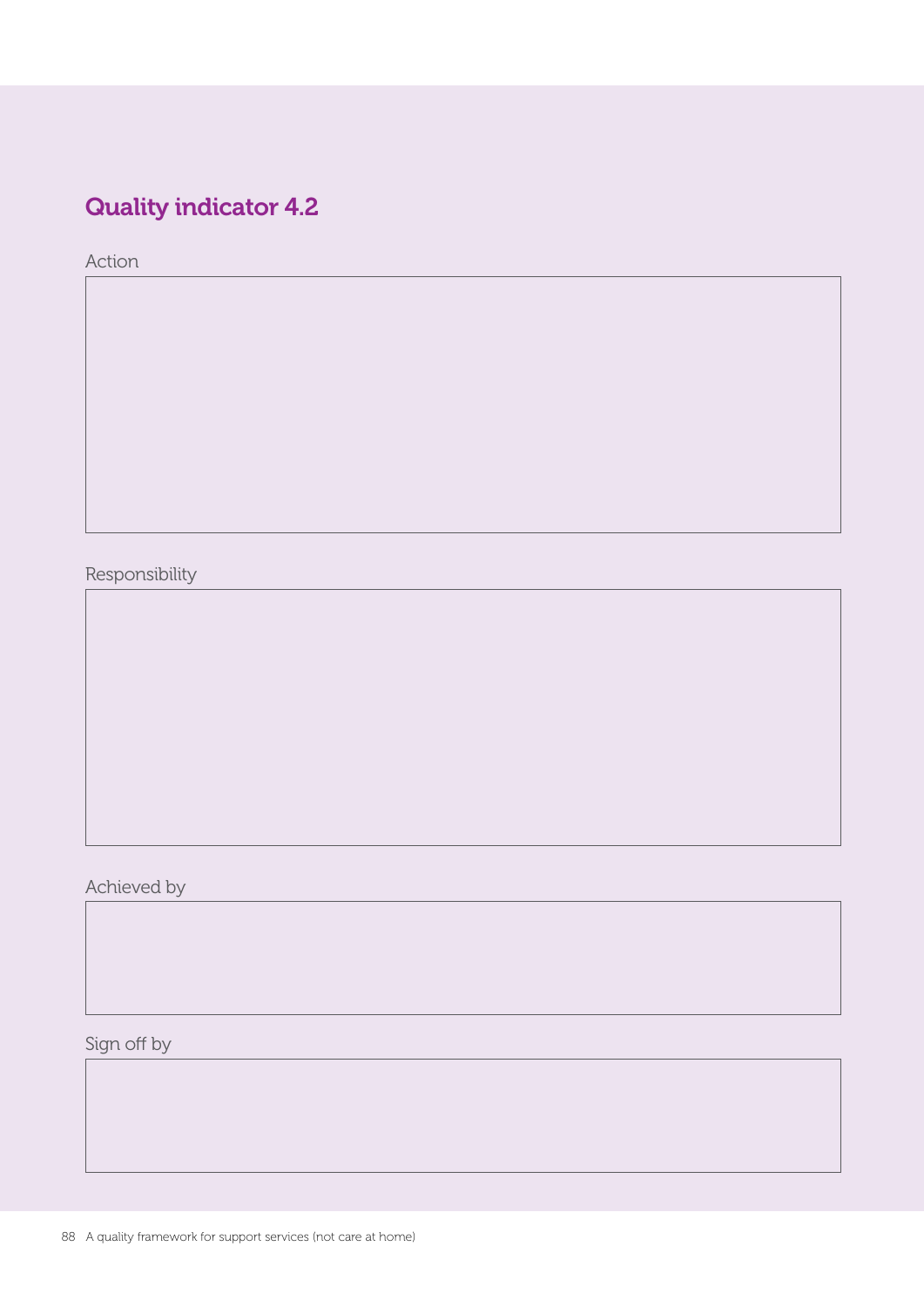# Key question 5: How well is our care and support planned?

This key question has two quality indicators associated with it.

They are:

- 5.1. Assessment and care planning reflects people's outcomes and wishes
- 5.2. Families and carers are encouraged to be involved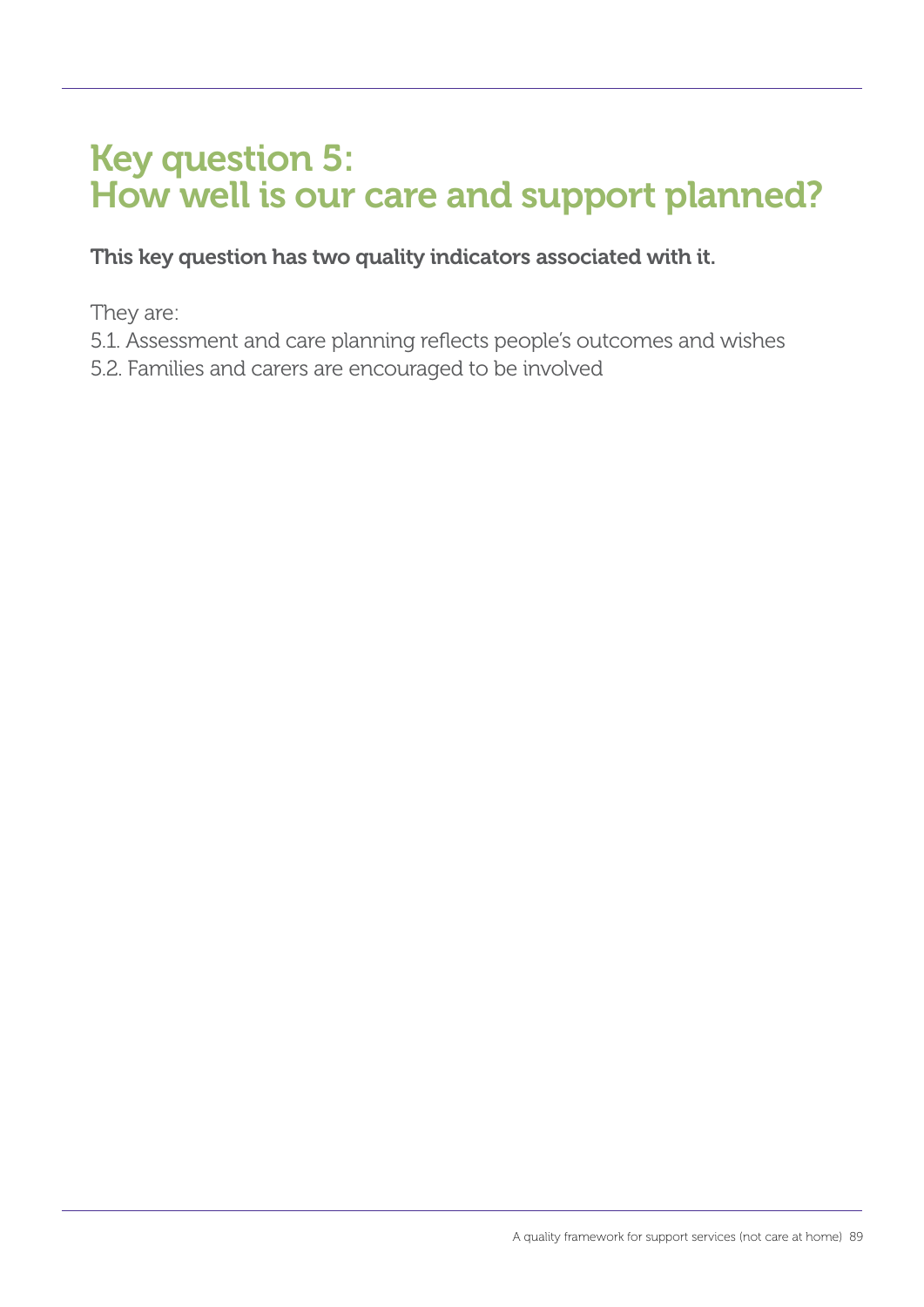# Quality indicator 5.1: Assessment and care planning reflects peoples' outcomes and wishes

#### Key areas include the extent to which:

- leaders and staff use care and support plans to deliver care and support effectively
- care plans are reviewed and updated regularly, and as people's outcomes change.
- people are involved in directing and leading their own care and support

| <b>Quality illustrations</b>                                                                                                                                                                                                                                                                                                                                                                                                                 |                                                                                                                                                                                                                                                                                                                                                                                                              |  |
|----------------------------------------------------------------------------------------------------------------------------------------------------------------------------------------------------------------------------------------------------------------------------------------------------------------------------------------------------------------------------------------------------------------------------------------------|--------------------------------------------------------------------------------------------------------------------------------------------------------------------------------------------------------------------------------------------------------------------------------------------------------------------------------------------------------------------------------------------------------------|--|
| Very good                                                                                                                                                                                                                                                                                                                                                                                                                                    | <b>Weak</b>                                                                                                                                                                                                                                                                                                                                                                                                  |  |
| People benefit from dynamic, innovative<br>and aspirational care and support planning<br>that consistently informs all aspects of the<br>care and support they experience. People<br>and, where relevant, their families, are<br>fully involved in developing their personal<br>plans. Strong leadership, staff competence,<br>meaningful involvement and embedded<br>quality assurance and improvement<br>processes support this happening. | Personal plans are basic or static<br>documents and are not routinely used<br>to inform staff practice and approaches<br>to care and support. They may be kept<br>in an inaccessible place, or do not reflect<br>the care and support experienced by<br>people who use the service. People may<br>not know whether they have a personal<br>plan, or it may be in a format that is not<br>meaningful to them. |  |
| Care and support planning maximises<br>people's capacity and ability to make<br>choices. This includes the potential for<br>people to reduce the support they receive<br>or change their care setting.                                                                                                                                                                                                                                       | The standard of care and support planning<br>is inconsistent and is not supported by<br>strong leadership, staff competence and<br>quality assurance processes.<br>Personal plans focus entirely on people's                                                                                                                                                                                                 |  |
| Where support services are crisis-based or<br>provide very short-term support to people,<br>safety plans are based on identifying<br>warning signs, immediate risks and how to<br>reduce these to stay safe, including coping<br>strategies and who can help.                                                                                                                                                                                | needs or a deficit-led approach rather than<br>building an enabling approach based on<br>assets or outcomes.                                                                                                                                                                                                                                                                                                 |  |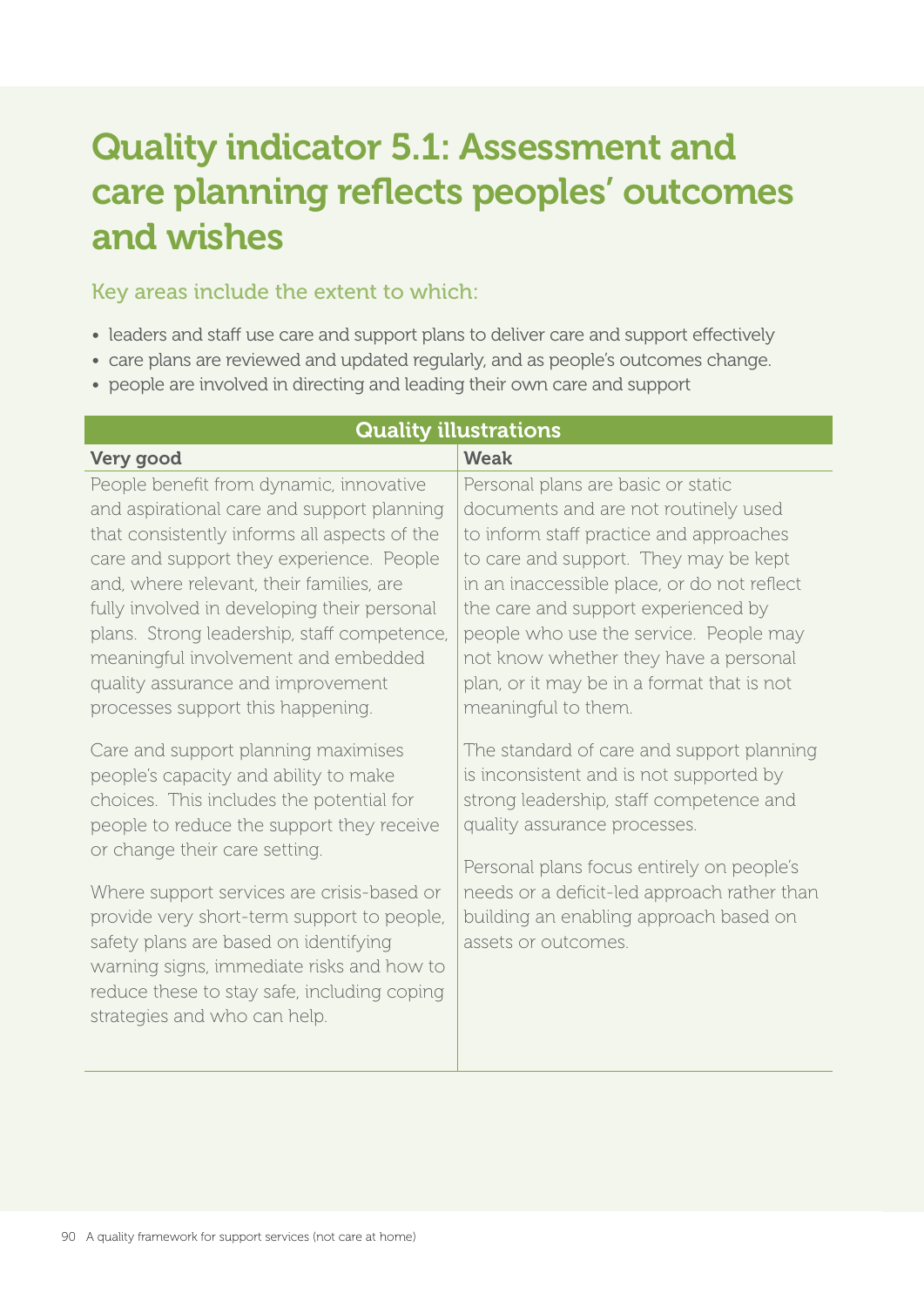| People benefit from personal plans that are<br>regularly reviewed, evaluated and updated<br>involving relevant professionals (including<br>independent advocacy) and take account<br>of good practice and their own individual<br>preferences and wishes. People are helped<br>to live well right to the end of life by<br>making it clear to others what is important<br>to them and their wishes for the future.<br>There is a range of methods used to<br>ensure that people are able to lead and<br>direct the development and review of their<br>personal plans in a meaningful way. | Multi-disciplinary professional involvement<br>in the care planning and review process<br>may be limited. People may not benefit from<br>professional advice because this is not taken<br>account of in the care planning and review<br>process.<br>Personal plans do not reflect up-to-date<br>good practice guidance. Care reviews may<br>not be carried out in line with legislation.<br>Where people are supported in crisis, Staff<br>are unable to respond flexibilly when they<br>identify what is and is not working for the<br>person. |
|-------------------------------------------------------------------------------------------------------------------------------------------------------------------------------------------------------------------------------------------------------------------------------------------------------------------------------------------------------------------------------------------------------------------------------------------------------------------------------------------------------------------------------------------------------------------------------------------|-------------------------------------------------------------------------------------------------------------------------------------------------------------------------------------------------------------------------------------------------------------------------------------------------------------------------------------------------------------------------------------------------------------------------------------------------------------------------------------------------------------------------------------------------|
| Where people are not able fully to express<br>their wishes and preferences, individuals<br>who are important to them or have legal<br>authority are involved in shaping and<br>directing the care and support plans.<br>Advocacy support has been sought<br>where appropriate. Staff understand<br>the planning process and can support<br>people to navigate this, maximising<br>their involvement. Supporting legal<br>documentation is in place to ensure this<br>is being done in a way that protects and<br>upholds people's rights.<br>Risk assessments and safety plans are        | People may not be involved or have limited<br>involvement in their care and support<br>planning and review process and therefore<br>do not consistently experience care and<br>support in line with their wishes and<br>preferences.<br>Where people are not able fully to express<br>their wishes and preferences, relevant<br>individuals important to them are not<br>involved, or have limited involvement,<br>in the care planning and review process.<br>Supporting legal documentation may not be<br>in place.                           |
| used to enable people rather than restrict<br>people's actions or activities.<br>People are fully involved in decisions about<br>their current and future care and support<br>needs. Their plans and wishes for their life<br>in the future are also fully taken account of.<br>Where appropriate, this involves the use of<br>anticipatory (advanced) personal plans.                                                                                                                                                                                                                    | The culture within the service can be defined<br>as risk averse, and directly reduces people's<br>quality of life and experiences as a result of<br>over-protective attitudes and practice. Risk<br>assessments appear punitive or designed to<br>prioritise protecting the organisation rather<br>than keeping people safe.<br>Outcomes and aspirations for individuals<br>may be limited by low expectations of people<br>who are involved in assessing and planning<br>their care and support.                                               |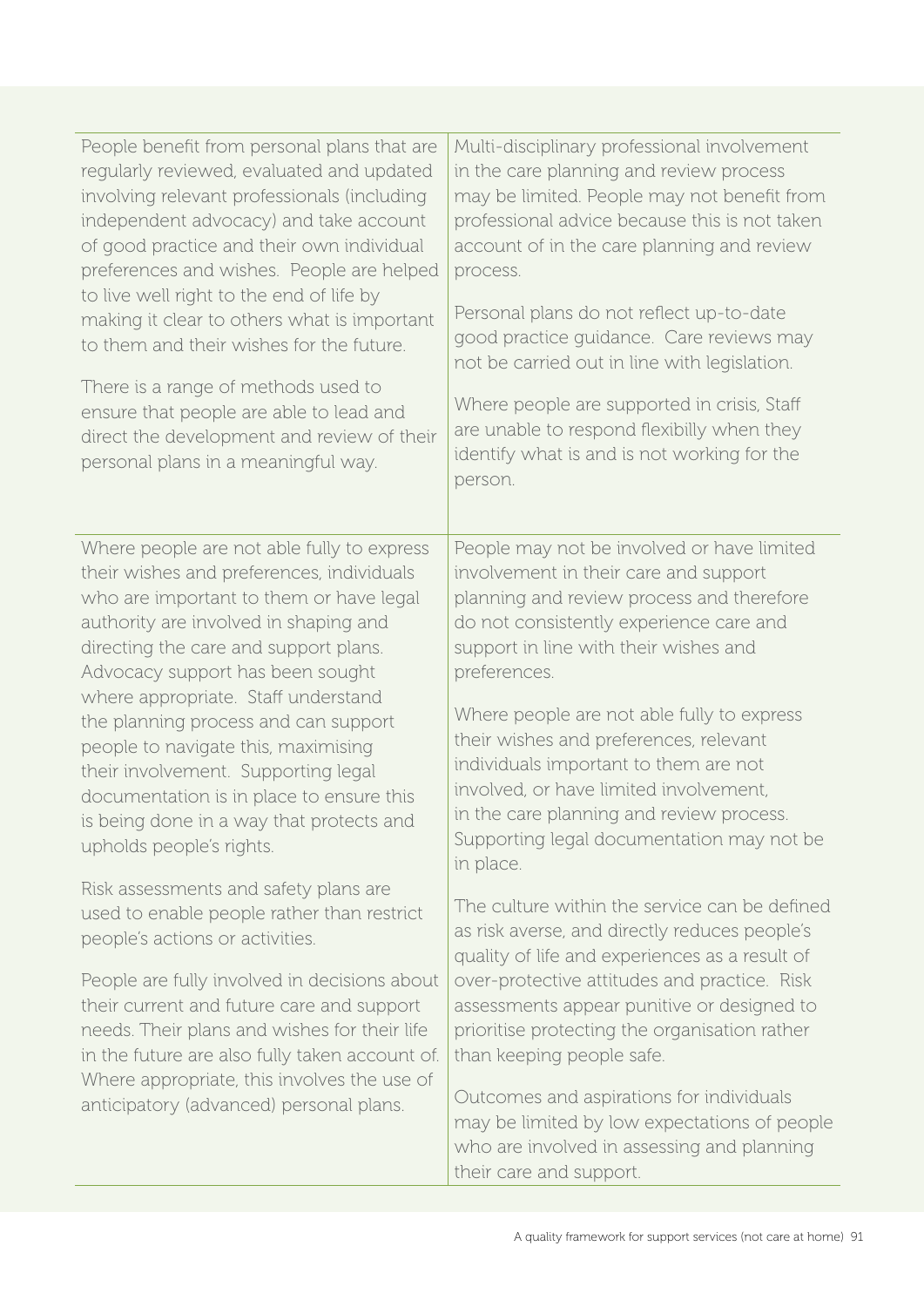|                                                                                                                                                                                                                                                    | <b>Scrutiny and improvement toolbox</b>                                                                                                                                                                                                                                                                                                                                                                                                                                                                                                                                                                                                                                                                                                                                                                                                                                                                                                                                                                                                            |
|----------------------------------------------------------------------------------------------------------------------------------------------------------------------------------------------------------------------------------------------------|----------------------------------------------------------------------------------------------------------------------------------------------------------------------------------------------------------------------------------------------------------------------------------------------------------------------------------------------------------------------------------------------------------------------------------------------------------------------------------------------------------------------------------------------------------------------------------------------------------------------------------------------------------------------------------------------------------------------------------------------------------------------------------------------------------------------------------------------------------------------------------------------------------------------------------------------------------------------------------------------------------------------------------------------------|
| <b>Scrutiny and improvement support</b><br>actions                                                                                                                                                                                                 | <b>Key improvement resources</b>                                                                                                                                                                                                                                                                                                                                                                                                                                                                                                                                                                                                                                                                                                                                                                                                                                                                                                                                                                                                                   |
| Carry out a SOFI 2 observation (where<br>appropriate).<br>Observe practice and interaction.<br>Review personal plans, daily recording<br>notes.<br>Examine review minutes and action<br>records.<br>Discussion with people, staff and<br>relatives | HIS guidance on anticipatory care planning:<br>https://ihub.scot/anticipatory-care-<br>planning-toolkit/<br>Power of attorney quide:<br>https://www.mwcscot.org.uk/<br>media/241253/poa_leaflet_care_homes.<br>pdf<br>Mental Welfare Commission guidance on<br>personal plans<br>https://www.mwcscot.org.uk/<br>sites/default/files/2019-08/<br>PersonCentredCarePlans_<br>GoodPracticeGuide_August2019_0.pdf<br>Mental Welfare Commission guidance on<br>advance statements:<br>https://www.mwcscot.org.uk/<br>media/128044/advance_statement_<br>guidancesep2018revision.pdf<br>MWC good practice guide - supported<br>decision making<br>https://www.mwcscot.org.uk/<br>publications/good-practice-guides/<br>Scottish Independent Advocacy Alliance -<br>companion guides<br>https://www.siaa.org.uk/publications-<br>category/companionguide/<br>Think local act personal - personalised care<br>and support planning tool<br>https://www.thinklocalactpersonal.org.<br>uk/Latest/Making-it-Real-how-to-do-<br>personalised-care-and-support/ |
|                                                                                                                                                                                                                                                    |                                                                                                                                                                                                                                                                                                                                                                                                                                                                                                                                                                                                                                                                                                                                                                                                                                                                                                                                                                                                                                                    |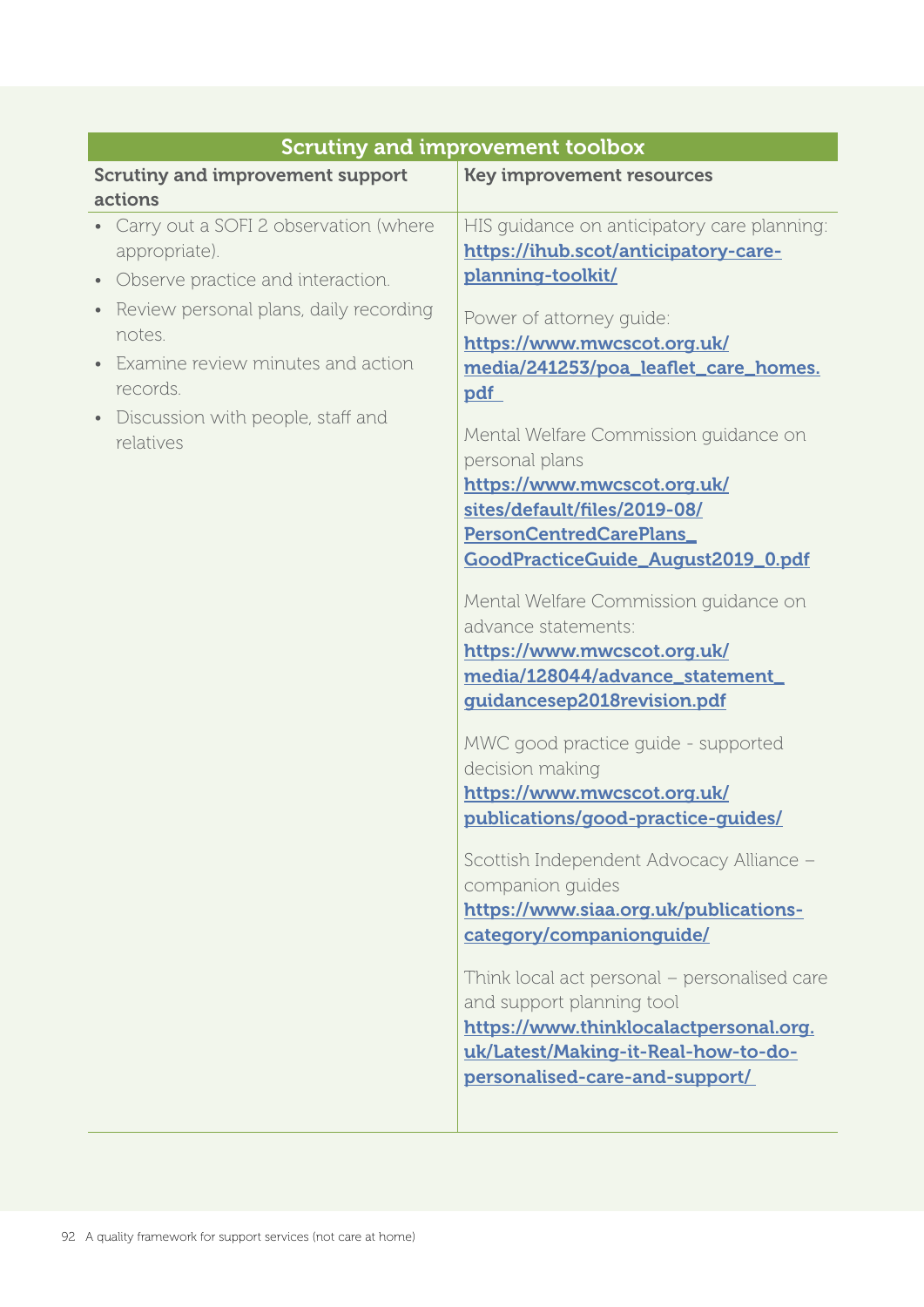| <b>Scrutiny and improvement toolbox</b>            |                                           |
|----------------------------------------------------|-------------------------------------------|
| <b>Scrutiny and improvement support</b><br>actions | <b>Key improvement resources</b>          |
|                                                    |                                           |
|                                                    | Children and Young People (Scotland) Act  |
|                                                    | 2014, asp 8:                              |
|                                                    | http://www.legislation.gov.uk/            |
|                                                    | asp/2014/8/contents                       |
|                                                    | Understanding Personal Outcomes (Scottish |
|                                                    | Social Services Council):                 |
|                                                    | https://www.sssc.uk.com/                  |
|                                                    | knowledgebase/article/KA-02701/en-us      |
|                                                    | Person-centred support planning           |
|                                                    | information- Helen Sanderson:             |
|                                                    | http://helensandersonassociates.co.uk/    |
|                                                    | person-centred-practice/care-support-     |
|                                                    | planning/                                 |
|                                                    |                                           |
|                                                    |                                           |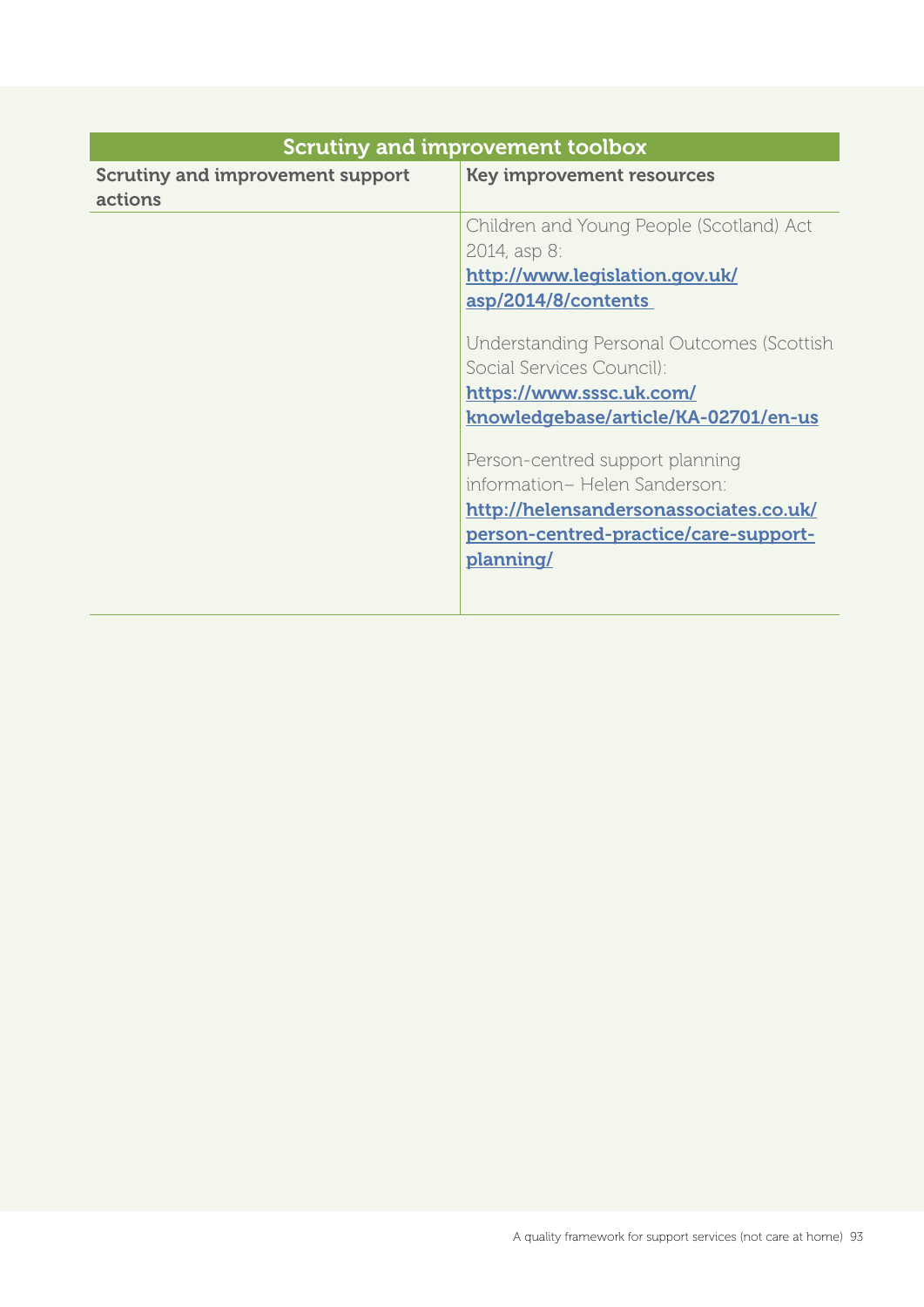### How are we doing?

### How do we know that?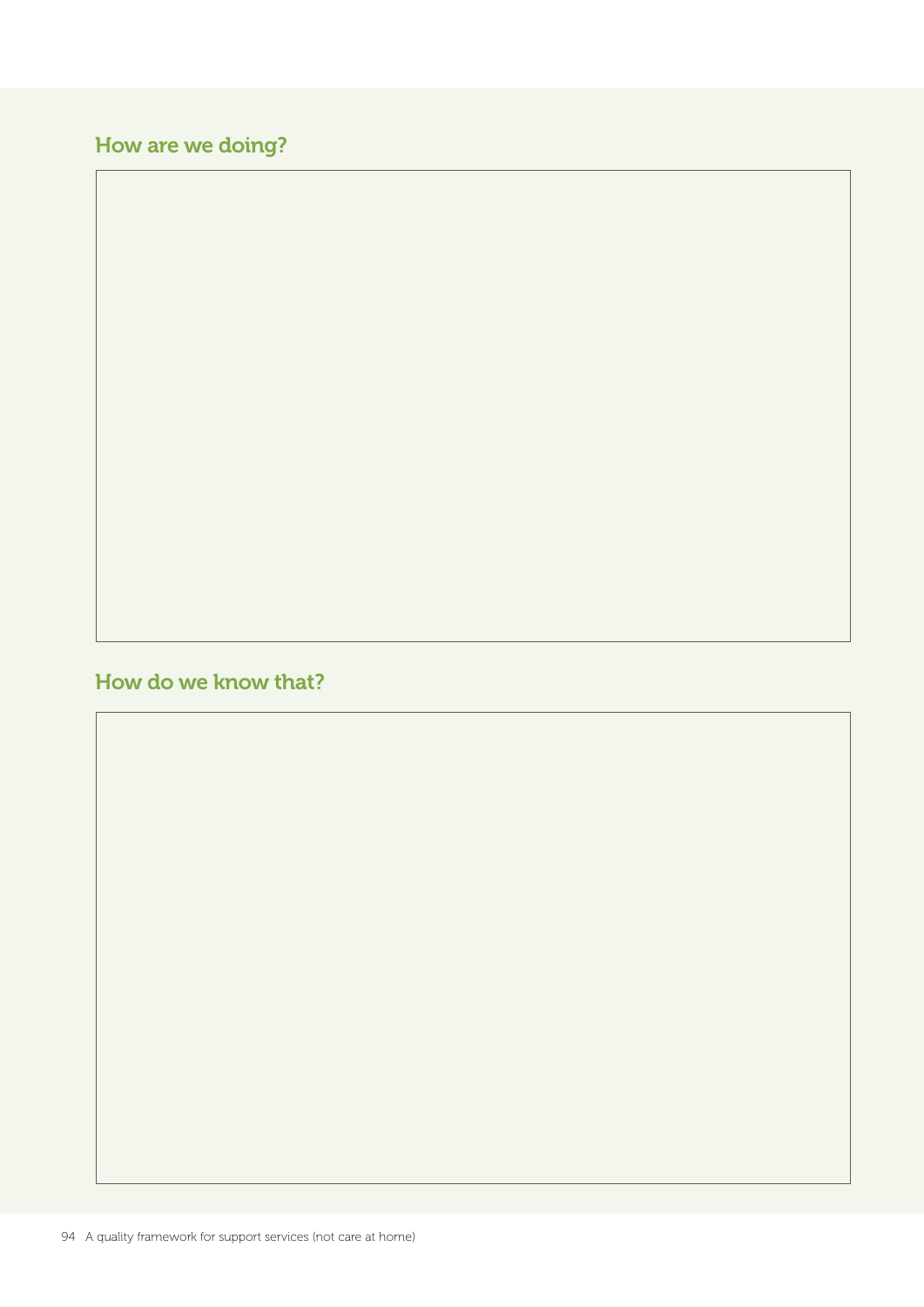### What do we plan to do next?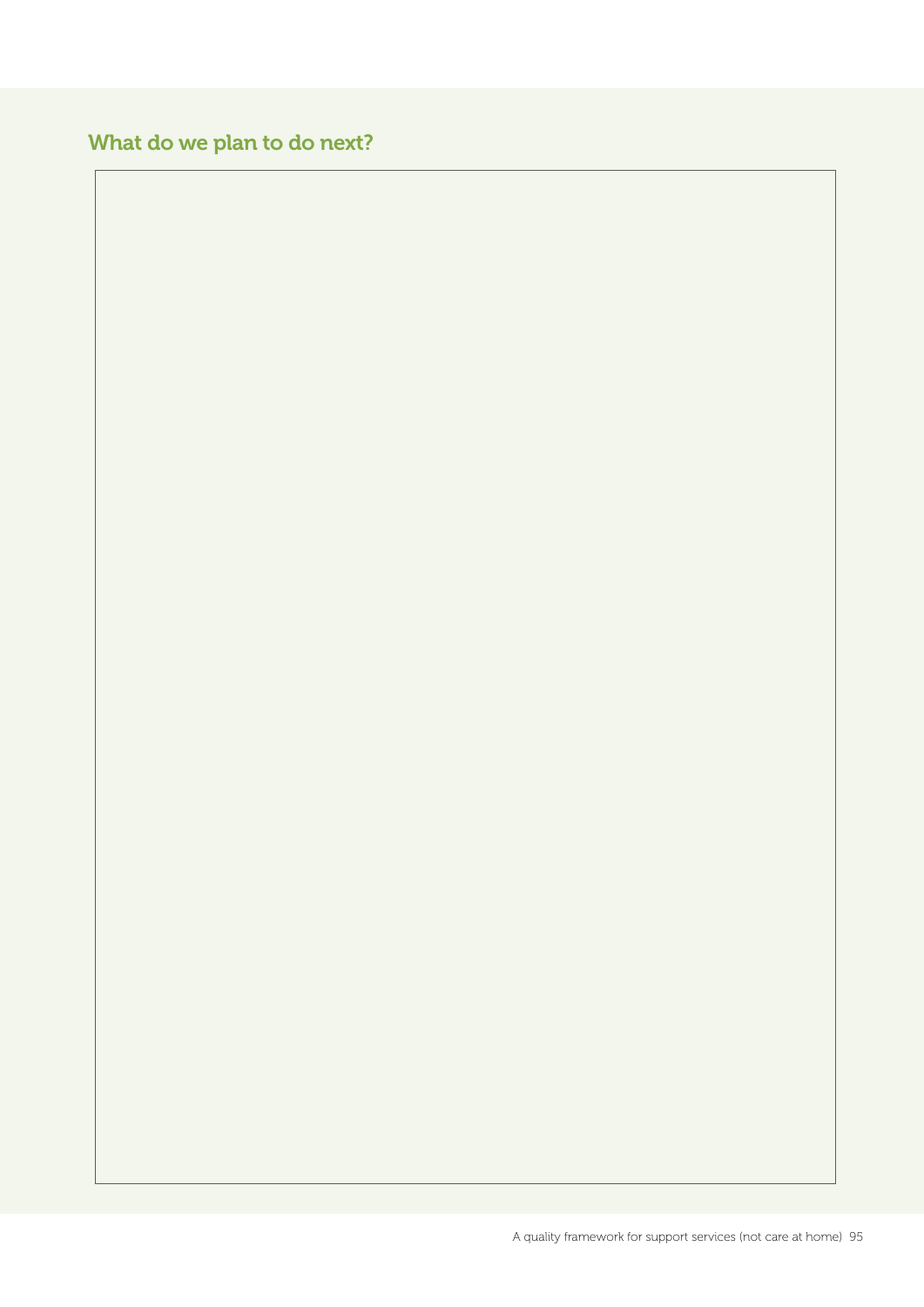# Quality indicator 5.2: Carers, friends and family members are encouraged to be involved

#### Key areas include the extent to which:

- carers, friends and family members are encouraged to be involved and work in partnership with the service
- the views of carers and family members are heard and meaningfully considered.

| 2000 - 1000 - 1000 - 1000 - 1000 - 11                                                                                 |                                             |
|-----------------------------------------------------------------------------------------------------------------------|---------------------------------------------|
| Very good                                                                                                             | Weak                                        |
| There is a supportive and inclusive                                                                                   | Leaders either seldom engage with the       |
| approach to involving all carers and family                                                                           | families of people, or fail to do so in a   |
| members in the delivery of care and                                                                                   | meaningful way. There are limited ways      |
| support if this is important to the person                                                                            | for friends or family to be involved and    |
| using the service. Where family members                                                                               | these are often one-way or tokenistic.      |
| have learning or communication difficulties                                                                           | The views of friends and family are not     |
| or where English is their second language,                                                                            | effectively heard by leaders, resulting in  |
| they are appropriately supported to be                                                                                | a limited understanding of their views,     |
| able to express their views fully. Leaders                                                                            | wishes and expectations. There is little    |
| engage meaningfully with people and,                                                                                  | evidence of changes being made to how       |
| with consent, their families. Leaders take a                                                                          | care and support is provided as a result of |
| collaborative approach to ensure that they                                                                            | this involvement.                           |
| have a thorough understanding of people's                                                                             |                                             |
| views, wishes and expectations.                                                                                       | Where people are the subject of             |
|                                                                                                                       | quardianship or powers of attorney, the     |
| The service understands that the right of                                                                             | staff in the service don't fully recognise  |
| family members to be involved in care and                                                                             | or understand what this means, or where     |
| decision-making hinges on the consent of                                                                              | decision-making powers lie. Leaders are     |
| the individual, and that the wishes and best                                                                          | not clear when someone lacks capacity to    |
| interests of the person using the service                                                                             | consent, or how to proceed if this is the   |
| must be taken into account. Where there                                                                               | case.                                       |
| are disagreements, these are responded                                                                                | Low expectations or over-protective         |
| to sensitively and a shared way forward is                                                                            | attitudes from some family members are      |
| sought.                                                                                                               | allowed to define the extent of people's    |
| Where guardianship or power of attorney                                                                               | ambition or outcomes.                       |
|                                                                                                                       |                                             |
|                                                                                                                       |                                             |
|                                                                                                                       |                                             |
| are in place, staff are clear which legal<br>powers are relevant, and fully involve and<br>consult with the quardian. |                                             |

### Quality illustrations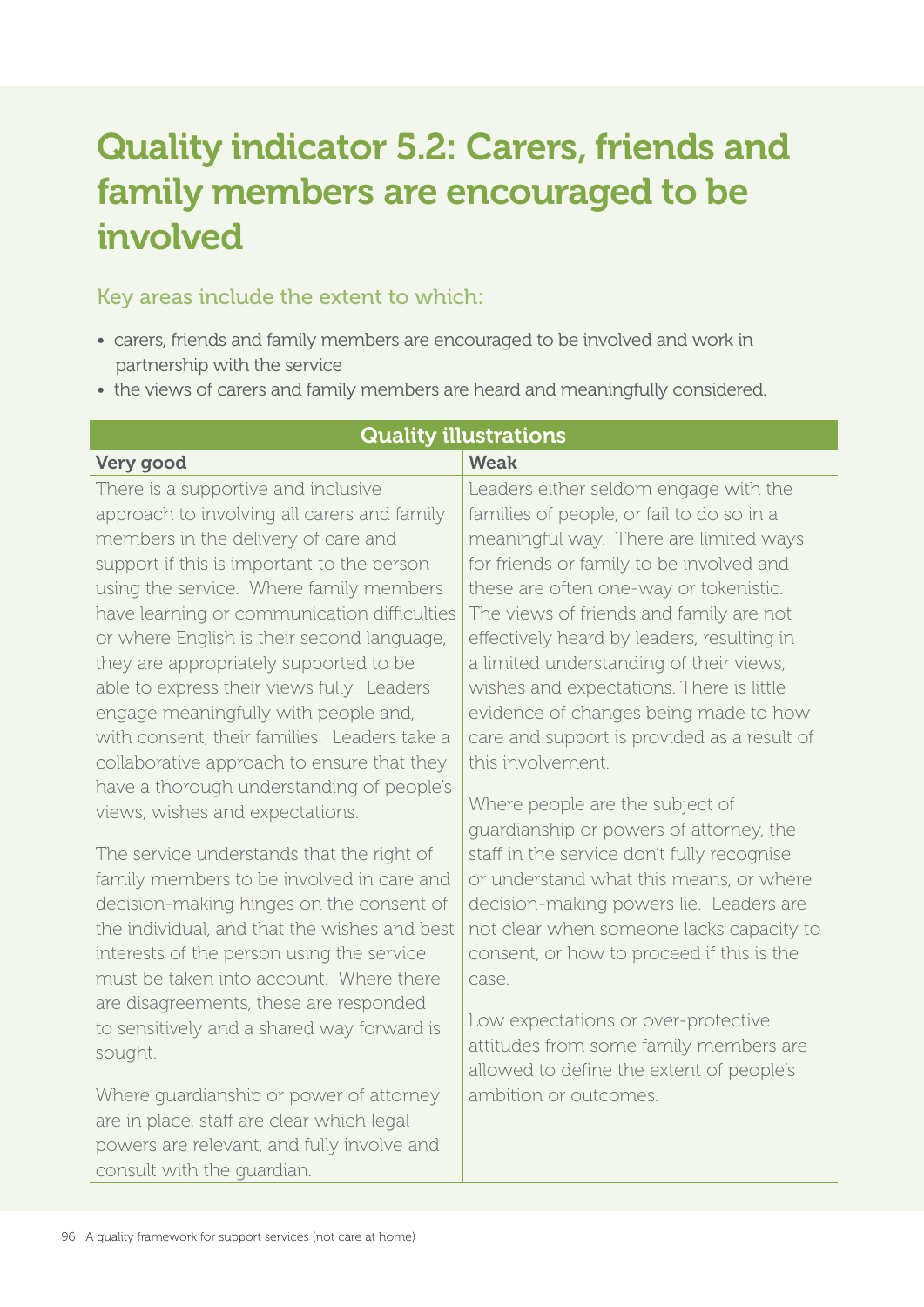The service is led in a way that is strongly influenced by the people who use it, with the opportunity for family members, friends and carers where appropriate to be involved in a variety of ways. The views, choices and wishes of people who use the service, and their family members, inform changes in how care and support is provided, even where that challenges previous approaches.

If the person using the service agrees, family members have the opportunity to be involved in making recruitment decisions in a meaningful way.

The staff working in the service understand the complexities of family relationships and can provide support to people to try to reconnect with friends or family where these relationships have broken down.

Staff understand the value of positive peer support in providing support and improving outcomes for people.

People and their families have no or limited opportunity to be involved in making recruitment decisions, or their wishes carry little weight in decision making.

Information about people using the service is shared with their family members, friends or carers without appropriate consent. Leaders lack knowledge about informed consent.

Leaders don't recognise the value of support provided by individuals who are important to the person using the service.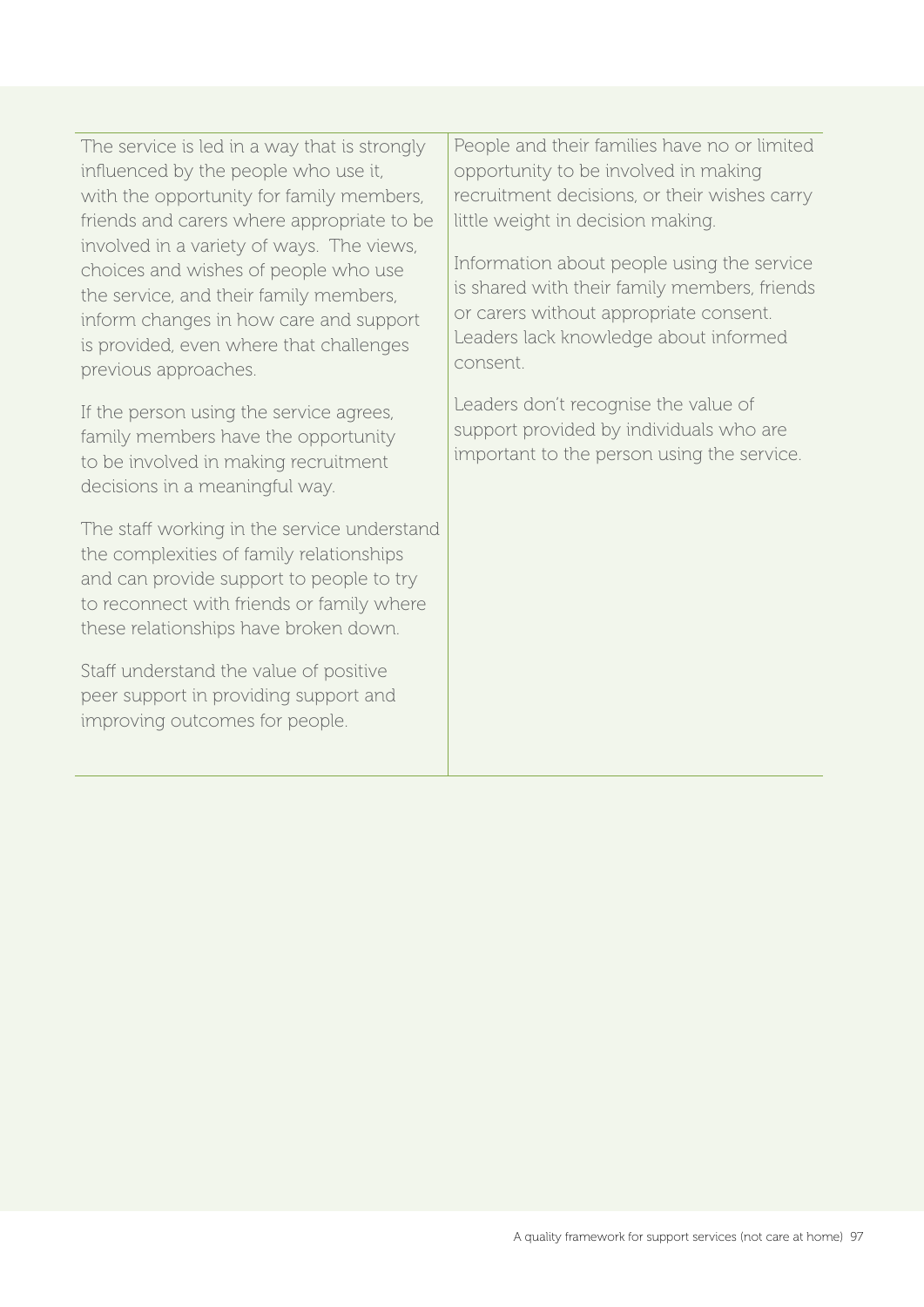| Scrutiny and improvement toolbox                  |                                                   |  |
|---------------------------------------------------|---------------------------------------------------|--|
| <b>Scrutiny and improvement support</b>           | <b>Key improvement resources</b>                  |  |
| actions                                           |                                                   |  |
| Observations of practice and                      | Carers Act:                                       |  |
| interactions.                                     | https://www2.gov.scot/Topics/Health/              |  |
| Discussion with people, staff and<br>$\bullet$    | <b>Support-Social-Care/Unpaid-Carers/</b>         |  |
| relatives.                                        | <b>Implementation</b>                             |  |
| Care and support plans.<br>$\bullet$              | Equal Partners in Care:                           |  |
| Personal plan review and action plan<br>$\bullet$ | http://www.knowledge.scot.nhs.                    |  |
| minutes.                                          | uk/home/portals-and-topics/equal-                 |  |
| Meeting minutes and action plans for<br>$\bullet$ | partners-in-care/about-equal-partners-            |  |
| people, staff and relatives.                      | in-care.aspx                                      |  |
| Systems for acting on feedback,                   |                                                   |  |
| including complaints.                             | Carers Trust: Triangle of care Carers<br>included |  |
|                                                   | https://professionals.carers.org/working-         |  |
|                                                   | mental-health-carers/triangle-care-               |  |
|                                                   | mental-health                                     |  |
|                                                   |                                                   |  |
|                                                   | Mental Welfare Commission - Carers and            |  |
|                                                   | Confidentiality good practice guide.              |  |
|                                                   | https://www.mwcscot.org.uk/                       |  |
|                                                   | publications/good-practice-guides/                |  |
|                                                   |                                                   |  |
|                                                   |                                                   |  |
|                                                   |                                                   |  |

#### Scrutiny and improvement toolbox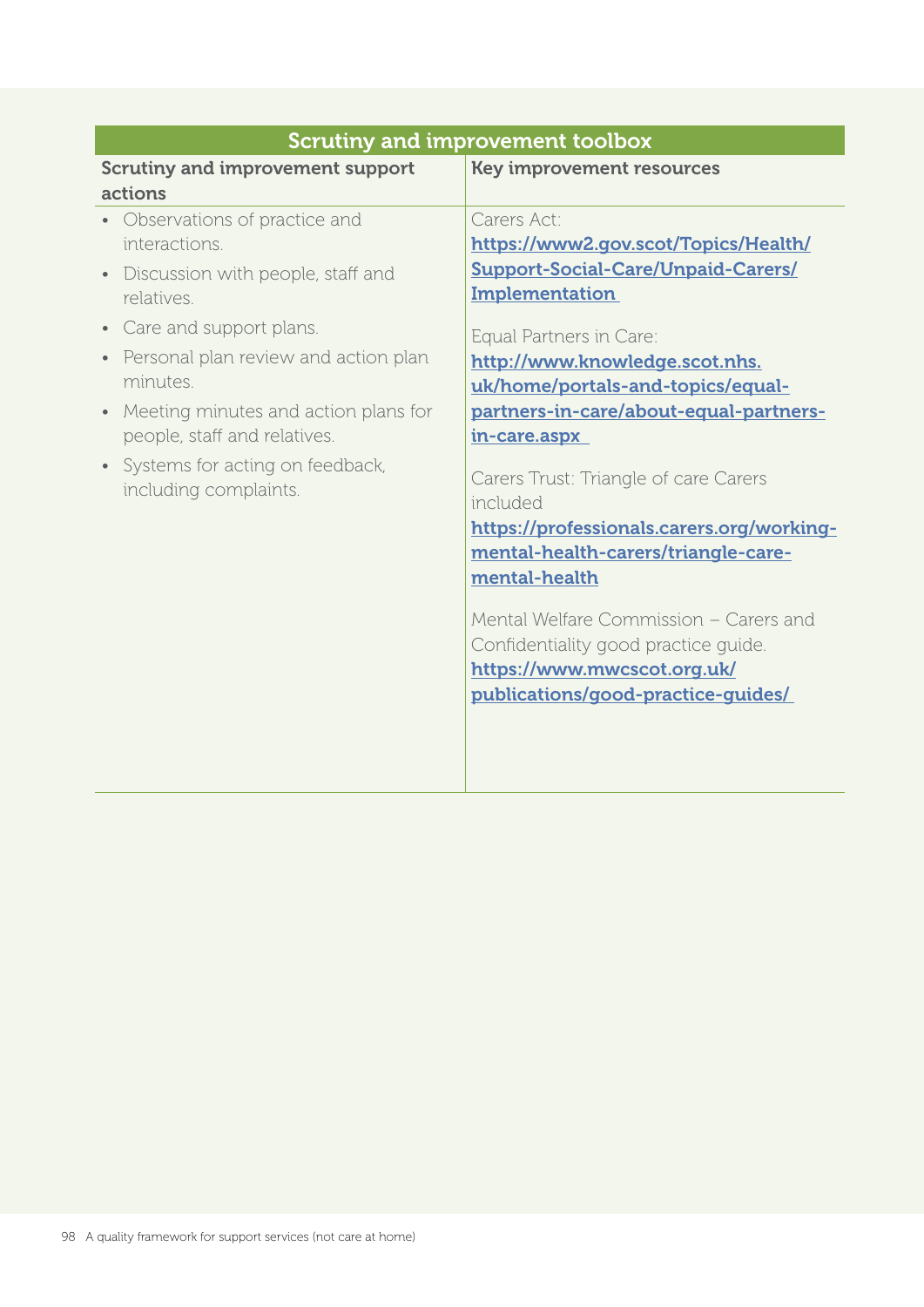### How are we doing?

#### How do we know that?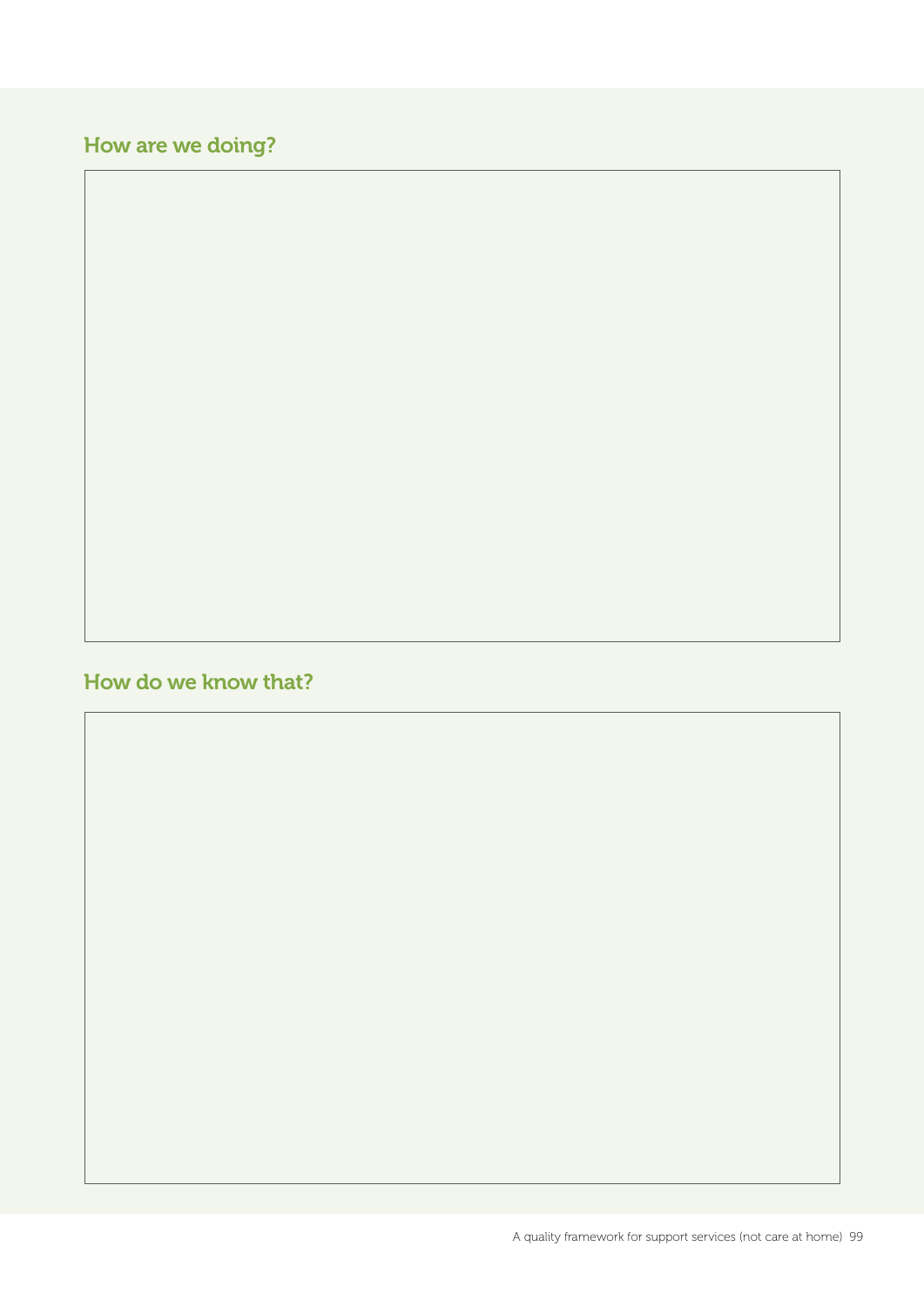### What do we plan to do next?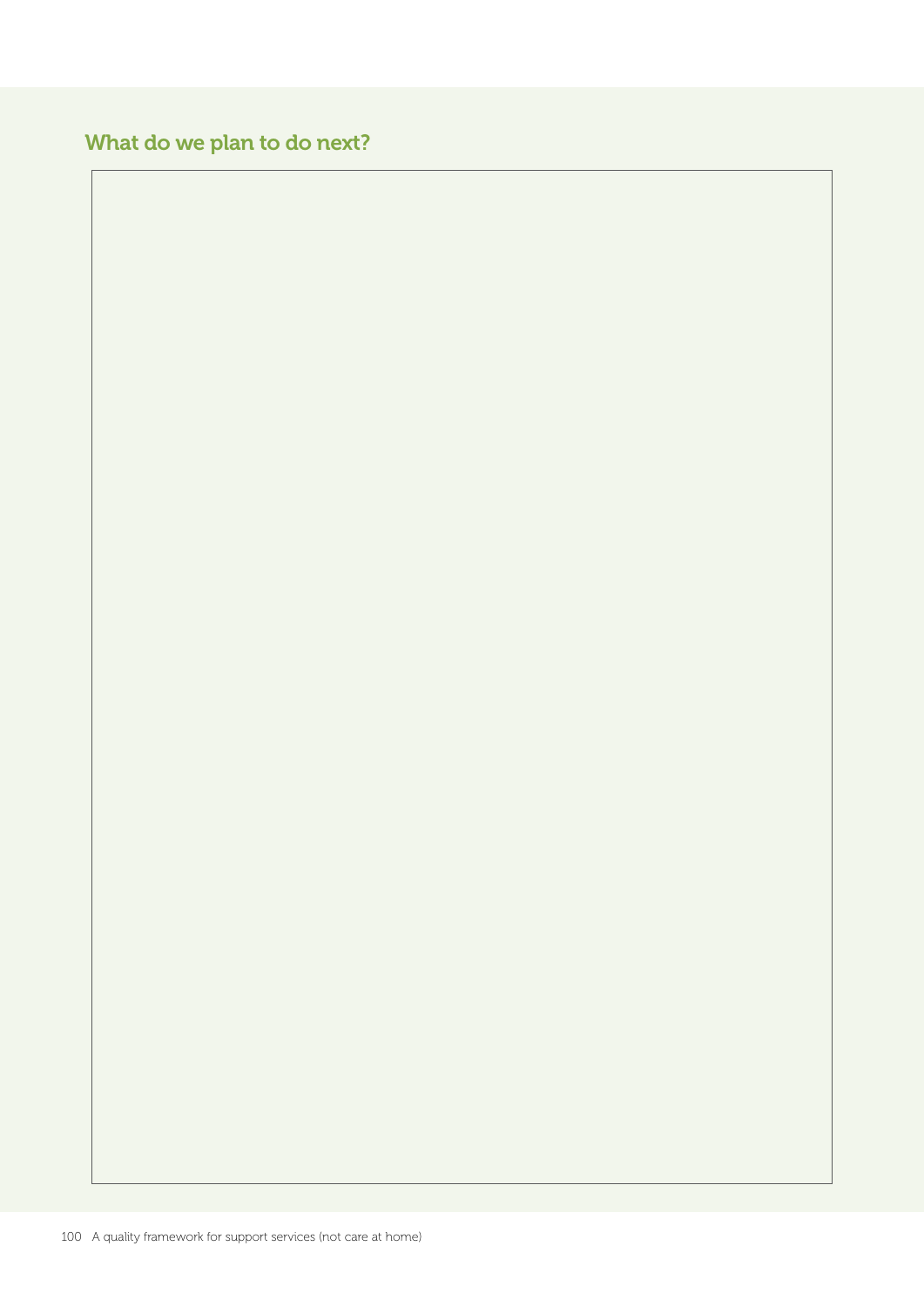## How well is our care and support planned?

### Quality indicator 5.1

Action

Responsibility

Achieved by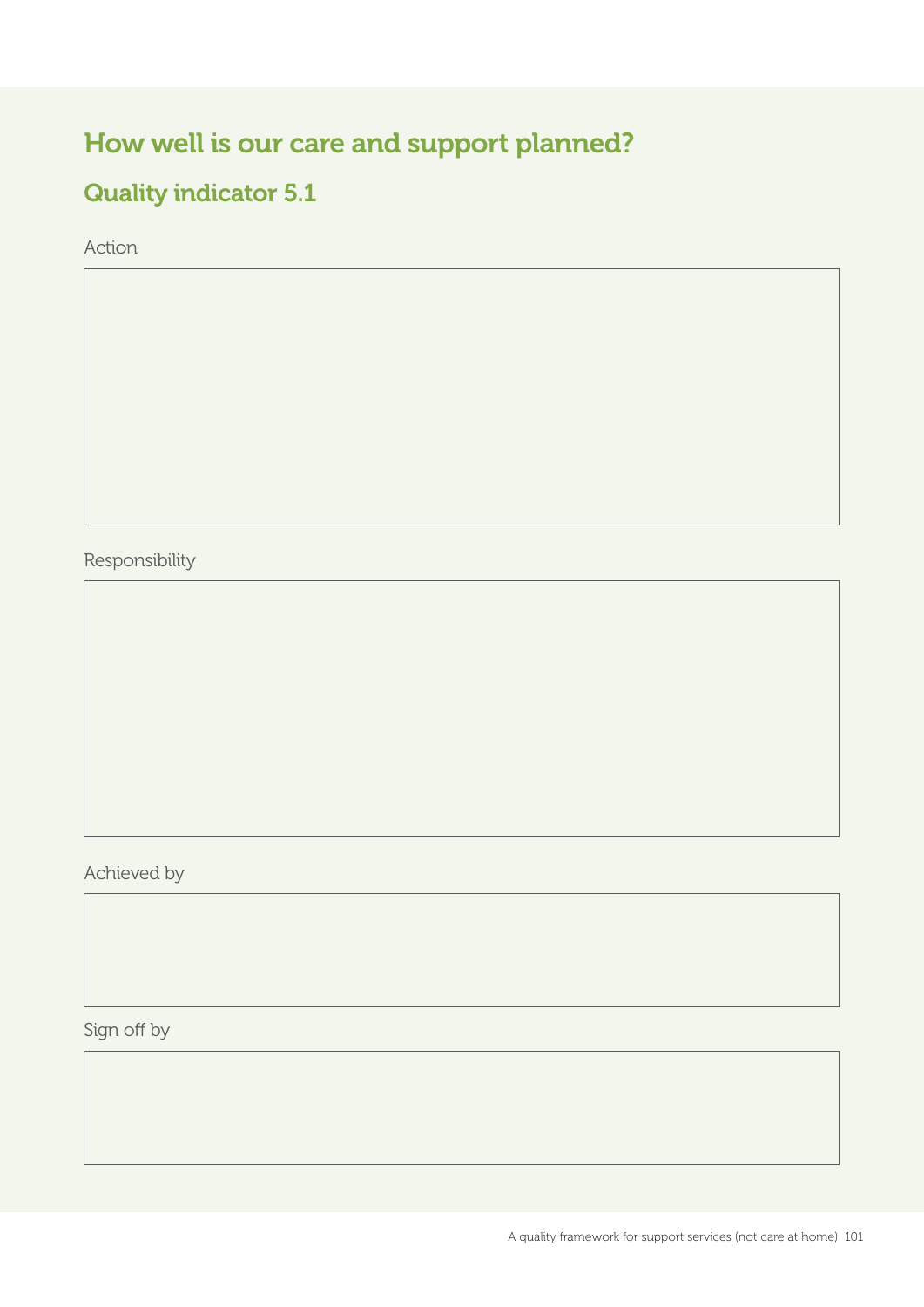## Quality indicator 5.2

Action

Responsibility

Achieved by